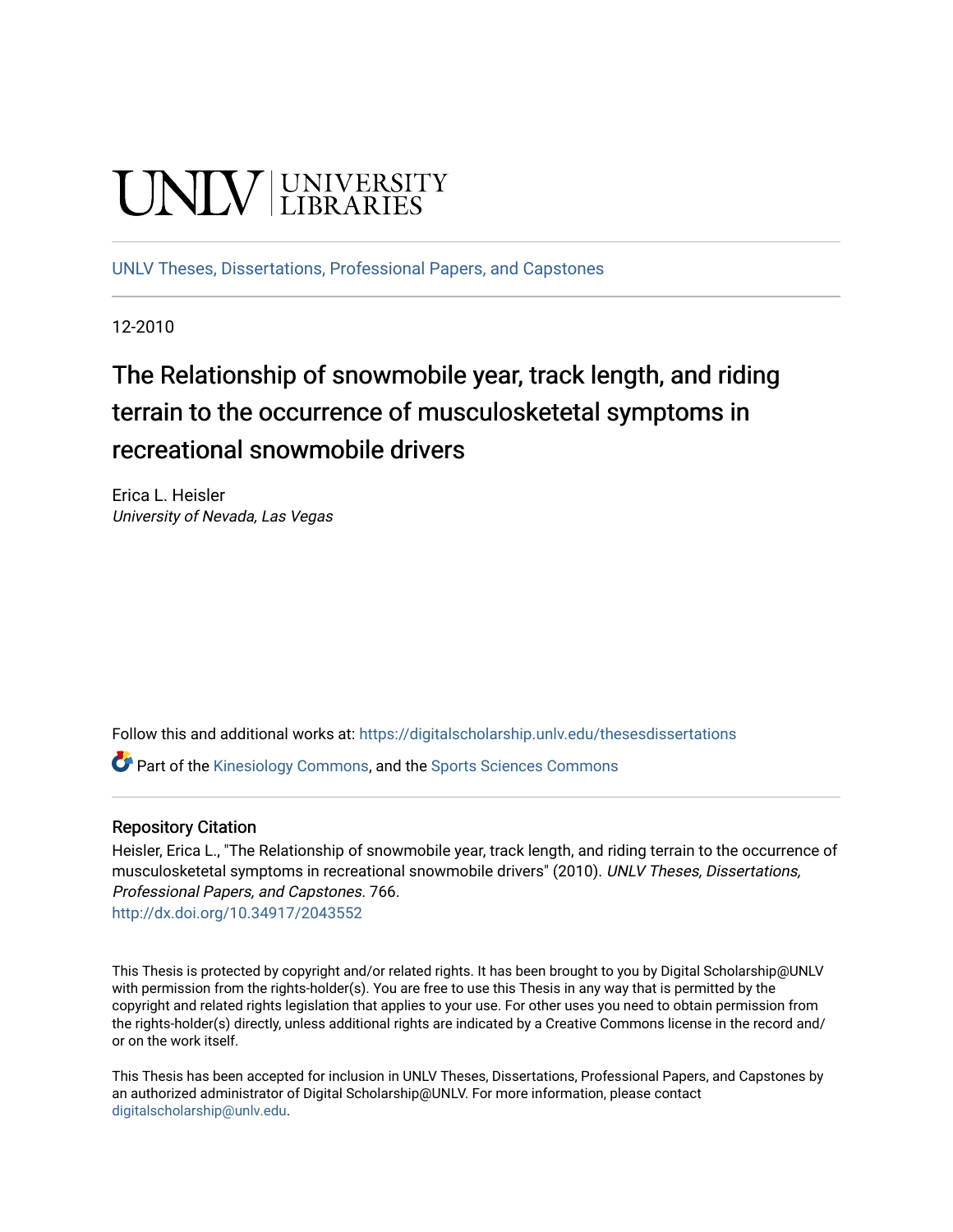# THE RELATIONSHIP OF SNOWMOBILE YEAR, TRACK LENGTH, AND RIDING TERRAIN TO THE OCCURRENCE OF MUSCULOSKELETAL SYMPTOMS IN RECREATIONAL SNOWMOBILE DRIVERS.

by

Erica Lynn Heisler

Bachelor of Science University of North Dakota 2007

A thesis submitted in partial fulfillment Of the requirements for the

Masters of Science in Exercise Physiology Department of Kinesiology and Nutrition Sciences School of Allied Health Sciences Division of Health Sciences

> Graduate College University of Nevada, Las Vegas December 2010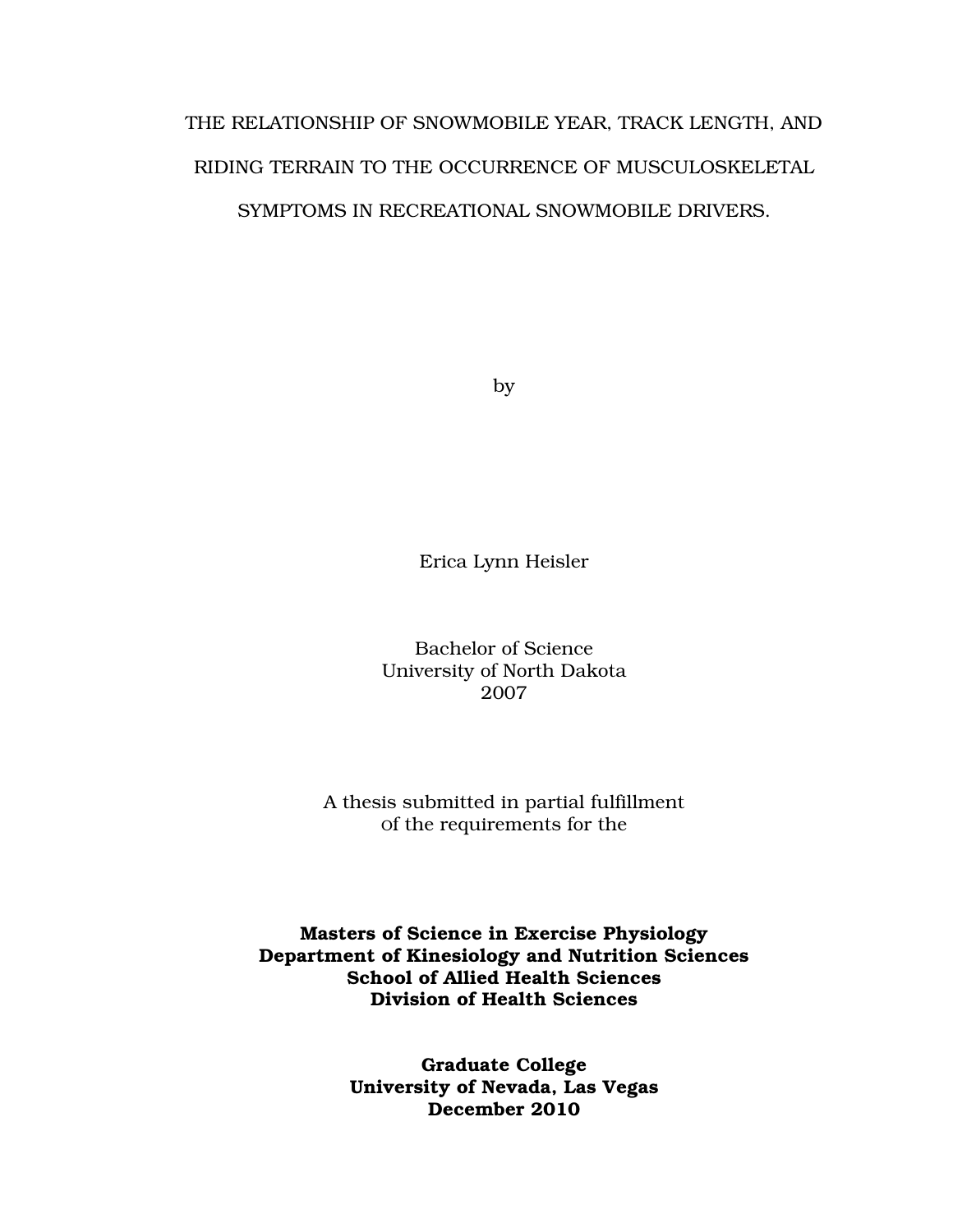Copyright by Erica Lynn Heisler 2011 All rights reserved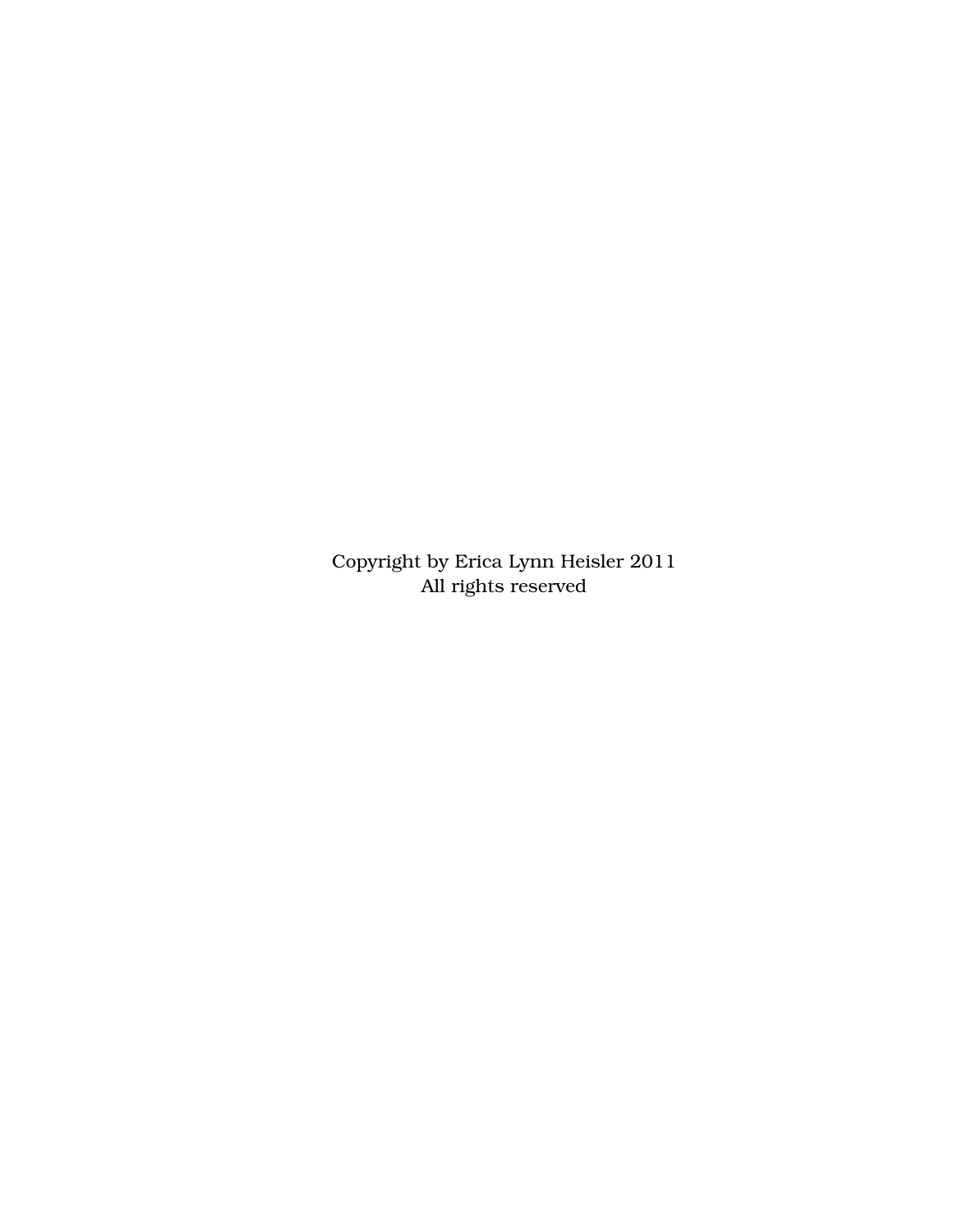

## THE GRADUATE COLLEGE

We recommend the thesis prepared under our supervision by

# **Erica Lynn Heisler**

entitled

# **The Relationship of Snowmobile Year, Track Length, and Riding Terrain to the Occurrence of Musculosketetal Symptoms in Recreational Snowmobile Drivers**

be accepted in partial fulfillment of the requirements for the degree of

### **Master of Science in Exercise Physiology**

Department of Kinesiology and Nutrition Sciences

Jack Young, Committee Chair

Richard Tandy, Committee Member

Lawrence Golding, Committee Member

Daniel McLean, Graduate Faculty Representative

Ronald Smith, Ph. D., Vice President for Research and Graduate Studies and Dean of the Graduate College

**December 2010**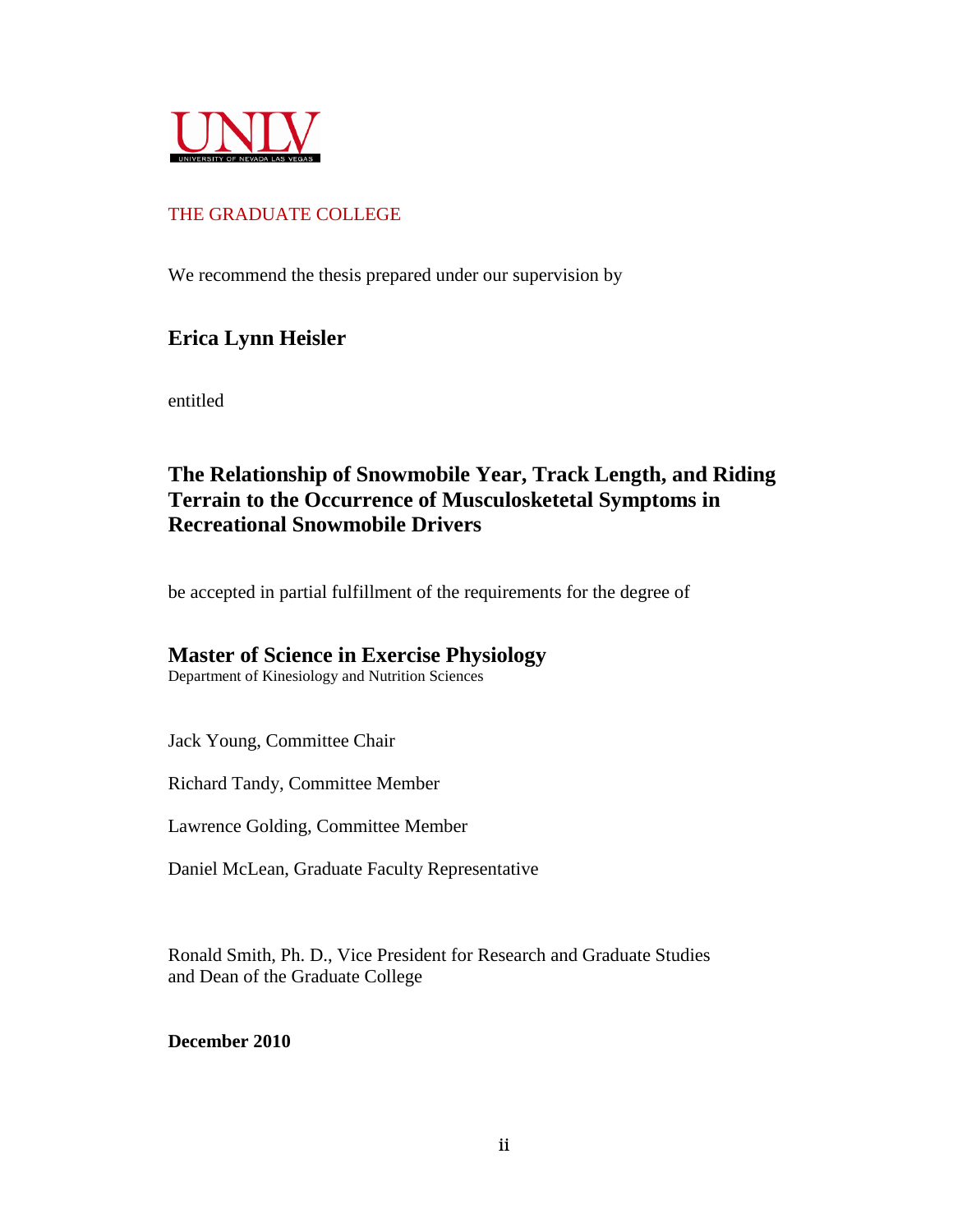#### ABSTRACT

#### The Relationship of Snowmobile Year, Track Length, and Riding Terrain to the Occurrence of Musculoskeletal Symptoms in Recreational Snowmobile Drivers.

By

Erica Lynn Heisler

Dr. Jack Young, Examination Committee Chair Professor and Chair, Department of Kinesiology University of Nevada, Las Vegas

The purpose of this retrospective study was to examine the occurrence of musculoskeletal symptoms in recreational snowmobile drivers and relate them to the manufacture year of the snowmobile, the length of the track, and/or the riding terrain. Participants included 186 males and 57 females (n=243), aged 18 years and older, and were all snowmobile drivers. Subjects were asked to complete either an online survey or a paper survey to gather information about the year of snowmobile they drove, the track length of that snowmobile, the typical riding terrain they drove on, and any musculoskeletal symptoms they developed from driving snowmobile. Each variable (snowmobile year, track length, and riding terrain) was compared to the musculoskeletal symptoms reported to find the percentage of each symptom (soreness in the neck and shoulders, arms, lower back, legs, and no soreness reported) reported in each category. In all three categories (snowmobile year, track length, and riding terrain) musculoskeletal symptoms in the neck and shoulder (45%) regions were most commonly reported followed

iii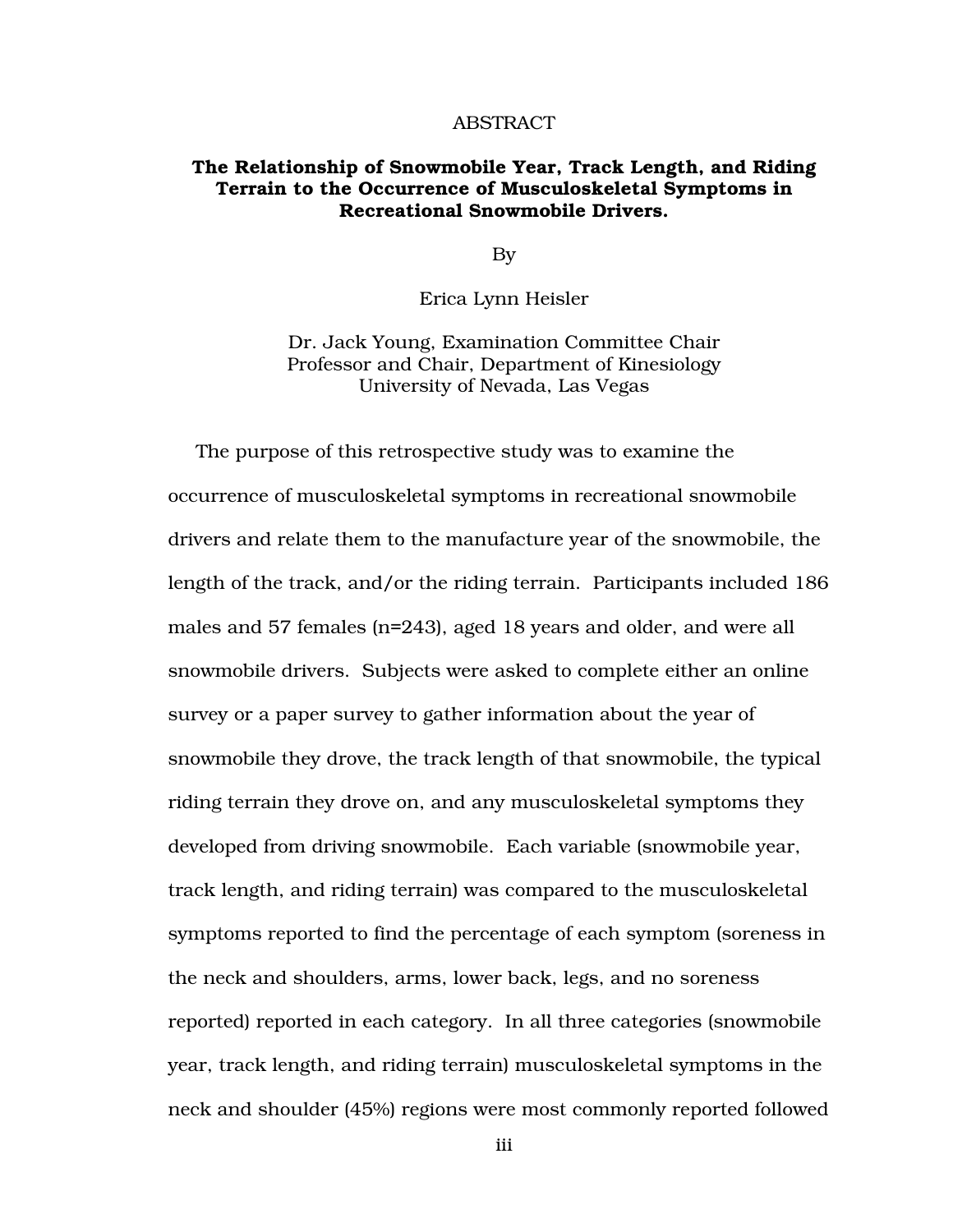by, symptoms of the lower back (33%) and drivers reporting to have multiple symptoms (33%) (those who reported more than one symptom).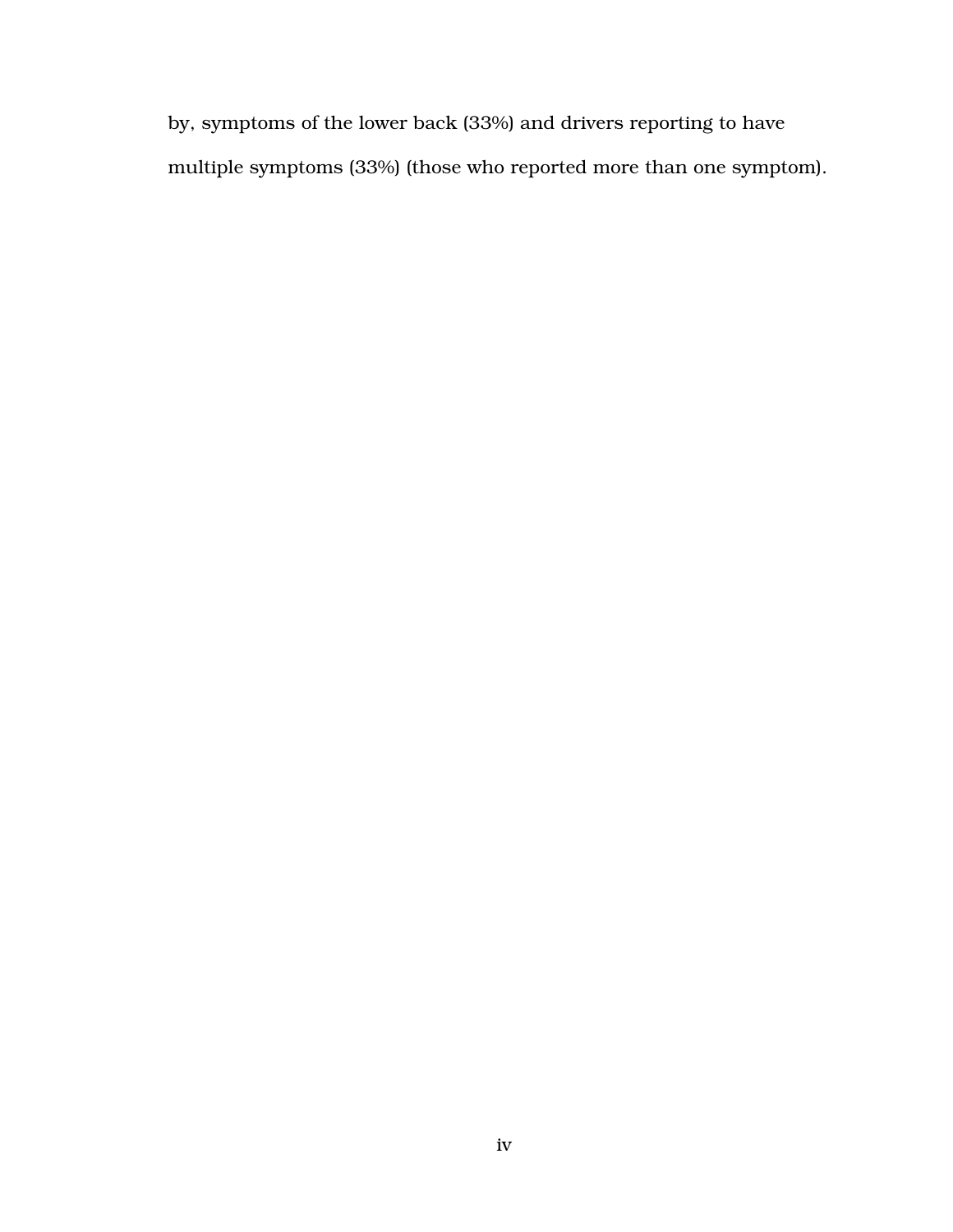#### ACKNOWLEDGEMENTS

Many individuals assisted me in completing this thesis. I would like to express my appreciation and thank all of the volunteers that participated in the survey. Thank you for taking the time to participate; without you this would not have been possible. To my fellow graduate students, thank you for your words of encouragement and support.

To my parents, thank you for your support, encouragement, and unwavering love and dedication throughout my academic career. To Dan, thank you for your patience, sacrifice, encouragement, and support throughout this process. Without all of you this would not have been possible.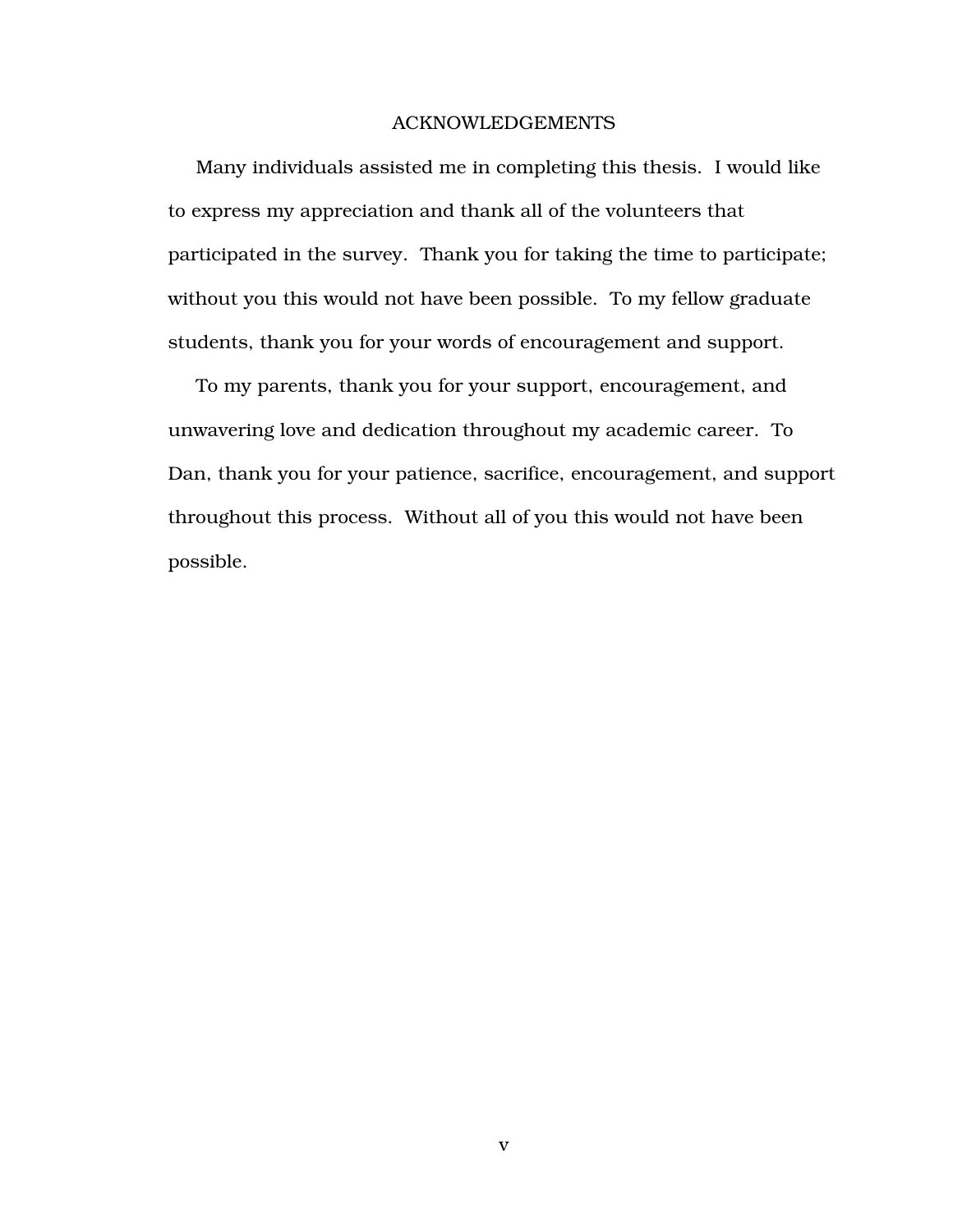# TABLE OF CONTENTS

| CHAPTER 5 SUMMARY, CONCLUSIONS, AND RECOMMENDATIONS 42 |  |
|--------------------------------------------------------|--|
|                                                        |  |
|                                                        |  |
|                                                        |  |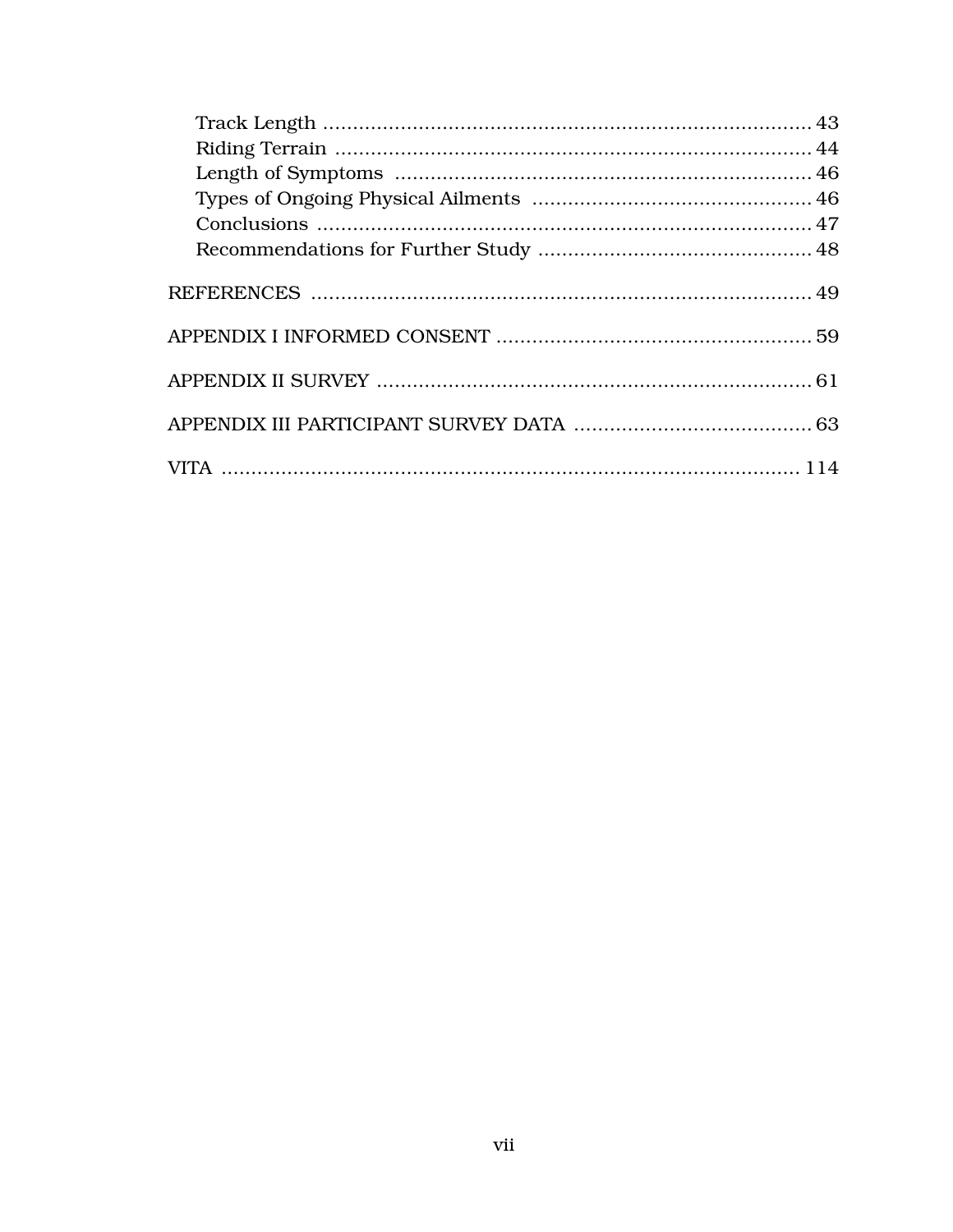# LIST OF TABLES

| Table 2 Comparison of Snowmobile Year to Reported Symptoms  37   |  |
|------------------------------------------------------------------|--|
| Table 3 Comparison of Track Length to Reported Symptoms  38      |  |
| Table 4 Comparison of Riding Terrain to Reported Symptoms  40    |  |
| Table 5 Comparison of Reported Symptoms to Number of Days        |  |
|                                                                  |  |
| Table 6 Comparison of Reported Ongoing Physical Ailments Related |  |
| to Snowmobile Driving to Type of Ongoing Physical Ailments       |  |
|                                                                  |  |
|                                                                  |  |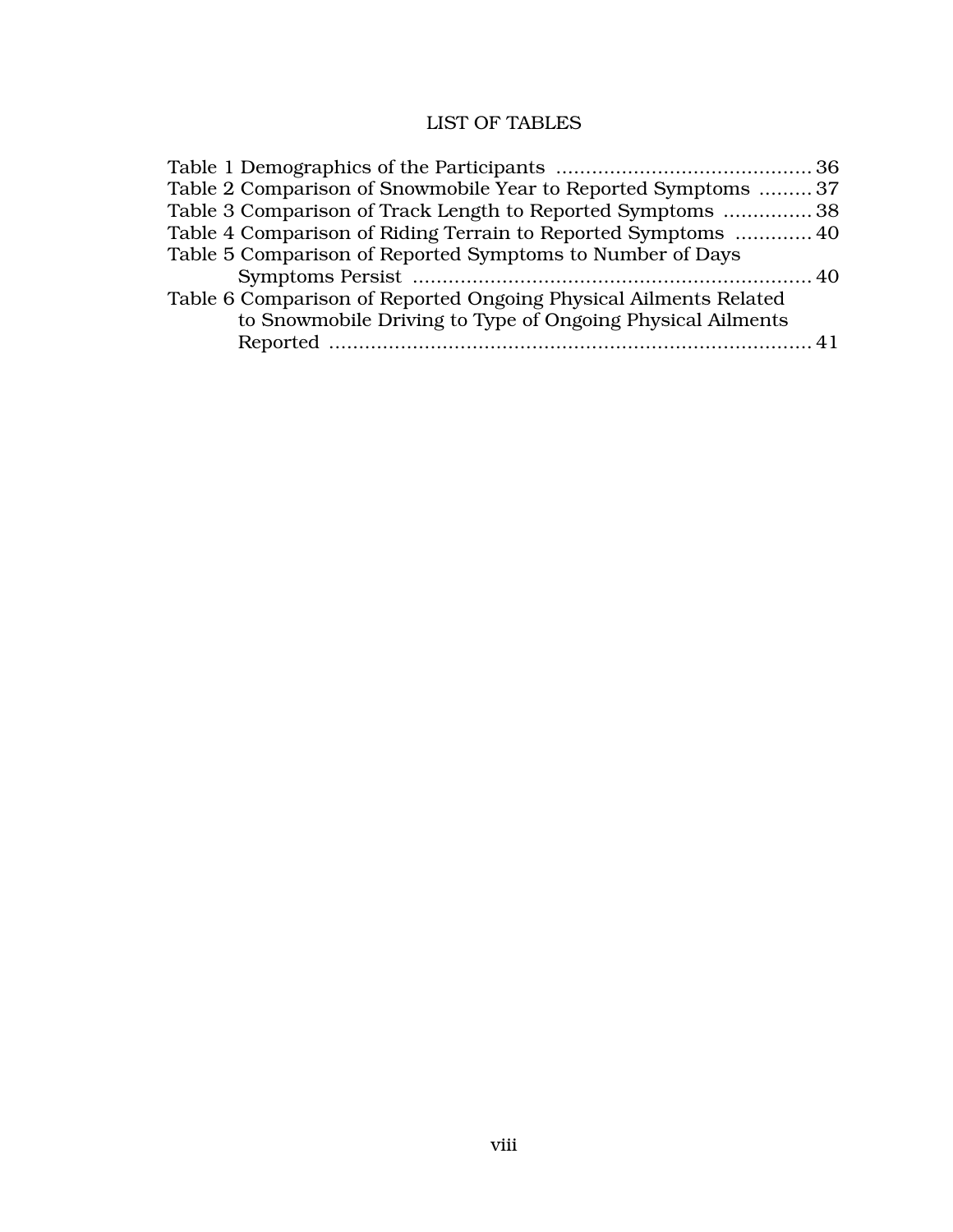#### CHAPTER 1

#### INTRODUCTION

"Snowmobiling, a popular winter activity for millions of people, originated when the Canadian J.A. Bombardier designed a four cylinder Ford model T engine on sleigh runners in 1923." (James et al, 1991) "Since their introduction in the early 1960's, snowmobiles have had a profound effect on the economic and recreational life styles of many Canadians." (Daniel and Midgley, 1972) Not only has the introduction of the snowmobile affected many Canadians, but it has also impacted areas of the United States and Europe. "Snowmobiles are defined as any motor vehicle designed for travel on snow or ice and steered and supported in whole or in part by skis, belts, cleats, runners or low-pressure tires." (Skokian et al, 2001) "The snowmobile was developed to move people and supplies, and for emergencies in regions where heavy snow prohibited the use of conventional vehicles. Today, snowmobiling has become a popular winter sport enjoyed by more than 2 million people of all ages in North America." (Pierz, 2003) "Most snowmobiles are used for recreation and a few for logging, reindeer breeding, police and customs duties." (Bauer, 1979)

Snowmobiling has gained in popularity as both an individual and family sport. (Skokan et al, 2001) "Snowmobiling is the fastest growing winter sport in North America, increasing 35% yearly compared to 20% for the remainder of the recreational industries." (Karleen, 1973) In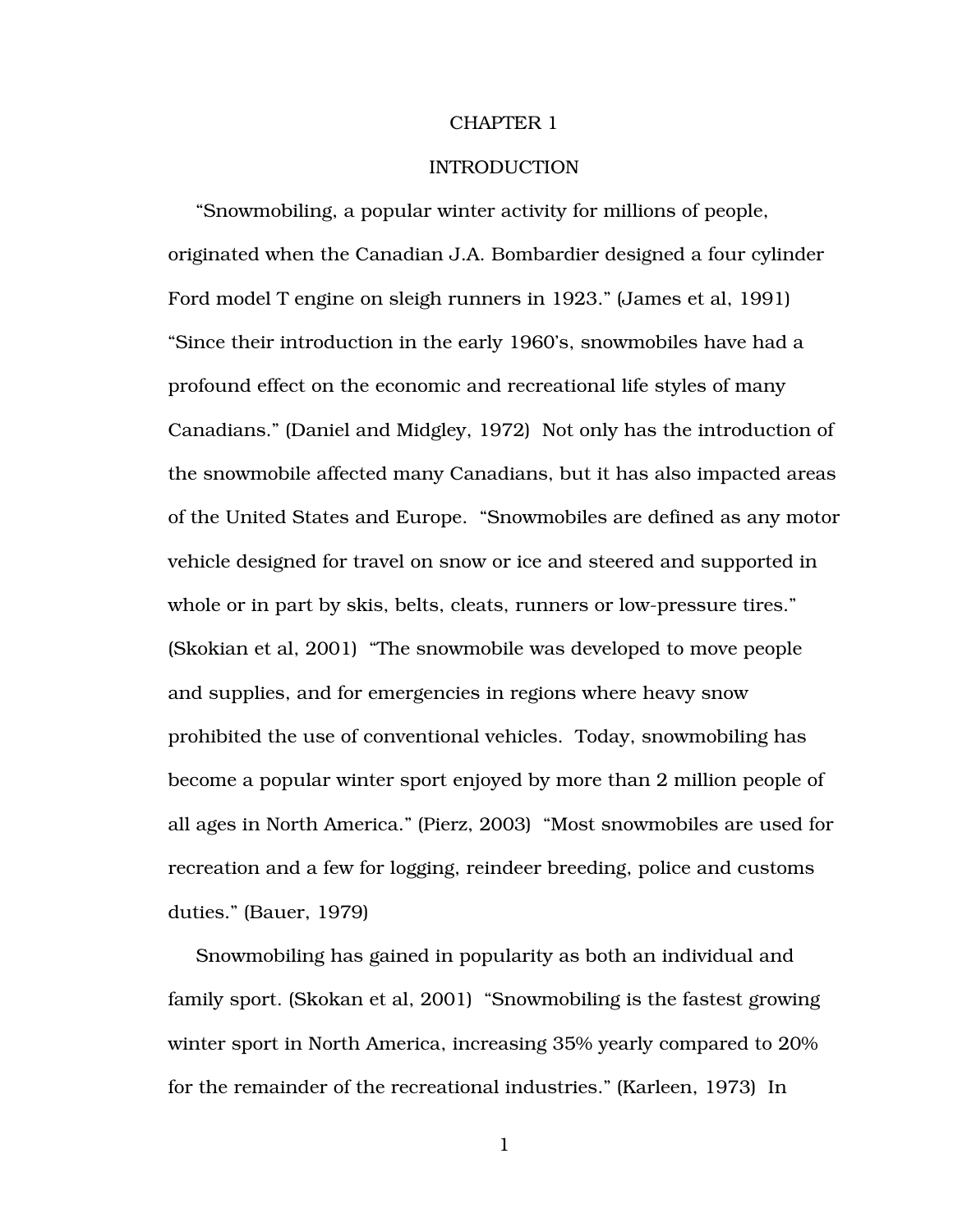Sweden the number of snowmobiles being used doubled between 1976 and 1980, reaching 63,000 in use by January of 1980. (Bjornstig et al, 1984) In the winter season of 2003-2004, 1,774,232 snowmobiles were registered in the United States. (Sy and Corden, 2005) Many states have state wide trail systems that snowmobilers can enjoy during the winter season. The increase in available trail riding may influence the number of snowmobiles currently registered, and the increase in the use of snowmobiles as a recreational activity. For example, "Wisconsin residents can enjoy over 25,000 miles of marked snowmobile trails connecting all parts of the state." (Sy and Corden, 2005) In Alaska during the winter season of 1993-1994, an estimated 75 million miles were driven by snowmobiles. (Landen et al, 1999) The continual increase of recreational snowmobile driving is evident by the number of registered snowmobiles continues to climb. "Michigan is the leading snowmobiling state in the United States with over 350,000 registered snowmobiles in 2001." (DeCou et al, 2003)

As the use of the snowmobiles has increased more people use them as a recreational tool, and the reports of injuries and musculoskeletal symptoms have increased. "The machine itself appears to be an important contributor both to the initiation of the event and to the type and severity of injury." (Waller and Lamborn, 1975) With the modern day snowmobile weighing in at approximately 600 pounds and capable of reaching speeds of 110mph, there is no surprise at the increase in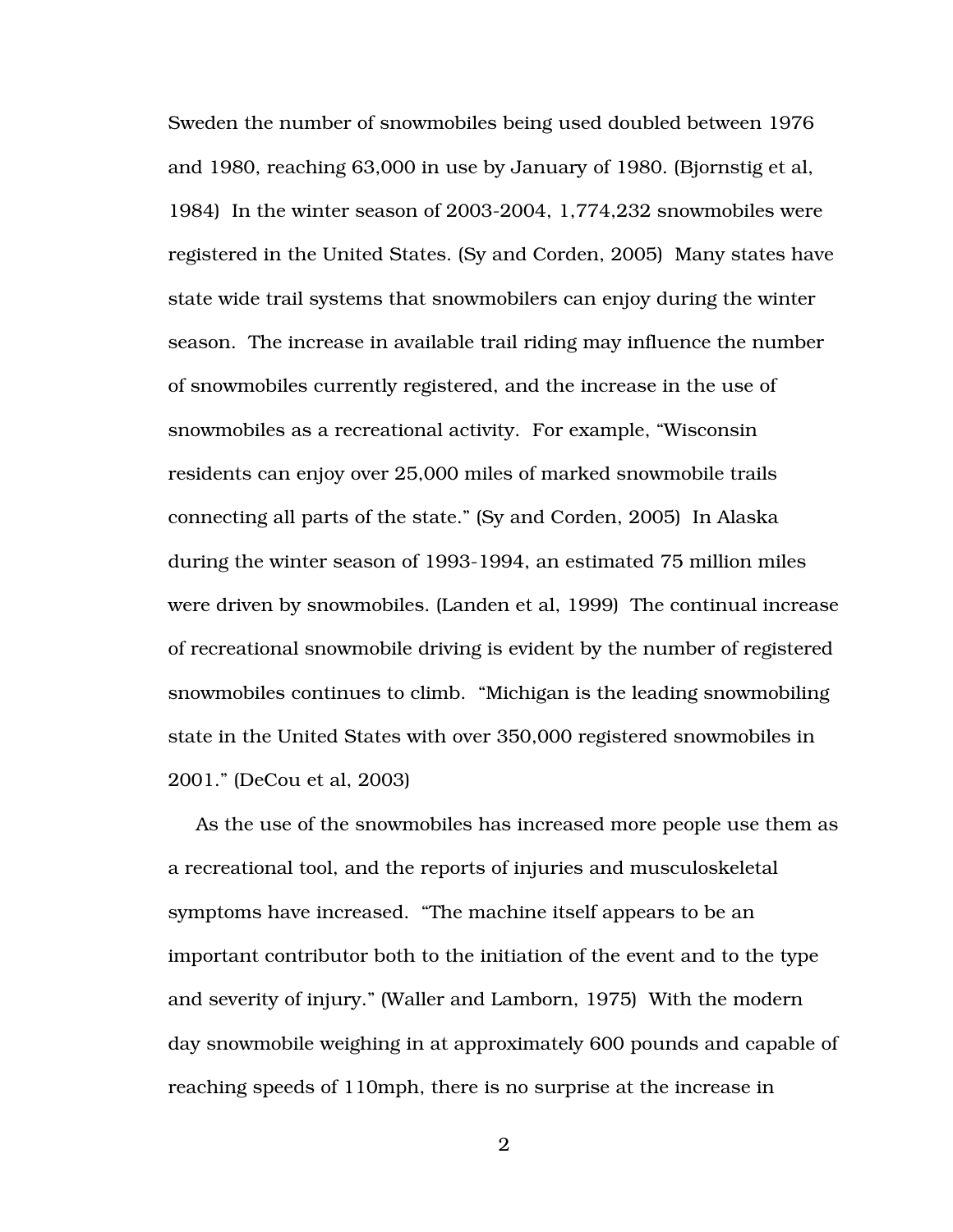reported musculoskeletal symptoms and injuries. As reported by Astrom et al (2006), "Driving terrain vehicles is also related to experiencing musculoskeletal symptoms in the neck, shoulders, and wrist." Individuals report musculoskeletal symptoms of the arms, shoulders, legs, lower back, and neck regions. These symptoms seem to be caused by the ergonomics of the snowmobile, subjection to whole-body and hand-arm vibration, riding terrain, and riding posture. "Highly significant positive correlations were found between hours on snowmobile and exposure to cold, vibration, heavy lifts, static work, rotated head and bent back." (Daerga et al, 2003) The results of a study by Astrom et al (2006), "show increased odds for numbness, sensation of cold, white fingers and musculoskeletal symptoms in the neck, shoulders, and wrists, among professional drivers of various terrain vehicles." The study consisted of drivers of forest machines, snowmobiles, and snowgroomers. An ergonomic evaluation of the snowmobile done by Habes et al (2003) reported that "The National Park Service personnel, mainly rangers and maintenance workers, reported musculoskeletal disorders of the hands, arms, shoulders, and back from riding the snowmobiles for up to 10 hours per day during the winter months." As the advancement of the snowmobile has progressed, adjustments such as shock-absorbers, handlebar warmers, and adjustable seats and handlebars have made an appearance on newer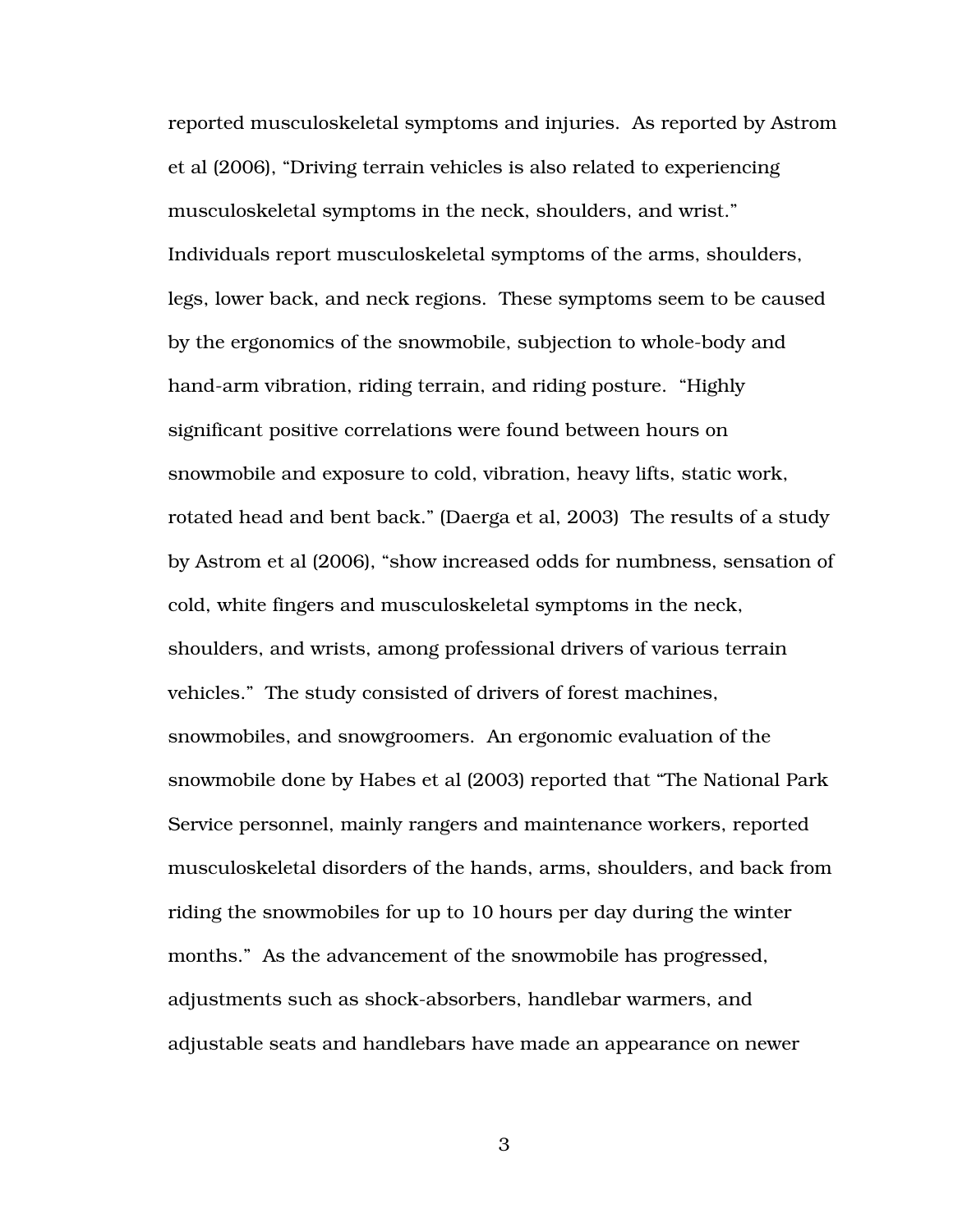models. These advancements may provide the tools needed to decrease the effects of riding on the body.

Purpose of the Study

The purpose of this retrospective study was to examine the occurrence of musculoskeletal symptoms in recreational snowmobile drivers and relate them to the manufacture year of the snowmobile, the length of the track, and/or the riding terrain.

#### Research Question

Are the snowmobile year, track length, and riding terrain associated with musculoskeletal symptoms that occur in recreational snowmobile drivers?

#### Significance of the Study

Most recreational snowmobile drivers sustain some sort of musculoskeletal symptom(s) while riding a snowmobile. As this type of recreational activity has grown the number of symptoms recorded has seen a dramatic increase.

 Studies have shown an increase in injuries and the type of symptoms prevalent in snowmobile drivers; the vibration effects of driving a snowmobile; and the ergonomic evaluation and ergonomic recommendations for snowmobile drivers.

It is imperative that snowmobile riders be educated about the possible causes of the musculoskeletal symptoms they acquire while driving a snowmobile.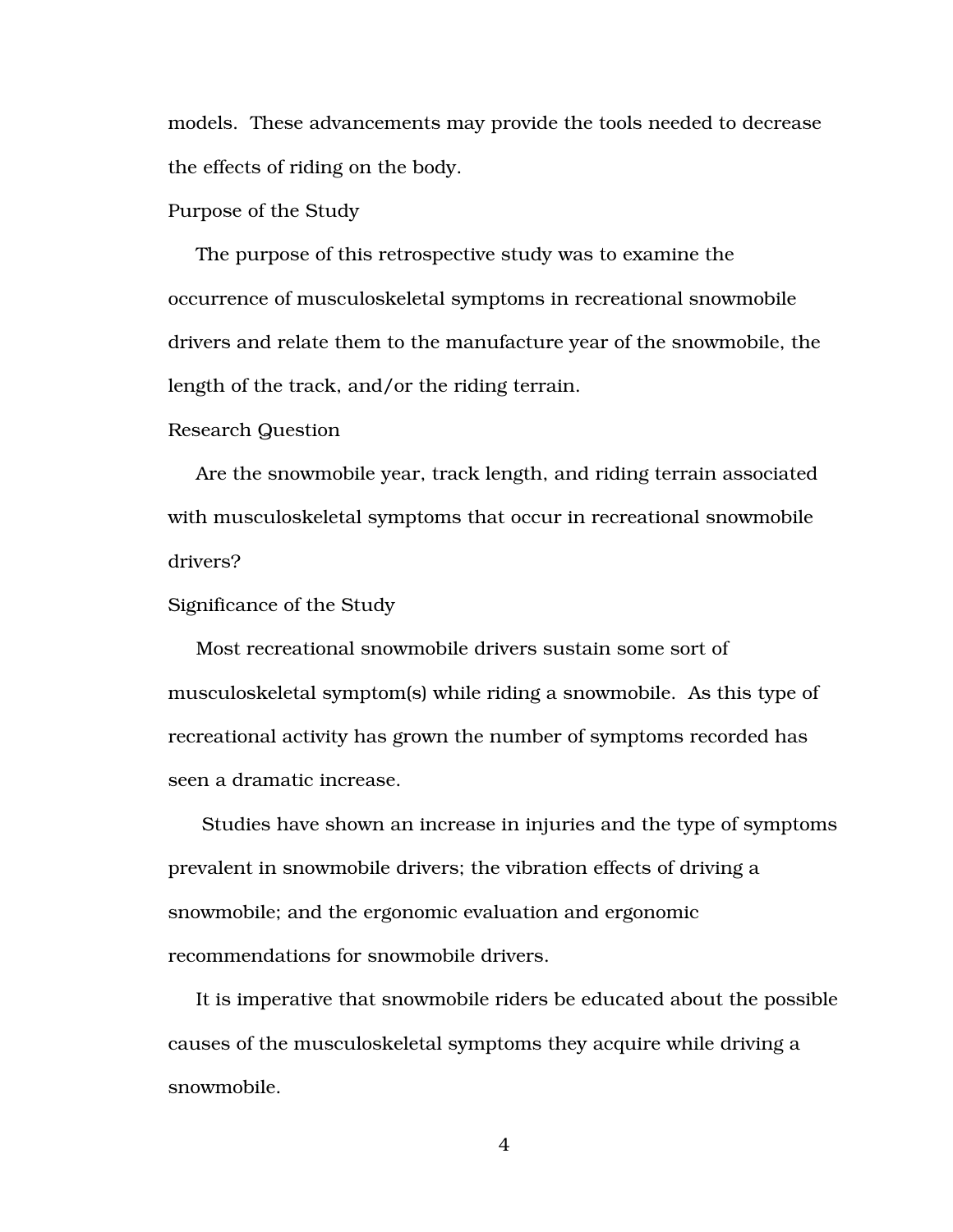#### Definition of Terms

The following definitions are given for the purpose of clarification:

Track Length: The length of the track measured from the front of the track located under the front of the snowmobile to the back of the track. A short track will measure 120"-128", a medium track will measure 130"-146", and a long track will measure 151" or more.

Riding Terrain: A groomed trail, which would be a smooth surface made by a grooming machine, or an ungroomed trail, which would include: deep snow with no previously cut trail, mountainous terrain with no previously cut trail, cross country riding with no previously cut trail, or a previously cut trail that is not groomed on a regular basis.

Musculoskeletal Symptoms: Any type of soreness related to snowmobile driving. Including, but is not limited to soreness in the following areas: arms, shoulders, hands, neck, lower back, legs, knees, and feet.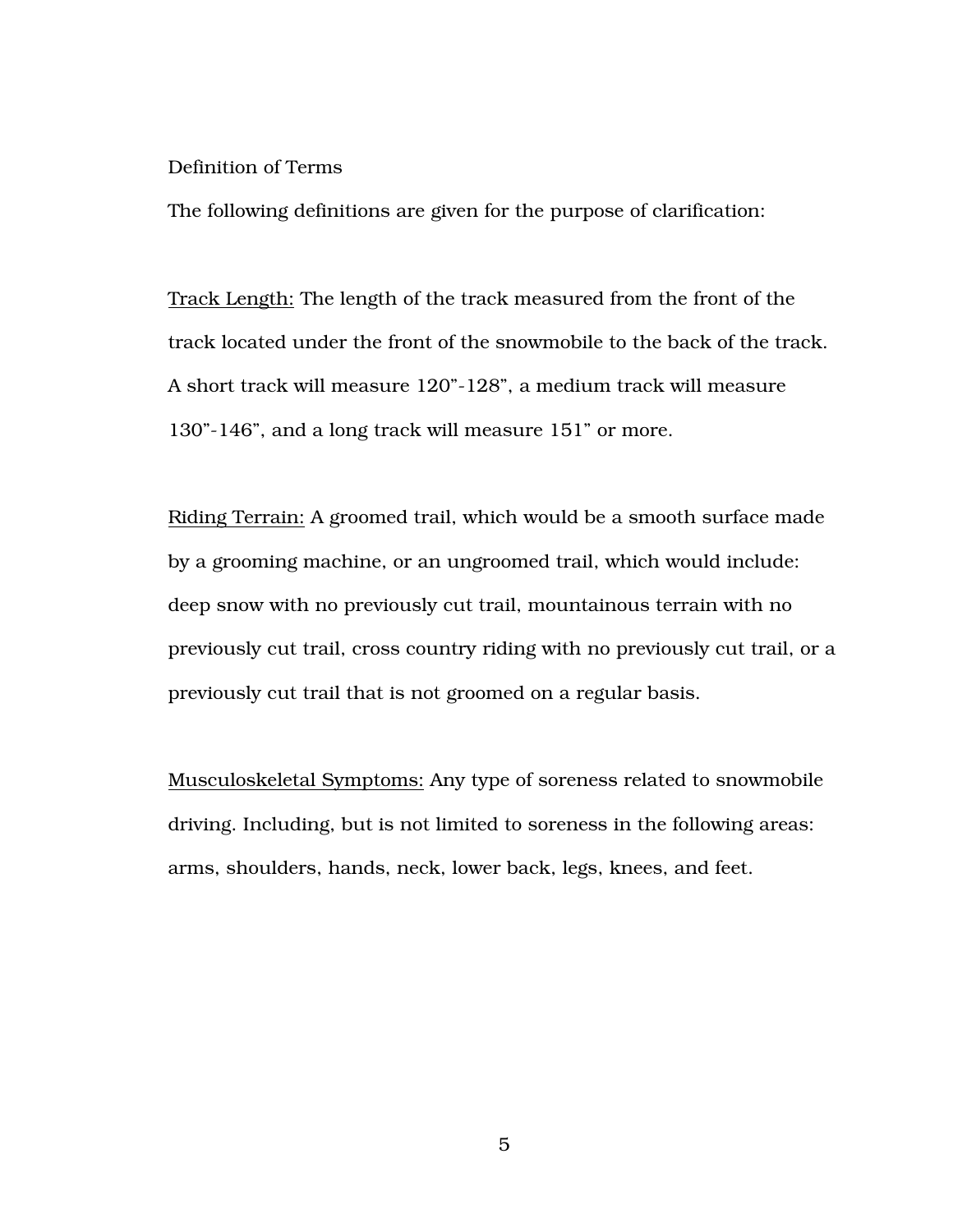#### CHAPTER 2

#### REVIEW OF RELATED LITERATURE

History of the Snowmobile

The history of snowmobile can be traced back to the early 1900's. In 1908, the very first vehicle to travel on snow was built. It was built by Alvin Lombard in Waterville, Maine; weighing in at 20 tons this machine was only used in log hauling. In 1913 Virgil White, a Ford dealer from New Hampshire, invented a track and ski conversion system for the Model T Ford (Campbell, 2004).

The first snowmobile patent was issued in 1927, to Carl J. Eliason of Sayner, Wisconsin. It was a wooden toboggan fitted with two skies, which were steered with ropes, powered by a 2 ½ horsepower Johnson outboard motor. Over the next 15 years Eliason's snow vehicles went into production through Sayner. They were quickly refined and developed into larger models, only 40 were built and no three were identical. (Campbell, 2004) Between 1927 and 1962 thirteen patents were granted for snow vehicles. These thirteen patents lead to the modern snowmobile. "By 1955 Polaris Industries had made a commitment to the development, testing, and manufacturing of the definitive single track snowmobile, however, the company faced delays when they ran into design problems with in "Comet" model in 1963." (Allyson, 2010)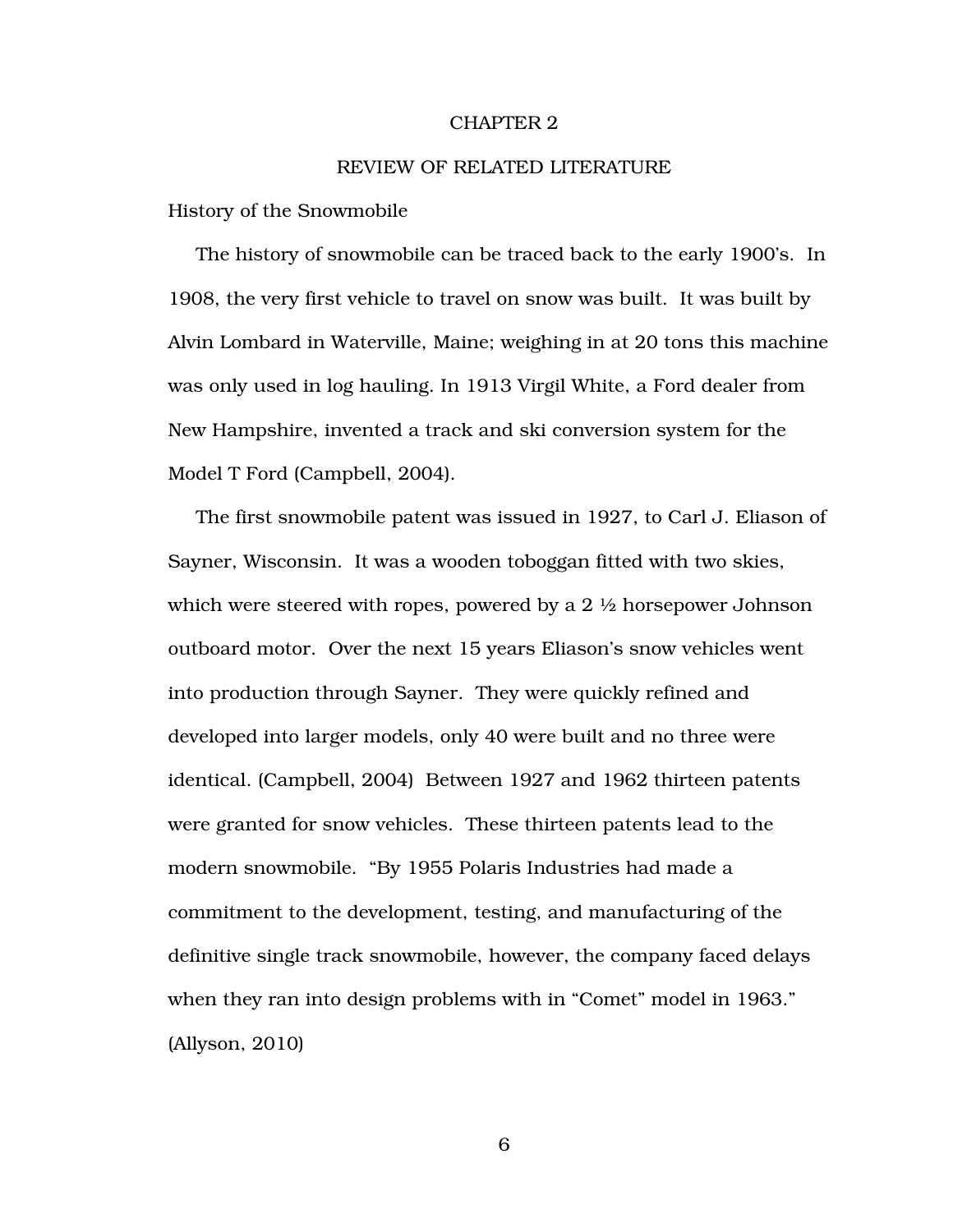In 1958 the modern snowmobile was born. Joseph Armand Bombardier began manufacturing snow machines able to carry up to 12 passengers, by 1947. These machines were designed to be used by the military but were soon adopted by the Canadian police, mining and oil companies, and ski resorts. In the 1950's Bombardier had ambitions to build a lightweight, fast driving individual snow machine. By 1959, Bombardier's Ski-Doo has come into existence. The modern engines had become small enough and light enough to make this design possible. Bombardier's design revolutionized the snowmobile industry with its tunnel mounted engine, combined chassis/hood, and an endless rubber track affixed via sprung bogie wheels. (Ingram, 2000) By 1962 his endless track design had been patent in both Canada and the U.S. However, "it was not until 1964 that the machine became available in mass production." (Karleen, 1973)

By 1965 Ski-Doo's competitor, Arctic Cat, had revolutionized the suspension design. The company replaced the bogie wheels that were being used in Bombardier's design, to keep the machine on the track, with a pair of slide rails running on the cleats of the track. This design allowed for shock absorbers to be added, which would aid in smoothing the ride of the snowmobile. The very next year Arctic Cat redesigned yet another feature of their snowmobile. The new design moved the engine from on top of the drive unit, located behind the driver, and placed it in the front of the track tunnel, in the belly pan of the front of the machine.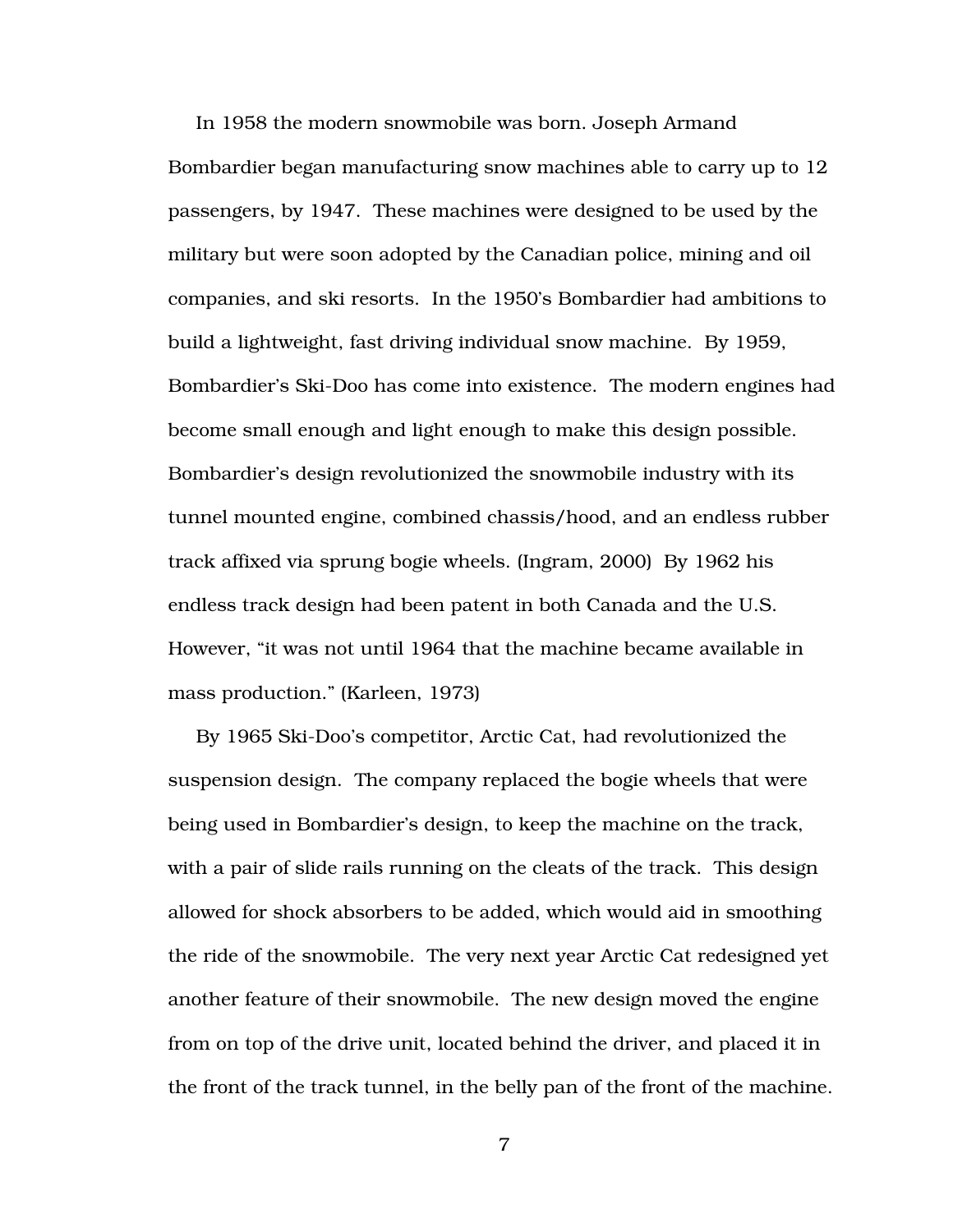By moving the engine they were able to lower the center of gravity of the snowmobile, which balanced it with the rider's body weight. This proved for substantially better handling and performance. (Ramstad, 1999) This design is still used by all four major snowmobile manufacturers today. Within just two years, Arctic Cat was able to launch the snowmobile design forward into the unexplored territory of sport riding and performance vehicles.

Yamaha manufactured its first snowmobile in 1968. There were only 350 snowmobiles manufactured by Yamaha that year; These snowmobiles were the forerunners of the most successful snowmobiles ever made. By the mid-1970s snowmobile racing had become of popularity. Yamaha went straight to the top of the racing scene in 1976 with their introduction of their SRX440 snowmobile. (Allyson, 2010) By this time there were more than 250 major races sanctioned by the U.S. Snowmobile Association.

The 1980s provided additional advancements in the technology of the snowmobile. Heated handlebar warmers were one of the leaps forward for snowmobile design. Gerard Karpik, a cross-country snowmobile racing legend from Minnesota, pioneered the M-10 suspension. This suspension system allowed the front and rear suspension to communicate so that when a bump was hit by the front of the machine it could be avoided by the rear of the machine. This advancement allowed for harder riding over rougher terrain. (Ingram, 2000)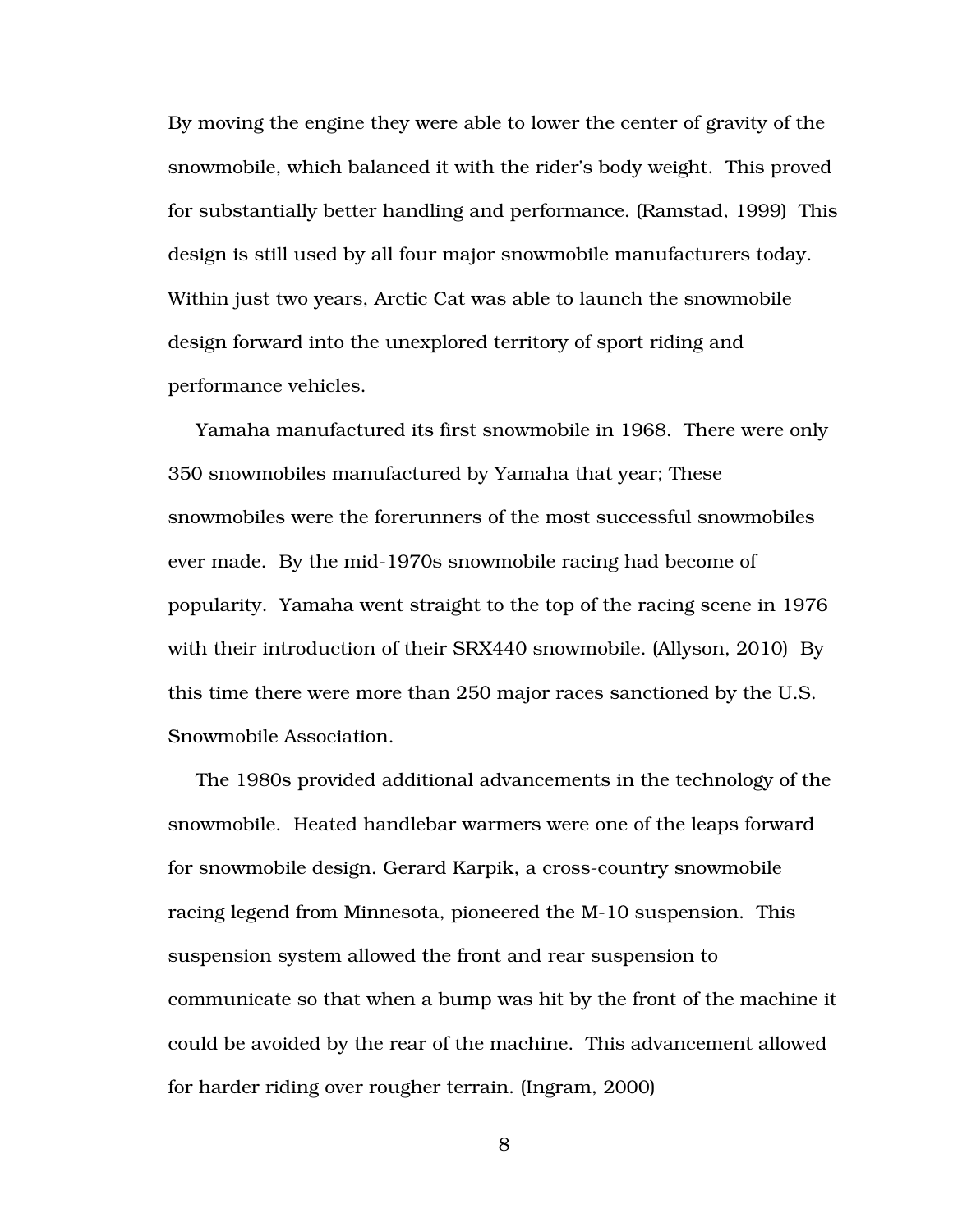Electronic fuel injection was the launch of the 90's. Polaris led this revolution based on the 1987 design by the Injection Research Specialist. They designed the Polar Indy 650 RXL with EFI in 1991. These machines boasted better fuel economy, a smoother ride, and improved performance. (Rodengen and Hubbard, 2003) Electronic fuel injection has become another snowmobile standard and is still used by all four major manufacturers today.

In 2001 Ski-Doo redesigned the engine-forward chassis originally introduced by Arctic Cat. This redesign placed the rider one foot forward of what use to be standard riding position. The mass of the machine was now centralized on the chassis and the suspension forces were spread about the engine, causing the rider's own weight to become the balancing element of the machine. (Ingram, 2000) A recent introduction by Arctic Cat called Infinite Rider Positioning has launched into the industry. This advancement in technology makes adjustment of the seat and handlebars as easy as the flip of a switch.

There have been many advancements in snowmobile technology and design over the last century, and there are many more to come. From the start of a large 20 ton machine designed for log hauling, so the design of Bombardier, which launched the snowmobile industry into a new dimension, to the introduction of electric start, heated handlebars, IRP technology, to heated seats. As technology and design advances the snowmobile will prove to become more comfortable and safer for the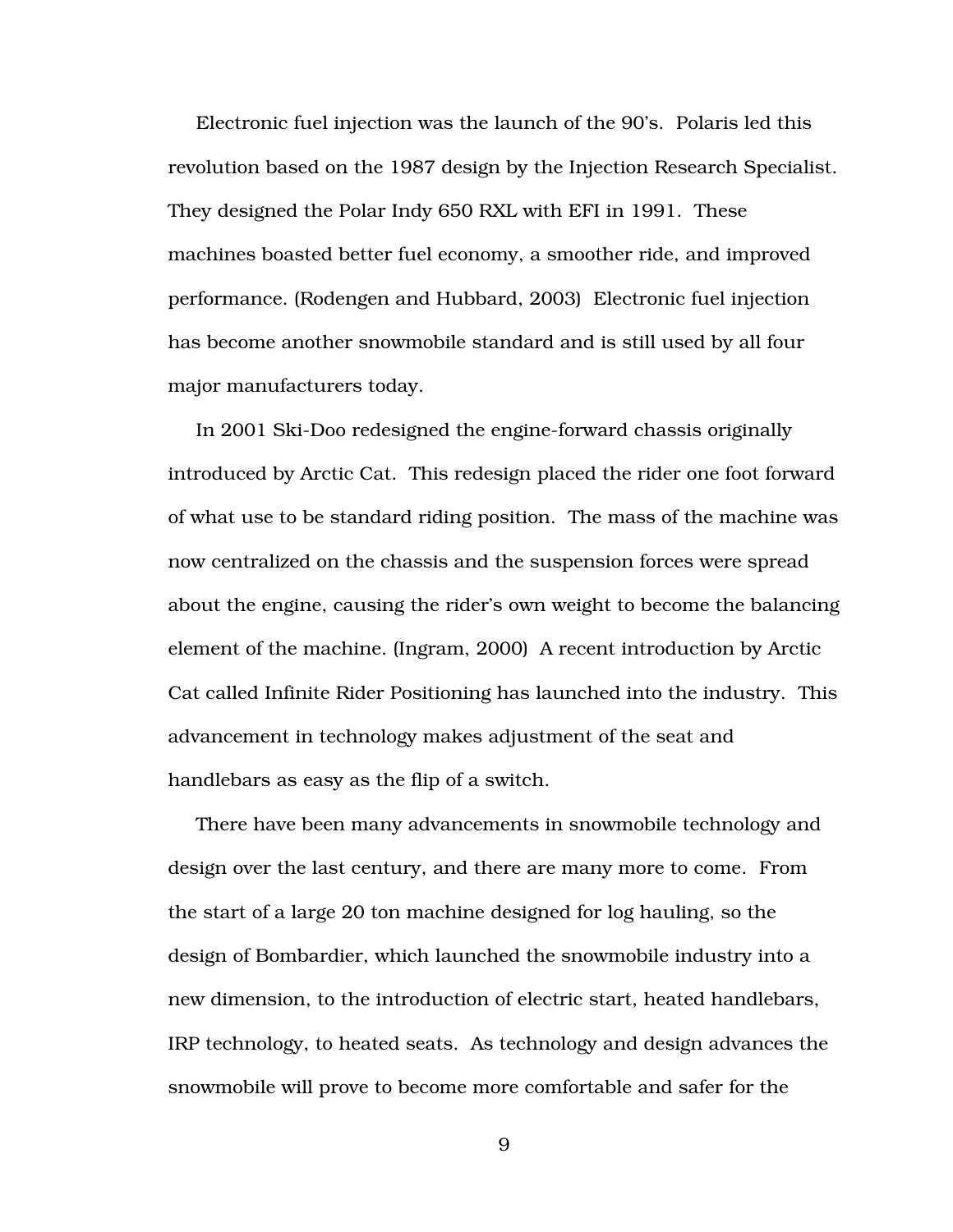rider. These advancements provide increased comfort and performance which will continue to lead these manufacturers to new and improved machines. As the popularity of riding snowmobile continues to grow the introduction of new technology will be welcomed. Today there are over 200,000 snowmobiles sold annually in the U.S., Canada, and Europe; Many being used for not only recreational purposes but also in some occupations. (Allyson, 2010)

#### Whole Body Vibration

As seen in many studies, (Rehn et al, 2005; Rehn et al, 2004; Bovenzi and Hulshof, 1999; Kjellberg and Wikstrom, 1985; Rehn et al, 2002; National Institute for Occupational Safety and Health, 2001) whole-body vibration (WBV) exposure, awkward body positioning, as well as shock to the body caused by sudden jolts while riding a snowmobile potentially have a detrimental effect to the musculoskeletal system. "The magnitude of exposure to WBV is a result of several combined factors such as operating technique, vehicle type, terrain type, and seat suspension. WBV is transmitted from the seat, the backrest and the foot support in a vehicle and can have an adverse health effect on the musculoskeletal system." (Rehn et al, 2002) It is also mentioned by Rehn et al (2002), that "the generation of WBV and shock is dependent on for example, vehicle type, speed and terrain conditions." Furness and Maschette (2009) found that "During WBV, changes in gravitational conditions are produced by the vibrations of machinery (ie, vehicles and vibration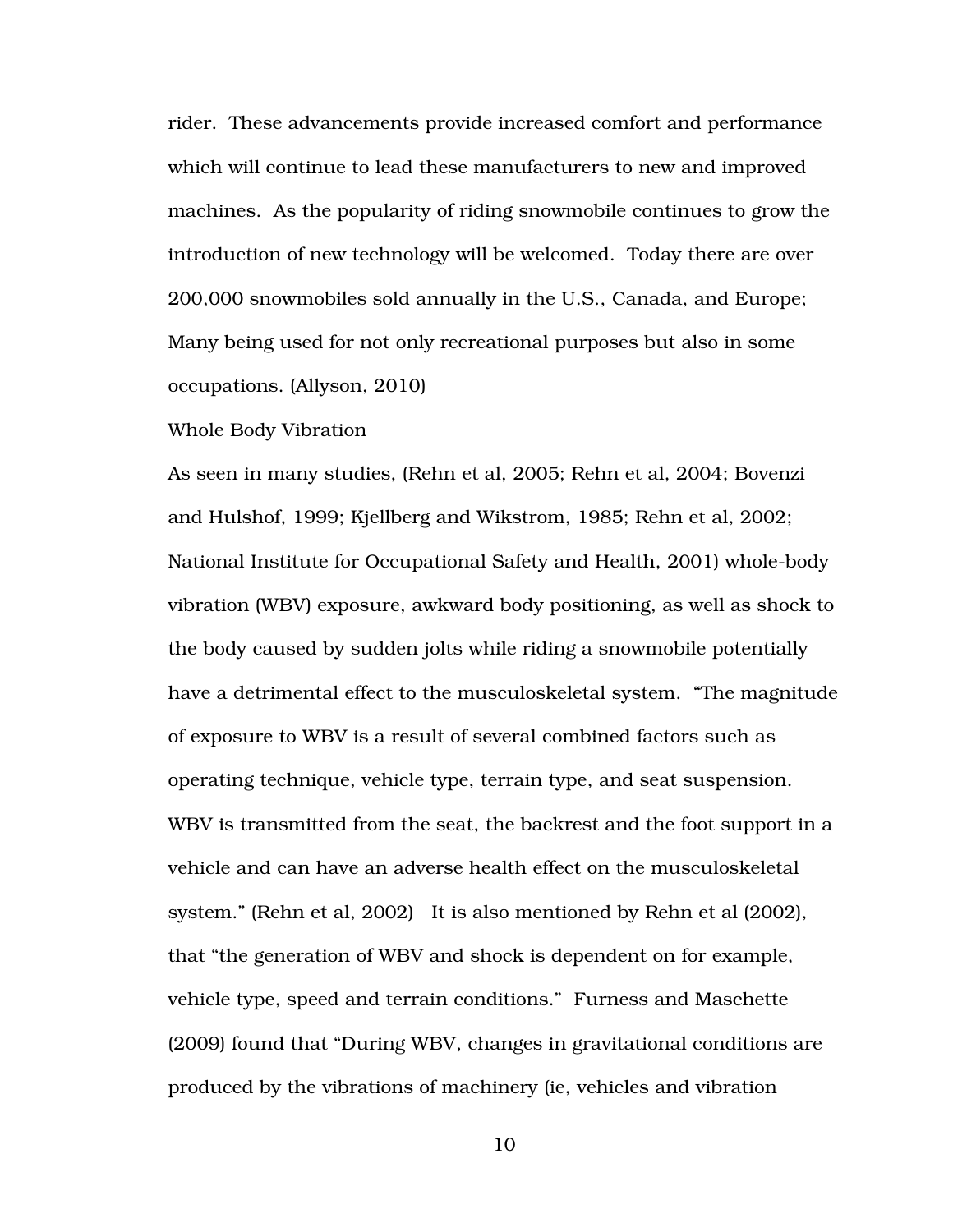platforms). Gravity is a component of WBV because the product of amplitude and frequency is acceleration. Manipulations of amplitude or frequency can affect the rate of change of the WBV (ie acceleration) acting on an individual. Thus, the gravitational forces acting on the body are varied in most WBV environments (ie, recreational and occupational). Because the position of the whole body in space is changing, a role of the neuromuscular system during WBV must be to perceive and attenuate changes in body position for optimum performance and/or comfort."

The development of musculoskeletal symptoms and disorders is a great concern for many snowmobile riders and has been addressed in many studies (Rehn et al, 2005; Rehn et al, 2004; Bovenzi and Hulshof, 1999; Kjellberg and Wikstrom, 1985; Rehn et al, 2002; National Institute for Occupational Safety and Health, 2001). Rehn et al (2002) suggests that "WBV and shock likely occurs in both the vertical and horizontal planes. This may be of particular importance for the development of musculoskeletal symptoms in the neck and shoulders since these muscles have to maintain balance and perform lever work simultaneously." "Compared with studies on other vehicle types, the most distinct feature for WBV characteristics in ATVs is the strong influence of lateral vibration. This may account for the pattern of musculoskeletal symptoms observed for drivers of ATVs as reported by Rehn et at (2002) i.e. musculoskeletal symptoms primarily in the neck region." (Rehn et al, 2005) "Exposure to shock and vibration that should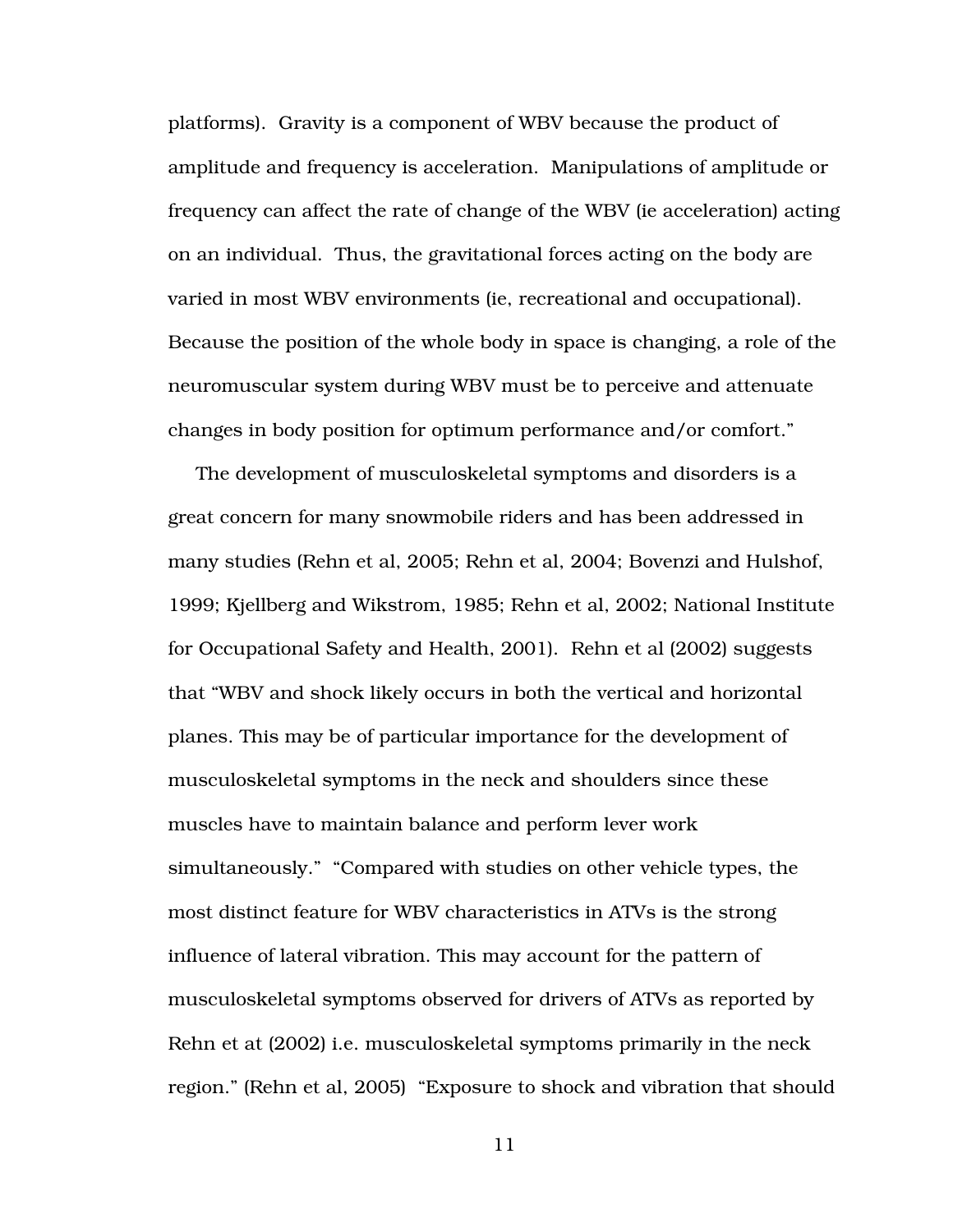occur in both horizontal and vertical directions for all-terrain vehicles may be of particular importance, in developing symptoms of musculoskeletal disorders, as the worker has to have tensed muscles to maintain balance during exposure and to be able to handle the lever at the same time." (Rehn et al, 2002).

"Awkward body postures and constrained positions due to mechanical workload are examples of potential confounding risk factors that are inherently associated with prolonged seated WBV exposure." (Rehn et al, 2005). "Epidemiological investigations have led to suspicions that wholebody vibration above all constitutes a risk for the development of injuries and functional disorders of the skeleton and of joints." (Kjellberg and Wikstrom, 1985). Low back pain has been an ongoing concern in association to whole-body vibration exposure. "Biodynamic experiments have shown that WBV exposure, combined with a constrained sitting posture, can put the lumbar intervertebral disc at risk of failure." (Bovenzi and Hulshof, 1999). As found by Bovenzi and Hulshof (1999), "both cross-sectional and cohort epidemiologic studies indicate that there is an increased risk for lower back disorders among occupational groups exposed to WBV when compared to non-exposed control groups." "The expected consequences result from the mechanical influences of the vibration which may induce tissue strain and compression." (Kjellberg and Wikstrom, 1985) "An excess risk for lumbar disc disorders, including herniated disc, was also found in the WBV-exposed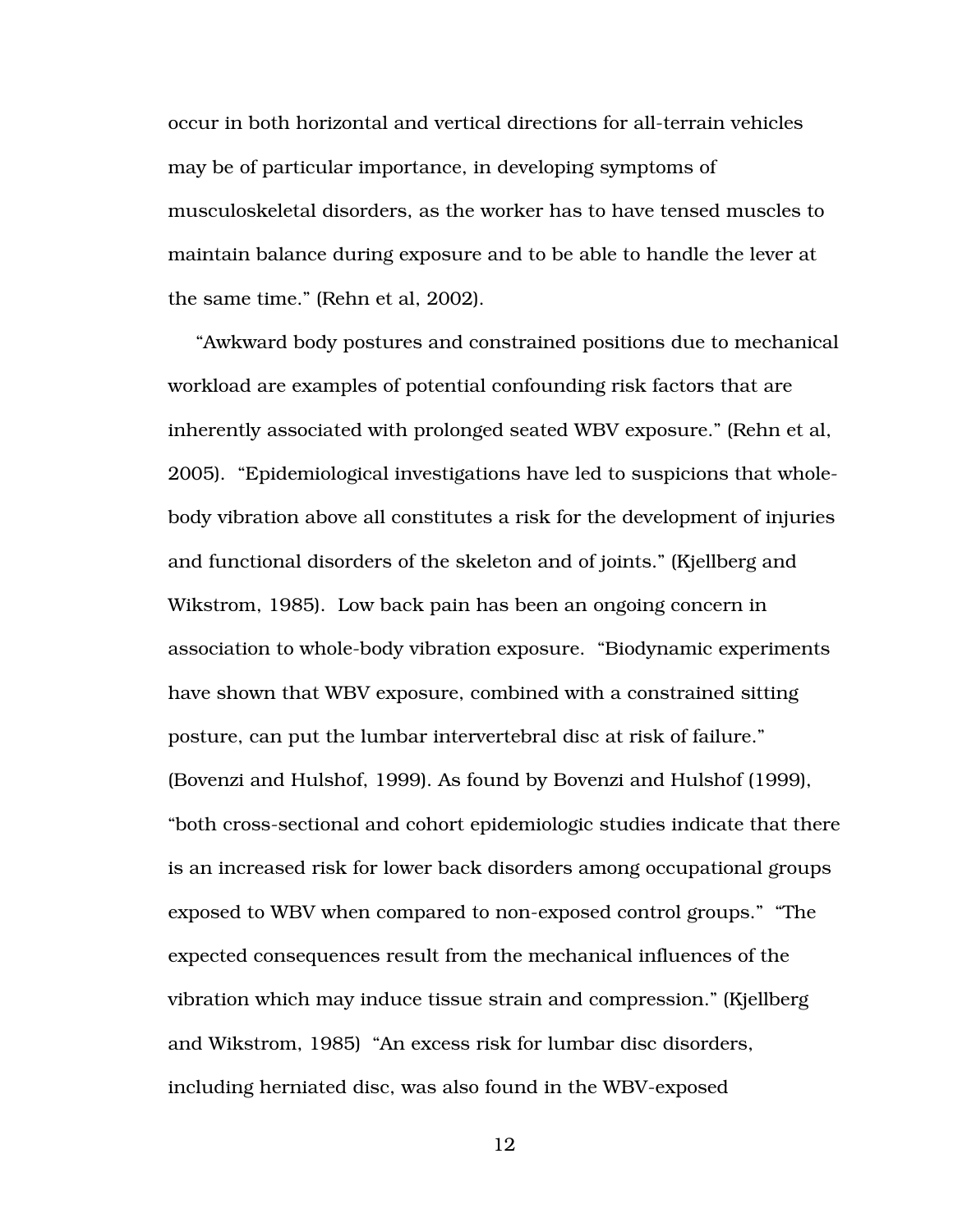occupational groups compared with the control groups. Biodynamic and physiological experiments have shown that seated WBV exposure can affect the spine by mechanical overloading and excessive muscular fatigue." (Bovenzi and Hulshof, 1999).

Exposure to whole-body vibration has been linked to an increase in muscle activity. "Recording of electromyogram (EMG) have shown that muscles may be activated during exposure to vibration. It is suggested that muscle activity is a combination of control movements to stabilize the body, and so-called tonic reflexes generated by passive movements. Vigorous active muscle contractions seem to accompany shocks and very low-frequency vibrations which have high intensity later components. Under these circumstances symptoms of stress may occur, which in themselves may lead to a further increase in muscle activity." (Kjellberg and Wikstrom, 1985) Similar findings were reported by Torvinen et al (2002), they reported that "vibration applied directly to the muscle belly or tendon or to whole body has been shown to elicit a response name 'tonic vibration reflex." The vibration-induced TVR involves activation of muscle spindles, mediation of the neural signal by 1a afferents, and activation of the muscle fibers via large alpha-motor neurons. The TVR induced by the vibration is also capable of causing an increased recruitment or motor units via activation of muscle spindles and polysynaptic pathways which is seen as a temporary increase in muscle activity." Snowmobile drivers are subjected to whole-body vibration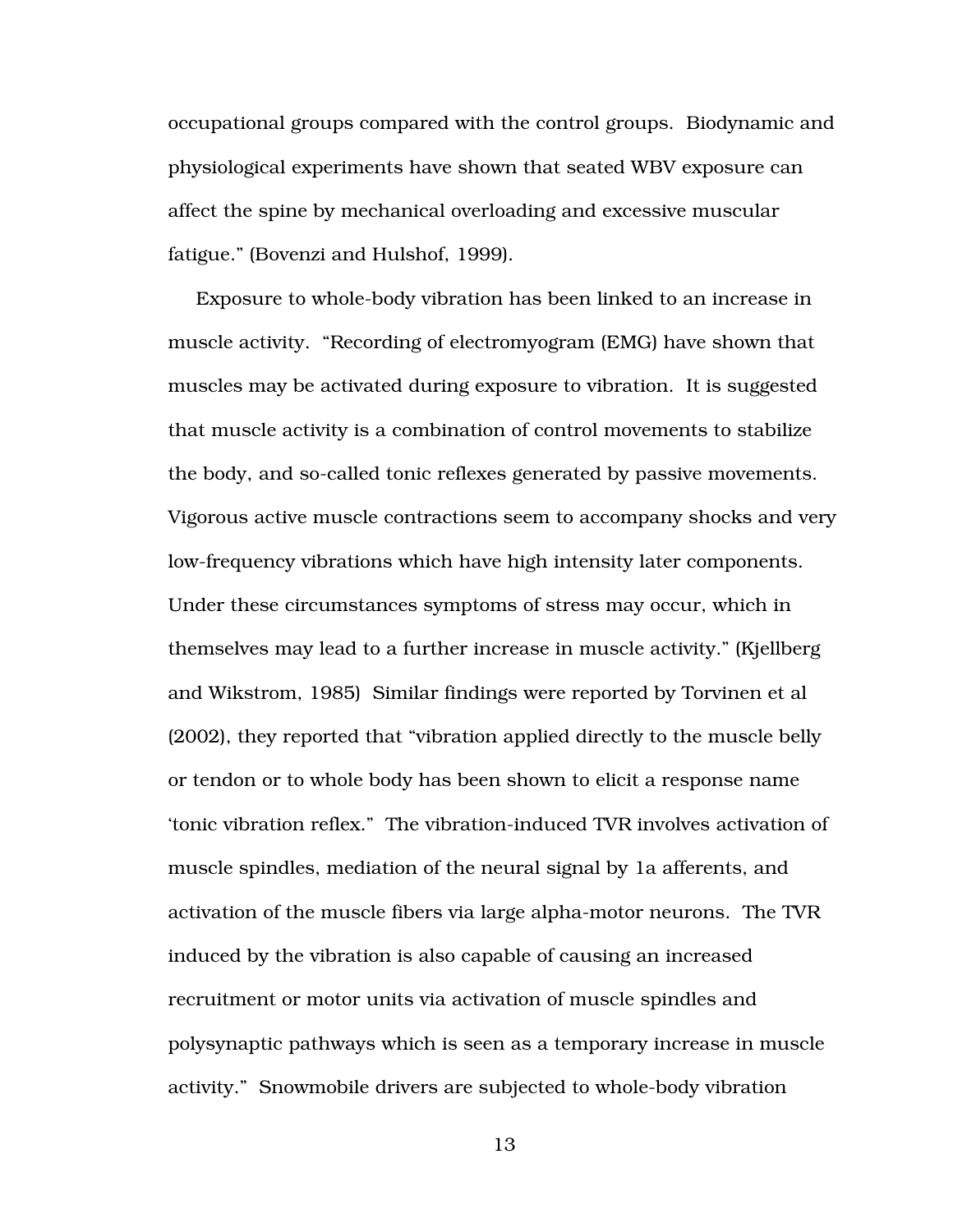continuously during a riding session. This may be the cause of many of the reported musculoskeletal symptoms.

#### Hand-Arm Vibration

Hand-arm vibration associated with driving terrain vehicles has been known to cause vibration-induced white finger, frost-bite, temporary loss of grip strength, and other detrimental effects on the upper extremity. "The hand-arm vibration is caused by the motor, the driving terrain or the resonance phenomena in the frame or steering yoke." (Anttonen et al, 1995) "Steering devices in terrain vehicles have been reported to transmit hazardous levels of vibration-acceleration to the upper limbs." (Astrom et al, 2006) According to the measurements and the results of the questionnaire by Anttonen and Virokannas (1994), the "vibration syndrome can be caused by hand-arm vibration associated with snowmobile driving." As reported by Astrom et al (2006), "driving terrain vehicles are related to experiencing some symptoms related to hand-arm vibration syndrome (HAVS), such as numbness, sensation of cold and white fingers, suggesting that there is a possible association between exposure to HAV generated from steering devices in terrain vehicles and symptoms of HAVS."

"Neurological, vascular, and musculoskeletal symptoms in the hands, such as numbness, white fingers and pain, are phenomena of HAVS." (Astrom et al, 2006) "The exposure to hand-arm vibration can cause intimal lesions and hypertrophy in the wall of arteries. It can increase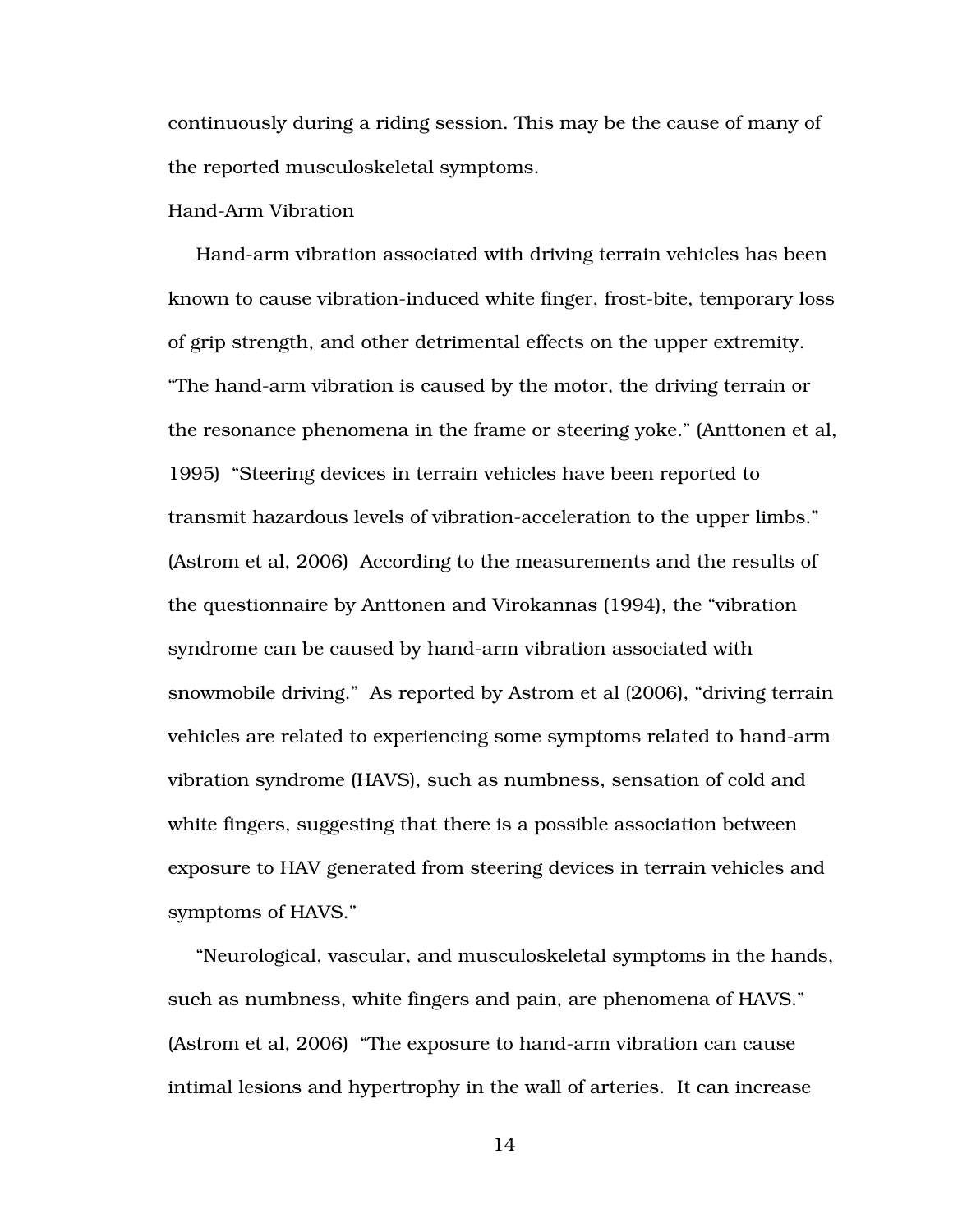blood viscosity, and cause functional changes in vessels." (Virokannas and Anttonen, 1994) As reported by Virokannas and Anttonen (1994), "the exposure to hand-arm vibration and cold reduces circulation in the hand in a synergistic manner. The mechanism of the combined effect may be transferred via the sympathetic nervous system." "Exposure to vibration can also lead to hyperreponsiveness to noradrenaline in the smooth muscle or arties, which results in a stronger vasoconstriction reaction to sympathetic stimuli such as cold." (Virokannas and Anttonen, 1994) A reaction such as this can contribute to the occurrence of whitefinger syndrome and frostbite due to the decrease in circulation to the extremity.

Frostbite is often a concern for individuals who enjoy recreational activities outdoors during the winter season. Studies have shown (Virokannas and Anttonen, 1993; Virokannas and Anttonen, 1994; Anttonen et al, 1995; Anttonen and Virokannas, 1994) that vibrationinduced white finger syndrome (VWF) may increase the risk of frostbite, especially to the upper extremity. "The vibration syndrome in the hands occurs more often in cold than in warm conditions, which indicates that a cold climate may facilitate the generation of vibration-induced white finger." (Virokannas and Anttonen, 1994) "As snowmobiles are used in winter the effect of cold and the static driving posture in the cold airstream can contribute to the prevalence of VWF." (Anttonen and Virokannas, 1994) In a study by Virokannas and Anttonen (1994) it was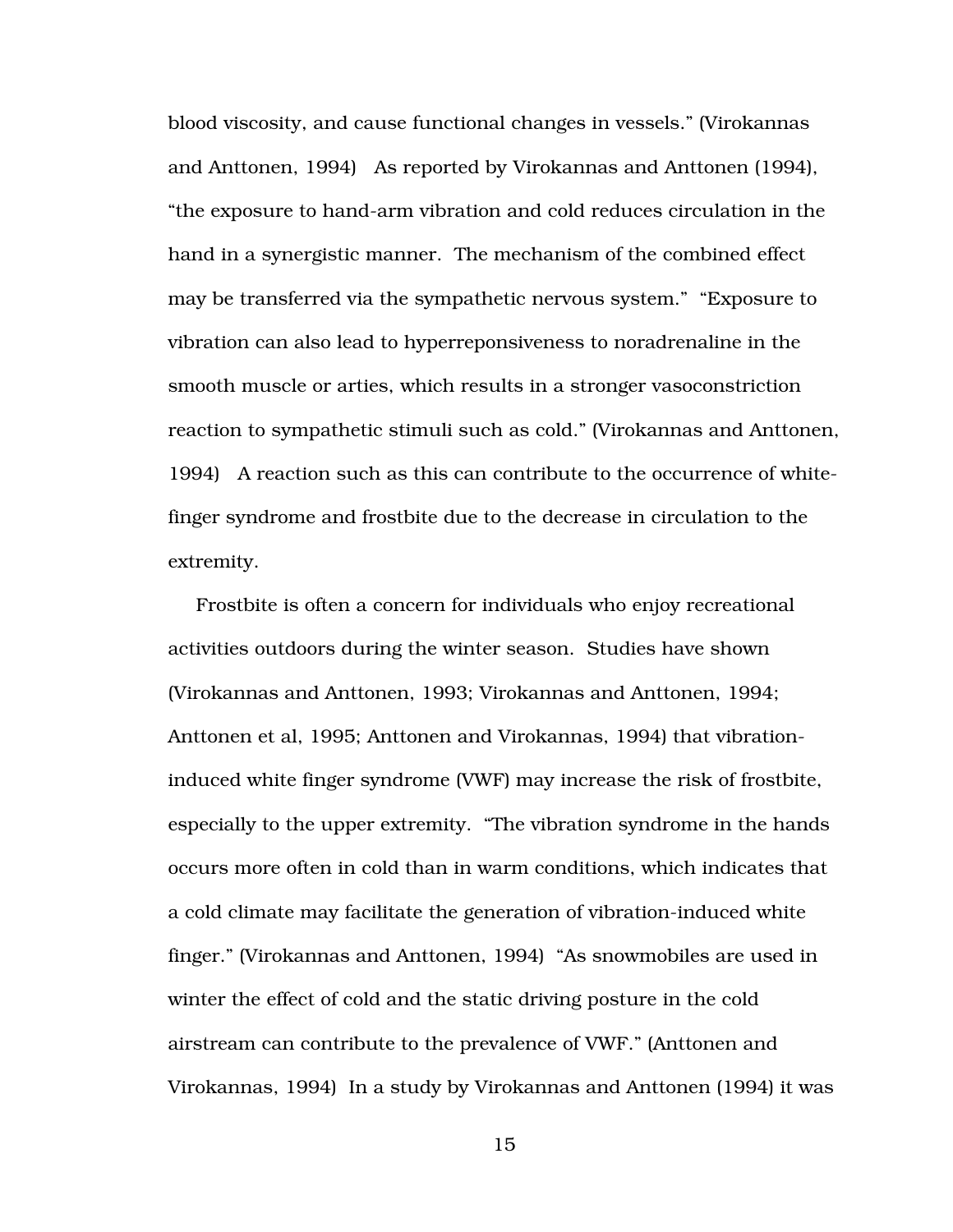reported that "cold and hand-arm vibration both reduce blood flow in the fingers in a synergistic manner, and it was to be expected that the subjects with VWF rather frequently incurred frostbite on the fingers when driving snowmobiles." Anttonen et al (1995) reported that "the dose-relationship for the snowmobile group showed a consistent increase in the prevalence of white finger with increasing exposure." "The relationship between the total vibration exposure time and the prevalence of white finger indicated that white finger is mostly induced by vibration." (Virokannas and Anttonen, 1993) "Hence, there is a need for health care, technical improvements, change of working habits and other protective means to reduce the symptoms of vibration in driving terrain vehicles." (Anttonen and Virokannas, 1994)

#### Ergonomics of the Snowmobile

There are numerous studies (Nayha et al, 1994; Rehn et al, 2005; Rehn et al, 2004; Rehn et al, 2002; National Institute of Occupational Safety and Health, 2001; Tostrup, 1994; Habes et al, 2003) that have assessed ergonomic risk factors associated with snowmobiling, some of which include: pronated forearms, hand-arm vibration, extreme wrist posture, twisted trunk posture, non-neutral neck posture, elevated arms, prolonged seated posture, whole-body vibration, and shock. "The driving posture is mostly bent or twisted, due to the inappropriate height of the steering yoke and the seat, which may be highly stressful to the back." (Nayha et al, 1994) The study conducted by the National Institute for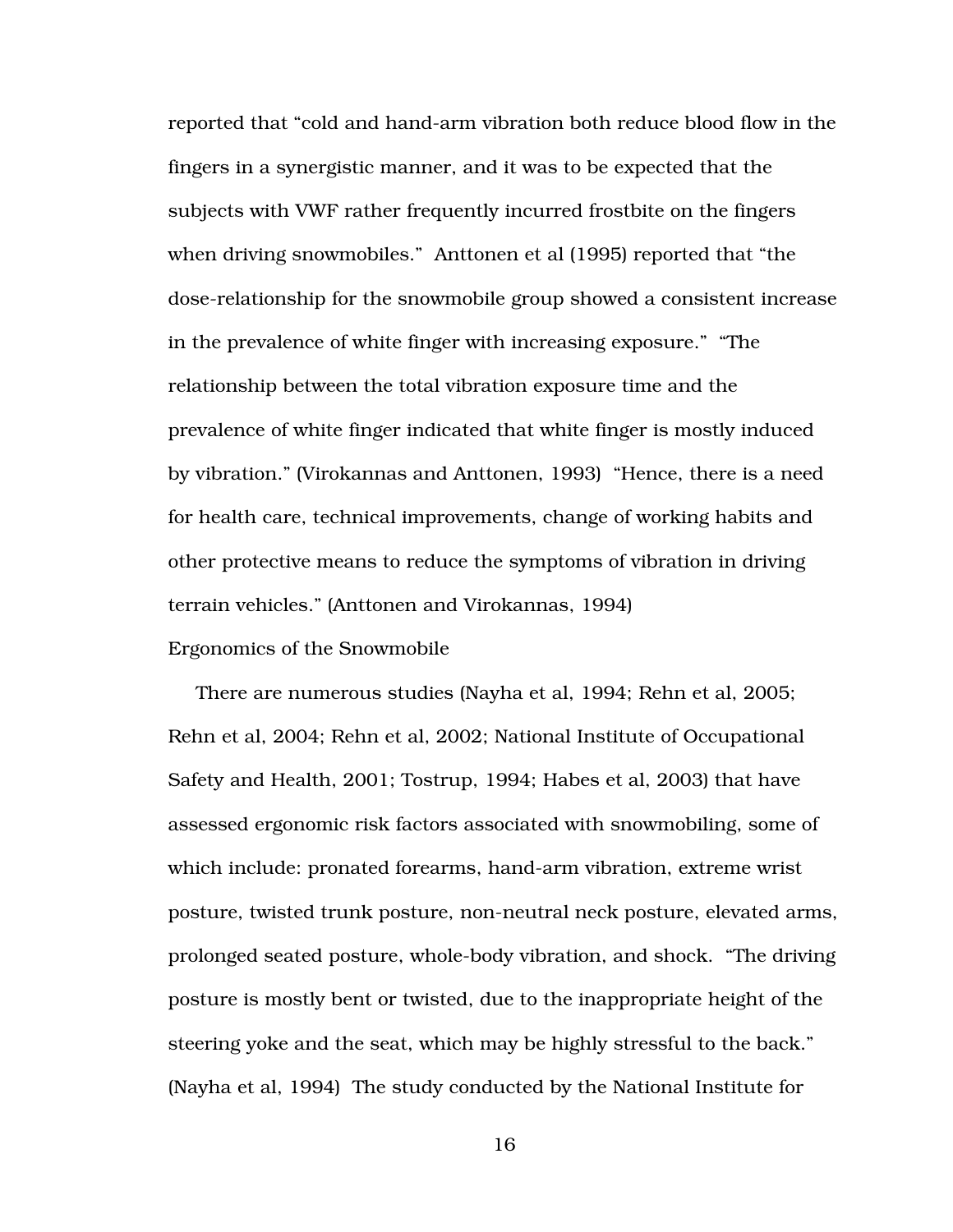Occupational Safety and Health (2001) assessing Yellowstone National Park personnel confirmed that, "when rangers were asked to sit on their snowmobiles in their preferred position, the chosen seat back position often resulted in shoulder postures of about 90 degrees (recommended is 45 degrees) and elbow joints at about 180 degrees (recommended is 60- 70 degrees) and the hand in non-neutral postures." This occurred "because most of the rangers tend to sit far back on their seats to allow for clearance between the steering bar and the bulky equipment and heavy clothing they wear during their regular duties." (NIOSH report, 2001) Recreational snowmobile drivers would have these same issues in accordance to seated posture due to the fact that they would be wearing similar heavy clothing due to the low temperatures of the winter season. "The posture typical of snowmobile driving is usually considered to cause stress upon the back and legs." (Nayha et al, 1994) "By sitting down the back changes from lordotic to a kyphotic shape. Grandjean claimed that the backward position of the pelvis puts the spine into a state of kyphosis which, in turn, increases the pressure within the disk." (Tostrup, 1994) This may explain the reason for low back pain and soreness in the back associated with snowmobile driving.

Many snowmobile drivers complain of soreness and fatigue in the arms and shoulders and studies (Rehn et al, 2005; Rehn et al, 2004; National Institute for Occupational Safety and Health, 2001; Tostrup, 1994; Habes et al, 2003) have shown that these symptoms are related to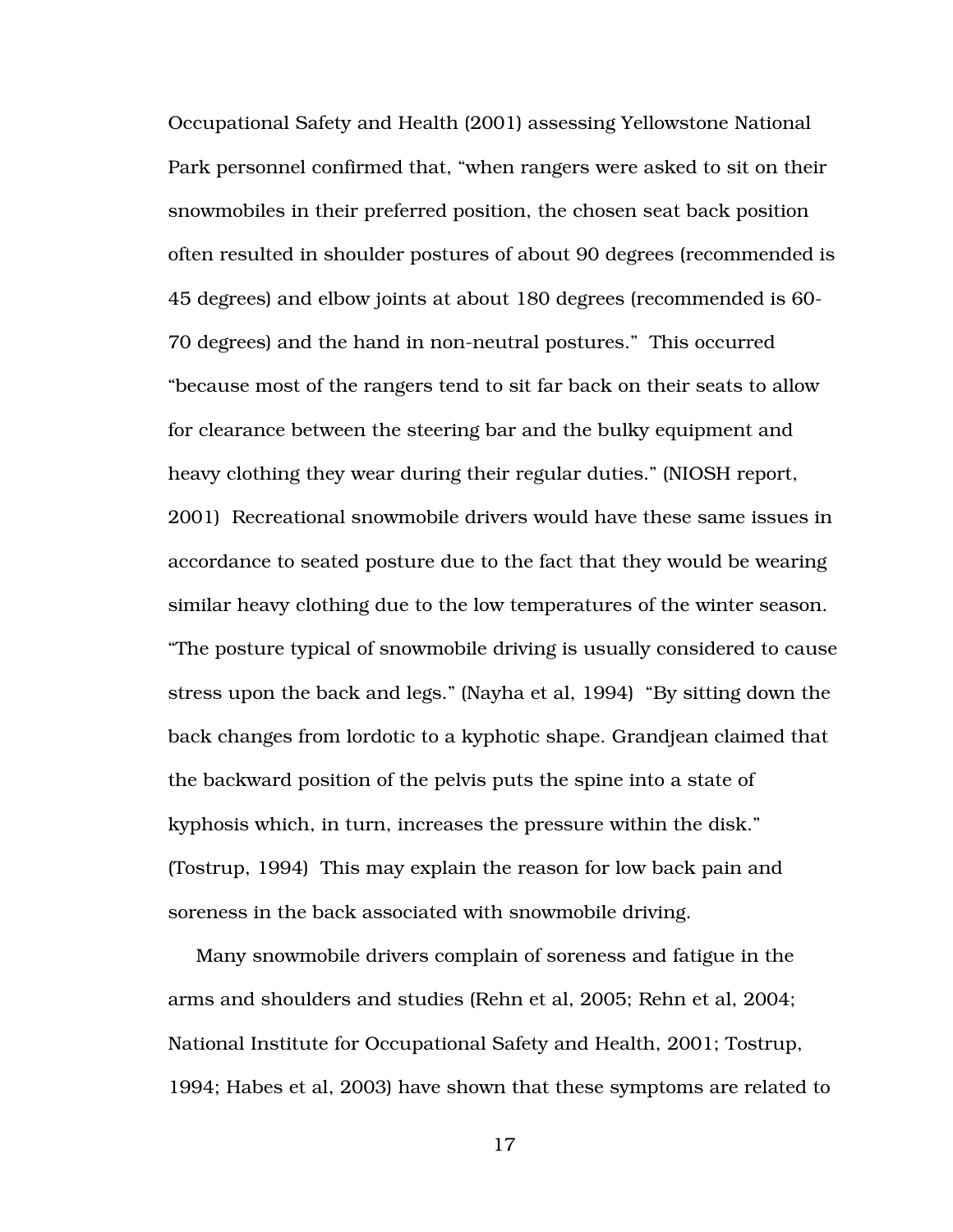the placement of the handlebar and the diameter of the handgrip. "Drivers may also be required to sustain an elevated arm position which may further contribute to overload of the neck and shoulder muscles." (Rehn et al, 2002) As found in a study by Rehn et al (2005), "the reach to the handlebar causes awkward postures of the shoulder and arm, and hand forces to grip and control the throttle control are high and increased by the small diameter of the steering control." "Due to the sheering of the vehicle it is not possible to let the upper arm be parallel to the sideline of the body and the elbow at about  $100^{\circ}$ . That would give too little lever and therefore too little muscle power to steer, since power is the product of weight and lever." (Tostrup, 1994) "Because snowmobile driving requires the arms to be outstretched to reach the handle bars, with considerable grip force required to control the snowmobile, a potential physical fatiguing condition exists for the driver." (National Institute for Occupational Safety and Health, 2001) "When the elbow joint is kept in pronation by the biceps muscles, the insertion of the muscle may be pinched between the radius and ulna. With the hand in lateral deviation and dorsally flexed there is a possibility that the median nerve and veins might get stretched which could lead to carpal tunnel syndrome and be a contributing factor to the white-finger syndrome." (Rehn et al, 2002) Rehn et al (2005) found that 'the most important feature to adjust is the steering bar, which is moved closer to the body with grips oriented to provide for neutral wrist positions while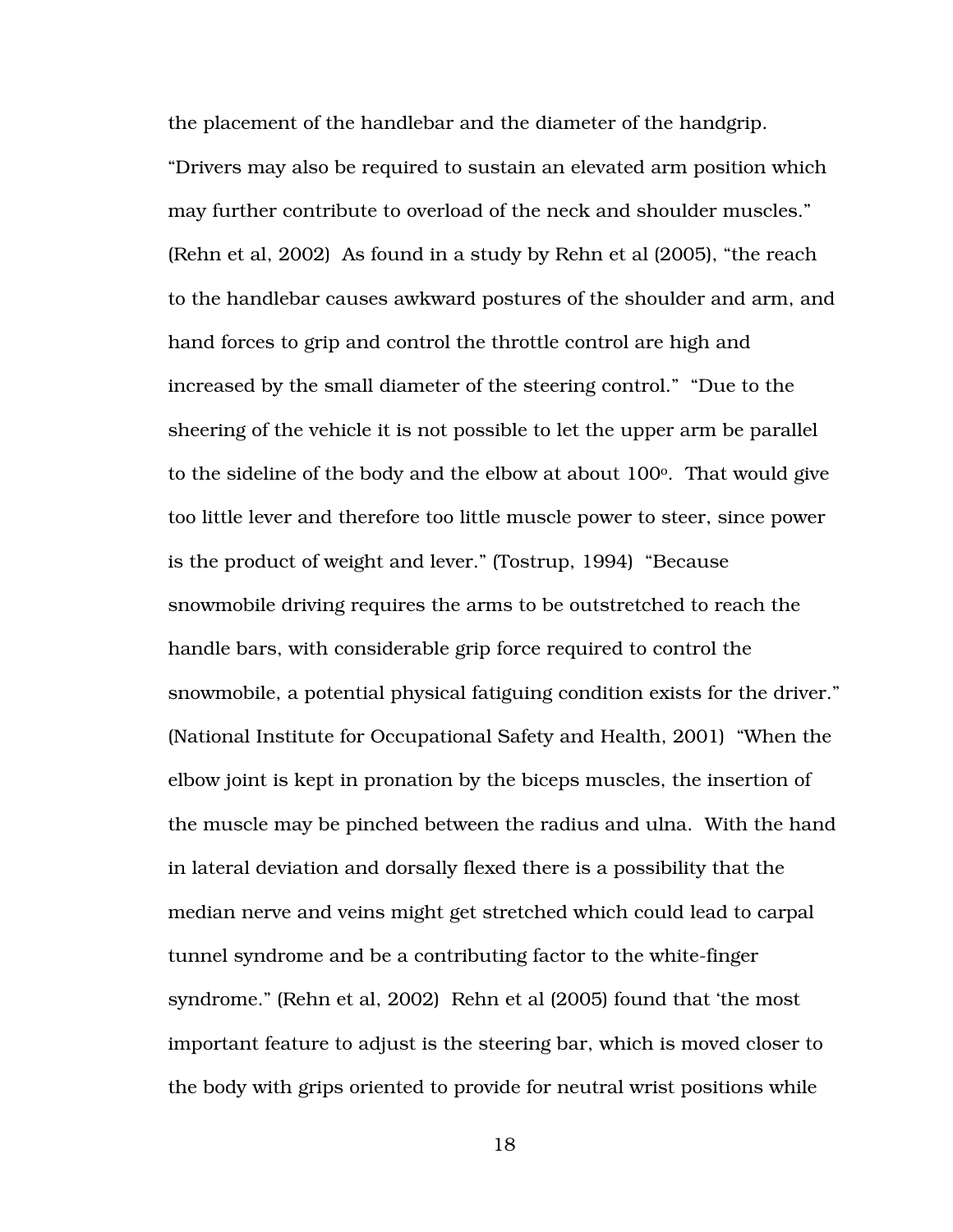in typical use, would reduce grip forces and improve shoulder and arm positions." "The diameter of the hand grip (just over one inch) is smaller than the generally recommended 1.5 inches, and the wearing of gloves when riding further increases the amount of grip force the operators must exert to stabilize themselves and maneuver the snowmobile." (Habes et al, 2003) Related to the diameter of the hand grip is a study by Fioranelli and Lee (2008) evaluating the diameter of the standard Olympic bar used in weight lifting. Fioranelli and Lee (2008) suggest that "the fat bar is the same length and has the same circular shape as a standard Olympic bar, but the griping portion has a greater diameter. It measures 51mm (2 inches) in diameter as opposed to a standard Olympic bar diameter of 28 mm (1.1 inches). Proponents for the thicker bar claim that the oversized grip elicits greater muscle activation, especially within the forearm muscle group, therefore enhancing the strength of the muscles used for the exercise." Their findings indicate "that bar diameter can influence neuromuscular activation during an isometric unilateral bench press exercise." (Fioranelli and Lee, 2008) They also state "with reguards to neuromuscular activation of the forearm muscles, we report greater electromyographic activity with using the THIN bar." (Fioranelli and Lee, 2008) These findings relate to the hand grip diameter as the reported diameters are similar. The recommendation for hand grip diameter, as suggest by Habes et al, 2003, is 1.5 inches. The Fioranelli and Lee (2008) study shows that the thin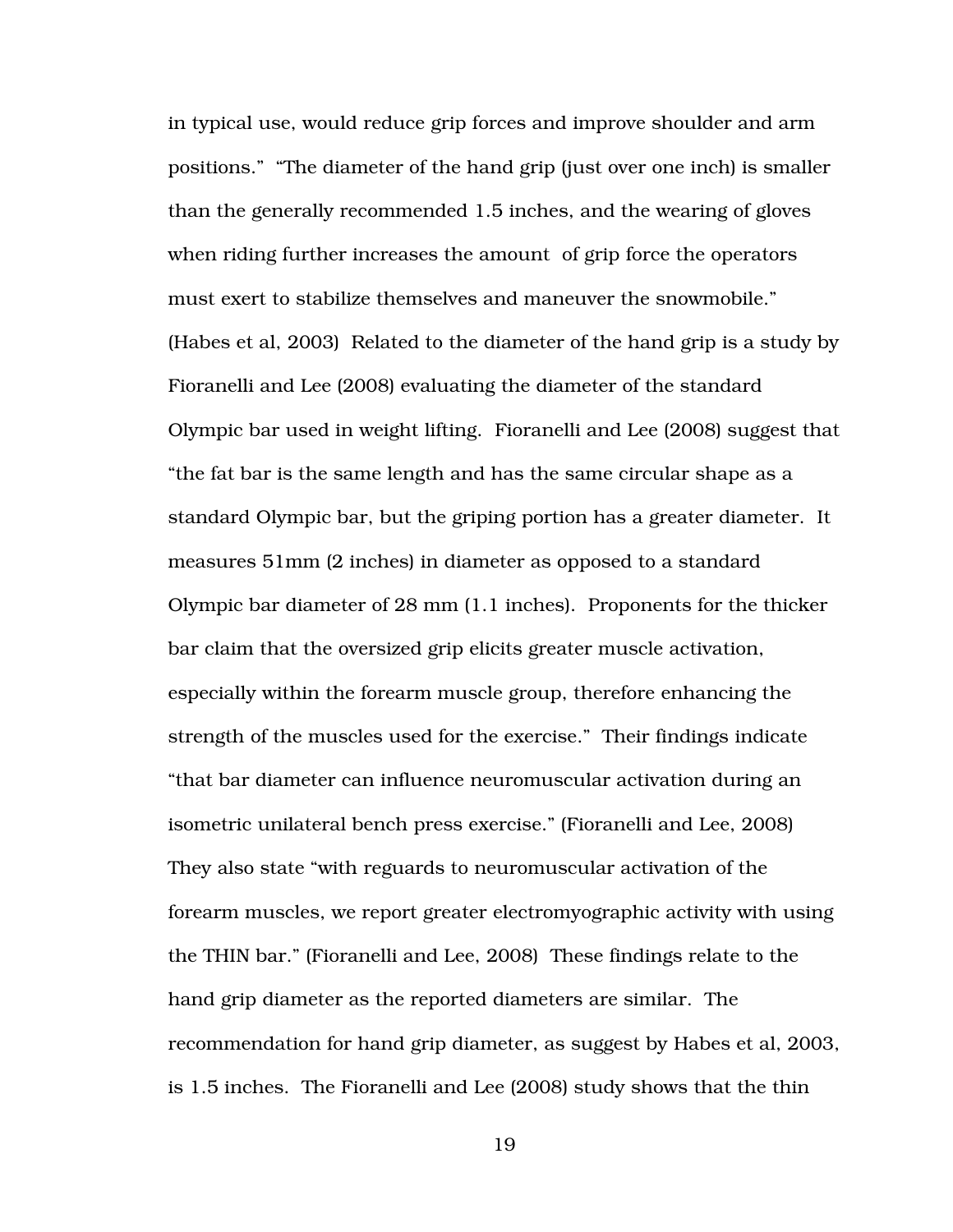bar, with a diameter of 1.1 inches shows greater muscle activation, which in the case of their study is beneficial. However, when concerned with the hand grip diameter of a snowmobile the increase in muscle activity may not be seen as beneficial, but may contribute to the musculoskeletal symptoms in the upper extremities reported by snowmobile drivers. Another concern reported is the use of the thumb operated throttle. Tostrup (1994) found that "the use of the thumb muscles for giving gas is tiring for the muscles. It may also result in arthrosis of the thumb joints." "The force to depress the throttle control on the steering bar is appreciable, and not sustainable for continuous use." (National Institute for Occupational Safety and Health, 2001) NIOSH (2001) suggests to "redesign of the throttle control mechanism so that the activation method does not require palmar pinch forces involving the thumb." NIOSH reports (2001) "test results suggest that snowmobile use, particularly depressing the throttle control with the thumb, fatigues the muscle of the hands and arms." Habes et al (2003) reported that "several NPS rangers indicated that it would be beneficial if the steering bar could be moved closer to the body and lowered, without having to move the seat back closer. This feature would allow the arms to be used more effectively in stabilizing the body position on the seat as the snowmobile is driven, particularly under bumpy road conditions."

The seat and the position of the rider on the seat while driving has been known to cause back and neck problems. "The role of the seat is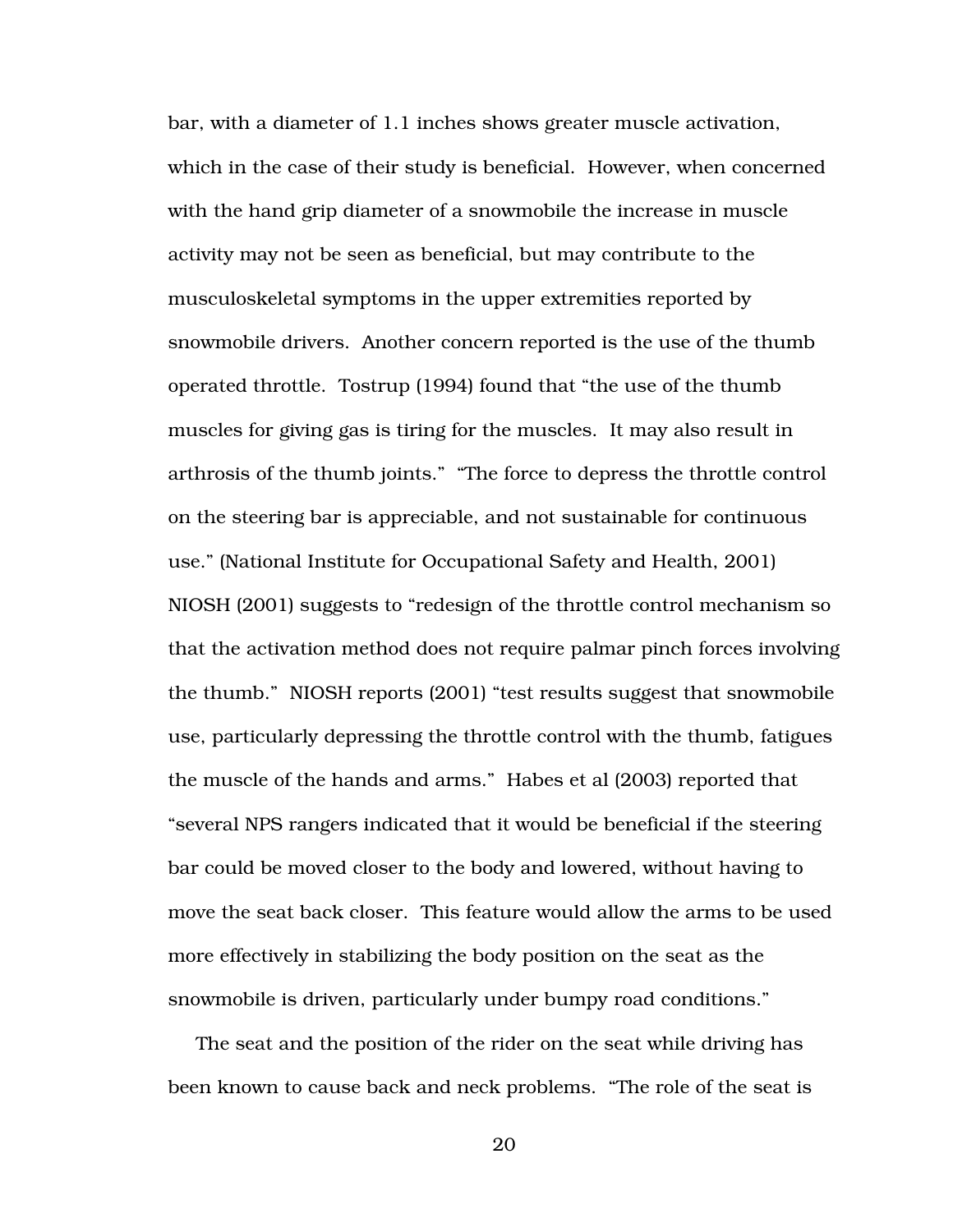not only related to vibration but also to the support function of the back during driving." (Anttonen and Niskanen, 1994) Tostrup (1994) stated that "the hardness of the seat is also of importance in reducing vibrations and impact from the ground." "The support for the back provided by the seat is rarely satisfactory, and the shock absorbers are often insufficient." (Nayha et al, 1994) The seated position of the rider may cause the rider to hold the head in a non-neutral position causing musculoskeletal problems in the neck, shoulders, and upper back. "A correct spine posture in the snowmobile rider will decrease asymmetrical loading." (Roberts et al (1971) A non-neutral neck position is common among riders due to the safety need of wearing a helmet. "Counteracting for the weight of the head when the cervical spine is flexed forward and excessive exposure times with the arms in flexed or abducted positions are associated with static muscle activity in the neck and shoulder area. A non-neutral neck position, occurring simultaneously with exposure to excessive shock would be undesirable." (Rehn et al, 2005) Driving in a standing position, or on the knees, causes the driver to be bent forward shifting the body mass away from the supporting point increasing the physical force needed by the hands to hold the steering yoke. (Nayha et al, 1994) "Further achievements may be gained by instructions given to the drivers regarding the appropriate driving posture." (Nayha et al, 1994) Although many advancement have been made in the design of the snowmobile there remains room for improvement. As stated by Waller et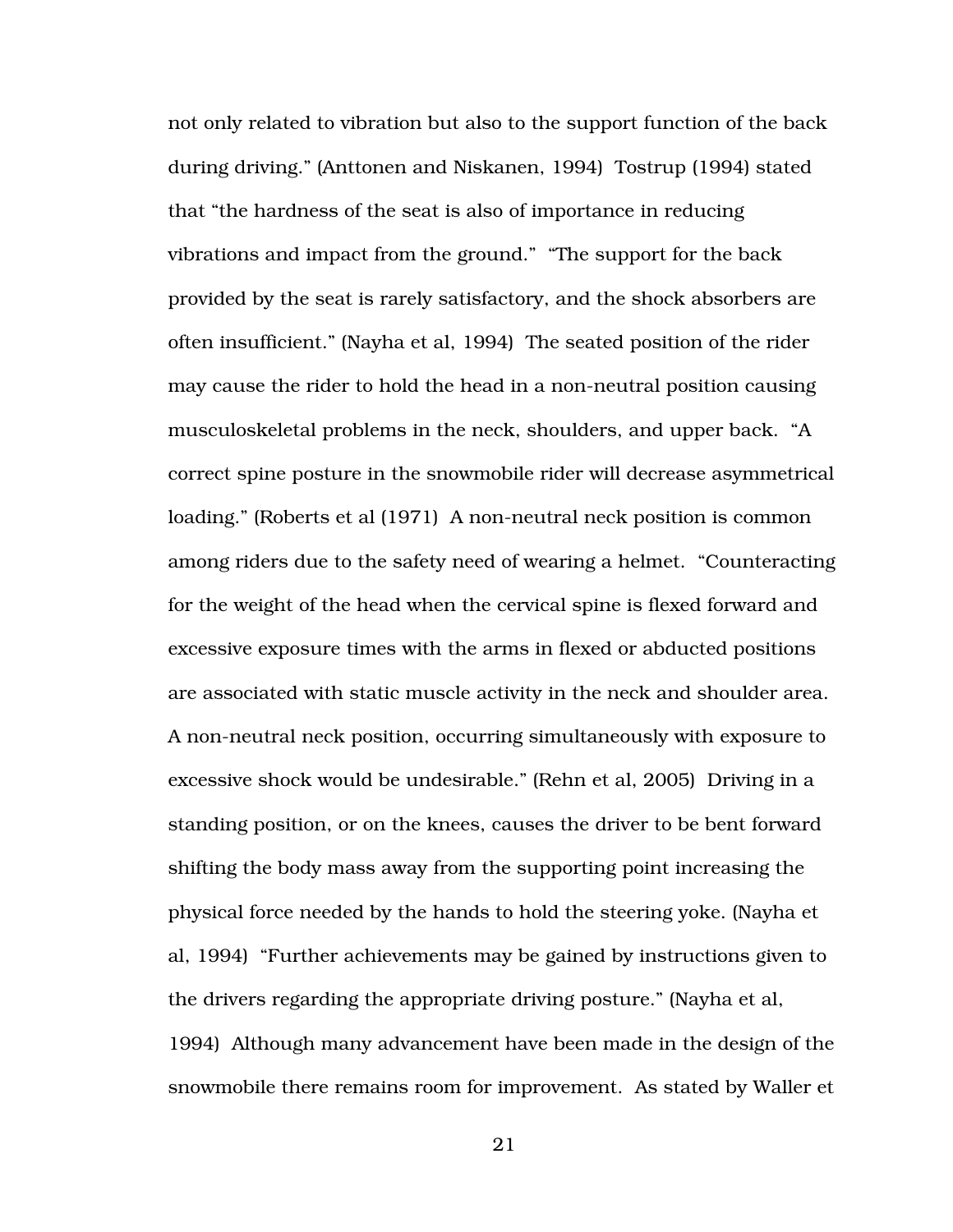al (1975), "There appears to have been an attempt by some manufacturers during the past year or two to upgrade the design and quality of the machines through options that the use may purchase if he wishes."

#### Musculoskeletal Symptoms

Musculoskeletal Symptoms are a concern for many snowmobile drivers. These Musculoskeletal Symptoms may be influenced by many factors. Rehn et al (2002) reported that "musculoskeletal symptoms in the neck, shoulders and upper back are 2 to 3 times more prevalent among professional drivers of ATVs compared to a control group not using ATVs at work." "A cross-sectional study by Rehn, showed that occupational drivers of all-terrain vehicles, such as forest machines, snowmobiles, and snowgroomers, exhibited significantly increased risks for musculoskeletal symptoms primarily from the neck and shoulder region…" (Rehn et al, 2005) "The highly significant correlations between exposure to snowmobile riding and most of the other physical risk factors suggest that extensive usage of snowmobiles and motorcycles strongly increase the risk of acquiring musculoskeletal problems." (Daerga et al, 2003) "Four studies, Sara, Aira, Nayha, and Tostrup show a high prevalence of lumbar back pain, neck and shoulder pain, arm pain and knee pain. The same authors showed a correlation between driving time and musculoskeletal and joint symptoms." (Tostrup, 1994)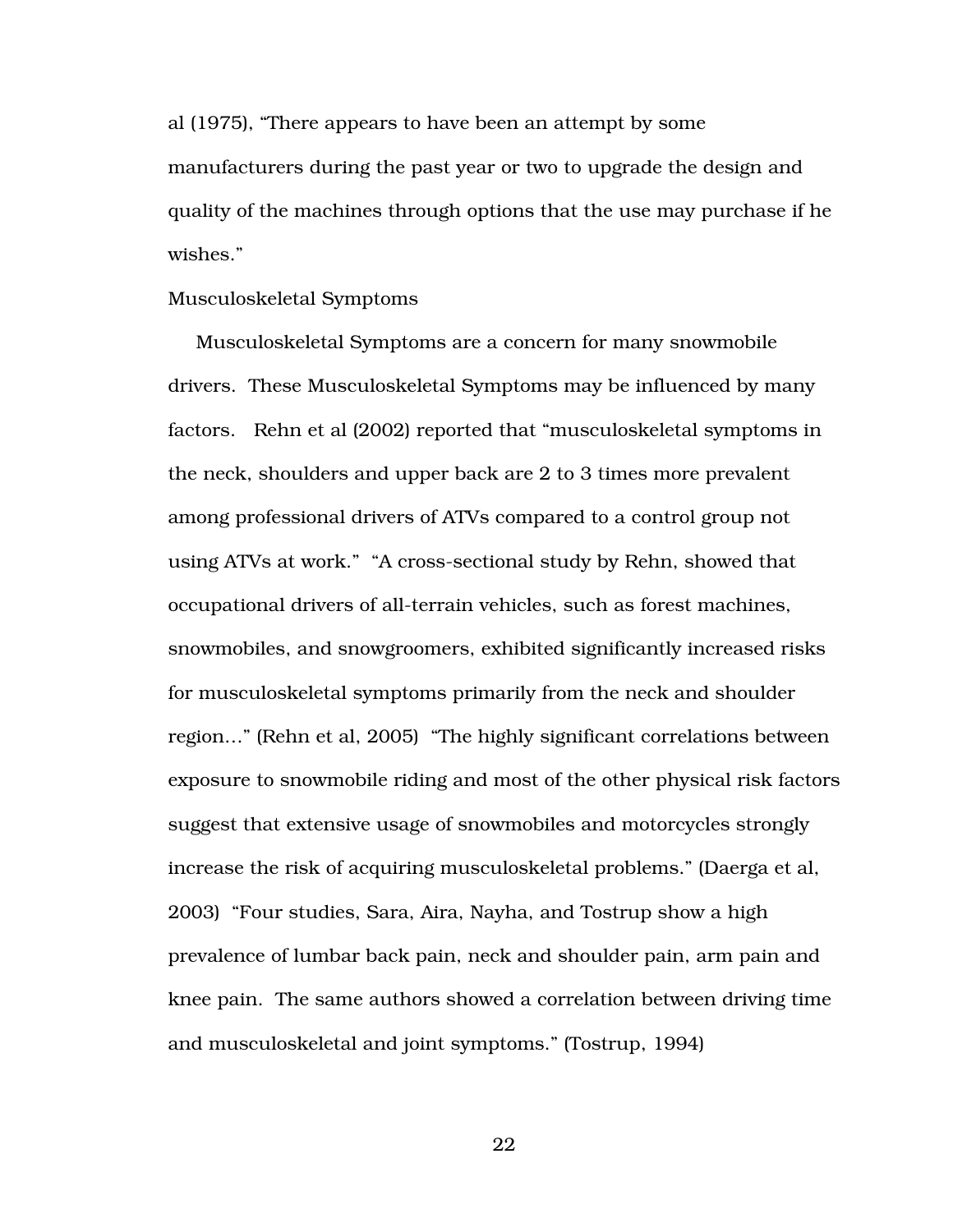Nayha et al (1994) found that "38% of their subjects reported complaints in their upper limb or shoulder, which according to their own judgment was caused by riding snowmobile, 34% reported troubles with their knees and 42% reported symptoms in their back. Close to half (46%) of their subjects reported pain, aching or tenderness upon movement they had felt in at least one joint during the year, the most common location for symptoms being the back (30%), shoulder (22%), neck (21%), and knees (20%)." Astrom et al (2005) reported a "prevalence of musculoskeletal symptoms in the neck (43-61%), shoulder (26-43%), and wrist (15-30%) were high in the driver groups and reindeer herders compared to the referents (8-31%)." Astrom et al (2005) also reported "increased odds of musculoskeletal symptoms in the neck for all drivers groups and the reindeer herders." Rehn et al (2002) also reported "the prevalence of symptoms was larger in the neck, shoulder and thoracic regions in drivers of all-terrain vehicles compared to the control group. Compared to controls, the driver group also showed an increased prevalence of severe symptoms in the neck, shoulder and lower back." Rehn et al (2004) reported that "among drivers, complaints concerning the musculoskeletal system are most frequently reported from the neck, shoulders, and lower back." "During a self-reported health survey of reindeer herders, Tostrup found that they had a high prevalence of musculoskeletal disorders of the lumbar back, neck, shoulder, arm, and knee." (Habes et al, 2003).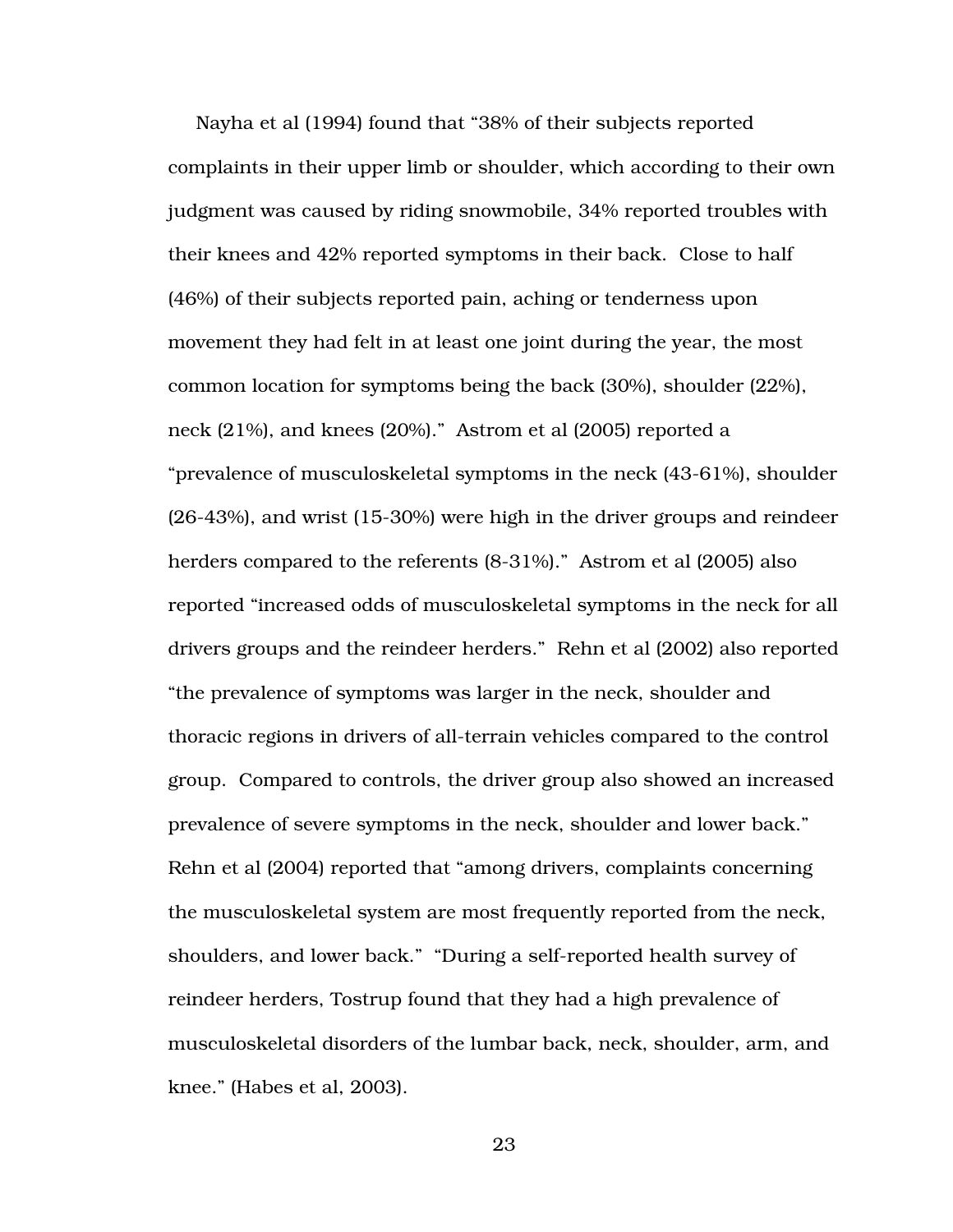Riding Terrain

The riding terrain encountered by snowmobile drivers is another factor that may affect the musculoskeletal symptoms reported and may also be a contributing cause of snowmobile accidents. "The whole body vibration (WBV) in snowmobile riding is caused by the driving terrain resulting in different kinds of resonance phenomena in the structure of the snowmobile." (Anttonen and Niskanen, 1994) "Two major environmental problems were involved in almost 40% of all injury events and almost 60% of events in which there was an environmental contribution. The most important of these was a bump or other rough terrain…" (Waller and Lamborn, 1975) In a study by James et al (1991) "Thirty-nine (46.2%) of the 84 patients were thrown from their snowmobile: 15 when the snowmobile encountered a bump, ditch, or snow ridge and 24 after hitting a tree stump, tree, embankment, or dirt wall."

It is stated in the National Institute for Occupational Safety and Health report (2001) that "the jolts sustained by NPS personnel while riding snowmobiles for long hours under conditions of severely deteriorated roads are extremely higher, may be associated with the musculoskeletal symptoms reported by the workers, and amplify the effects of the design shortcomings of the snowmobiles used in the park." As terrain conditions deteriorate it becomes more difficult for drivers to avoid terrain hazards. Deteriorating road conditions may affect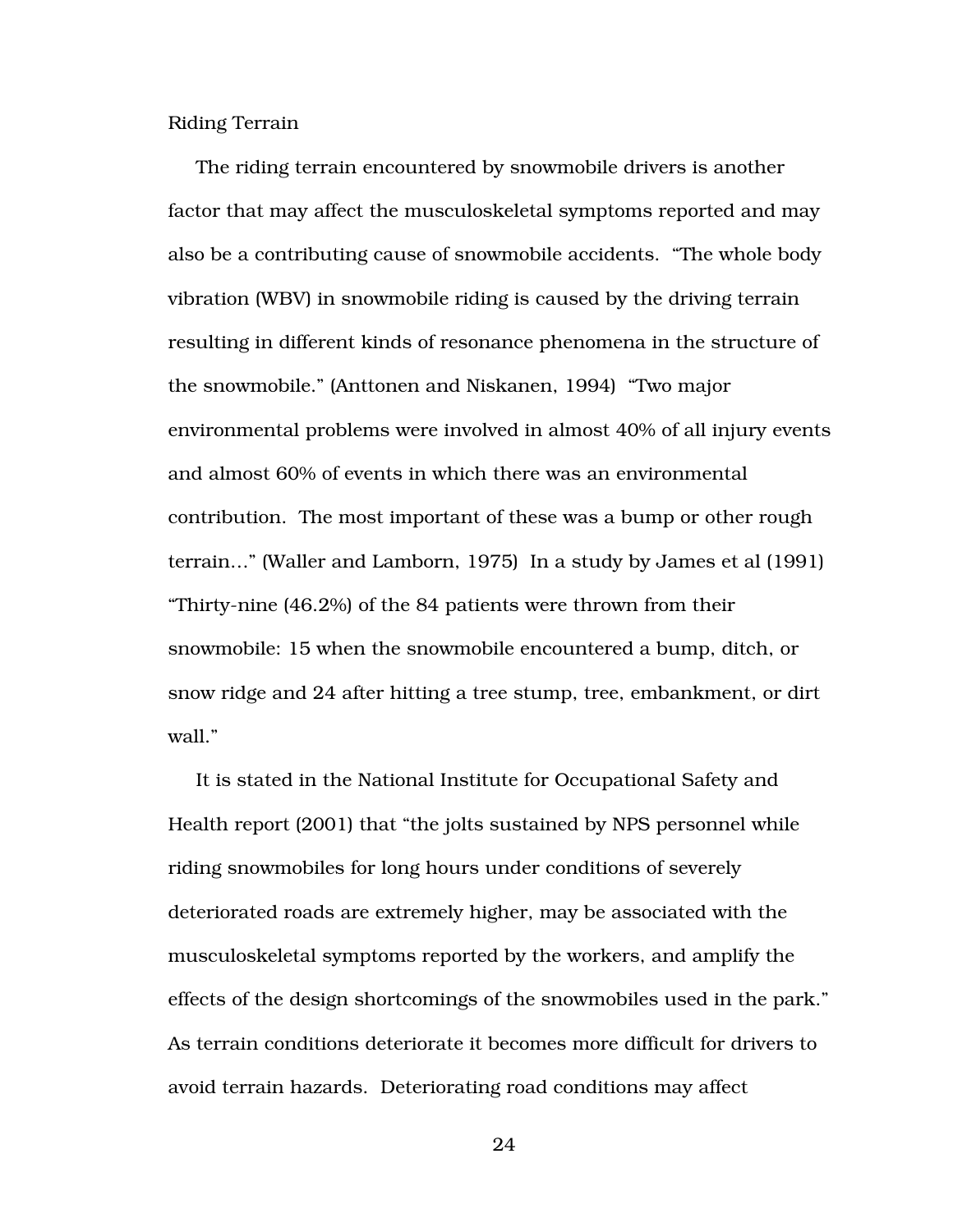musculoskeletal symptoms as well as propose difficulty in handling the snowmobile, which may cause injury. According to Waller and Lamborn (1975) "younger persons and those of relatively light weight appeared to have difficulty in handling the machine more often than did individuals of greater weight." The effects of riding terrain on musculoskeletal symptoms may be related to the suspension and available adjustments that are present on the snowmobile. In a study reviewing ergonomics of the snowmobiles used by the National Park Service personnel by Habes et al (2003) it was found that "the snowmobiles do not have the necessary features or adjustments in suspension components to significantly reduce the jolts the riders experience on the deteriorated trails."

Injuries

 "Snowmobiling is a popular wintertime family activity and generates billions of dollars in revenue in the northern United States and Canada. However, snowmobiling has been associated with significant morbidity and mortality among adults and children." (DeCou et al, 2003) "In 2005, the US Consumer Product Safety Commission reported 136,100 injuries and 767 estimated deaths associated with ATV use." (Sanfilippo et al, 2008) Of those 767 estimated deaths associated with ATV use, "the consumer product safety commission estimates there are 100 deaths each year are related to snowmobile use." (Sy and Corden, 2005) Decreasing risk of injury is imperative to the snowmobile driver's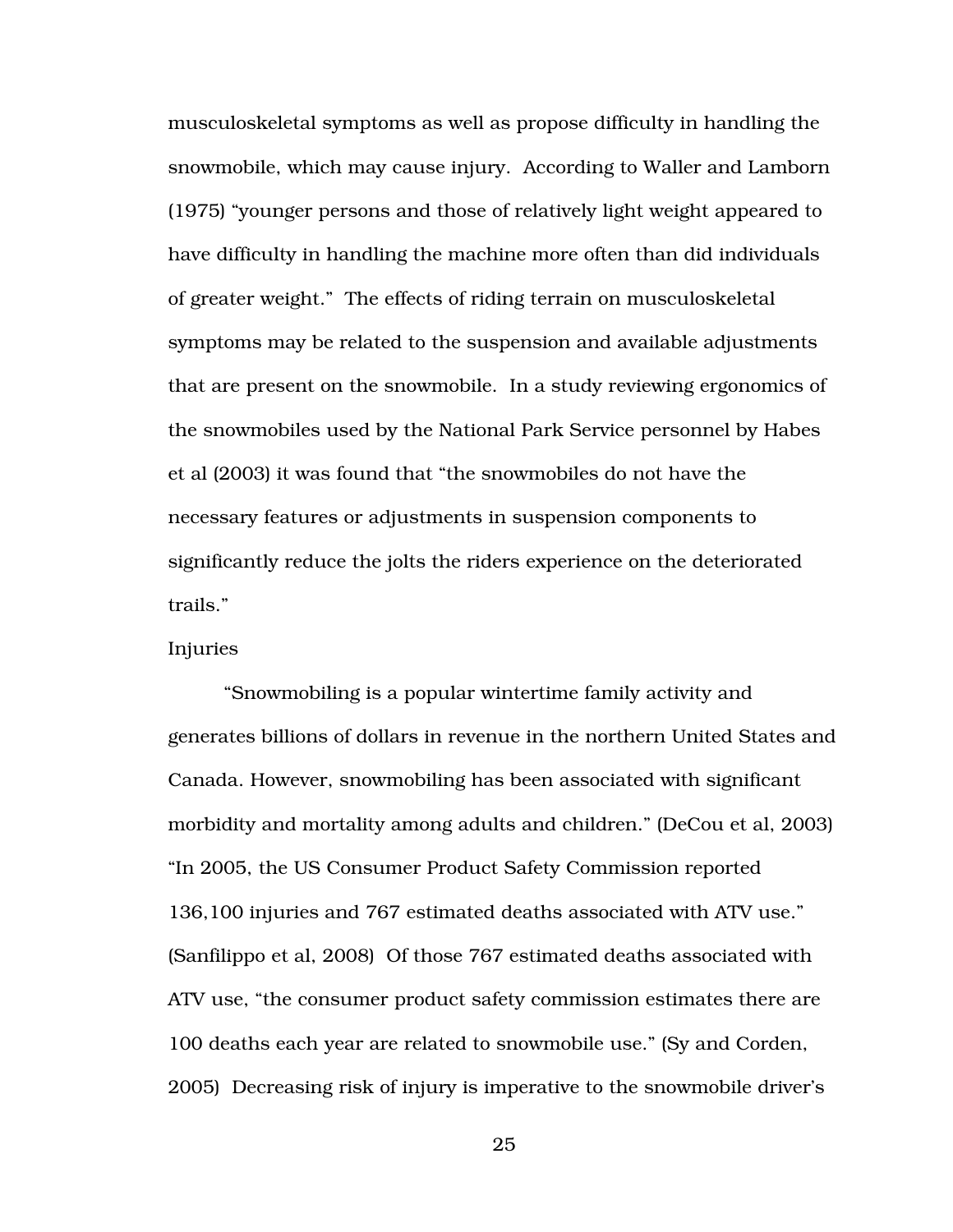safety. "A study in Minnesota indicates that one out of every 25 snowmobilers can expect to be injured during his snowmobiling career." (Karleen, 1973) According to Landen et al (1999), "for 1993-1994, injury death and hospitalization rates were greater for snowmobiles than for onroad motor vehicles. When rates by miles driven are calculated for injuries associated with each vehicle, the rate ratio becomes even greater and approaches a more accurate measure of the relative risk of injury associated with snowmobile use." In the winter of 2000-2001, the Canadian institute for health reported there were 137 admissions to the hospital related to sever injuries from snowmobiling. (Hoey, 2003) "In the United States, more than 10,000 patients sought medical attention in an emergency room for snowmobile-related injuries during 1997 and 1998." (Sy and Corden, 2005) As reported by Karleen (1973), "the accident rate is rising due to carelessness and negligence in snowmobile operations."

There are many risk factors, and/or behaviors, that contribute to the both the frequency and severity of snowmobile incidents. (Nayci et al, 2006) "New high-powered machines, burgeoning numbers of riders, and a larger percentage of inexperienced riders are all possible factors" relating to the cause and increase of snowmobile incidents. (Beilman et al, (1999) "The most common accident mechanism was falling off the machine due to jumps and unexpected terrain irregularities." (Sundstrom et al, 1994) In a study by Karlstad and Trousdale (2003),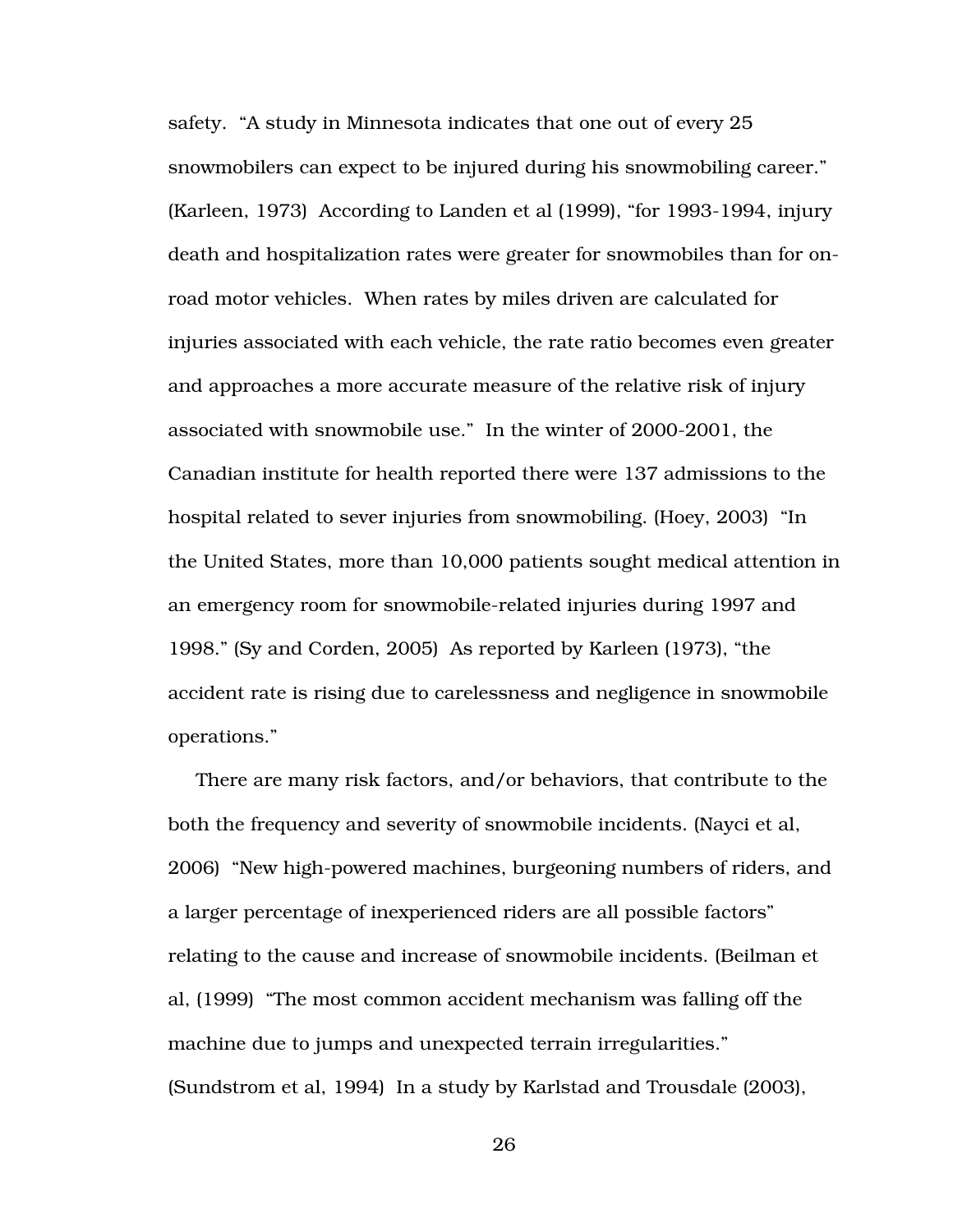"Collisions accounted for 24 (n=78) of the accidents. Thirty-seven lost control of their vehicle as a result of the terrain, whereas 5 others were injured by snowmobile machinery." More than three-fourths of the 137 accidents reported by Bjornstig et al (1994) occurred during leisure activities and racing. DeCou et al (2003) reported that "the most common mechanism of injury was collision with a fixed object – this occurred in 13 cases (42%). The remaining mechanisms were rollover (3 cases), passenger falling off a moving snowmobile (2)…" Related to snowmobile injuries is the injuries sustained during motocross riding. "Motocross injuries usually result from falls after high jumps and direct impact against the ground at relatively lower speeds…" (Gorski et al, 2003) Waller and Lamborn (1975) found that "the injured population tended to have machines with higher horsepower engines than did the comparison group." There are many contributing factors to injuries associated with snowmobile driving, however, most snowmobile related injuries could be prevented by increasing the drivers awareness of the risks involved.

The types of injuries reported from riding snowmobile are not concentrated on one area of the body; however, the lower extremity proves to be at the greatest risk for injury. A study conducted by the CDC assessing injuries and deaths in Maine from 1991-1996 reported that "of the 903 injuries, 282 (31%) involved a lower extremity, 165 (18%) an upper extremity, 151 (17%) the head or neck, 79 (9%) the chest or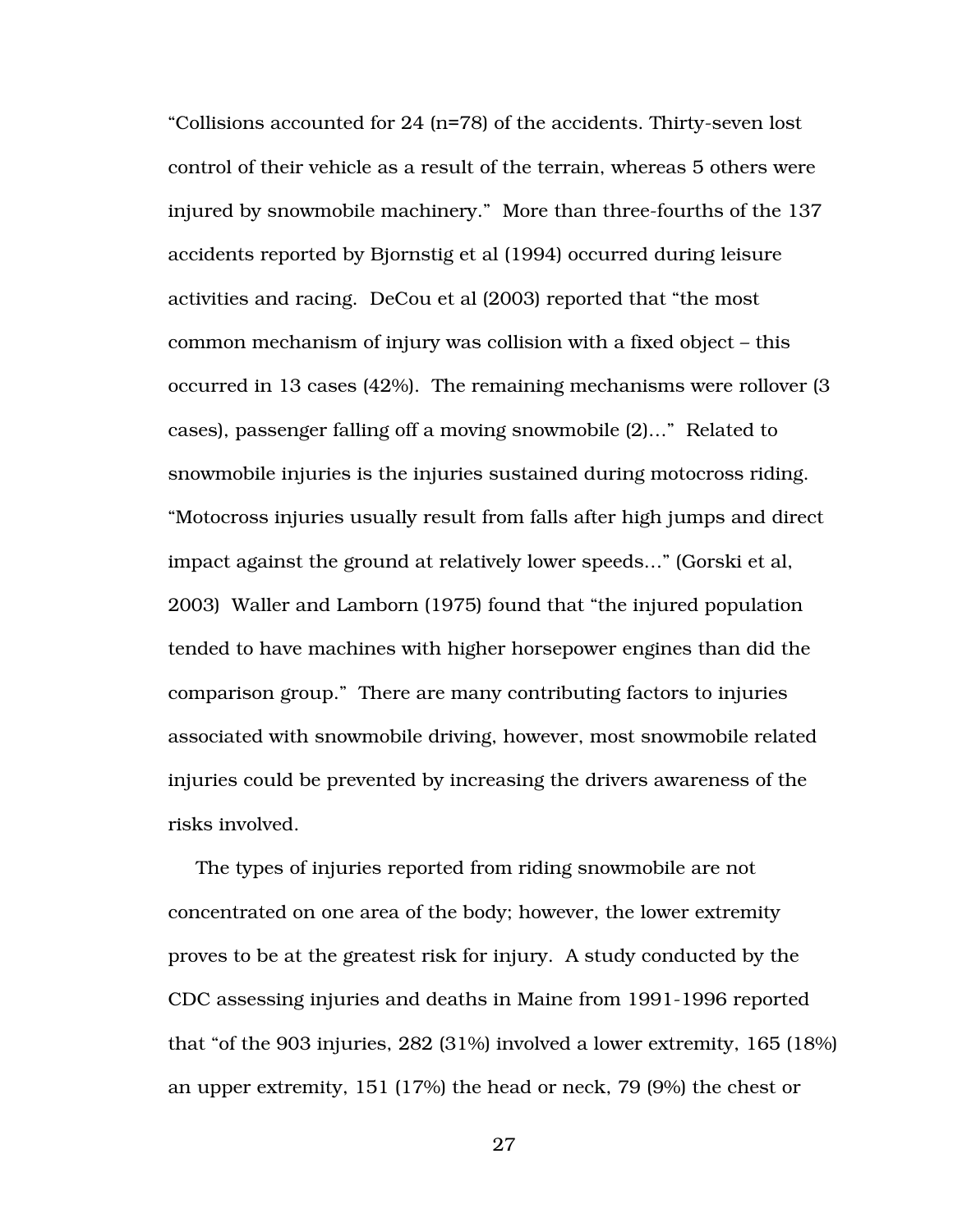trunk, and 63 (7%) the back. Specific types of injuries included fractures (32%); lacerations (10%); contusions (4%); abrasions (3%); dislocations (2%); burns (2%); exposure (1%); internal or puncture (<1%); drowning (<1%); and unspecified, other, or unknown (37%)." Waller and Lamborn (1975) reported that "overall 30% of events resulted in fractures, 38% in contusions or lacerations, 22% in sprains, 3% in concussions, and 6% in other injuries." In a study by Beilman et al (1999) "types of injuries were classified as spine injuries, head injury, intraabdominal injury, thoracic injury, pelvic fracture, facial injury, and extremity fractures. Number of injuries reported in each category: extremity fractures (67%), head injury (34%), facial fractures or soft tissue injury (32%), thoracic injury (29%), spine injury (18%), intraabdominal injury (15%), and pelvic fracture (11%)." Injury to the extremities is the most common injury reported. Skokan et al (2001) reported that "more than 63% of the patients had serious isolated injuries involving the extremities, the internal organs, or the head." In a study conducted by Sundstrom et al (1994) "The lower extremities were exposed to one third (32%) of the injuries, while the upper extremities and the head and neck region accounted for 21% and 19% of the injuries respectively." An additional study by Soininen and Hantula (1992) stated that "half of all the injuries (50%) were in extremities. Sixty-six (18%) were head injuries, 41 (11%) thorax injuries, 8% back injuries, 3% abdominal, 3% on spine or neck and 6% in other parts of the body." The injuries reported in this study were typically in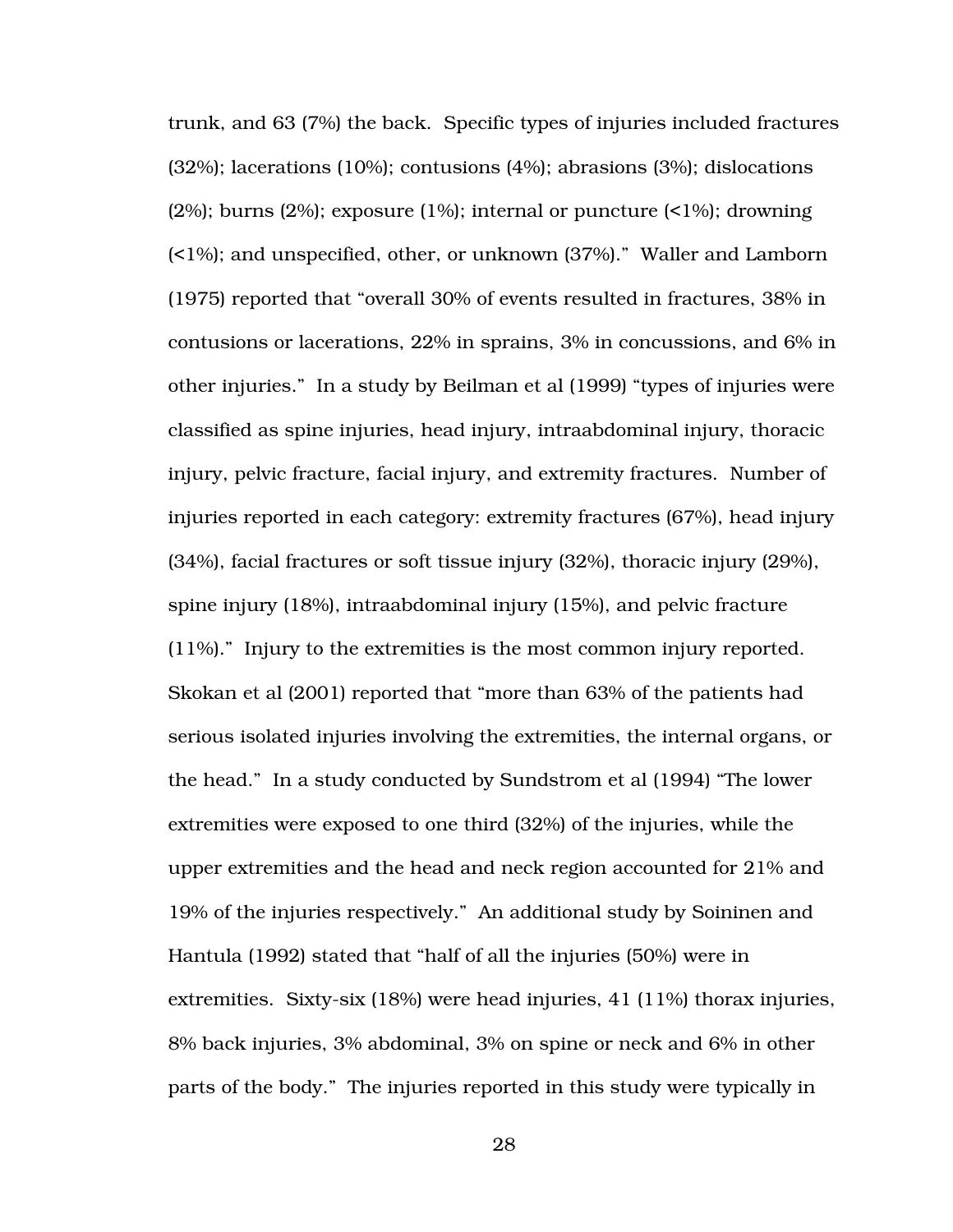the extremities consisting of fractures in the legs and fractures and luxations in the upper extremities. (Soininen and Hantula, 1992) As these studies report the extremities are the most common location for injuries sustained while driving a snowmobile. Bauer and Hemborg (1979) reported that "it seems that the lower limbs are insufficiently protected in snowmobile accidents, as shown by the distribution of the injuries over the body." Accidents and injuries are seen in all types of sport and recreational activity. Participants in these activities, including snowmobiling, need to take all necessary precaution while participating in their chosen recreation.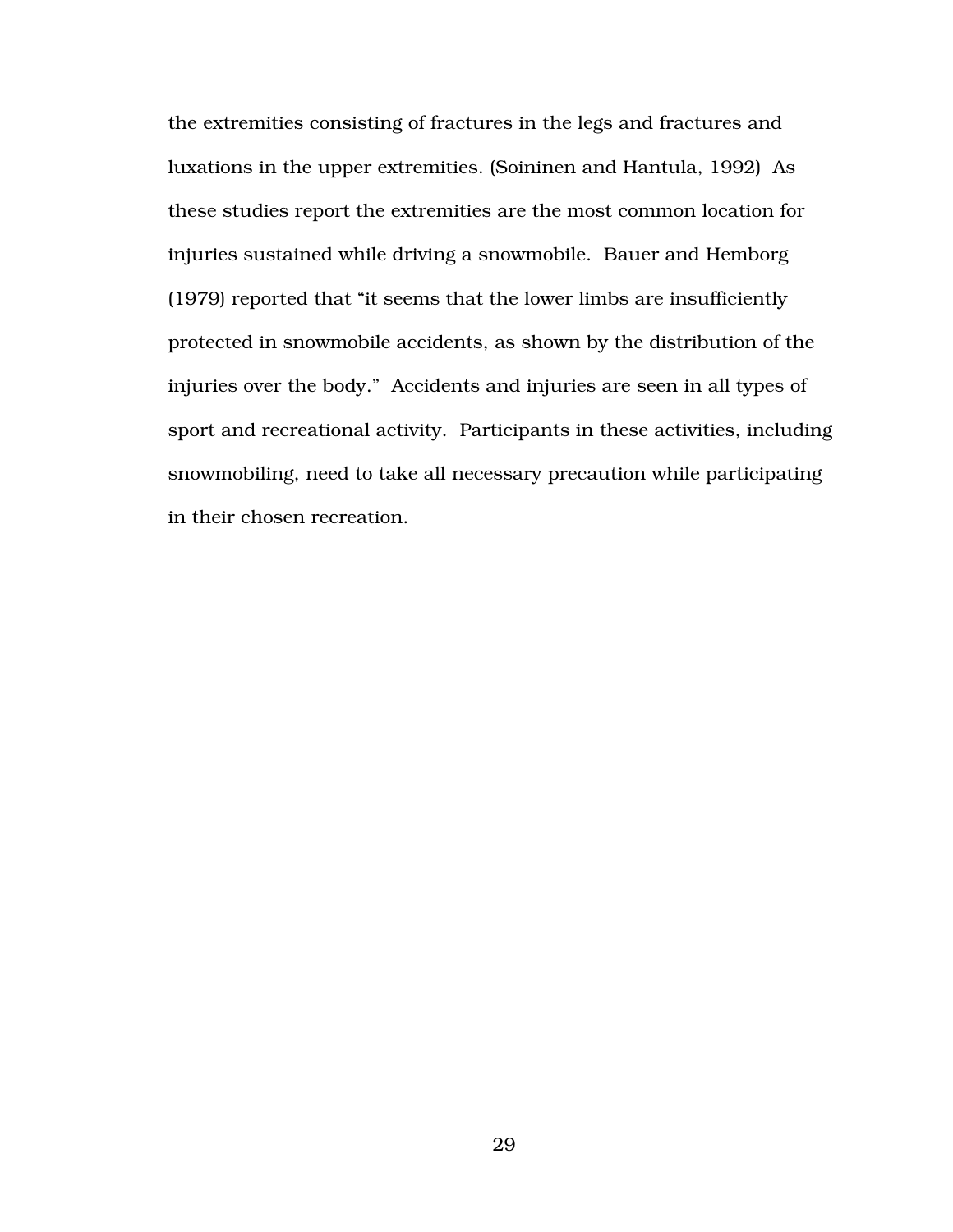#### CHAPTER 3

#### METHODOLOGY

Subject Characteristics

Subjects were 18 year of age or older (Table 1) and drive a snowmobile recreationally during the winter season. Participants could either own a snowmobile or rent a snowmobile during the riding season. Subjects came from the northern regions of the United States including; North Dakota, South Dakota, Minnesota, Montana, Wisconsin, Michigan, and Maine.

Instrumentation

A survey was distributed to Snowmobile Clubs in both North and South Dakota, snowmobile rental facilities in West Yellowstone, Montana, and to the International Snowmobile Manufacturer's Association. The survey consisted of questions regarding the occurrence of musculoskeletal symptoms sustained while participating in snowmobile driving, snowmobile machine characteristics, and rider characteristics. (Appendix I and II)

Collection of the Data

Data were collected through an online survey and from participants returning a paper copy of the survey via of a self-addressed envelope that was included with the mailing of a paper copy of the survey.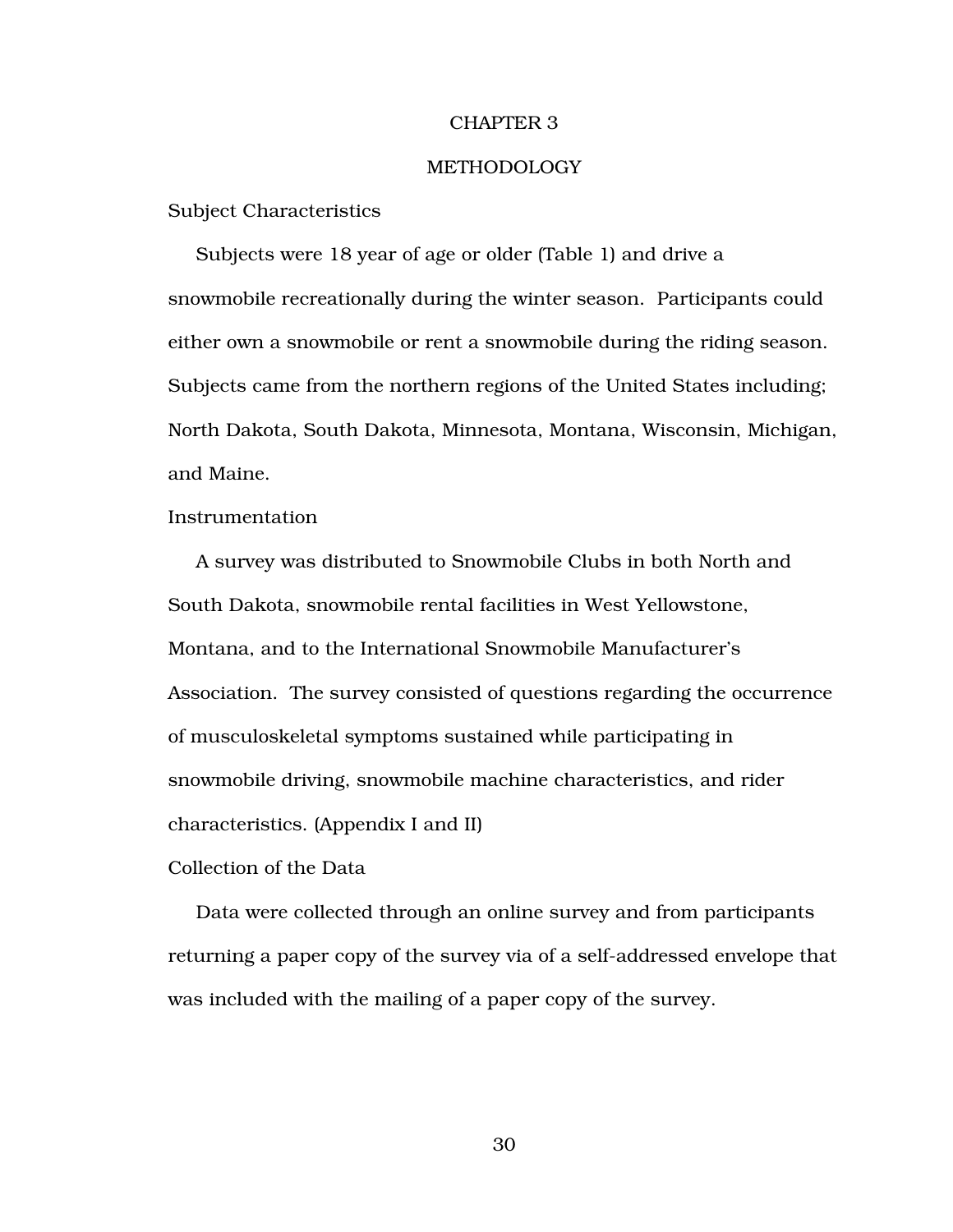Survey Questions

The questions included on the survey were created to collect the data needed for this particular study.

The purpose of each question is as follows:

- 1. The year of the snowmobile will be used to compare to questions 4-7 to determine if snowmobile year is associated with the musculoskeletal symptoms that were reported.
- 2. The length of the track will be used to compare to questions 4-7 to determine if the track length is associated with the musculoskeletal symptoms that were reported.
- 3. The riding terrain will be used with to questions 4-7 to determine if riding terrain is associated with the musculoskeletal symptoms that were reported.
- 4. Used to assess which areas of soreness are reported most frequently.
- 5. Used to determine how long the soreness from questions 4 and 7 typically last.
- 6. Used to assess how many participants report ongoing physical ailments associated with driving a snowmobile.
- 7. Used to assess the type of ongoing physical ailment(s) and the areas of the body they are reported to assess if participants report ongoing symptoms in the same areas.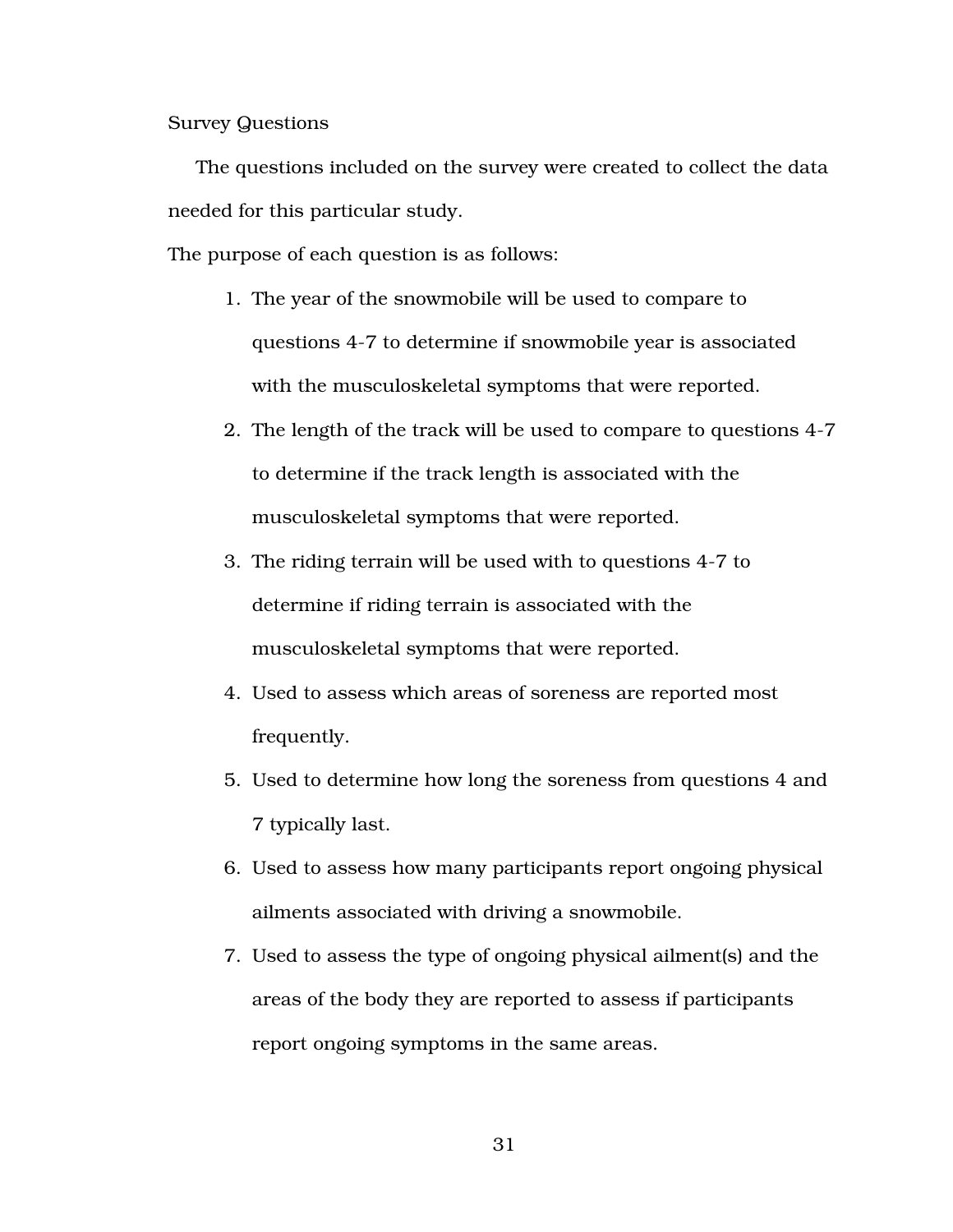The available responses for each question were chosen by the researcher as being appropriate selections for the study. The reasons for each selection are as follows:

- 1. The 5 years increments were used due to the fact that most snowmobile manufacturers have made changes to their products within the 5-year increment.
- 2. The length of the snowmobile tracks were divided into short, medium, and long. Short being 120"-137", Medium 141"-146", and Long 151" or more. Track Length: the longer the track the less likely the driver will be to hit every bump on rough riding terrain. However, increasing the length of the snowmobile from the manufacture length may not be as structurally sound as a snowmobile of the same length from the manufacturer. This could potentially increase the risk of injury if the lengthening of the snowmobile is not completed correctly.
- 3. Groomed Trail: groomed trails are state sanctioned trails within each states trail system. These trails are groomed on a regular basis during the winter season.

Ungroomed Trail: ungroomed trails could be either a self cut trail or a trail that may be frequently used by other drivers but is not part of a state sanctioned trail system and is not groomed on a regular basis.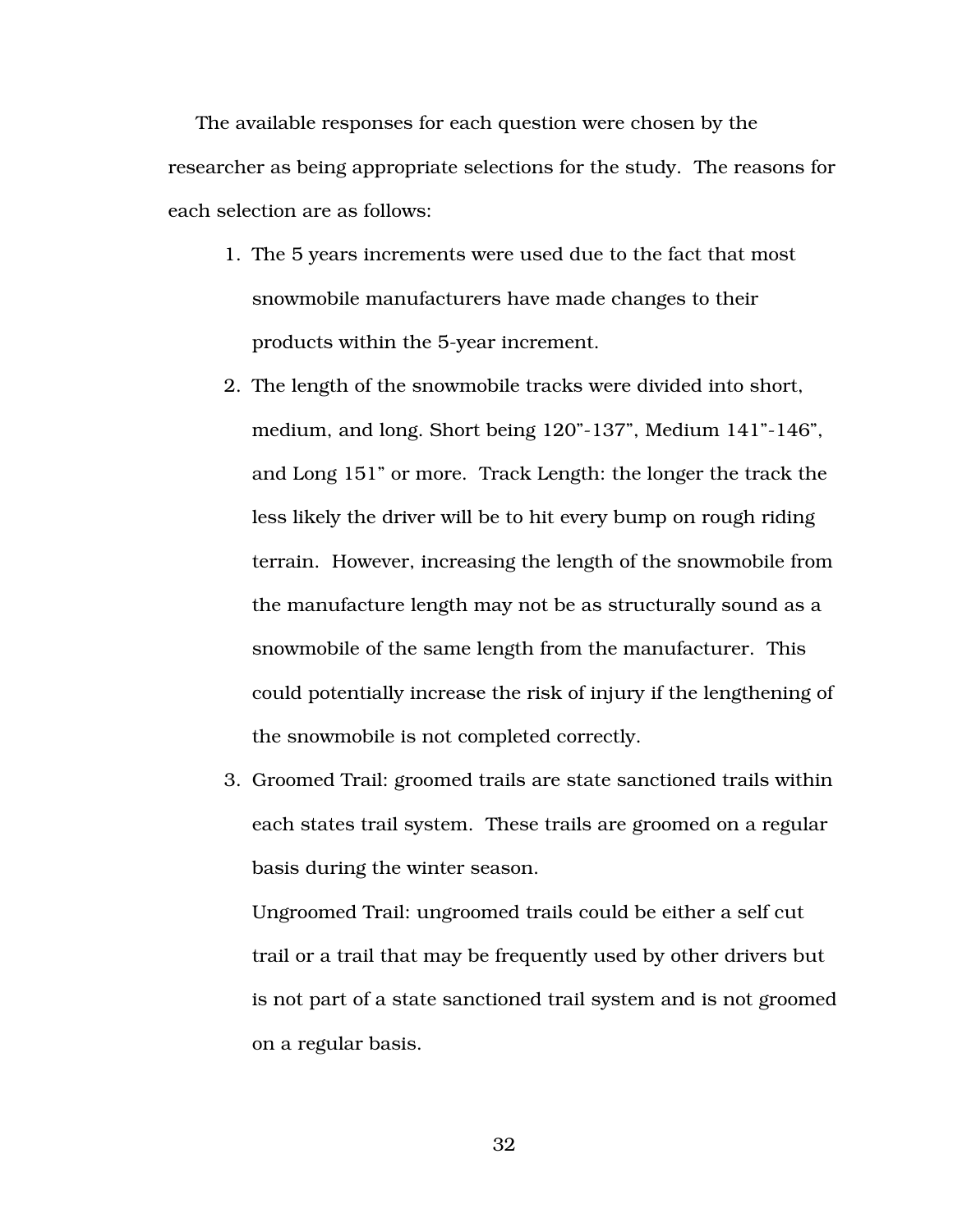- 4. The shoulders, hands, arms, knees, hips, low back, feet, and neck were chosen as options due to the fact that these are the regions of the body that symptoms were reported in other studies.
- 5. Three day increments were given to determine how long soreness reported would last. The researcher chose to use 3 day increments to take into account the effects of delayed onset muscle soreness.
- 6. A yes or no answer is appropriate for this question.
- 7. Ongoing low back pain: low back pain has been associated with snowmobile driving.

Loss of Grip Strength: has been associated with driving a snowmobile due to the driving being subjected to hand-arm vibration.

Ongoing joint pain in the upper and/or lower body: These injuries are associated with any injury or overuse due to snowmobile driving.

Data Analysis Methods

Participants' data was summed across categories. This method was used in order to find the percentage and number of participants reporting specific symptoms for the three variables; snowmobile year, track length, and riding terrain.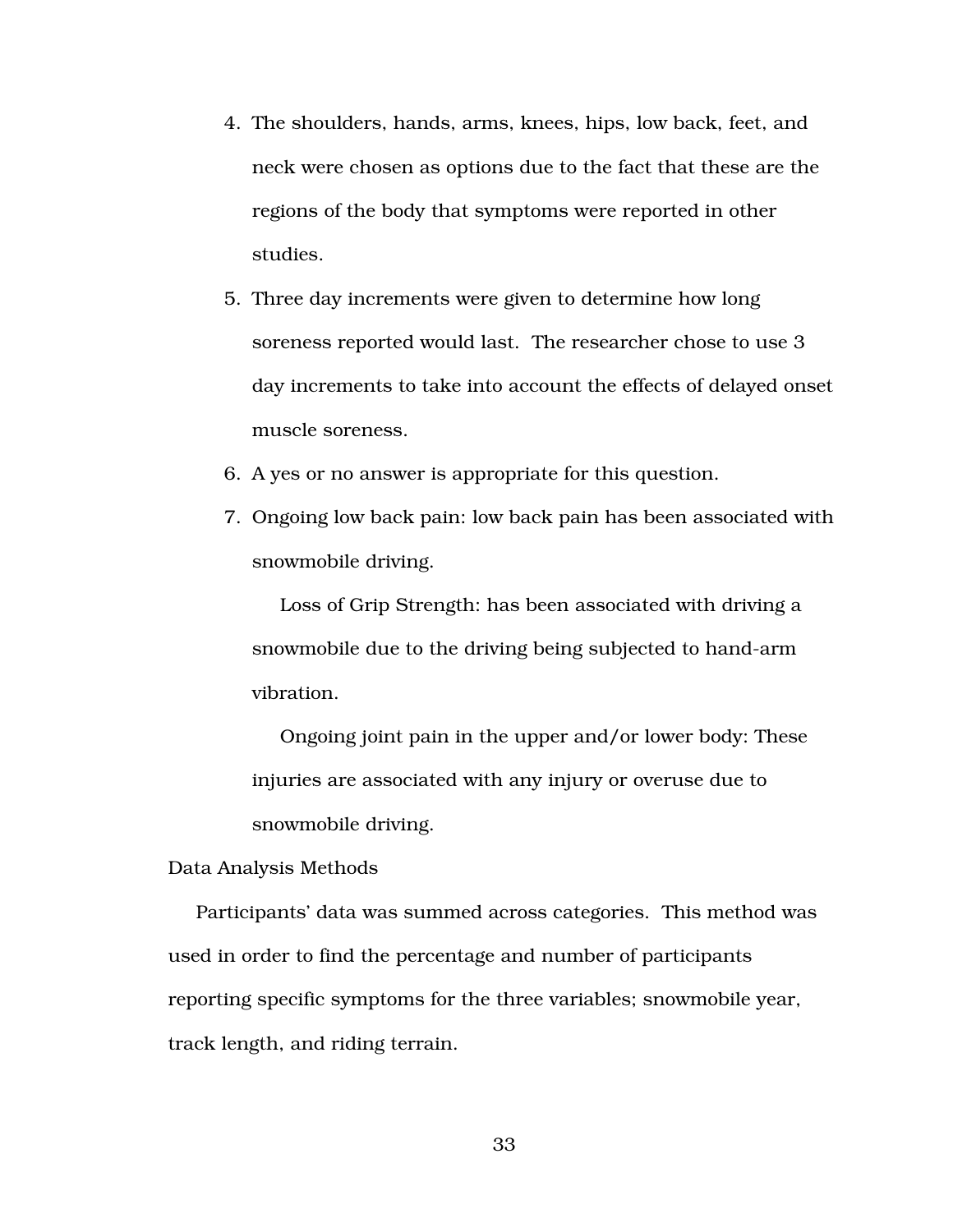Musculoskeletal pain in the neck/shoulders, arms, lower back, legs, and no soreness were reported for each snowmobile manufacture year category (1991-1995, 1996-2000, 2001-2005, 2006-2010). This was done in order to find how many snowmobile drivers within each manufacture year category (1991-1995, 1996-2000, 2001-2005, 2006- 2010) reported specific pain symptoms.

Musculoskeletal pain symptoms in the neck/shoulders, arms, lower back, legs, and no soreness were reported for each snowmobile track length category (short – 120"-128", medium – 130"-146", long – 151"+). This was done in order to find how many snowmobile drivers within each category reported specific pain.

Musculoskeletal pain symptoms in the neck/shoulders, arms, lower back, legs, and no soreness were reported for each riding terrain category (groomed trail, ungroomed trail, equal riding on both, other). This was done in order to determine the number of snowmobile drivers within each category who reported specific pain symptoms.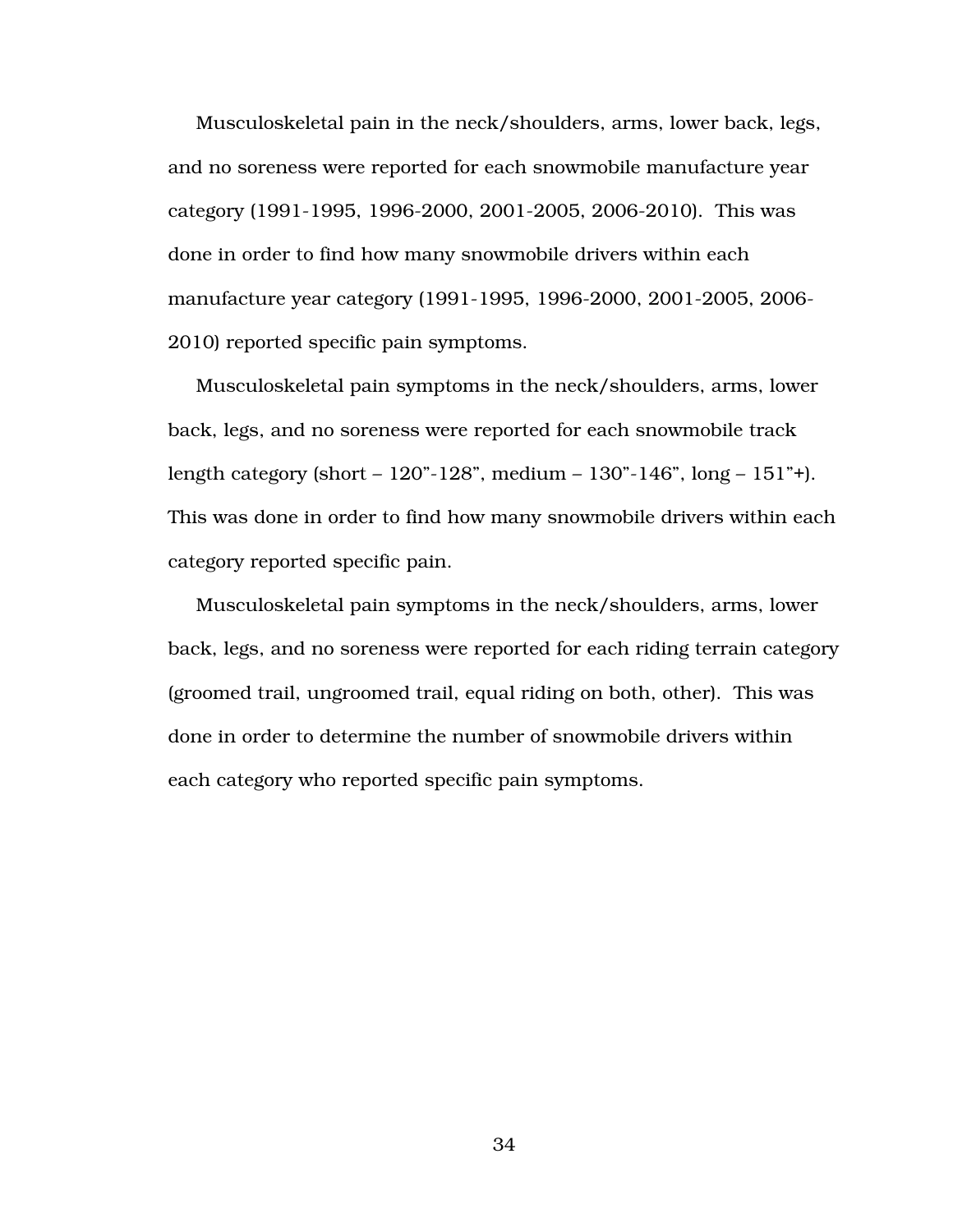#### CHAPTER 4

#### RESULTS

Participant Demographics

Participant demographics including; gender, age, snowmobile year, track length, riding terrain, the type of symptoms reported, how long the reported symptoms lasted, if drivers had any ongoing physical ailments, and the type of ongoing physical ailments reported are found in Table 1. The number of participants in each category and the percentage of participants reporting in each category are included in Table 1. Results

The association among snowmobile year, track length and riding terrain and the presence of musculoskeletal symptoms in recreational snowmobile drivers was determined by comparing the snowmobile year, the track length of the snowmobile, and the riding terrain to the symptoms reported by the participants. A comparison was made between each variable separately (snowmobile year, track length, riding terrain) to the symptoms reported (soreness in the neck/shoulders, arms, lower back, legs, no soreness) to determine how the variables (snowmobile year, track length, and riding terrain) are associated with the musculoskeletal symptoms reported.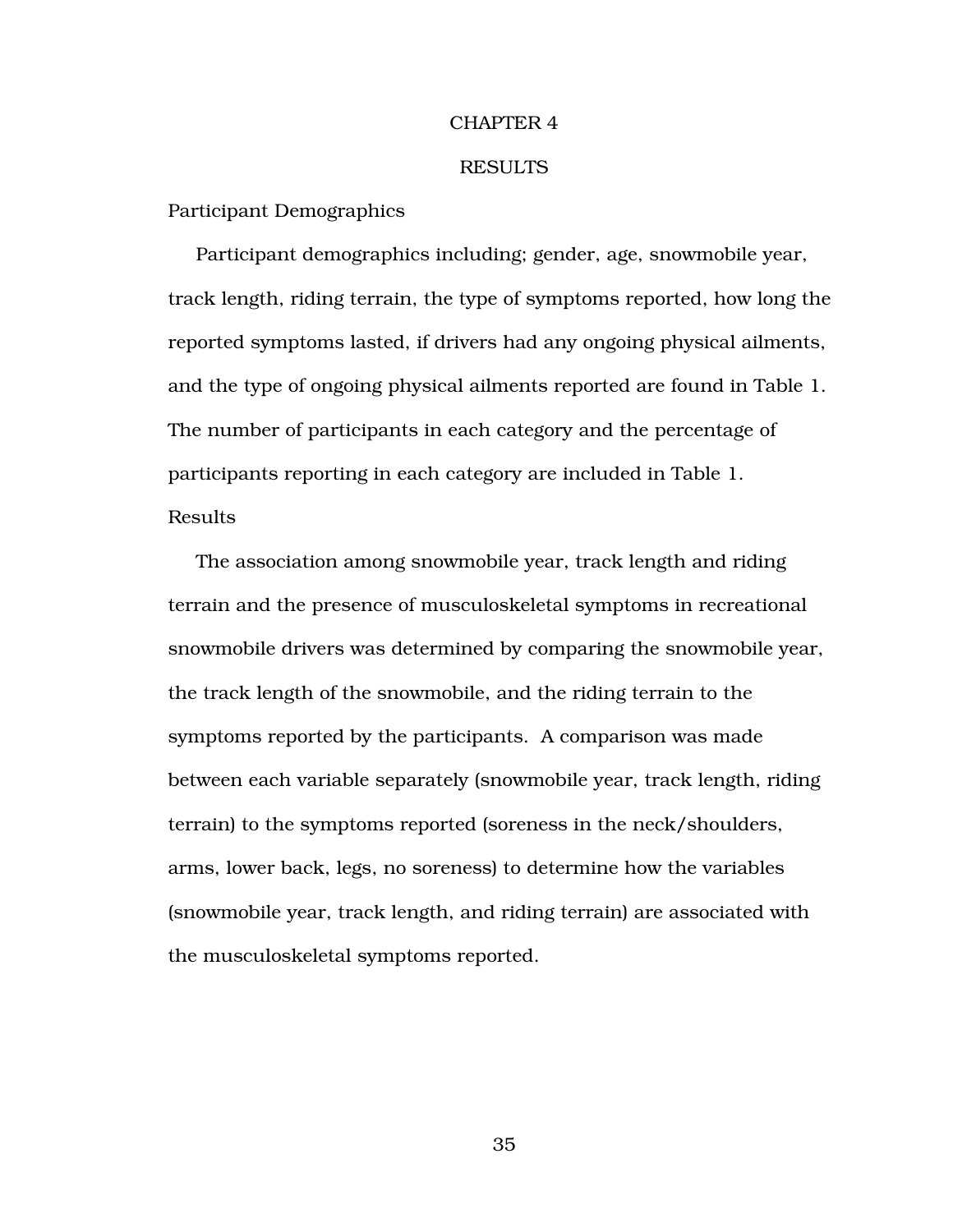|                                                                     |                            |                     | 36 (15)<br>$+99$       |                                    |                                |                                | $\frac{1}{40(16)}$<br>Other   |                              | $\sqrt{28(11)}$<br>Other             |
|---------------------------------------------------------------------|----------------------------|---------------------|------------------------|------------------------------------|--------------------------------|--------------------------------|-------------------------------|------------------------------|--------------------------------------|
| Table 1 Demographics of the participants                            |                            |                     | $\frac{46-55}{78(32)}$ | 2006-2010<br>$\overline{133}$ (55) |                                | Other<br>19(8)                 | $7-10$ days<br>$\overline{0}$ |                              | Joint pain in<br>upper body<br>11(4) |
|                                                                     |                            |                     | 69 (28)<br>36-45       | 2001-2005<br>67 (27)               | $Long(151" +)$<br>53 (22)      | 94 (39)<br>Both                | 5-7 days<br>3(1)              |                              | Joint pain in<br>lower body<br>21(8) |
|                                                                     |                            | Female<br>57 (23)   | $\frac{26-35}{38(16)}$ | 1996-2000<br>33 (13)               | Medium (130"-146")<br>128 (52) | Ungroomed<br>57 (23)           | 3-5 days<br>7(3)              | 222 (91)<br>2                | Loss of grip strength<br>12(5)       |
|                                                                     |                            | 86 (77)<br>Male     | 18-25<br>21(9)         | 1991-1995<br>9 (4)                 | Short (120"-128")<br>62 (26)   | Groomed<br>73 (30)             | $1-3$ days<br>193(79)         | $\frac{1}{21(9)}$<br>Yes     | Low back pain<br>31 (13)             |
|                                                                     | Total: n=243<br>Number (%) | Gender              | Age                    | Snowmobile Year                    | Track Length                   | Riding Terrain<br>(Trail Type) | symptoms<br>Length of         | Reported ongoing<br>symptoms | Type of ongoing<br>symptoms          |
|                                                                     |                            | Year of Manufacture |                        |                                    |                                |                                |                               |                              |                                      |
| Musculoskeletal symptoms were reported by the year the snowmobile   |                            |                     |                        |                                    |                                |                                |                               |                              |                                      |
| was manufactured (Table 2). Drivers of snowmobiles manufactured     |                            |                     |                        |                                    |                                |                                |                               |                              |                                      |
| between 1991 and 1995 reported symptoms in the neck and shoulders   |                            |                     |                        |                                    |                                |                                |                               |                              |                                      |
| as the most prevalent symptom followed by, Legs, multiple symptoms, |                            |                     |                        |                                    |                                |                                |                               |                              |                                      |
| Arms/Lower Back, and no soreness, respectively. Drivers of          |                            |                     |                        |                                    |                                |                                |                               |                              |                                      |
| snowmobiles manufactured between 1996 and 2000 reported symptoms    |                            |                     |                        |                                    |                                |                                |                               |                              |                                      |

### Year of Manufacture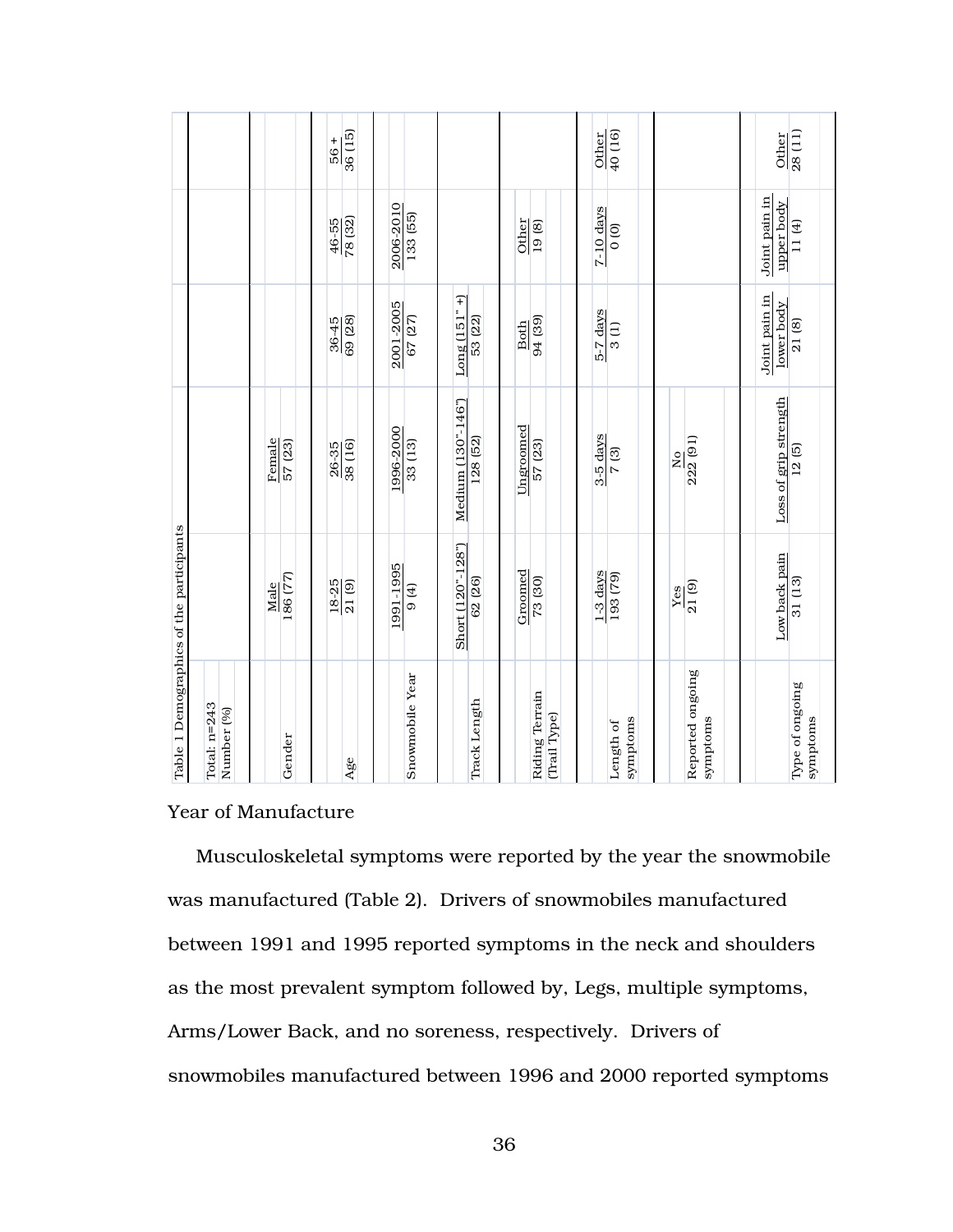in the lower back as the most prevalent symptom followed by symptoms in the arms, neck and shoulders/multiple symptoms, legs, and no soreness, respectively. Drivers of snowmobiles manufactured between 2001 and 2005 reported symptoms in the neck and shoulders as the most prevalent symptom followed by multiple symptoms, symptoms in the lower back, legs, arms, and no soreness, respectively. Drivers of snowmobiles manufactured between 2006 and 2010 reported symptoms in the neck and shoulders as the most prevalent symptom followed by multiple symptoms, symptoms in the lower back, arms, legs/no soreness, respectively.

| Table 2 Comparison of Snowmobile Year to Reported Symptoms |                      |                       |                       |                        |  |  |  |
|------------------------------------------------------------|----------------------|-----------------------|-----------------------|------------------------|--|--|--|
|                                                            |                      |                       |                       |                        |  |  |  |
| Total: $n=242$                                             |                      |                       |                       |                        |  |  |  |
| Number (%)                                                 | 1991-1995<br>$(n=9)$ | 1996-2000<br>$(n=33)$ | 2001-2005<br>$(n=67)$ | 2006-2010<br>$(n=133)$ |  |  |  |
|                                                            |                      |                       |                       |                        |  |  |  |
|                                                            |                      |                       |                       |                        |  |  |  |
| Neck/Shoulders                                             | 5(55)                | 9(27)                 | 34 (51)               | 62 (47)                |  |  |  |
| Arms                                                       | 2(22)                | 10(30)                | 13 (19)               | 33 (25)                |  |  |  |
| Lower Back                                                 | 2(22)                | 15 (45)               | 26 (39)               | 37 (28)                |  |  |  |
| Legs                                                       | 4 (44)               | 6 (18)                | 18 (27)               | 26 (19)                |  |  |  |
| No soreness                                                | 1(1)                 | 4(12)                 | 10 (15)               | 26 (19)                |  |  |  |
| <b>Multiple Symptoms</b>                                   | 3(33)                | 9(27)                 | 28 (42)               | 41 (31)                |  |  |  |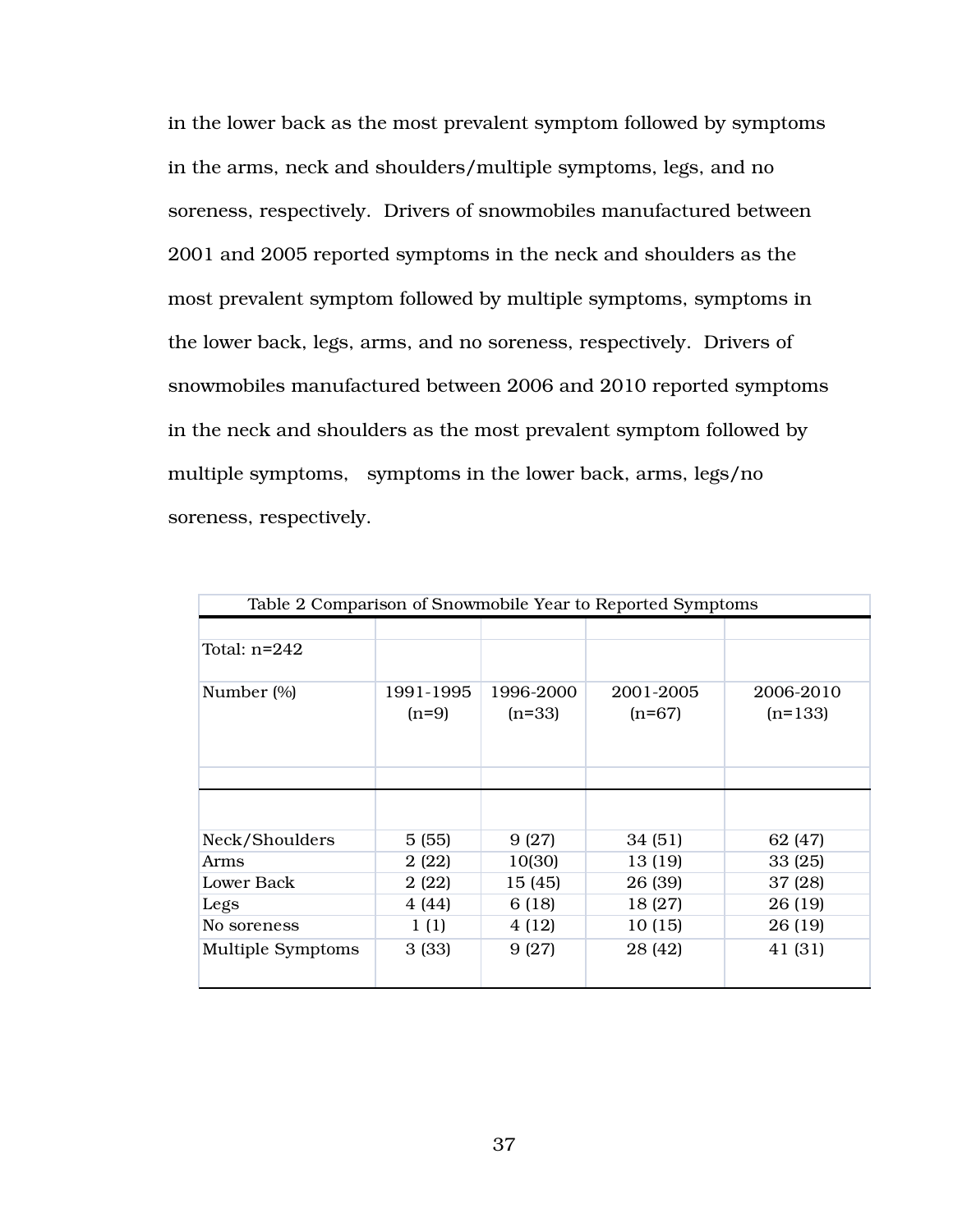Track Length

Musculoskeletal symptoms were also recorded based on the track length of the snowmobile (Table 3). Drivers who drive snowmobiles with a short length track (120"-128") reported symptoms in the neck and shoulders as the most prevalent symptom followed by the lower back, arms/no soreness/multiple symptoms, and legs, respectively. Drivers who drive snowmobiles with a medium length track (130"-146") reported symptoms in the neck and shoulders as the most prevalent symptom followed by multiple symptoms, symptoms in the lower back, arms/legs, and no soreness, respectively. Drivers who drive snowmobiles with a long length track (151" or more) reported symptoms in the neck and shoulders as the most prevalent symptom followed by multiple symptoms, symptoms in the lower back, legs, arms, and no soreness, respectively.

| Table 3 Comparison of Track Length to Reported Symptoms |                     |                      |                 |  |  |  |
|---------------------------------------------------------|---------------------|----------------------|-----------------|--|--|--|
|                                                         |                     |                      |                 |  |  |  |
| Total: $n=243$                                          | Short $-120"$ -128" | Medium $-130"$ -146" | $Long - 151" +$ |  |  |  |
| Number (%)                                              | $(n=62)$            | $(n=128)$            | $(n=53)$        |  |  |  |
|                                                         |                     |                      |                 |  |  |  |
| Neck/Shoulders                                          | 23 (37)             | 62 (48)              | 25 (47)         |  |  |  |
| Arms                                                    | 14 (22)             | 30 (23)              | 14 (26)         |  |  |  |
| Lower Back                                              | 21 (34)             | 40 (31)              | 20 (38)         |  |  |  |
| Legs                                                    | 9(14)               | 30(23)               | 15 (28)         |  |  |  |
| No Soreness                                             | 14 (22)             | 22(17)               | 5(9)            |  |  |  |
| <b>Multiple Symptoms</b>                                | 14 (22)             | 44 (34)              | 23 (43)         |  |  |  |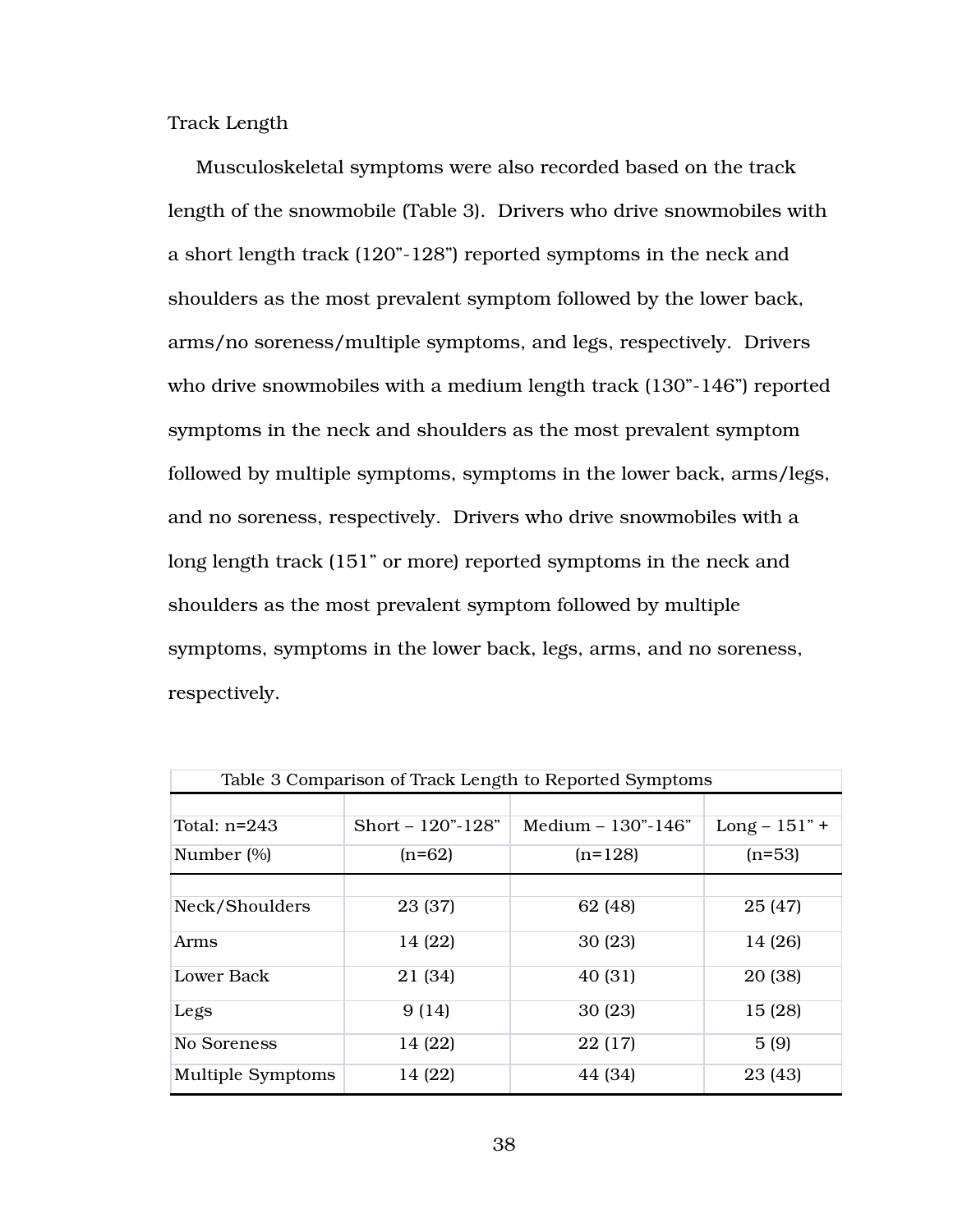Riding Terrain

Musculoskeletal symptoms were also reported based on the riding terrain (Table 4). Snowmobile drivers using groomed trails reported pain in the neck and shoulders as the most prevalent symptom followed by the lower back, multiple symptoms, no soreness, legs, and arms, respectively. Snowmobile drivers using ungroomed trails reported pain in the lower back as the most prevalent symptom followed by the neck and shoulders, multiple symptoms, arms, legs, and no soreness, respectively. Snowmobile drivers using both groomed and ungroomed trails reported pain in the neck and should as the most prevalent symptom followed by pain in multiple locations, pain in the arms, lower back, legs, and no soreness, respectively. Snowmobile drivers driving on other types of terrain reported pain in the neck and shoulders as the most prevalent symptom followed by pain in multiple locations, lower back/legs, arms, and no soreness, respectively.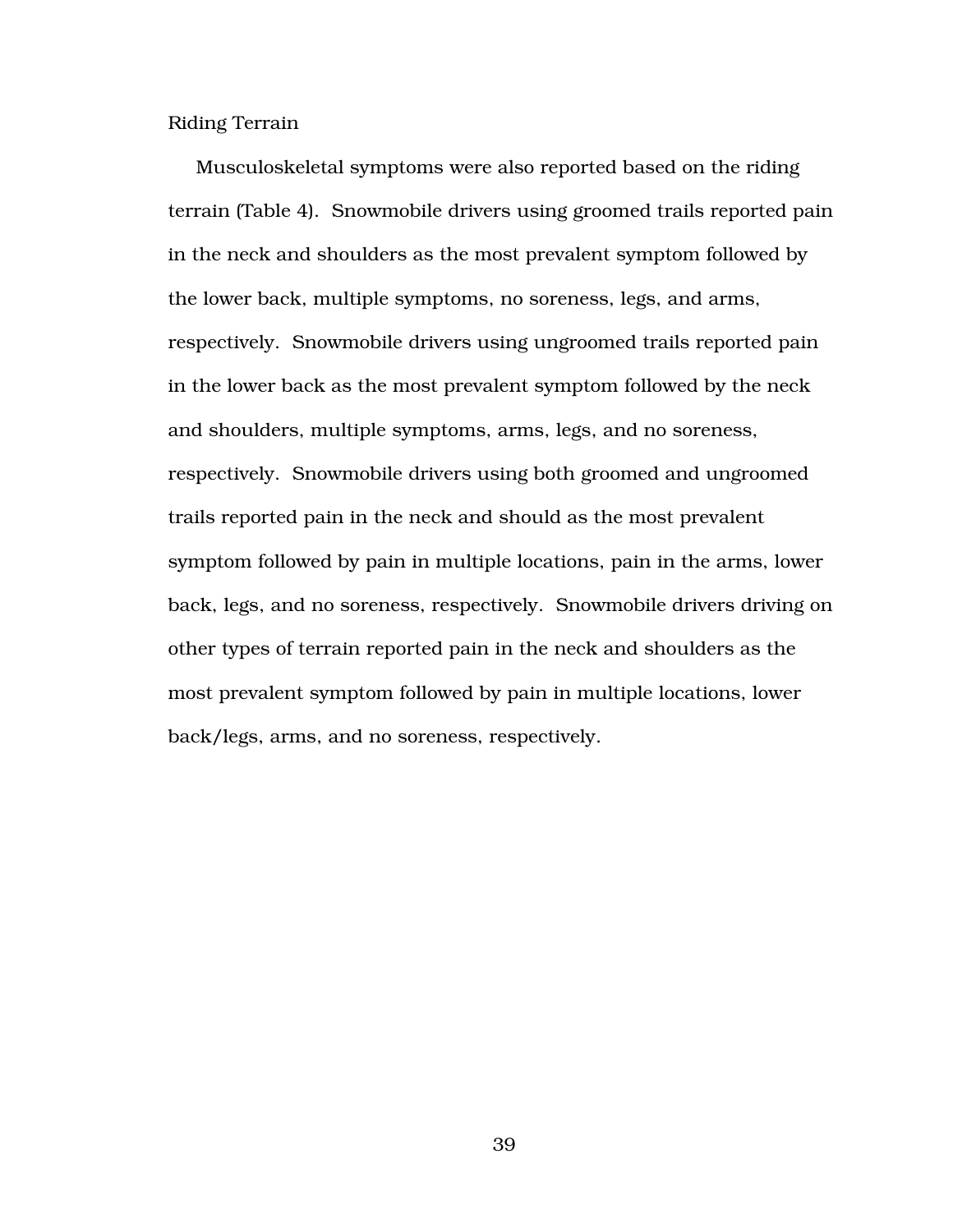| Table 4 Comparison of Riding Terrain to Reported Symptoms |          |           |          |          |  |  |
|-----------------------------------------------------------|----------|-----------|----------|----------|--|--|
|                                                           |          |           |          |          |  |  |
|                                                           | Groomed  | Ungroomed |          |          |  |  |
| Total: $n=243$                                            | Trail    | Trail     | Both     | Other    |  |  |
| Number (%)                                                | $(n=73)$ | $(n=57)$  | $(n=94)$ | $(n=19)$ |  |  |
|                                                           |          |           |          |          |  |  |
|                                                           |          |           |          |          |  |  |
| Neck/Shoulders                                            | 31 (42)  | 22 (38)   | 45 (48)  | 12 (63)  |  |  |
| Arms                                                      | 12 (16)  | 12(21)    | 31 (33)  | 3(16)    |  |  |
| Lower Back                                                | 22 (30)  | 28 (49)   | 23 (24)  | 8 (42)   |  |  |
| Legs                                                      | 13 (18)  | 11 (19)   | 22 (23)  | 8 (42)   |  |  |
| No Soreness                                               | 17 (23)  | 8 (14)    | 15(16)   | 1(5)     |  |  |
| <b>Multiple Symptoms</b>                                  | 19 (26)  | 21 (37)   | 32 (34)  | 9(47)    |  |  |

# Length of Symptoms

The symptoms reported were categorized by the reported length the symptoms persisted (Table 5).

| Table 5 Comparison of Reported Symptoms to Number of Days Symptoms Persist |                |          |            |          |             |  |  |  |
|----------------------------------------------------------------------------|----------------|----------|------------|----------|-------------|--|--|--|
|                                                                            | Neck/Shoulders | Arms     | Lower Back | Legs     | No Soreness |  |  |  |
| Number (%)                                                                 | $(n=110)$      | $(n=58)$ | $(n=81)$   | $(n=54)$ | $(n=41)$    |  |  |  |
| $1-3$ days                                                                 | 101 (92)       | 53 (91)  | 77 (95)    | 47 (87)  | 8 (19)      |  |  |  |
| $3-5$ days                                                                 | 6(5)           | 2(3)     | 2(2)       | 3(5)     | 0(0)        |  |  |  |
| 5-7 days                                                                   | 1(0.9)         | 1(2)     | 0(0)       | 2(4)     | 0(0)        |  |  |  |
| $7-10$ days                                                                | 0(0)           | 0(0)     | 0(0)       | 0(0)     | 0(0)        |  |  |  |
| Other                                                                      | 2(2)           | 1(2)     | 2(2)       | 2(4)     | 33 (80)     |  |  |  |
|                                                                            |                |          |            |          |             |  |  |  |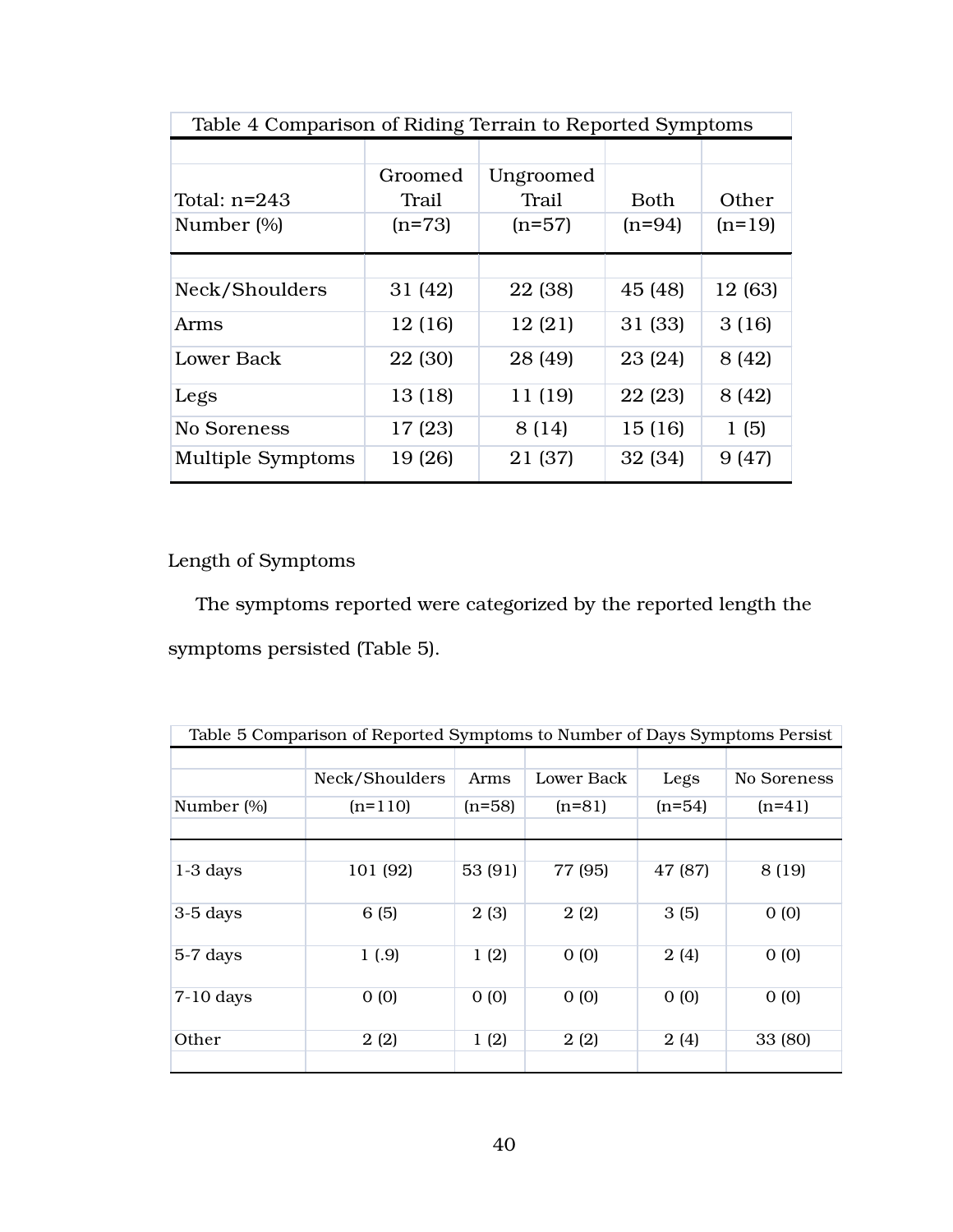Type of Ongoing Physical Ailments

Ongoing physical ailments were compared to reported types of ongoing physical ailments were also recorded (Table 6).

| Table 6 Comparison of Reported Ongoing Physical Ailments Related to Snowmobile Driving to<br>Type of Ongoing Physical Ailments Reported |          |           |  |  |  |  |
|-----------------------------------------------------------------------------------------------------------------------------------------|----------|-----------|--|--|--|--|
|                                                                                                                                         |          |           |  |  |  |  |
| Total: $n=243$                                                                                                                          | Yes      | No        |  |  |  |  |
| Number (%)                                                                                                                              | $(n=21)$ | $(n=222)$ |  |  |  |  |
|                                                                                                                                         |          |           |  |  |  |  |
| Ongoing low back pain                                                                                                                   | 7 (33)   | 24 (11)   |  |  |  |  |
| Loss of grip strength                                                                                                                   | 2(9)     | 10(5)     |  |  |  |  |
| Ongoing joint pain in the lower body                                                                                                    | 5(24)    | 16(7)     |  |  |  |  |
| Ongoing joint pain in the upper body                                                                                                    | 2(9)     | 9(4)      |  |  |  |  |
| Other                                                                                                                                   | 9 (43)   | 19(8)     |  |  |  |  |
| Multiple Symptoms                                                                                                                       | 4 (19)   | 7 (3)     |  |  |  |  |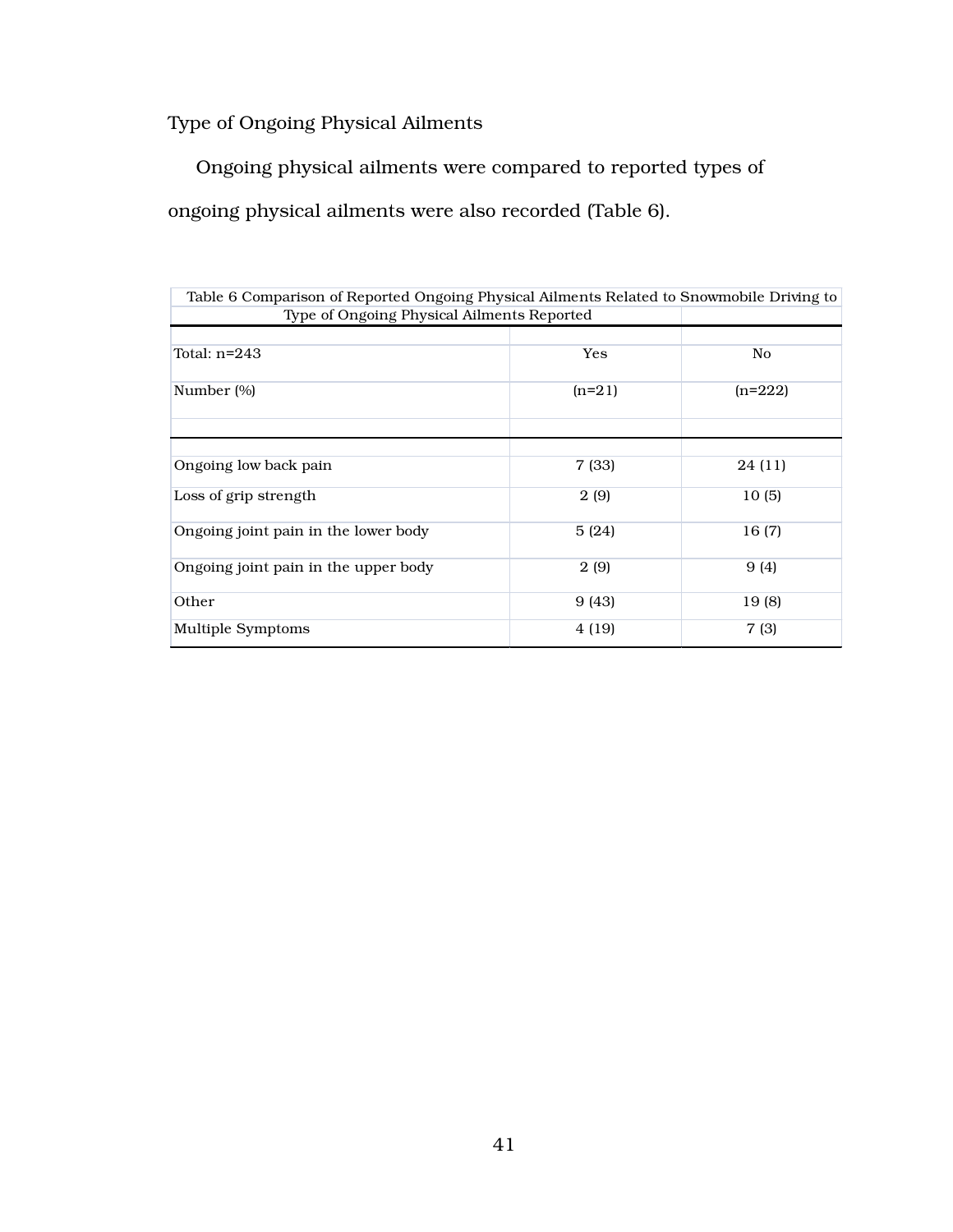#### CHAPTER 5

#### SUMMARY, CONCLUSIONS,

#### AND RECOMMENDATIONS

Discussion of Results

The occurrence of musculoskeletal pain symptoms has been shown to be related to snowmobile driving. This study looked at pain symptoms reported by snowmobile riders. The data was categorized by snowmobile manufacture year, track length, and riding terrain. Most participants reported pain in the neck and shoulders (110), followed by the low back (80 – snowmobile year, 81 – track length and riding terrain), multiple symptoms (81), the arms (58), the legs (54), and no reported soreness (41).

#### Snowmobile Year

Drivers of snowmobiles manufactured between the years of 1991- 1995 and 2001-2010 reported pain in the neck and shoulders as the most prevalent symptom they experience after driving a snowmobile. The differences seen in the reported symptoms by each manufacture year may be due to the difference in design of the snowmobiles in each category. These design difference could affect the ergonomics of the riders, which would explain the difference in reported symptoms. The National Institute for Occupational Safety and Health (2001), Habes et al (2003), Rehn et al (2005a), Rehn et al (2005b), Tostrup (1994), all reported that the handle bars and the angle of the arms during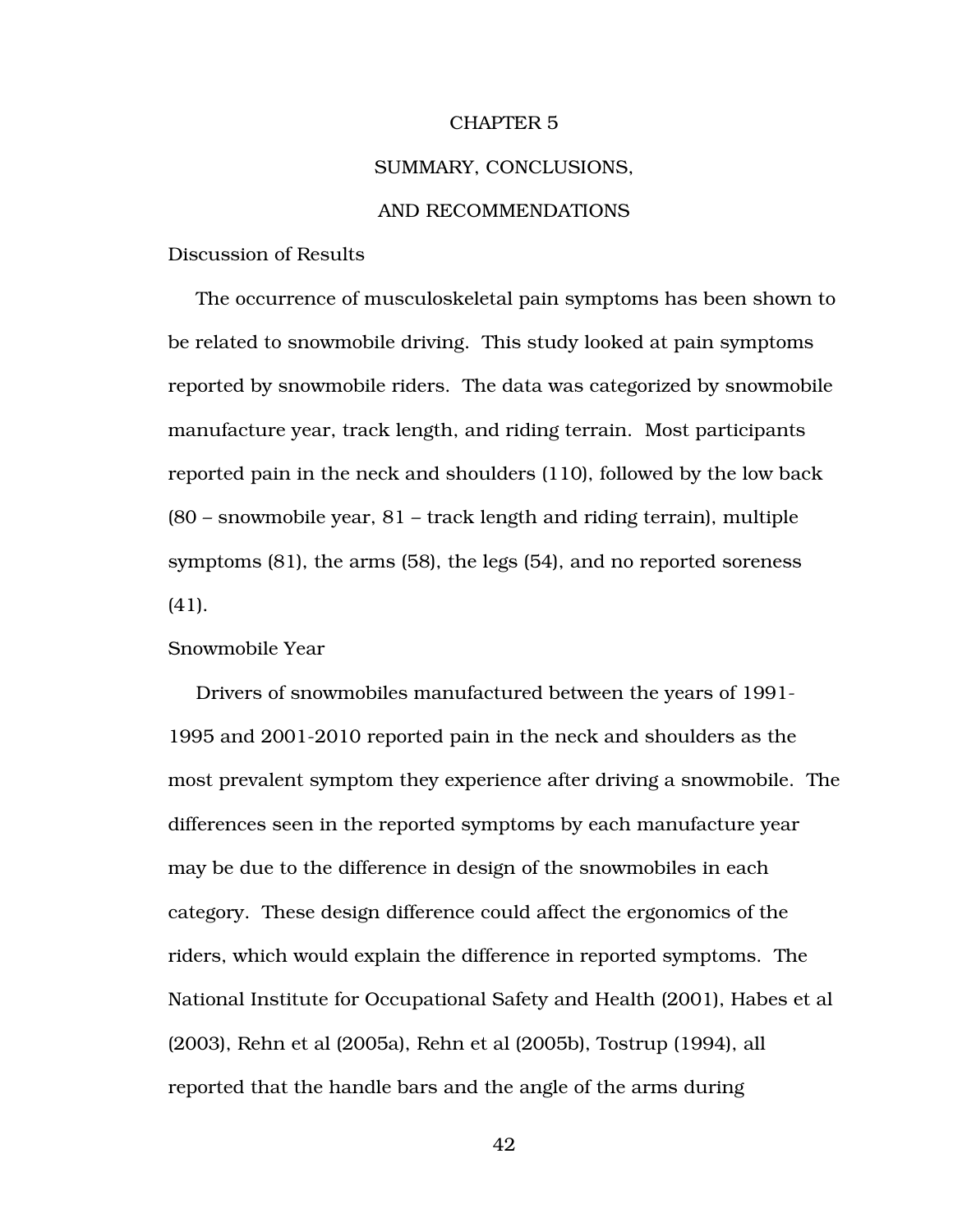snowmobile driving influenced the occurrence of musculoskeletal pain in the neck and shoulders. Most participants experienced symptoms in the neck and shoulder despite the manufacture year of the snowmobile. This shows that the changes to snowmobile design has not met the needs of the driver in order to see a decrease in the pain symptoms of the neck and shoulders. In the study evaluating the ergonomics of snowmobiles used by the National Park Service by Habes et al (2003) it was reported that "Several rangers indicated that it would be beneficial if the steering bar could be moved closer to the body and lowered, without having to move the seat back closer. This feature would allow the arms to be used more effectively in stabilizing the body position on the seat as the snowmobile is driven, particularly under bumpy road conditions." The National Institute for Occupational Safety and Health (2001) reported that "the most important feature to adjust is the steering bar, which is moved closer to the body with grips oriented to provide for neutral wrist positions while in typical use, would reduce grip forces and improve shoulder and arm postures." These studies reinforce the fact that there continues to be room for improvement in the ergonomics of the snowmobile.

#### Track Length

Drivers of every track length reported pain in the neck and shoulders as the most prevalent followed by pain in the lower back. These findings show that track length may impact the occurrence of musculoskeletal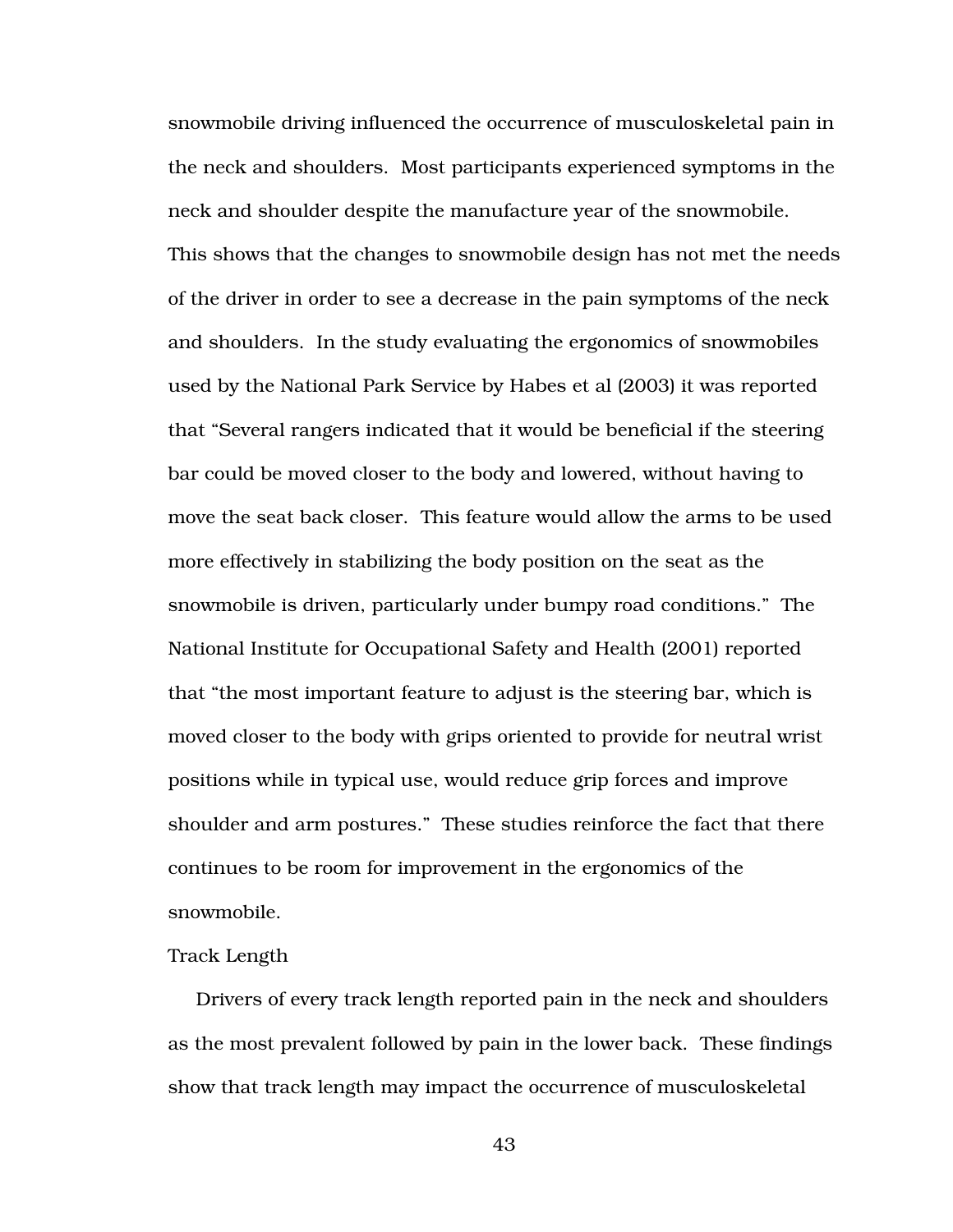symptoms; however, as previously mentioned, the symptoms reported may be strongly related to ergonomics of the snowmobile, which is going to be related to the manufacturer's design. Pain in the neck and shoulders and lower back are the most commonly reported symptoms for snowmobile drivers according to the National Institute for Occupational Safety and Health (2001), Habes et al (2003), Nayha et al (1994), Rehn et al (2005a), Rehn et al (2005b), and Tostrup (1994), Astrom et al (2006), Daerga et al (2003), Rehn et al (2002), Rehn et al (2004). The reports of these two symptoms (neck and shoulders, and lower back) may account for the significant reports of multiple symptoms that occurred in the medium and long track length snowmobiles. Drivers of medium and long length track snowmobiles reported a greater occurrence of multiple symptoms while driving a snowmobile. This may be due to the track length, the driving behavior of participants on theses snowmobiles, or various other reasons.

#### Riding Terrain

The most frequently reported pain locations reported by individuals who use an ungroomed trail compared to those who use a groomed trail are in the neck and shoulders and lower back, respectively. This difference in reported symptoms may be due to the deteriorated terrain of an ungroomed trail in which drivers would be subjected to significantly more jolts and bumps. Drivers who use both groomed and ungroomed trails reported pain in the neck and shoulders as being most prevalent.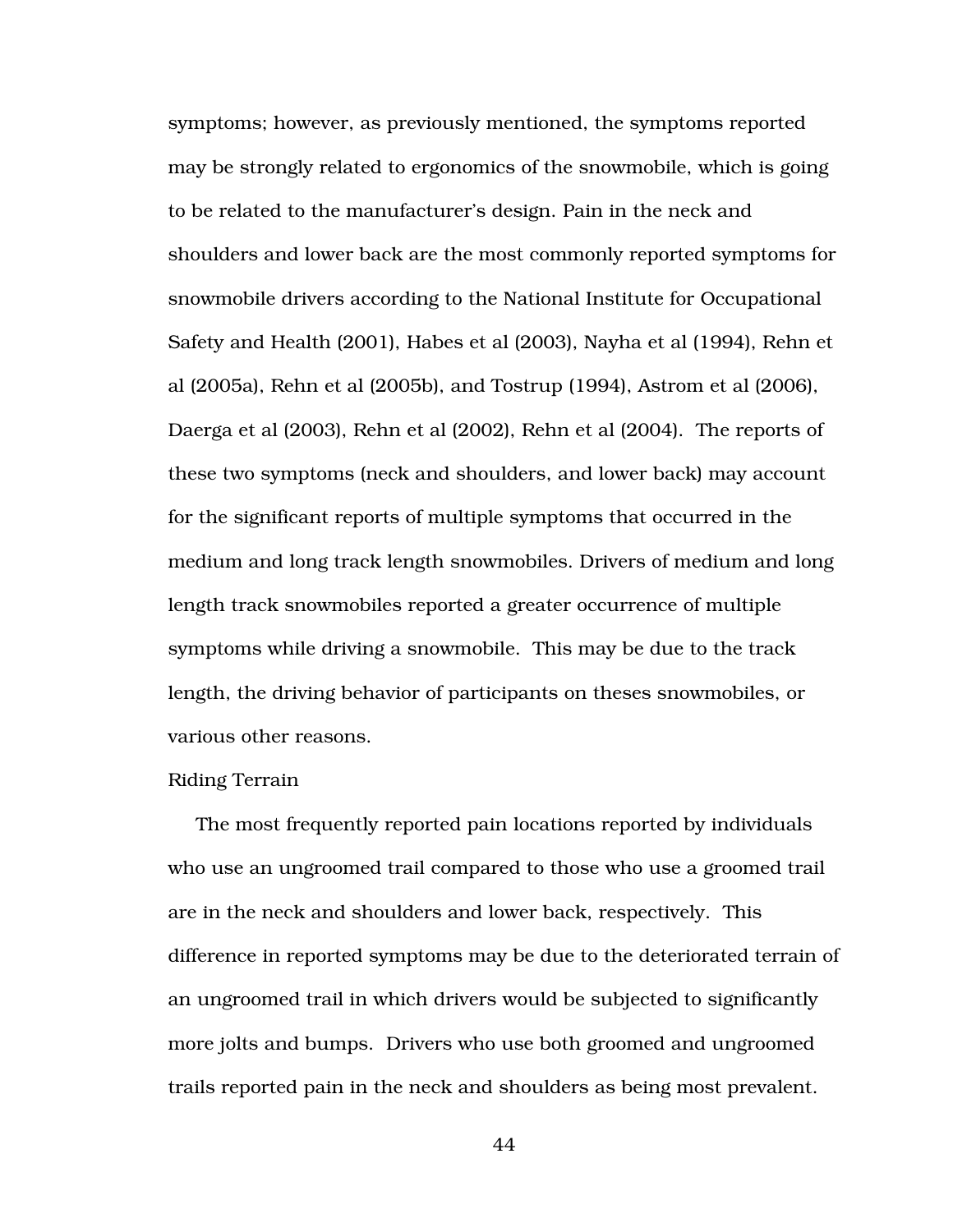As reported by the National Institute of Occupational Safety and Health (2001), "The jolts sustained by NPS personnel while riding snowmobiles for long hours under conditions of severely deteriorated roads are extremely higher, may be associated with the musculoskeletal symptoms reported by the works, and amplify the effects of the design shortcomings of the snowmobiles used in the park." The National Park Service personnel in this study drove three models of snowmobiles manufactured by Polaris; the Trail 10, the Trail Touring, and the Widetrak LX. Driving on uneven terrain and deteriorated trails increase the risk of being subjected to jolts and bumps that the snowmobile may not be equipped to handle. As stated by Habes et al (2003), "The snowmobiles do not have the necessary features or adjustment in suspension components to significantly reduce the jolts and riders experience on the deteriorated trails." As snowmobiling grows in popularity more groomed trails and trail systems are available however ungroomed trails continue to be used by snowmobile drivers. "Trail development and improvement should be evaluated as a snowmobile injury control strategy." (Landen et al, 1999) By increasing the number of groomed trails available to snowmobile drivers, more drivers may use the provided trails instead of using ungroomed trails. This could potentially reduce some of the common musculoskeletal symptoms the occur during snowmobile driving.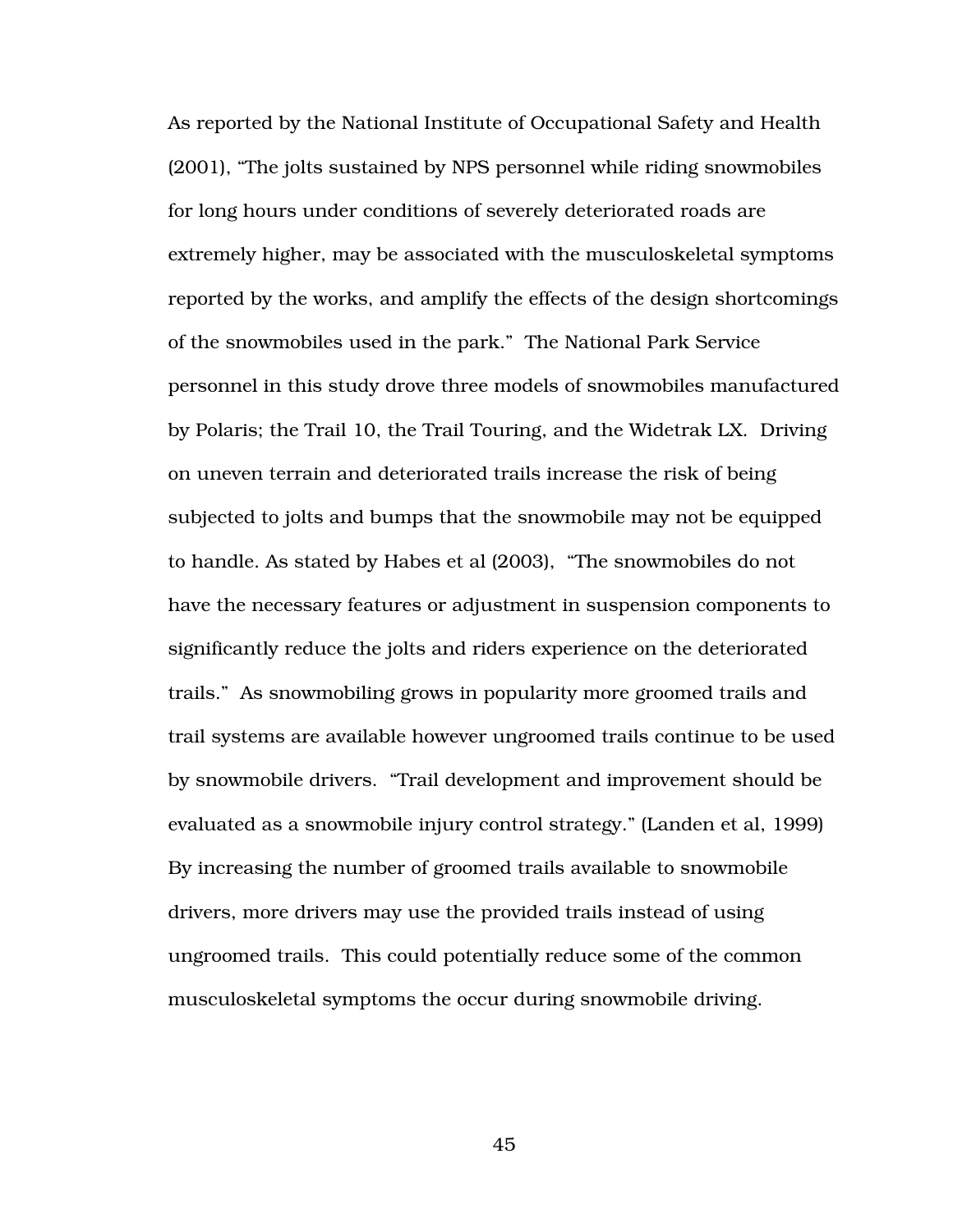Length of Symptoms

Almost all drivers reporting pain in the neck and shoulders (92%), arms (91%), lower back (95%), and legs (87%) reported that their symptoms lasted between 1 and 3 days. Those reporting no soreness reported the length of their symptoms as other, meaning they did not get sore. The length of the reported symptoms lasting only 1-3 days could be related to the drivers subjection to whole-body vibration. According to Rhea et al (2009), "Delayed-onset muscle soreness (DOMS) typically peaks within 24 to 48 hours after exercise and is resolved within 5-7 days. Enhanced local blood flow immediately after vibration training is one of the factors that would be expected to result in decreased DOMS." Snowmobile drivers are subjected to whole body vibration for the duration of the ride. Considering the majority of the snowmobile drivers reported symptoms only lasting 1-3 days, the subjection of vibration may be the reason for the soreness to diminish before the typical 5-7 days. Types of Ongoing Physical Ailments

Drivers who confirmed having ongoing physical ailments reported that other ailments were the most prevalent followed by ongoing low back pain, ongoing joint pain in the lower body, and loss of grip strength/ongoing joint pain in the upper body. Nayha et al (1994) reported that "close to half (46%) of the subjects reported pain, aching or tenderness upon movement they had felt in at least one joint during the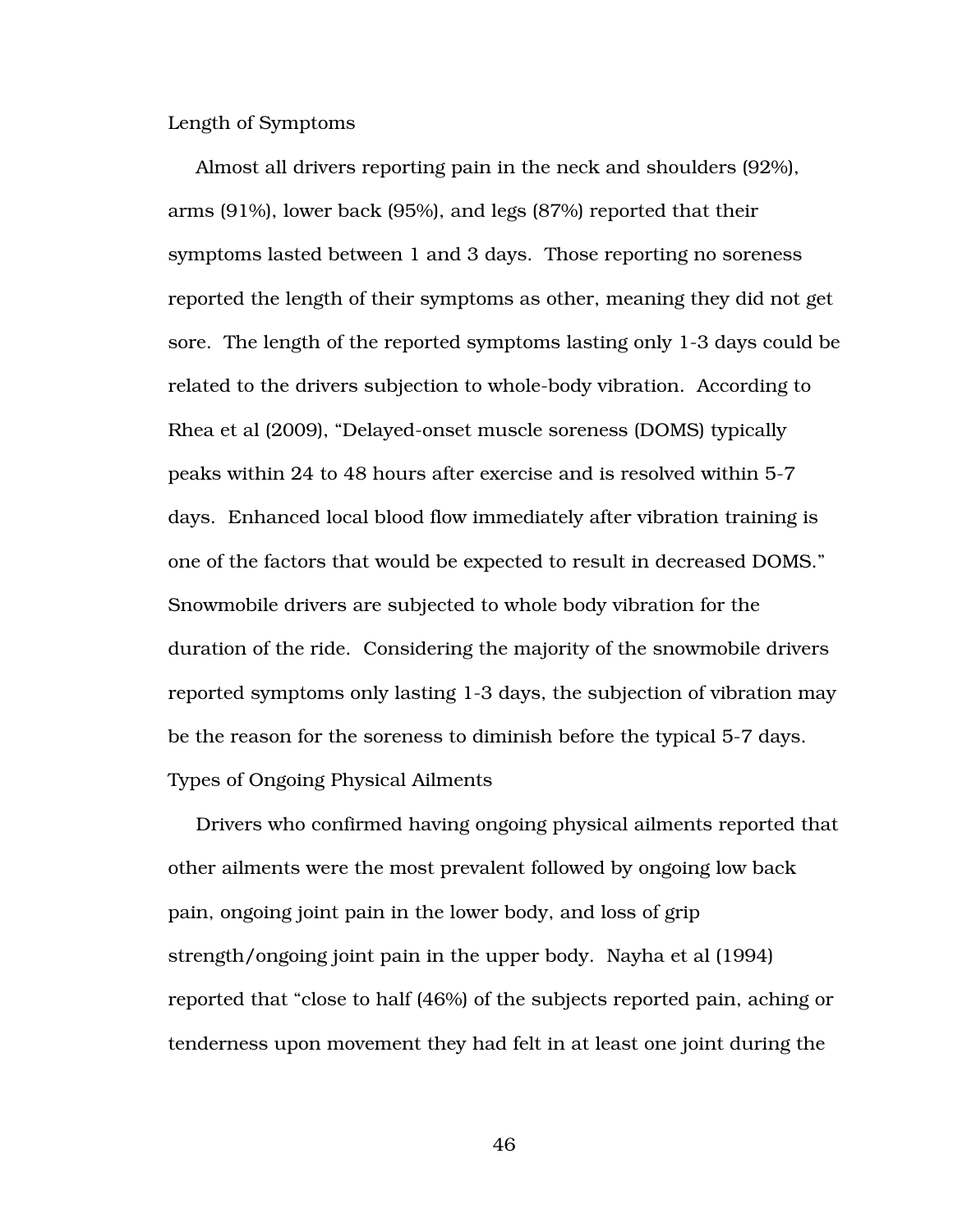current year, the most common location for such symptoms being the back (30%), shoulder (22%), neck (21%), and knees (20%)." Conclusions

The results of the current study yield the following conclusions:

- 1. Ergonomics of the snowmobile, no matter what year the snowmobile was manufactured, seem to be associated with the occurrence of musculoskeletal pain symptoms. The potential to decrease the occurrence of musculoskeletal symptoms may be achieved by further developments in snowmobile design.
- 2. Drivers of snowmobiles with medium to long length track snowmobiles may have an increased risk of developing multiple musculoskeletal pain symptoms.
- 3. Riding terrain may be associated with the occurrence of musculoskeletal symptoms. Driving a snowmobile on an ungroomed surface may increase the risk of multiple musculoskeletal pain symptoms after driving.
- 4. Neck and Shoulder symptoms affect most snowmobile drivers. This may be due to the placement of the handle bars, and/or driving posture of the rider.
- 5. Musculoskeletal Symptoms that develop in snowmobile drivers last on average 1-3 days.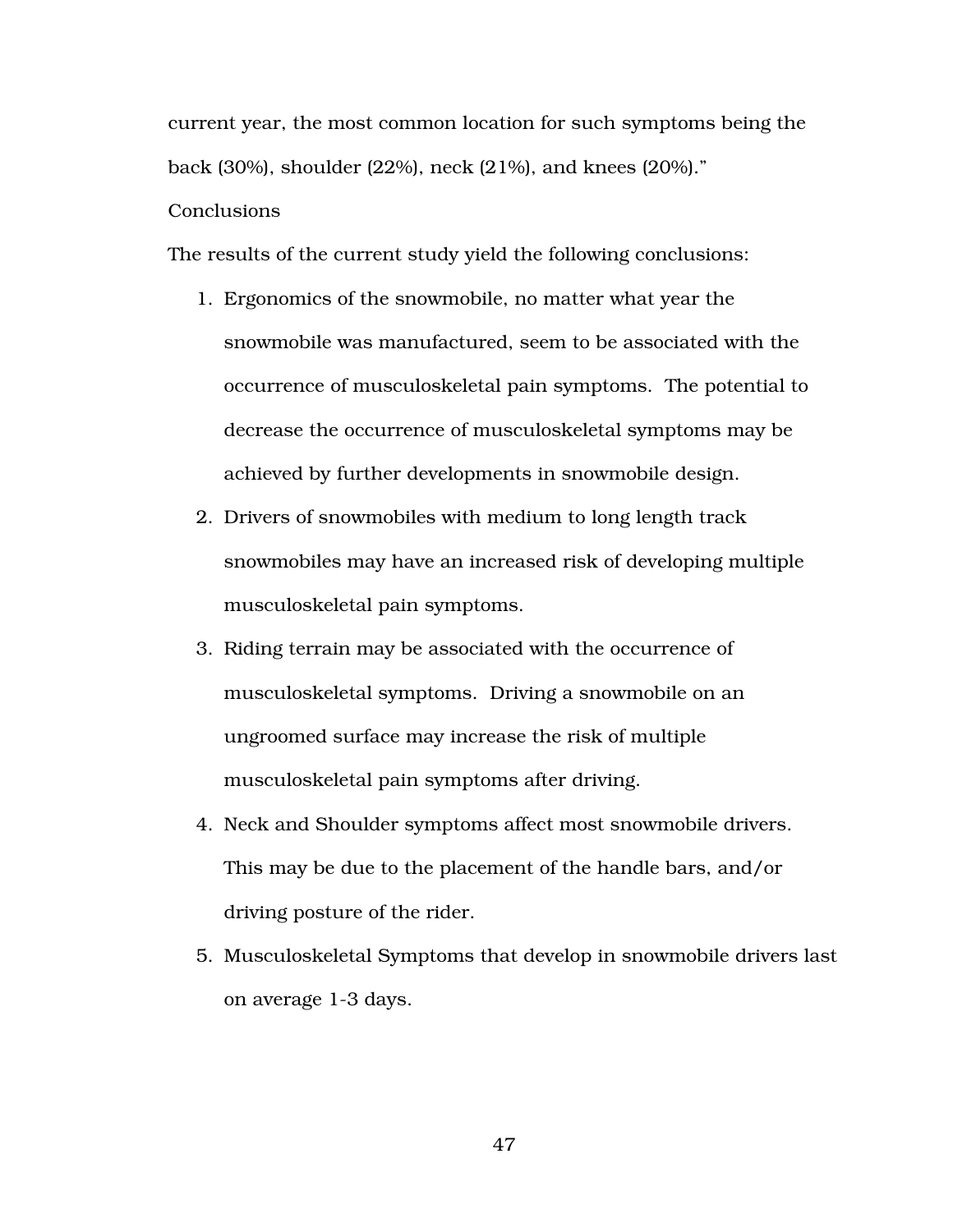Recommendations

Based on the finding of the current study, the following recommendations are offered:

- 1. Designing a similar study in which symptoms are reported immediately post snowmobile driving.
- 2. Construct groups to ride on each type of terrain only. (Groomed and Ungroomed) This would be beneficial in order to determine which of the two produced more symptoms, and having the opportunity to report exactly what conditions the subjects are driving on.
- 3. An interesting area would be to test each track length by directly measuring the jolts sustained while driving each length of snowmobile on the same terrain. This would help us to better understand if track length affects the number of jolts sustained by snowmobile drivers and how that affects the occurrence of musculoskeletal symptoms.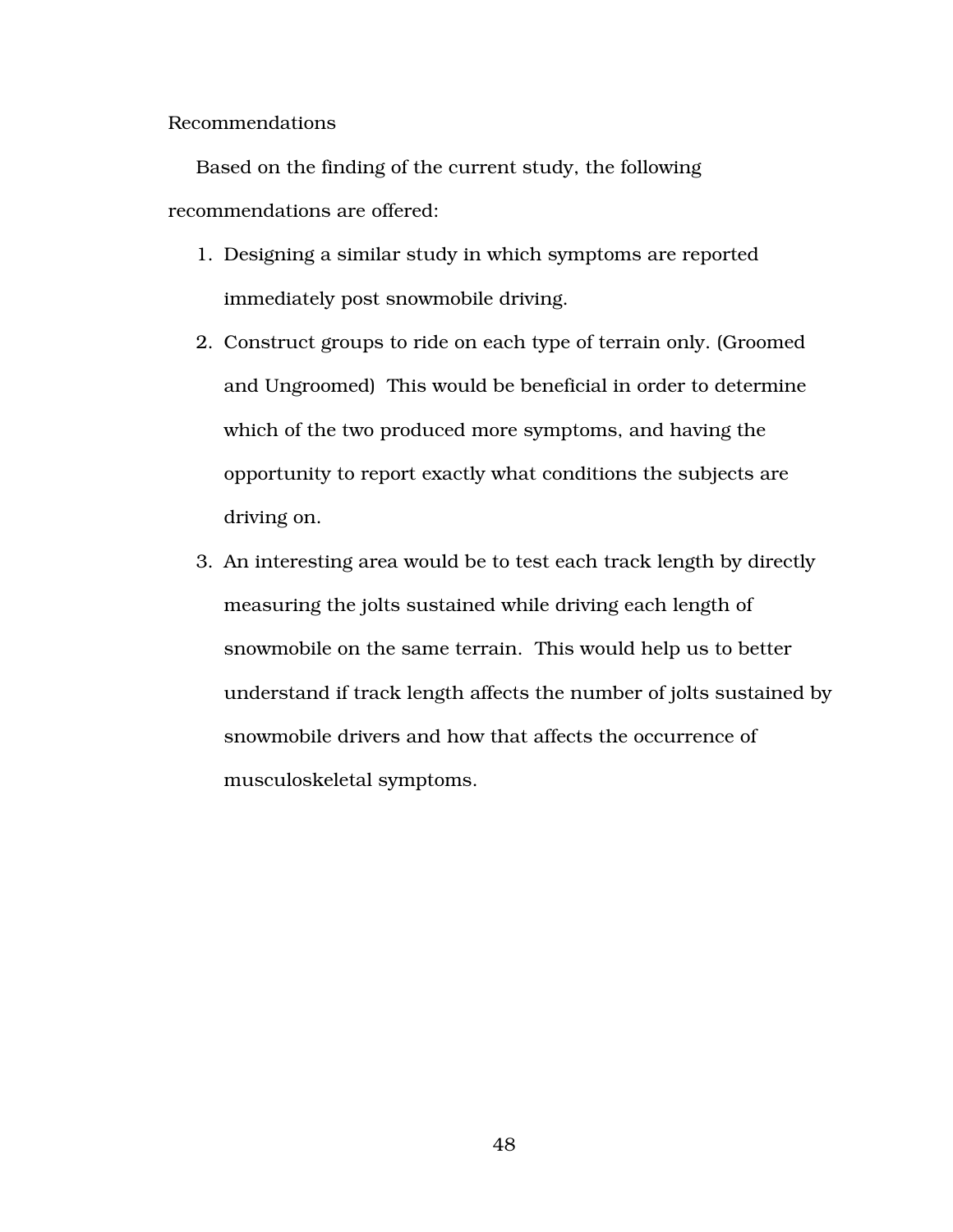#### REFERENCES

Allyson, J. (2010). The history of snowmobiles. *Helium*. Retrieved from http://www.helium.com/items/812556-the-history-of-snowmobiles

American Academy of Pediatrics. (2000). Snowmobiling Hazards. *Pediatrics 106(5)*, 1142-1144.

Anttonen, H., Niskanen, J. (1994a). Whole body vibration and the snowmobile. *Arctic Medical Research, 53(3)*, 24-28.

Antonnen,H., Virokannas, H. (1994b). Hand-arm vibration in snowmobile drivers. *Arctic Medical Research, 53(3)*, 19-23.

Anttonen, H., Virokannas, H., Niskanen, J. (1995). Hand-arm Vibration and Terrain Vehicles. *Central European Journal of Public Health, 3*, 123-125.

Astom, C., Rehn, B., Lundstrom, R., Nilsson, T., Burstrom, L., Sundelin, G. (2006). Hand-arm vibration syndrome (HAVS) and musculoskeletal symptoms in the neck and the upper limbs in professional driver of terrain vehicles – A cross sectional study. *Applied Ergonomics 37*, 793-799.

Bassett, J. (1989). *Polaris Pioneers: a star is born: 35th Anniversary Commemorative Ed.* St. Paul, MN: Recreational Publications, Inc.

Bassett, J. (1994). *Polaris Partners: 40th Anniversary Commemorative Ed.* St. Paul, MN: Recreational Publications, Inc.

Bauer, M., Hemborg, H. (1979). Snowmobile accidents in Northern Sweden. *Injury: the British Journal of Accident Surgery, 10(3)*, 178-182.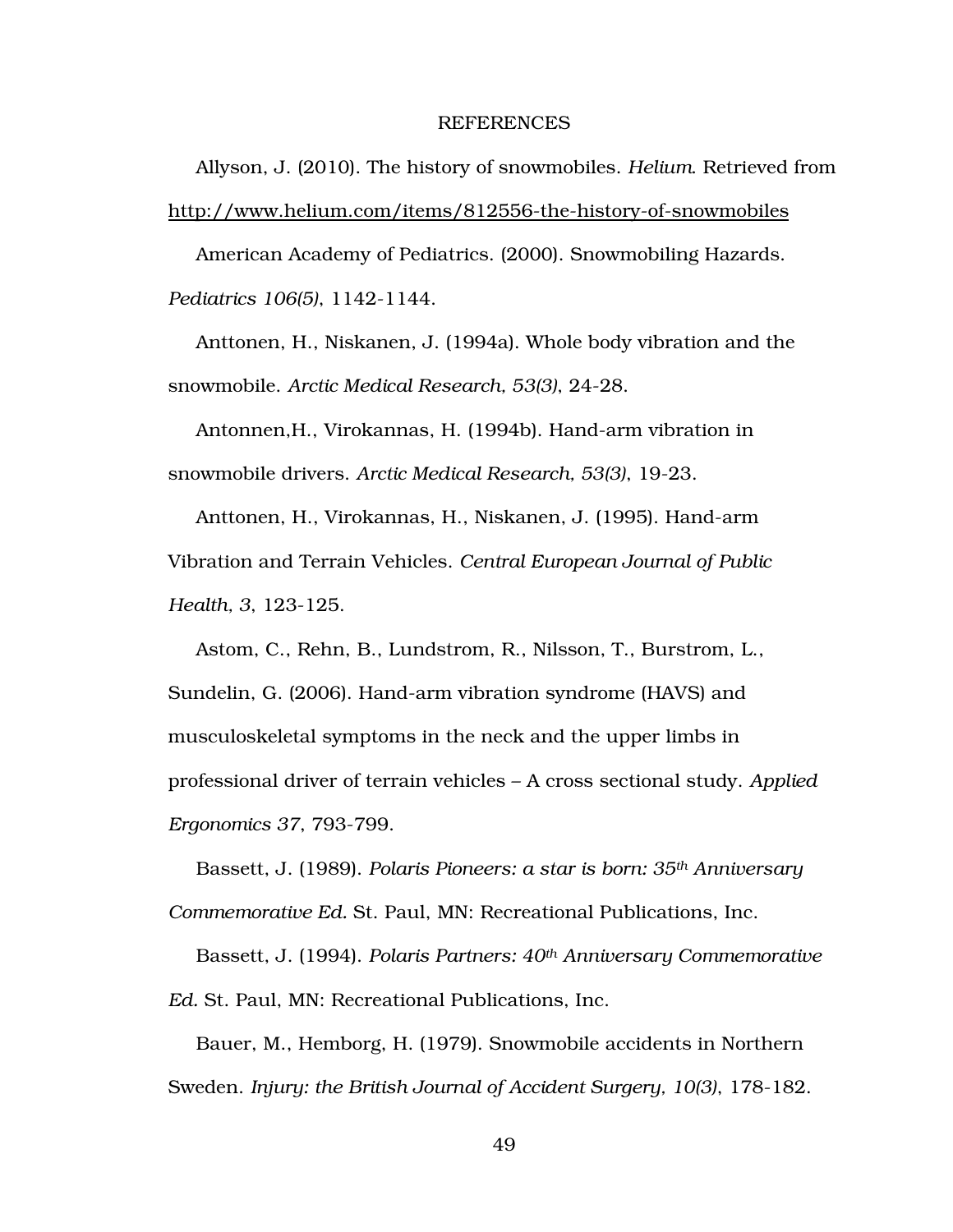Beilman, G., Brasel, K., Dittrich, K., Seatter, S., Jacobs, D., Croston, J. (1999). Risk factors and patters of injury in snowmobile crashes. *Wilderness and Environmental Medicine, 10(4)*, 226-232.

Bjornstig, U., Eriksson, A., Mellbring, G. (1984). Snowmobiling injuries: types and consequences. *Acta chirurgica Scandinavica, 150*, 619-624.

Bovenzi, M., Hulshof, C.T.J. (1999). An updated review of epidemiologic studies on the relationship between exposure to wholebody vibration and low back pain (1986-1997). *International Archives of Occupational and Environmental Health, 72*, 351-365.

Braun, B., Meyers, B., Dulebohn, S., Eyer, S. (1998). Severe Brachial Plexus Injury as a Result of Snowmobiling: A Case Study. *The Journal of Trauma: Injury, Infection, and Critical Care, 44(4)*, 726-730.

Campbell, S. (2006). History of Snowmobiling. *Northern Timber Cruisers Snowmobile Club, Inc.* 

Canadian Paediatric Society. (2004). Recommendations for snowmobile safety. *Paediatrics & Child Health, 9(9)*, 639-646.

Centers for Disease Control and Prevention. (1995). Injuries Associated With Use of Snowmobiles – New Hampshire, 1989-1992. *The Journal of the American Medical Association, 273(6)*, 448-449.

Centers for Disease Control and Prevention. (1997). Injuries and Deaths Associated with use of Snowmobiles – Maine, 1991-1996. *Morbidity & Mortality Weekly Report, 46(1)*, 1-4.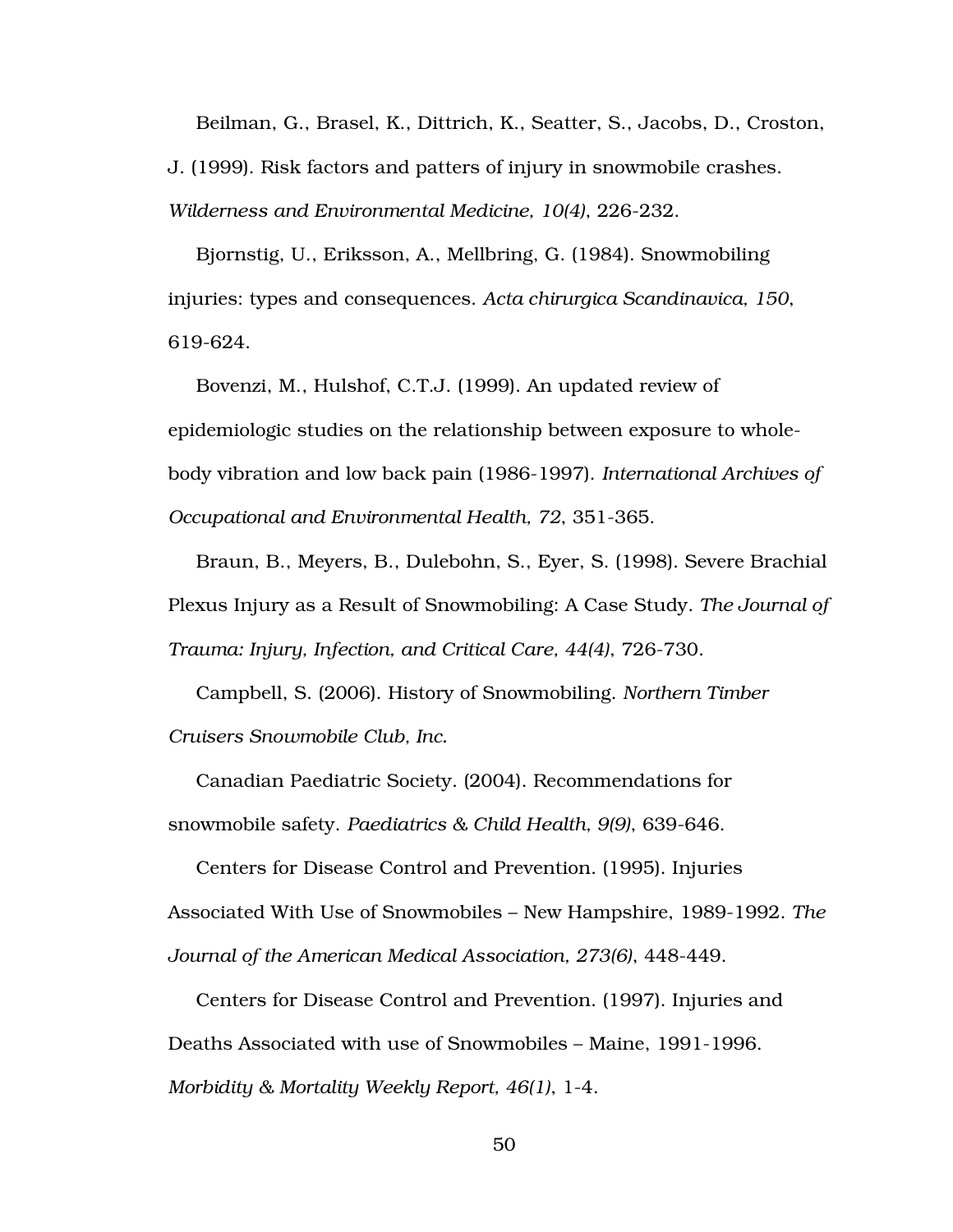Daergo,L., Edin-Liljegren, A., Sjolander, P. (2003). Work-related musculoskeletal pain among reindeer herding Sami in Sweden – a pilot study on causes and prevention. *Circumpolar Health*, 343-348.

Daniel, R., Midgley, R., (1972). Facial Fractures in Snowmobile Injuries. *Plastic and reconstructive surgery, 49(1)*, 38-40.

DeCou, J., Fagerman, L., Ropele, D., Uitvlugt, N., Schlatter, M., Connors, R. (2003). Snowmobile Injuries and Fatalities in Children. *Journal of Pediatric Surgery, 38(5)*, 784-787.

Eriksson, K., Tjarner, D., Marqvardsen, I., Jarvholm B. (2003). Exposure to benzene, toluene, xylenes and total hydrocarbons among snowmobile drivers in Sweden. *Chemosphere, 50*, 1343-1347.

Farley, D., Orchard, T., Bannon, M., Zietlow, S. (1996). The Care and Cost of Snowmobile-related Injuries. *Minnesota Medicine, 79*, 21-25.

Fioranelli, D., Lee, C. (2008). The Influence of Bar Diameter on Neuromuscular Strength and Activation: Inferences from an Isometric Unilateral Bench Press. *Journal of Strength and Conditioning Research, 22(3)*, 661-666.

Fonseca, A., Ochsner, M., Bromberg W., Gantt, D. (2005). All-Terrain Vehicle Injuries: Are They Dangerous? A 6-Year Experience at a Level I Trauma Center After Legislative Regulations Expired. *The American Surgeon, 71(11)*, 937-941.

Furness, T., Maschette, W. (2009). Influence of Whole Body Vibration Platform Frequency on Neuromuscular Performance of Community-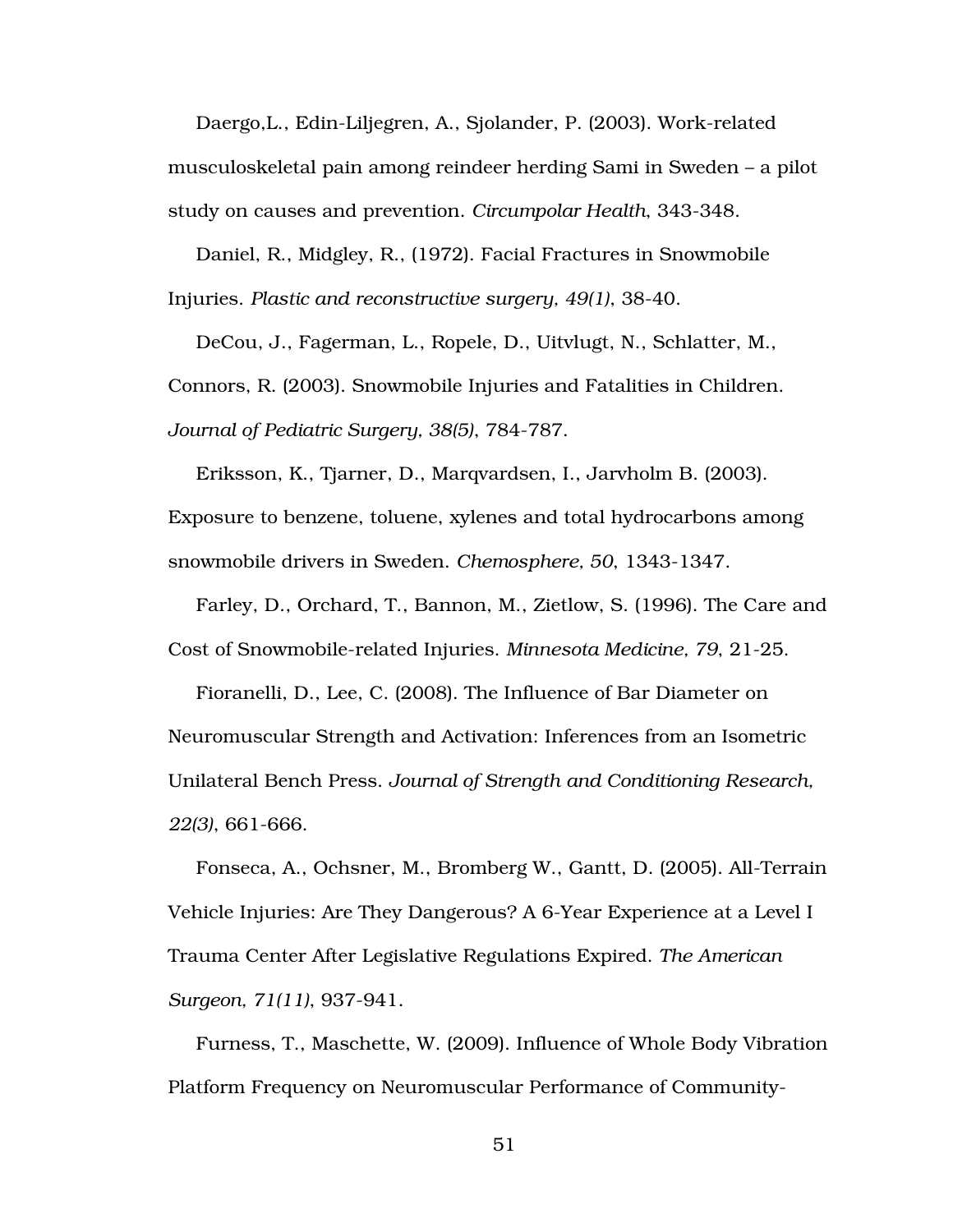Dwelling Older Adults. *Journal of Strength and Conditioning Research, 23(5)*, 1508-1513.

Gorski, T., Gorski, Y., McLeon, G., Suh, D., Cordero R., Essien, F., Berry, D., Dada, F. (2003). Patterns of Injury and Outcomes Associated with Motocross Accidents. *The American Surgeon, 69*, 895-898.

Habes, D., Dick, R., Tubbs, R., Biggs, F., Burt, S. (2003). An Ergonomic Evaluation of Snowmobiles. *Applied Occupational and Environmental Hygiene, 18(4)*, 213-225.

Hoey, J. (2003). Snowmobile Injuries. *Canadian Medical Association Journal, 168(6)*, 739.

Ingram, L.A. (2000). *As the snow flies: A history of snowmobile development in North America.* Lanigan, Saskatchewan, CA: Snowmobile Research Publishing.

James, E., Lenz, J., Swenson, W., Cooley A., Gomez, Y., Antonenko D. (1991). Snowmobile Trauma: An Eleven-Year Experience. *The American surgeon, 57(6)*, 349-353.

Karleen, C. (1973). Snowmobiling with Associated Maxillofacial Injuries. *Minnesota Medicine, 56(11)*, 975-979.

Karlstad, R., Trousdale, R. (2003). Orthopedic Injuries Related to Snowmobile Use. *Journal of Orthopaedic Trauma, 17(1)*, 48-52.

Keske, J., Blough, J., Dilworth, B. (2006). Subjective Characterization of Snowmobile and ATV Vibration. *Sound and Vibration. November 2006*, 16-19.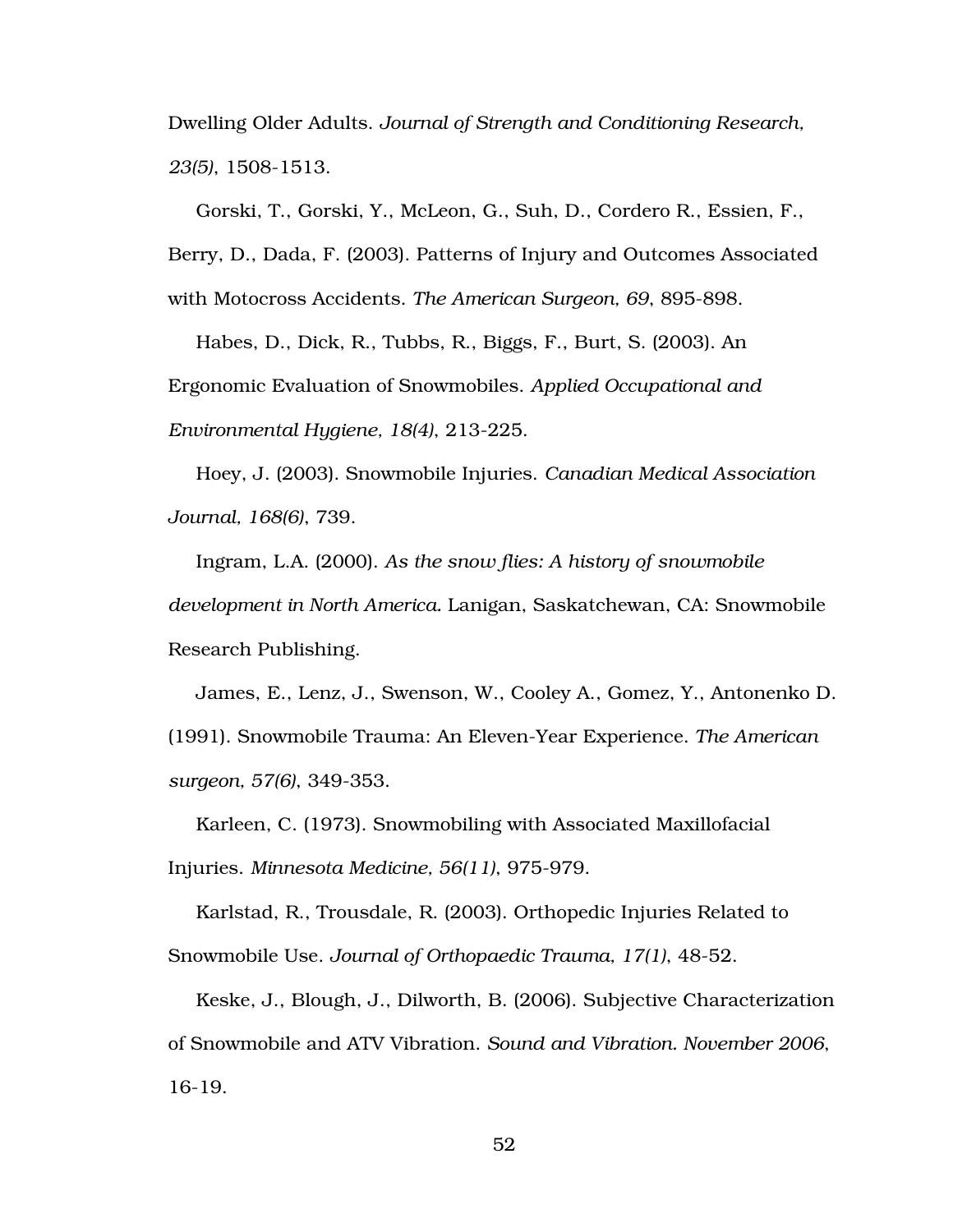Kjellberg, A., Wikstrom, B. (1985). Whole-body vibration: exposure time and acute effects – a review. *Ergonomics, 28(3)*, 535-544.

Konttinen, T., Hakkinen, K., Kyrolainen, H. (2007). Cardiopulmonary loading in motocross riding. *Journal of Sports Sciences, 25(9)*, 995-999.

Konttinen T., Kyrolainen, H., Hakkinen, K. (2008). Cardiorespiratory and Neuromuscular Responses to Motocross Riding. *Journal of Strength and Conditioning Research, 22(1)*, 202-209.

Koskinen, K. (1994). Snowmobile traumas in Finnish Lapland: Injuries to head, face and neck. Possible effects of speed and the use of helmet. *Arctic Medical Research, 53(3)*, 5-7.

Landen, M., Middaugh, J., Dannenberg, A. (1999). Injuries Associated with Snowmobiles, Alaska, 1993-1994. *Scientifica Contributions, Public Health Reports, 114*, 48-52.

Marin P., Bunker, D., Rhea, M., Ayllon F. (2009). Neuromuscular Activity During Whole-Body Vibration of Different Amplitudes and Footwear conditions: Implications for Prescription of Vibratory Stimulation. *Journal of Strength and Conditioning Research, 23(8)*, 2311- 2316.

McLay, R. (1971). A survey of snowmobile injuries and hazards. *Medicine and Science in Sports, 3(2)*, 97-99.

National Institute for Occupational Safety and Health. (2001, August). Ergonomics Evaluation of Snowmobiles at Yellowstone National Park. *Health Hazard Evaluation Report 99-0283-2855*.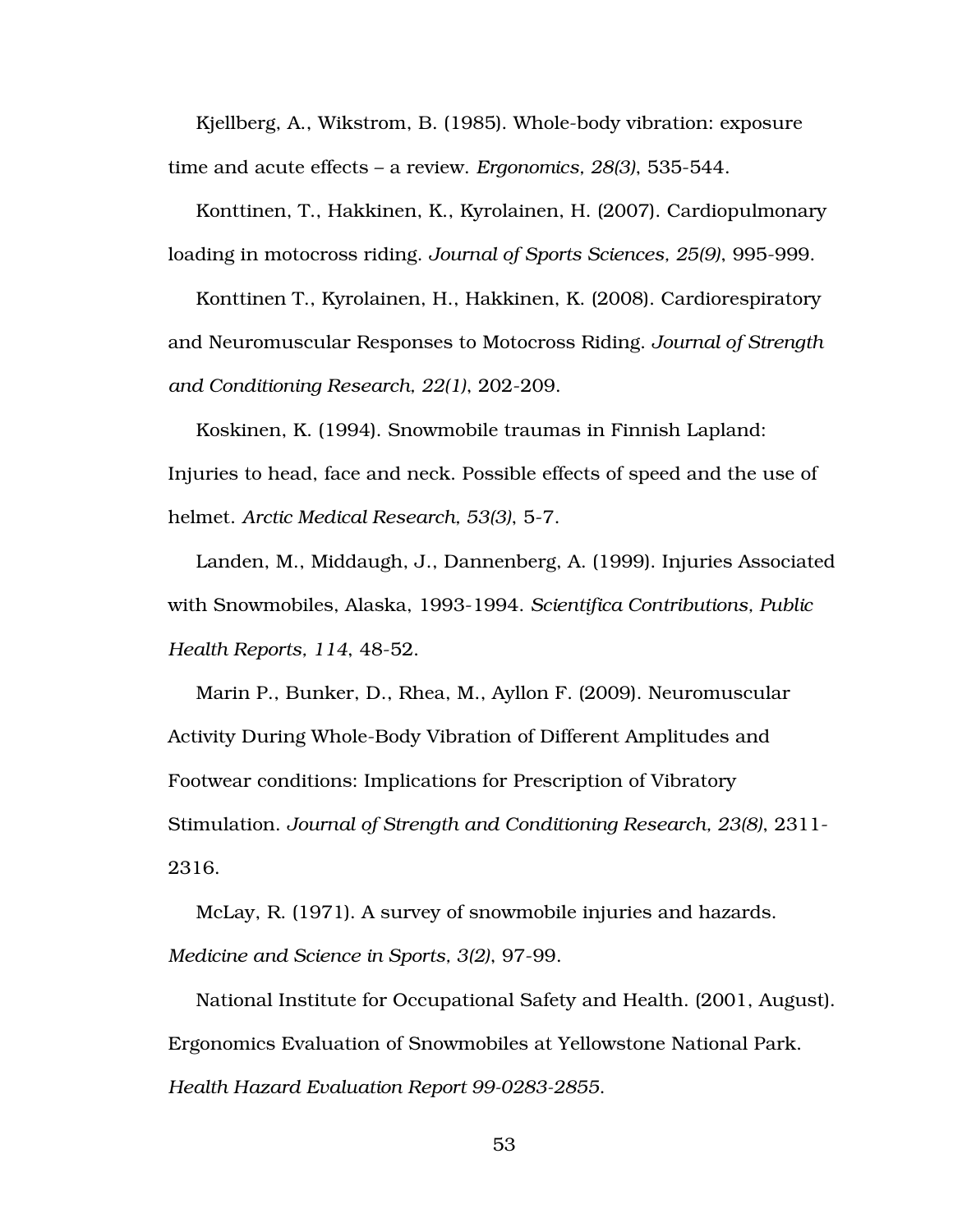Nayci A., Stavlo, P., Zarroug, A., Zietlow, S., Moir, C., Rodeberg, D. (2006). Snowmobile Injuries in Children and Adolescents. *Mayo Clinic Proceedings, 81(1)*, 39-44.

Nayha, S., Antonnen, H., Hassi, J. (1994). Snowmobile driving and symptoms of the locomotive organs. *Arctic Medical Research, 53(3)*, 41- 44.

Ostrom, M., Eriksson, A. (2002). Snowmobile fatalities Aspects on preventive measures form a 25-year review. *Accident Analysis and Prevention, 34*, 563-568.

Parmar, M. (2003). Snowmobiler's hematuria. *Canadian Medical Association Journal, 168(6)*, 672.

Pierz, J. (2003). Snowmobile injuries in North America. *Clinical Orthopaedics and Related Research, 409*, 29-36.

Rabideau, G. (1974). Human, Machine, and Environment Aspects of Snowmobile Design and Utilization. *Human Factors, 16(5)*, 481-494.

Ramstad, C.J. (1987). *Arctic Cat's First Quarter Century (1st ed*.).

Deephaven, MN: PPM Books.

Ramstad, C.J. (1999). *Arctic Cat's First Four Decades (2nd ed.).* Deephaven, MN: PPM Books.

Rehn, B., Bergdahl, C., Ahlegran, C., From, C., Jarvholm, B., Lundstrom, R., Nilsson, T., Sundelin, G. (2002). Musculoskeletal Symptoms among Drivers of All-Terrain Vehicles. *Journal of Sound and Vibration 253(1)*, 21-29.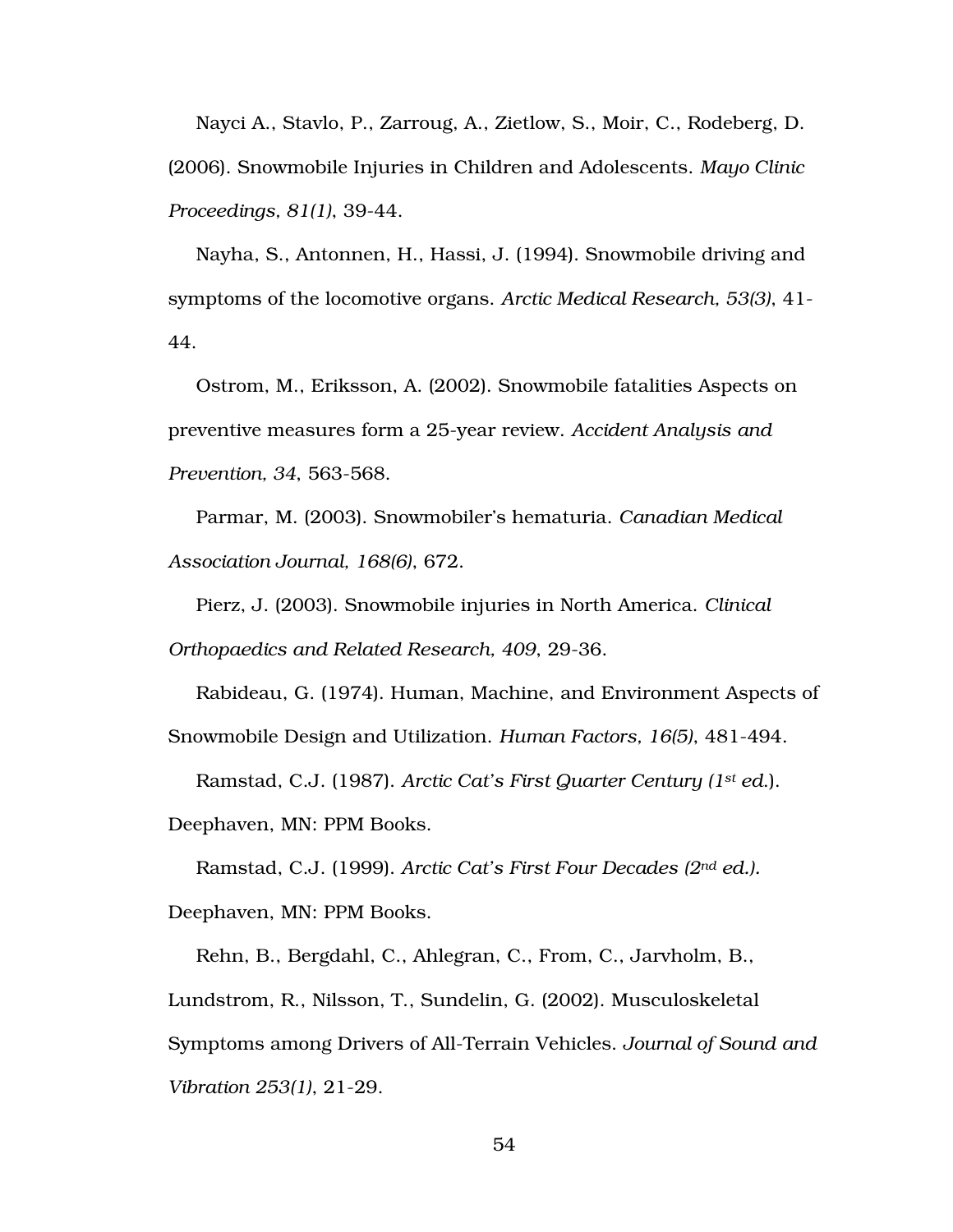Rehn, B., Lundstrom, R., Nilsson, T., Bergdahl, I.A., Ahlgren,C., From,C., Sundelin, G., Jarvholm,B. (2005a). Symptoms of musculoskeletal disorders among drivers of all-terrain vehicles in northern Sweden. *Noise & vibration worldwide, 36(1)*, 13-18.

Rehn, B., Nilsson, T., Olofsson, B., Lundstrom, R. (2005b). Whole-Body Vibration Exposure and Non-neutral Neck Postures During Occupational Use of All-terrain Vehicles. *Annals of Occupational Hygiene, 49(3)*, 267-275.

Rehn,B., Nilsson, T., Jarvholm, B. (2004). Neuromusculoskeletal disorders in the neck and upper extremities among drivers of all-terrain vehicles – a case series. *BMC Musculoskeletal Disorders, 5:1*.

Rhea, M., Bunker, D., Marin, P., Lunt, K. (2009). Effect of iTonic Whole-Body Vibration on Delayed-Onset Muscle Soreness Among Untrained Individuals. *Journal of Strength and Conditioning Research, 23(6)*. 1677-1682.

Roberts V., Noyes, F., Hubbard R., McCabe, J. (1971). Biomechanics of Snowmobile Spine Injuries. *Journal of Biomechanics, 4*, 569-577.

Rodengen, J.L., Hubbard, R.F. (2003). *The Legend of Polaris*. Ft. Lauderdale, FL: Write Stuff Enterprises.

Sanfilippo, J., Winegar, C., Harrop, J., Albert, T., Vaccaro, A. (2008). All-Terrain Vehicles and Associated Spinal Injuries. *Spine, 33(18)*, 1982- 1985.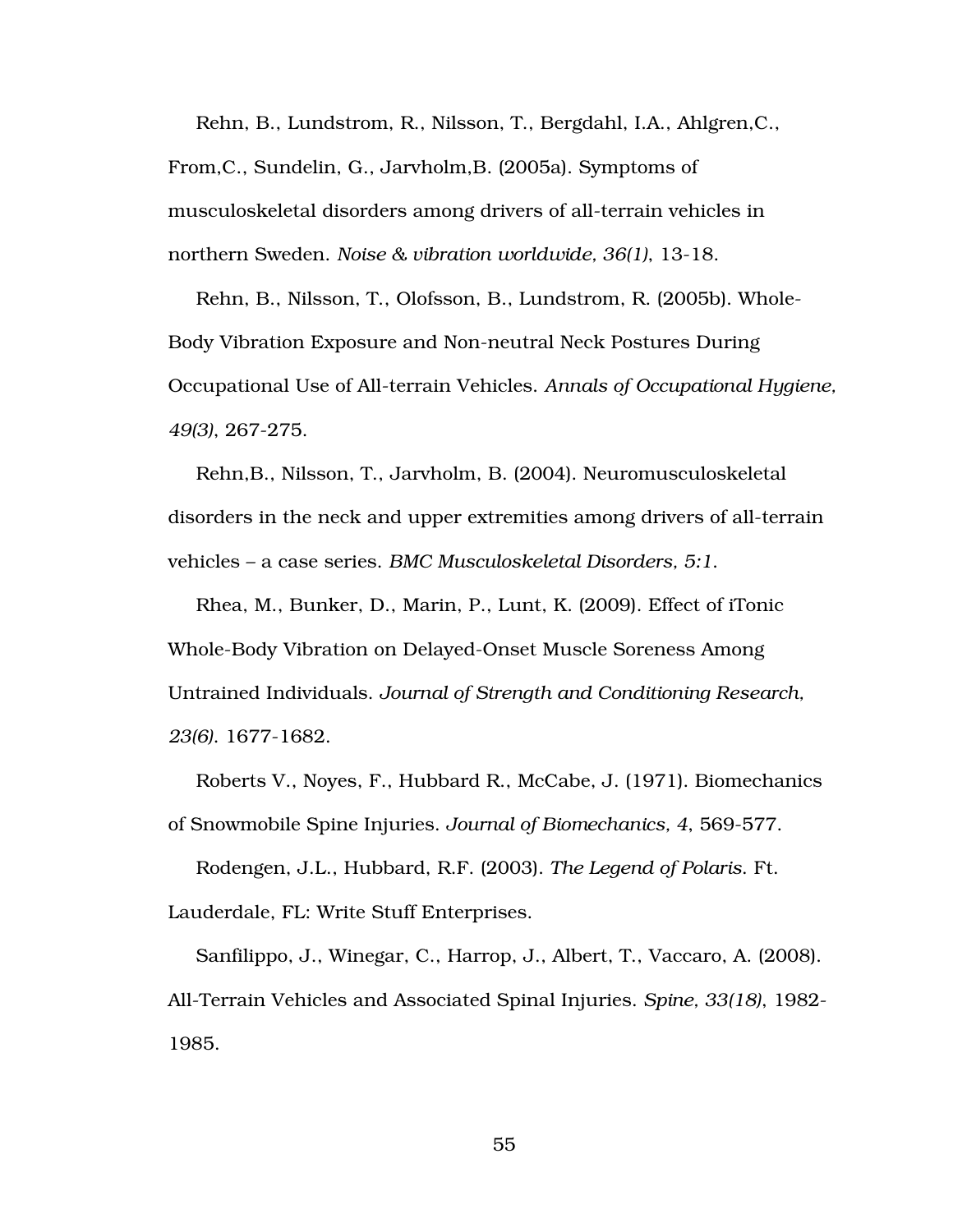Silva-Grigoletto, M., Vaamonde, D., Castillo, E., Poblador, M., Garcia-Manso, J., Lancho, J. (2009). Acute and Cumulative Effect of Different Times of Recovery From Whole Body Vibration Exposure on Muscle Performance. *Journal of Strength and Conditioning Research, 23(7)*, 2073- 2082.

Skokan, E., Olson, L., Cook, L., Corneli, H. (2001). Snowmobile Injuries in Utah. *Academic Emergency Medicine, 8(12)*, 1173-1177.

Soininen, L., Hantula, L. (1992). Snowmobile Accidents in Lapland. *Arctic Medical Research, 51(7)*, 64-70.

Sundstrom I., Zetterqvist, H., Bjornstig, U. (1994). Snowmobile Injuries in Kiruna, Northern Sweden. *Arctic Medical Research, 53*, 189- 195.

Sy, M., Corden, T. (2005). The Perils of Snowmobiling. *Wisconsin Medical Journal, 104(2)*, 32-34.

Testerman, G. (2009). Increased All-Terrain Vehicle Crash Accidents in Older Riders. *Southern Medical Journal, 102(5)*. 461-464.

Torvinen, S., Kannus, P., Sievanen, H., Jarvinen, T., Pasanen, M., Kontulainen, S., Jarvinen, T., Jarvinen, M., Oja, P., Vuori, I. (2002). Effect of a vibration exposure on muscular performance and body balance. Randomized cross-over study. *Clinical Physiology and Functional Imaging, 22(2)*, 145-152.

Tostrup, B. (1994). Ergonomic aspects on snowmobile driving. *Arctic Medical Research, 53(3)*, 45-54.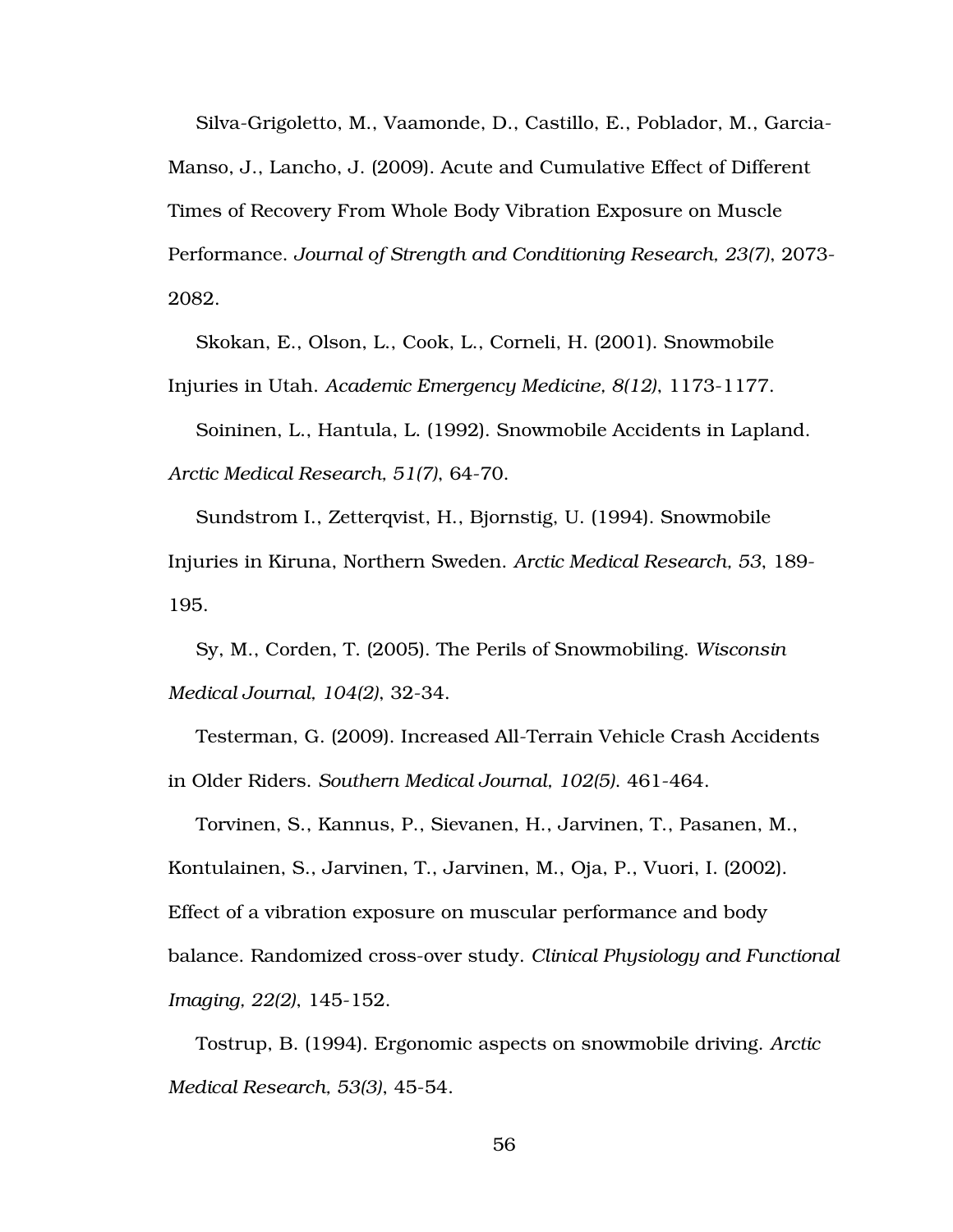Virokannas, H., Ant6onnen, H. (1993). Risk of Frostbite in Vibrationinduced White Finger Cases. *Arctic Medical Research, 52*, 69-72.

Virokannas, H., Anttonen, H. (1994a). Combined effects of cold, vibration and smoking, particularly in snowmobile users. *Arctic Medical Research, 53(3)*, 29-34.

Virokannas, H., Anttonen H. (1994b). Thermal responses in the body during snowmobile driving. *Arctic Medical Research, 53(3)*, 12-18.

Waller, J., Lamborn, K. (1975). Snowmobiling: Characteristics of owners, patterns of use and injuries. *Accident Analysis and Prevention, 7*, 213-223.

Warren, J. (Monday, October 1, 2007). Adirondack Snowmobile History, Part One. *Adirondack Almanack*. Retrieved from

http://www.adirondackalmanack.com/2007/10/adirondack-

snowmobile-history-part-one.html

Warren, J. (Wednesday, October 3, 2007). Adirondack Snowmobile History, Part Two. *Adirondack Almanack.* Retrieved from http://www.adirondackalmanack.com/2007/10/adirondack-

snowmobile-history-part-two.html

Warren, J. (Friday, October 5, 2007). Adirondack Snowmobile History, Part Three. *Adirondack Almanack.* Retrieved from http://www.adirondackalmanack.com/2007/10/adirondack-

snowmobile-history-part.html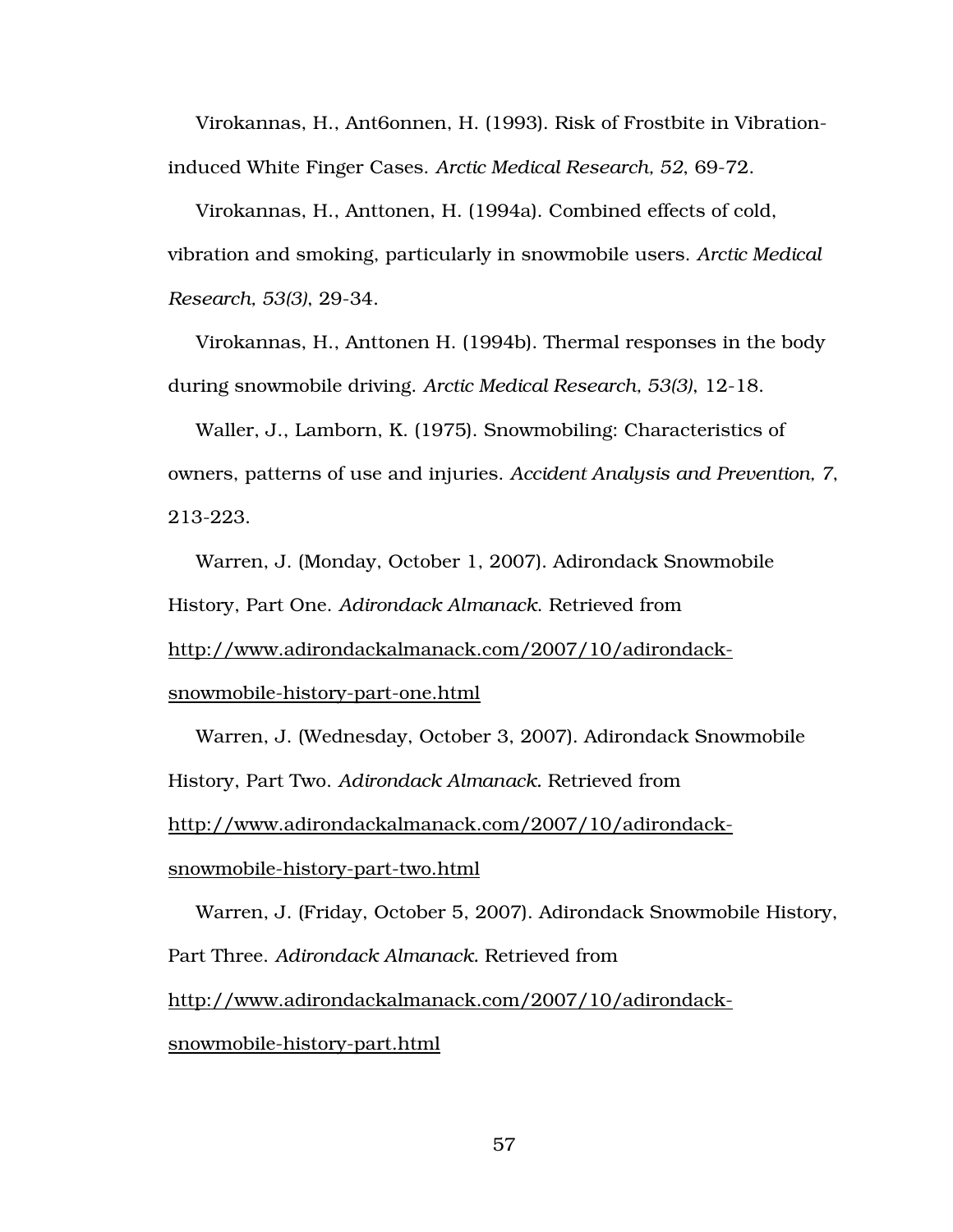Warren, J. (Monday, October 8, 2007). Adirondack Snowmobile History, Part Four. *Adirondack Almanack*. Retrieved from http://www.adirondackalmanack.com/2007/10/adirondacksnowmobile-history-part-four.html

Warren, J. (Wednesday, October 10, 2007). Adirondack Snowmobile History, Part Five. *Adirondack Almanack*. Retrieved from http://www.adirondackalmanack.com/search/label/Adirondack%20Sno wmobiling%20History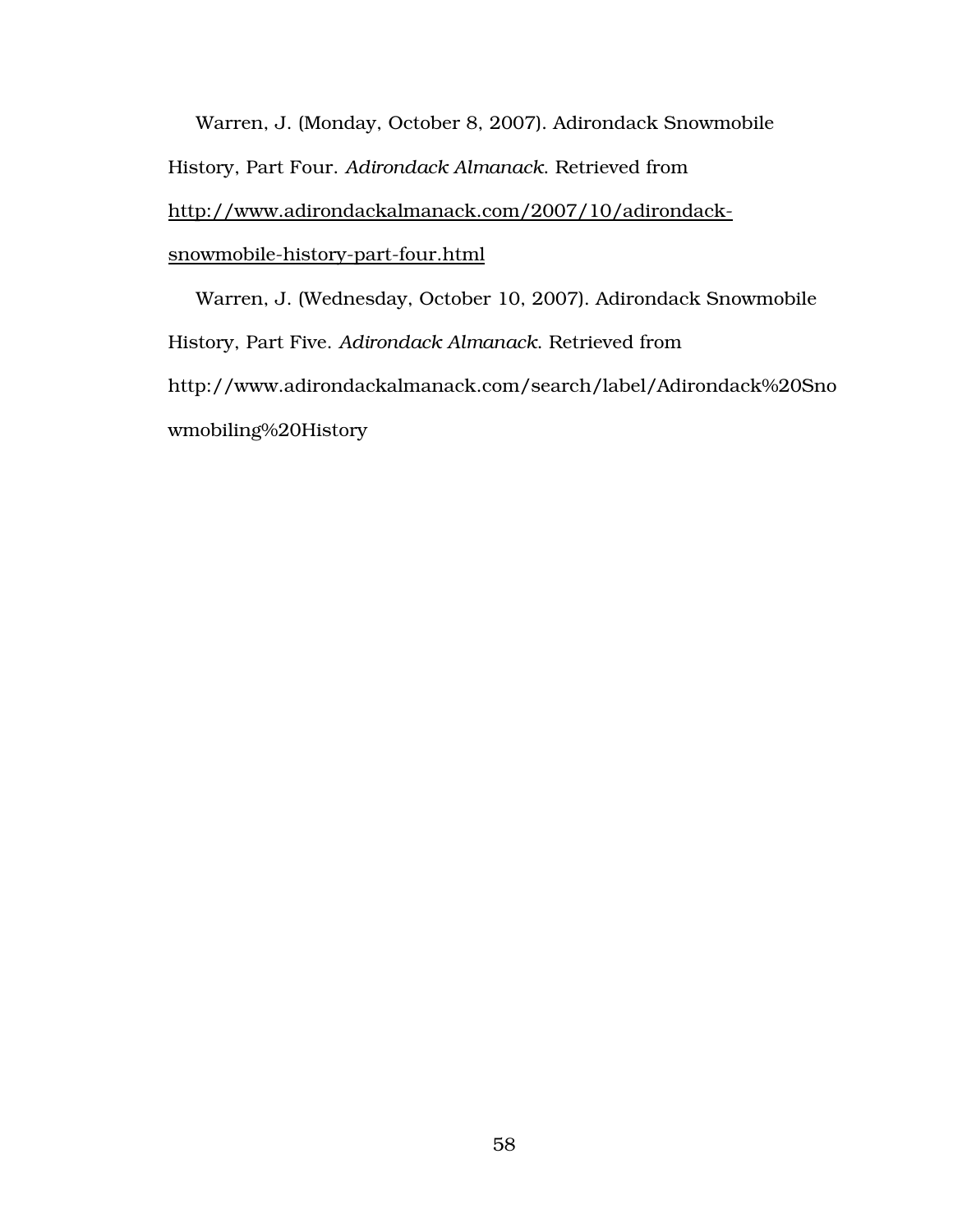## APPENDIX I

### INFORMED CONSENT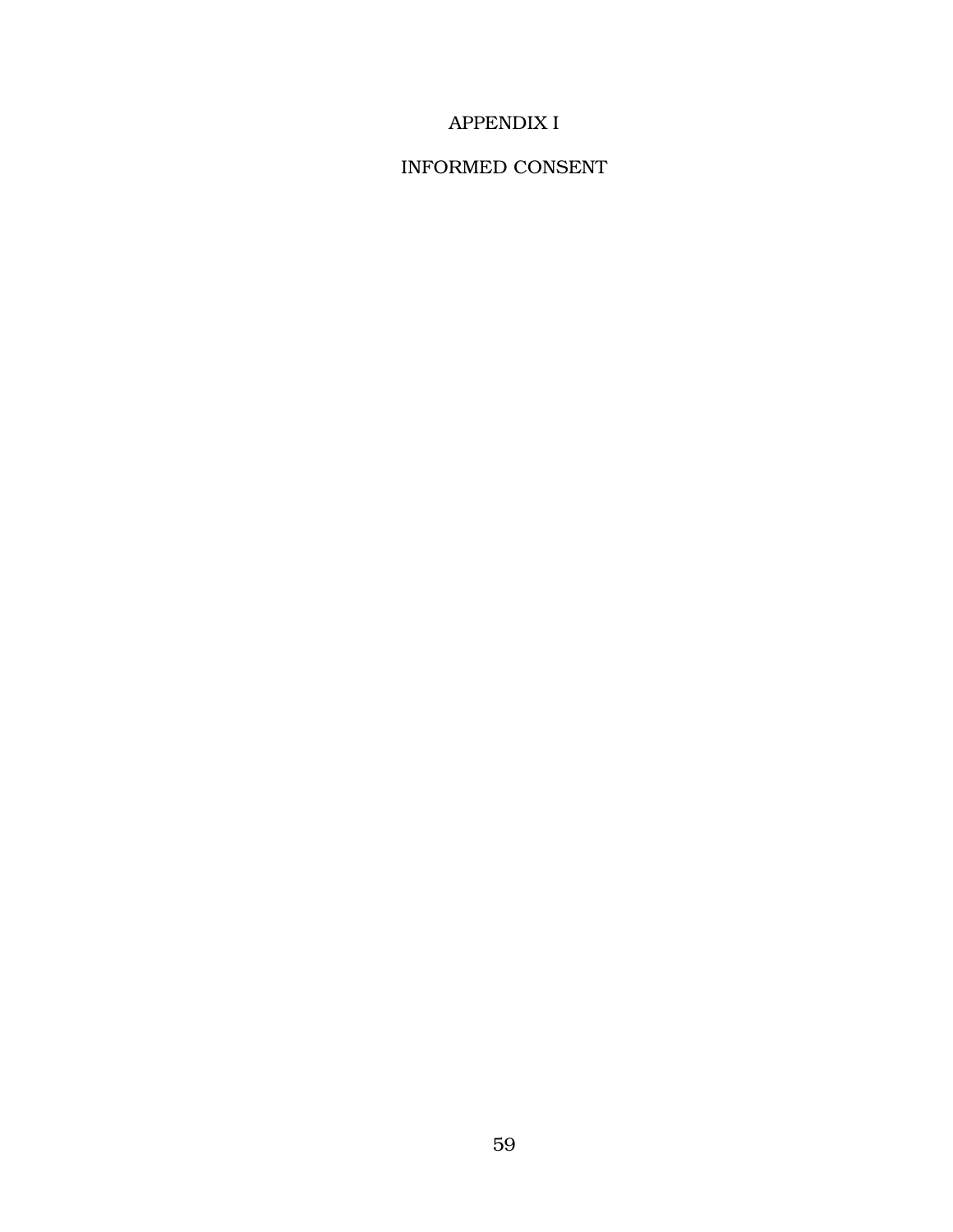### Informed Consent

Please Read and Sign the following before completing the Survey

You are invited to participate in a research study by completing a survey. The purpose of this study is to understand which factors are related to injuries during snowmobiling.

If you want to participate in the study, please provide answers to the questions in the survey.

In this survey, you will be asked about things like injuries you may have, how long you have been riding snowmobiles, and what type of snowmobile you use, for example.

If you have questions about the research, please contact the student investigator, Erica Heisler (heislere@unlv.nevada.edu) or the principal investigator, Dr. John Young (john.young@unlv.edu).

If you have questions about the rights of subjects, any complaints/concerns regarding the study, you may contact the UNLV Research Integrity – Human Subjects Division at (702)895-2794, toll free at (877)895-2794, or via email at IRB@unlv.edu.

If you mail the survey back, we will use your answers as part of the research.

Thank you for your consideration and time in completing the survey if you decide to.

Participant Signature

| Date |
|------|
|------|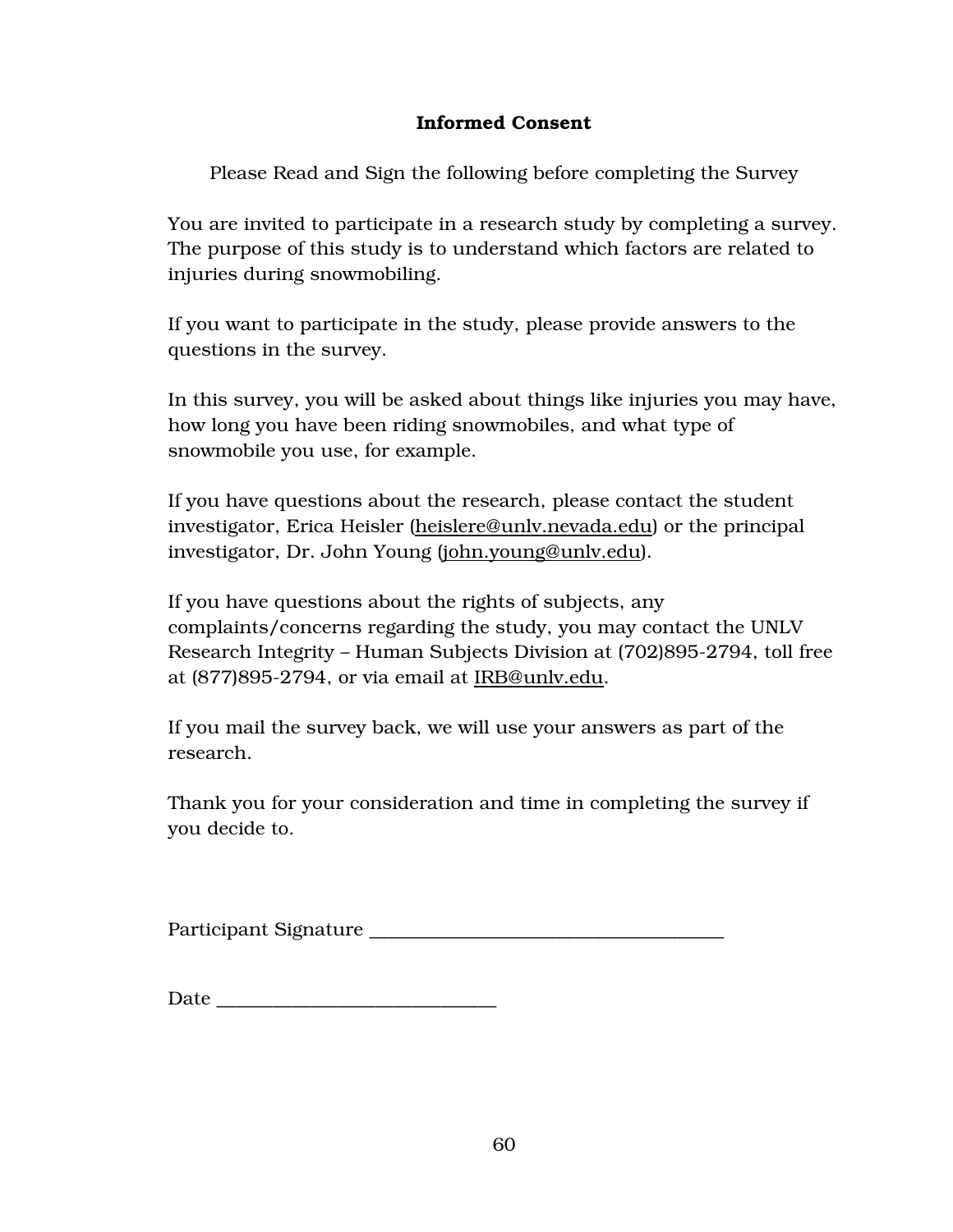APPENDIX II **SURVEY**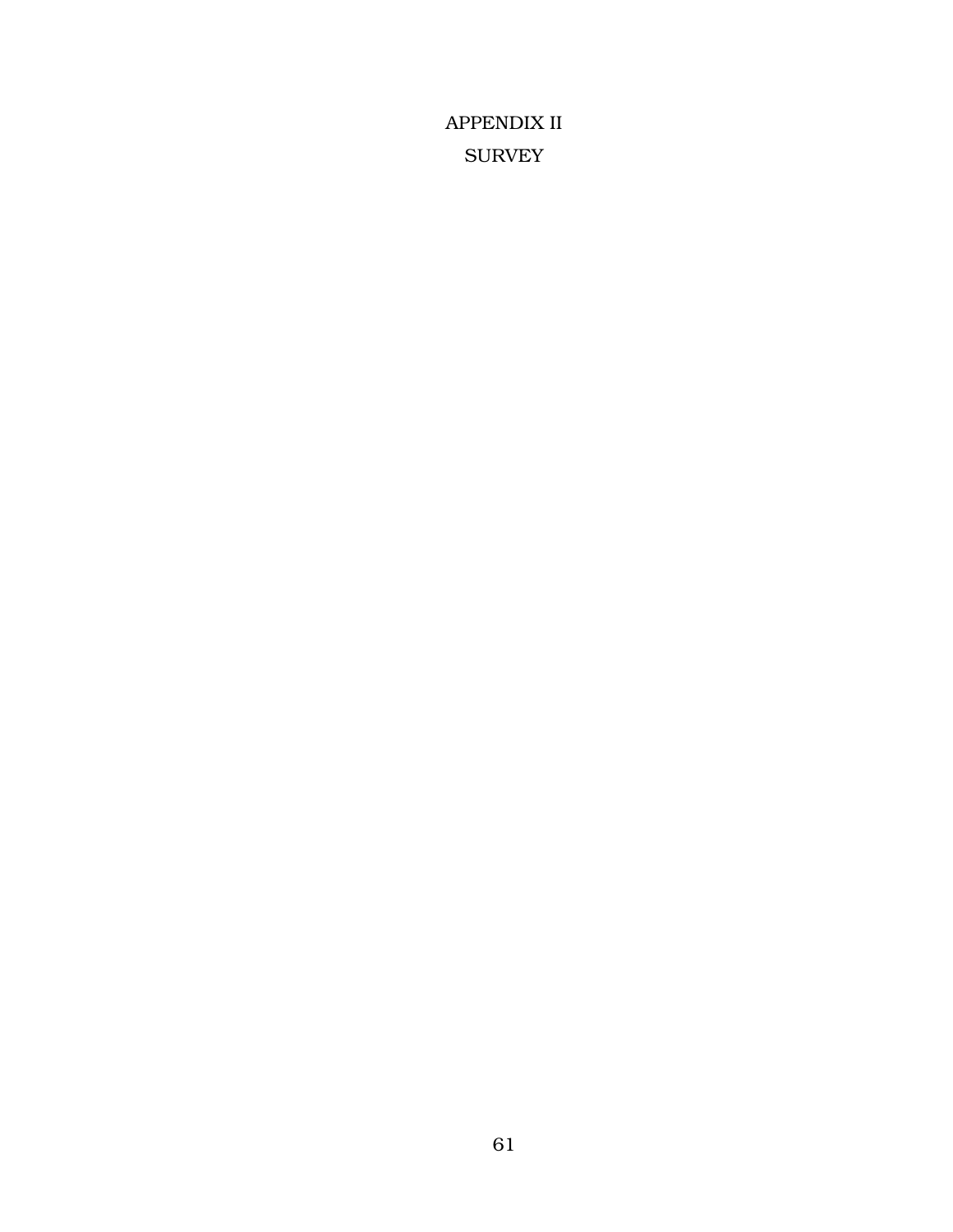| Male | Female | <u>Age Group</u> : 18-25 | 26-35<br>$56+$ | 36-45<br>46-55 |
|------|--------|--------------------------|----------------|----------------|
|      |        |                          |                |                |

- 1. What year is the snowmobile you typically ride? a. Older than 1980 d. 1991-1995 g. 2006-2010 b. 1980-1985 e. 1996-2000 c. 1985-1990 f. 2001-2005 2. How long is the track length on the snowmobile you most often ride? a. Short  $(120^{\circ} - 128^{\circ})$  b. Medium  $(130^{\circ} - 146^{\circ})$  c. Long  $(151^{\circ} +)$ 3. What type of trail do you typically ride snowmobile on? a. A groomed trail c. Equal riding on both b. An un-groomed trail d. Other \_\_\_\_\_\_\_\_\_\_\_\_\_\_\_\_\_\_\_\_\_ 4. While riding a snowmobile do you have any soreness or fatigue in the following areas? (check all that apply) a. Shoulders d. Knees g. Feet b. Hands e. Hips h. Neck c. Arms f. Low back i. Other 5. How long does the soreness last? a. 1-3 days c. 5-7 days e. Other\_\_\_\_\_\_\_\_\_\_\_\_\_\_\_\_ b. 3-5 days d. 7-10 days 6. Do you have any ongoing physical ailments originating from
- snowmobile riding or a snowmobile injury accident last longer than 6 months?

a. Yes b. No

- 7. What type of ongoing physical ailments do you have? (check all that apply)
	- a. Ongoing low back pain
	- b. Loss of grip strength \_
	- c. Ongoing joint pain in the lower body
	- d. Ongoing joint pain in the upper body
	- e. Other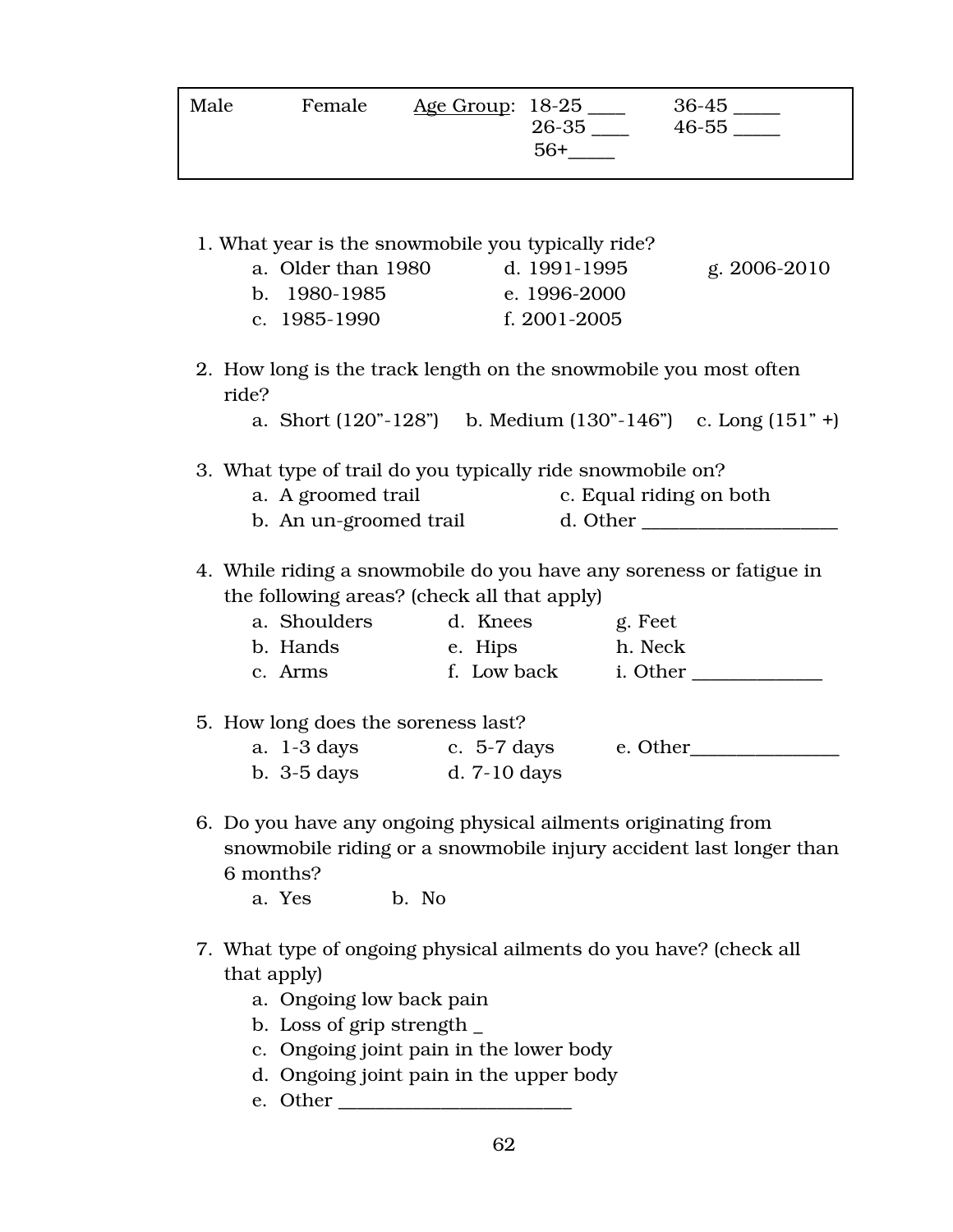## APPENDIX III

## PARTICIPANT SURVEY DATA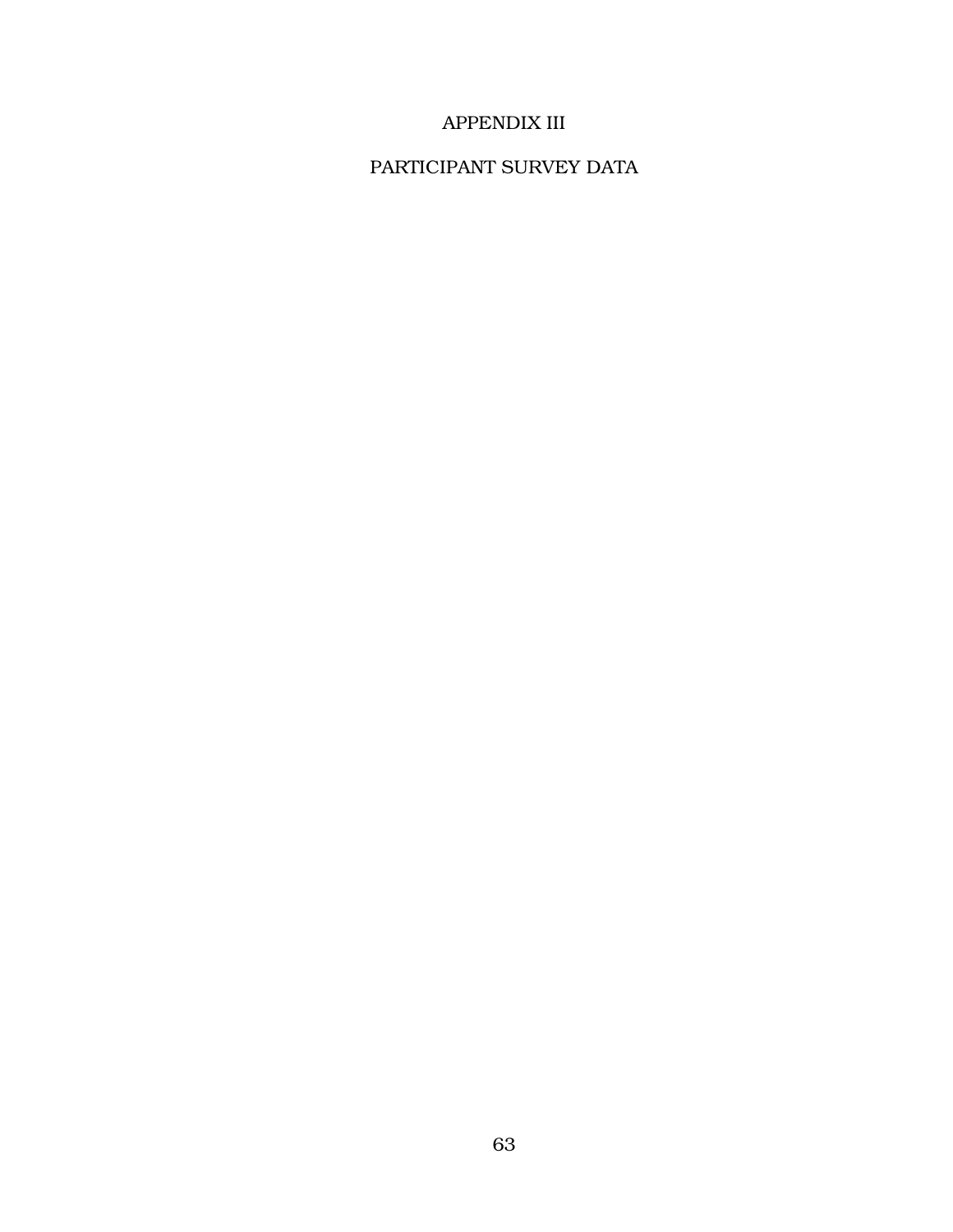| Please specify your gender<br>Participant |        |      | Select your appropriate age range. |           |           |           |            |  |
|-------------------------------------------|--------|------|------------------------------------|-----------|-----------|-----------|------------|--|
|                                           | Female | Male | 18-25                              | $26 - 35$ | 36-45     | 46-55     | 56 & older |  |
| $\mathbf{1}$                              |        | Male |                                    |           |           | 46-55     |            |  |
| $\overline{2}$                            |        | Male |                                    |           |           | 46-55     |            |  |
| 3                                         | Female |      |                                    |           |           | 46-55     |            |  |
| $\pmb{4}$                                 | Female |      |                                    |           | $36 - 45$ |           |            |  |
| 5                                         |        | Male |                                    |           |           | 46-55     |            |  |
| 6                                         |        | Male |                                    |           |           |           | 56 & older |  |
| 7                                         |        | Male |                                    |           | $36 - 45$ |           |            |  |
| 8                                         |        | Male |                                    |           |           | 46-55     |            |  |
| 9                                         |        | Male |                                    |           |           | 46-55     |            |  |
| 10                                        |        | Male |                                    |           |           |           | 56 & older |  |
| 11                                        |        | Male |                                    |           | $36 - 45$ |           |            |  |
| 12                                        | Female |      |                                    |           |           | $46 - 55$ |            |  |
| 13                                        |        | Male |                                    |           |           | 46-55     |            |  |
| 14                                        |        | Male |                                    |           | $36 - 45$ |           |            |  |
| 15                                        |        | Male |                                    |           | $36 - 45$ |           |            |  |
| 16                                        |        | Male |                                    |           |           | 46-55     |            |  |
| 17                                        | Female |      |                                    |           |           | 46-55     |            |  |
| 18                                        |        | Male | $18 - 25$                          |           |           |           |            |  |
| 19                                        |        | Male |                                    |           | $36 - 45$ |           |            |  |
| 20                                        |        | Male |                                    | $26 - 35$ |           |           |            |  |
| 21                                        |        | Male |                                    |           |           | 46-55     |            |  |
| 22                                        |        | Male | $18 - 25$                          |           |           |           |            |  |
| 23                                        |        | Male | $18 - 25$                          |           |           |           |            |  |
| 24                                        |        | Male |                                    |           |           | 46-55     |            |  |
| 25                                        |        | Male |                                    |           |           | 46-55     |            |  |
| 26                                        | Female |      |                                    |           |           | 46-55     |            |  |
| 27                                        |        | Male |                                    |           |           | 46-55     |            |  |
| 28                                        |        | Male | $18 - 25$                          |           |           |           |            |  |
| 29                                        |        | Male |                                    |           |           | 46-55     |            |  |
| 30                                        |        | Male |                                    |           | $36 - 45$ |           |            |  |
| 31                                        |        | Male |                                    |           | $36 - 45$ |           |            |  |
| 32                                        |        | Male |                                    |           | 36-45     |           |            |  |
| 33                                        |        | Male |                                    |           |           |           | 56 & older |  |
| 34                                        | Female |      |                                    |           |           |           | 56 & older |  |
| 35                                        |        | Male |                                    |           | $36 - 45$ |           |            |  |
| 36                                        |        | Male |                                    |           | 36-45     |           |            |  |
| 37                                        | Female |      |                                    |           |           | 46-55     |            |  |
| 38                                        | Female |      |                                    |           |           |           | 56 & older |  |
| 39                                        |        | Male |                                    |           |           |           | 56 & older |  |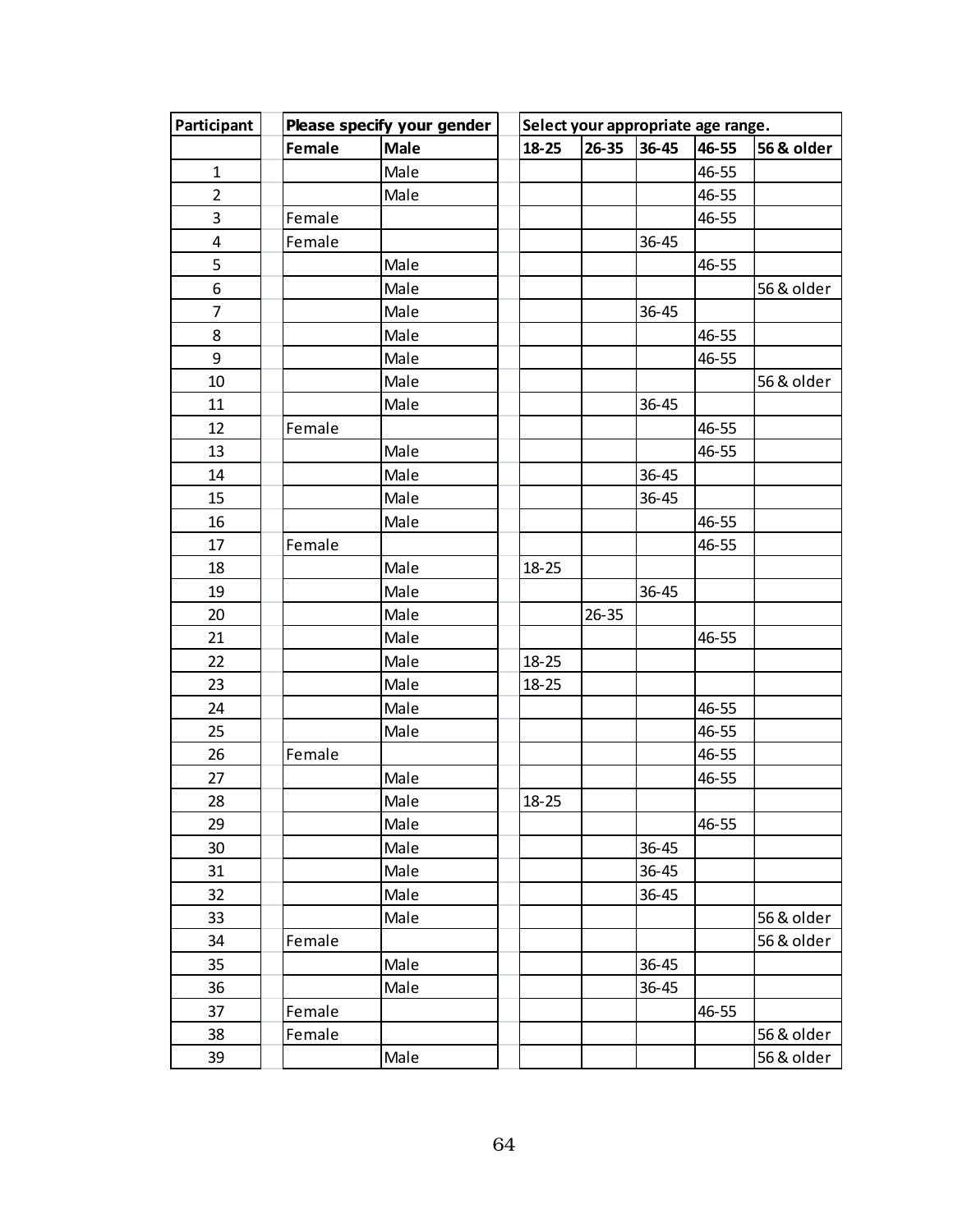| 40 |        | Male |           |           | $36 - 45$ |       |            |
|----|--------|------|-----------|-----------|-----------|-------|------------|
| 41 |        | Male |           | $26 - 35$ |           |       |            |
| 42 |        | Male |           | $26 - 35$ |           |       |            |
| 43 |        | Male |           | $26 - 35$ |           |       |            |
| 44 |        | Male |           |           | 36-45     |       |            |
| 45 |        | Male |           |           |           | 46-55 |            |
| 46 |        | Male |           |           | $36 - 45$ |       |            |
| 47 |        | Male | $18 - 25$ |           |           |       |            |
| 48 | Female |      |           |           |           | 46-55 |            |
| 49 |        | Male |           |           |           | 46-55 |            |
| 50 |        | Male |           |           |           | 46-55 |            |
| 51 |        | Male |           | $26 - 35$ |           |       |            |
| 52 |        | Male | $18 - 25$ |           |           |       |            |
| 53 |        | Male |           |           | 36-45     |       |            |
| 54 |        |      |           |           |           |       |            |
| 55 | Female | Male | $18 - 25$ |           |           |       |            |
|    |        |      |           |           |           | 46-55 |            |
| 56 |        | Male |           |           |           | 46-55 |            |
| 57 |        | Male |           |           |           | 46-55 |            |
| 58 |        | Male | 18-25     |           |           |       |            |
| 59 |        | Male |           |           |           |       | 56 & older |
| 60 |        | Male |           |           | $36 - 45$ |       |            |
| 61 |        | Male |           |           | 36-45     |       |            |
| 62 |        | Male |           |           |           | 46-55 |            |
| 63 | Female |      |           | $26 - 35$ |           |       |            |
| 64 |        | Male |           |           |           | 46-55 |            |
| 65 |        | Male |           |           | 36-45     |       |            |
| 66 |        | Male |           | $26 - 35$ |           |       |            |
| 67 |        | Male |           | $26 - 35$ |           |       |            |
| 68 |        | Male |           |           |           | 46-55 |            |
| 69 | Female |      |           |           | 36-45     |       |            |
| 70 |        | Male | $18 - 25$ |           |           |       |            |
| 71 |        | Male |           |           | 36-45     |       |            |
| 72 |        | Male | $18 - 25$ |           |           |       |            |
| 73 |        | Male |           |           | $36 - 45$ |       |            |
| 74 |        | Male |           |           |           | 46-55 |            |
| 75 |        | Male |           |           | 36-45     |       |            |
| 76 |        | Male |           |           |           |       | 56 & older |
| 77 |        | Male |           |           |           |       | 56 & older |
| 78 |        | Male |           |           |           |       | 56 & older |
| 79 |        | Male | $18 - 25$ |           |           |       |            |
| 80 |        | Male | $18 - 25$ |           |           |       |            |
| 81 |        | Male |           |           | $36 - 45$ |       |            |
| 82 |        | Male |           |           | $36 - 45$ |       |            |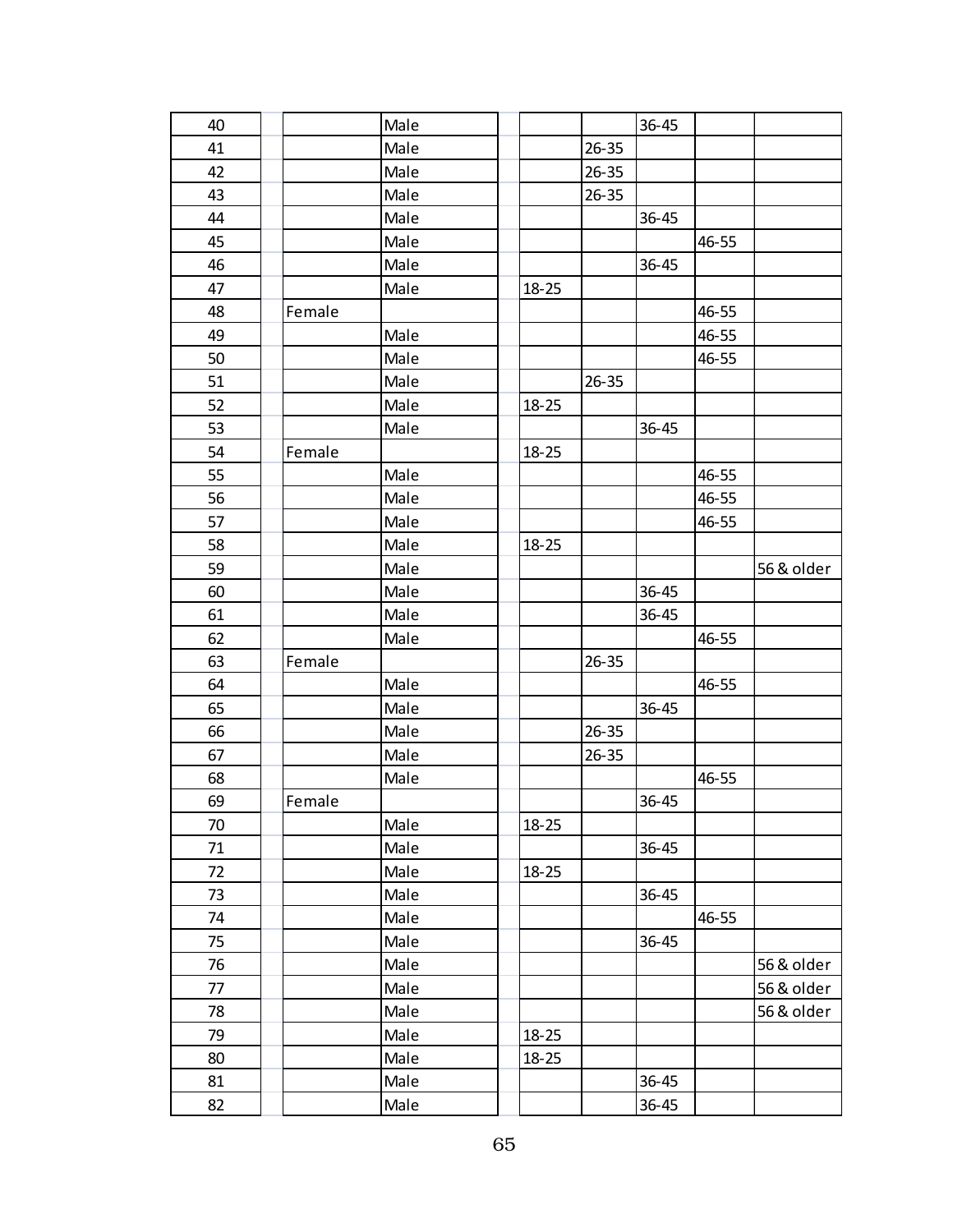| 83  |        | Male |           |           |           | 46-55 |            |
|-----|--------|------|-----------|-----------|-----------|-------|------------|
| 84  |        | Male |           | $26 - 35$ |           |       |            |
| 85  |        | Male |           |           | $36 - 45$ |       |            |
| 86  |        | Male |           |           |           | 46-55 |            |
| 87  |        | Male |           |           |           | 46-55 |            |
| 88  |        | Male |           |           | $36 - 45$ |       |            |
| 89  |        | Male |           |           |           | 46-55 |            |
| 90  |        | Male |           |           | $36 - 45$ |       |            |
| 91  |        | Male |           |           | 36-45     |       |            |
| 92  |        | Male |           |           |           |       | 56 & older |
| 93  |        | Male | $18 - 25$ |           |           |       |            |
| 94  |        | Male |           | $26 - 35$ |           |       |            |
| 95  |        | Male |           |           | $36 - 45$ |       |            |
| 96  |        | Male |           |           |           | 46-55 |            |
| 97  |        | Male |           |           |           | 46-55 |            |
| 98  |        | Male |           |           |           |       | 56 & older |
| 99  | Female |      |           |           | $36 - 45$ |       |            |
| 100 |        | Male |           |           | $36 - 45$ |       |            |
| 101 | Female |      | $18 - 25$ |           |           |       |            |
| 102 |        | Male |           |           | 36-45     |       |            |
| 103 | Female |      |           |           |           |       | 56 & older |
| 104 |        | Male |           |           |           | 46-55 |            |
| 105 |        | Male |           | $26 - 35$ |           |       |            |
| 106 |        | Male |           |           |           | 46-55 |            |
| 107 |        | Male |           | $26 - 35$ |           |       |            |
| 108 |        | Male |           | $26 - 35$ |           |       |            |
| 109 |        | Male |           |           | $36 - 45$ |       |            |
| 110 |        | Male |           |           | $36 - 45$ |       |            |
| 111 | Female |      |           | $26 - 35$ |           |       |            |
| 112 |        | Male | $18 - 25$ |           |           |       |            |
| 113 |        | Male |           |           | $36 - 45$ |       |            |
| 114 |        | Male |           | $26 - 35$ |           |       |            |
| 115 |        | Male |           |           |           | 46-55 |            |
| 116 |        | Male |           |           | $36 - 45$ |       |            |
| 117 |        | Male |           |           |           |       | 56 & older |
| 118 | Female |      | $18 - 25$ |           |           |       |            |
| 119 |        | Male |           |           |           | 46-55 |            |
| 120 | Female |      |           |           |           | 46-55 |            |
| 121 | Female |      |           |           |           | 46-55 |            |
| 122 | Female |      |           |           |           |       | 56 & older |
| 123 | Female |      |           |           |           | 46-55 |            |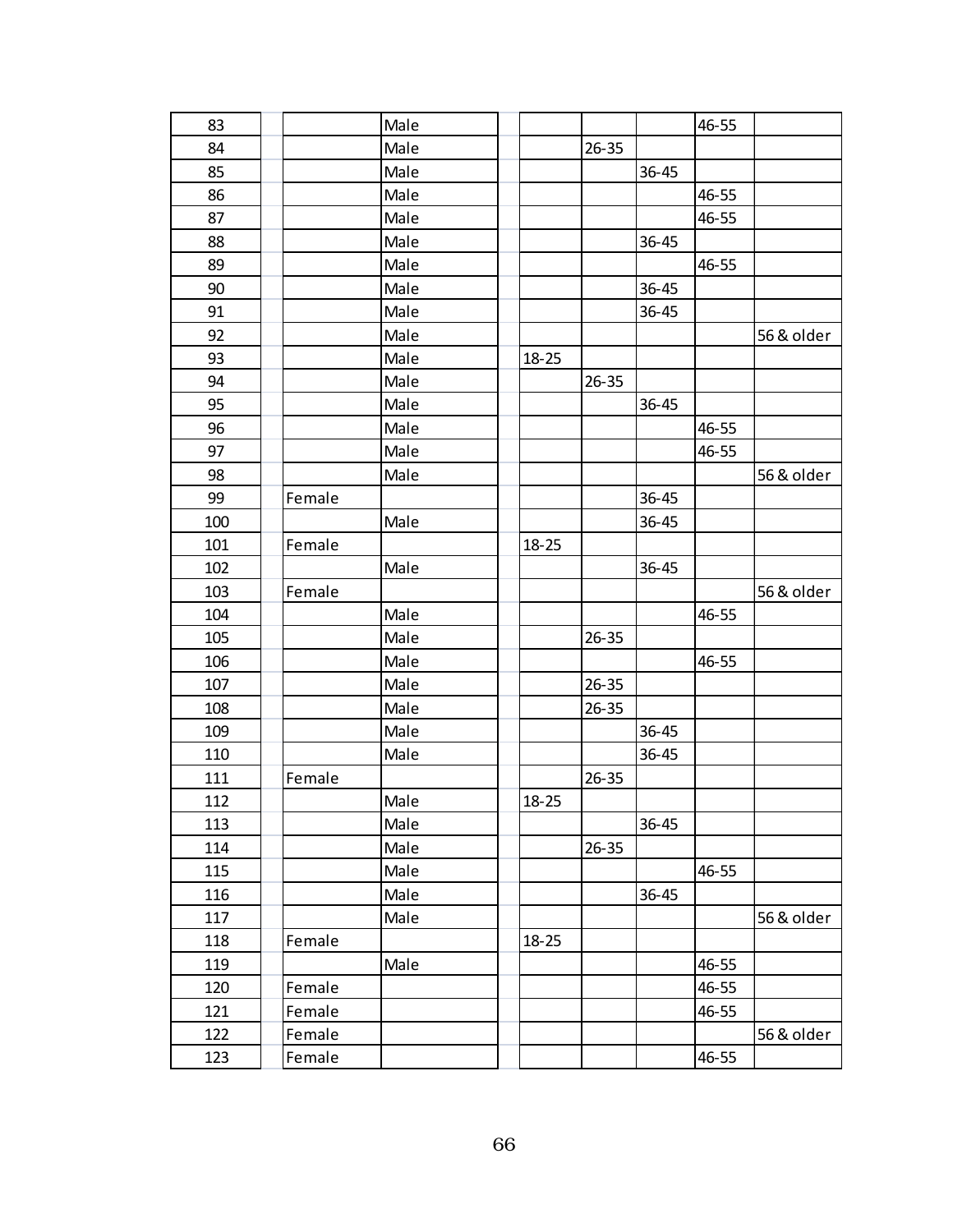| 124 | Female |      |           |           |           | 46-55 |            |
|-----|--------|------|-----------|-----------|-----------|-------|------------|
| 125 | Female |      |           |           |           | 46-55 |            |
| 126 |        | Male |           |           |           | 46-55 |            |
| 127 |        | Male |           |           |           | 46-55 |            |
| 128 |        | Male |           |           | 36-45     |       |            |
| 129 | Female |      |           |           |           | 46-55 |            |
| 130 |        | Male |           |           | 36-45     |       |            |
| 131 |        | Male |           |           | $36 - 45$ |       |            |
| 132 |        | Male |           |           | $36 - 45$ |       |            |
| 133 |        | Male |           | $26 - 35$ |           |       |            |
| 134 |        | Male |           |           |           | 46-55 |            |
| 135 |        | Male |           |           |           |       | 56 & older |
| 136 | Female |      |           |           |           |       | 56 & older |
| 137 |        | Male |           |           |           | 46-55 |            |
| 138 |        | Male |           |           |           | 46-55 |            |
| 139 | Female |      |           |           |           |       | 56 & older |
| 140 |        | Male |           |           |           |       | 56 & older |
| 141 |        | Male |           |           |           |       | 56 & older |
| 142 |        | Male |           |           |           |       | 56 & older |
| 143 | Female |      |           |           |           | 46-55 |            |
| 144 | Female |      |           |           |           | 46-55 |            |
| 145 |        | Male |           |           | $36 - 45$ |       |            |
| 146 |        | Male | $18 - 25$ |           |           |       |            |
| 147 |        | Male |           |           | $36 - 45$ |       |            |
| 148 | Female |      |           | $26 - 35$ |           |       |            |
| 149 |        | Male |           |           |           | 46-55 |            |
| 150 | Female |      |           | $26 - 35$ |           |       |            |
| 151 |        | Male |           |           | $36 - 45$ |       |            |
| 152 |        | Male |           | $26 - 35$ |           |       |            |
| 153 | Female |      |           | $26 - 35$ |           |       |            |
| 154 |        | Male |           | $26 - 35$ |           |       |            |
| 155 | Female |      |           |           | $36 - 45$ |       |            |
| 156 |        | Male |           |           |           |       | 56 & older |
| 157 |        | Male |           |           | $36 - 45$ |       |            |
| 158 |        | Male |           |           |           |       | 56 & older |
| 159 |        | Male |           | $26 - 35$ |           |       |            |
| 160 |        | Male |           |           |           | 46-55 |            |
| 161 |        | Male |           |           |           | 46-55 |            |
| 162 |        | Male |           | $26 - 35$ |           |       |            |
| 163 | Female |      | $18 - 25$ |           |           |       |            |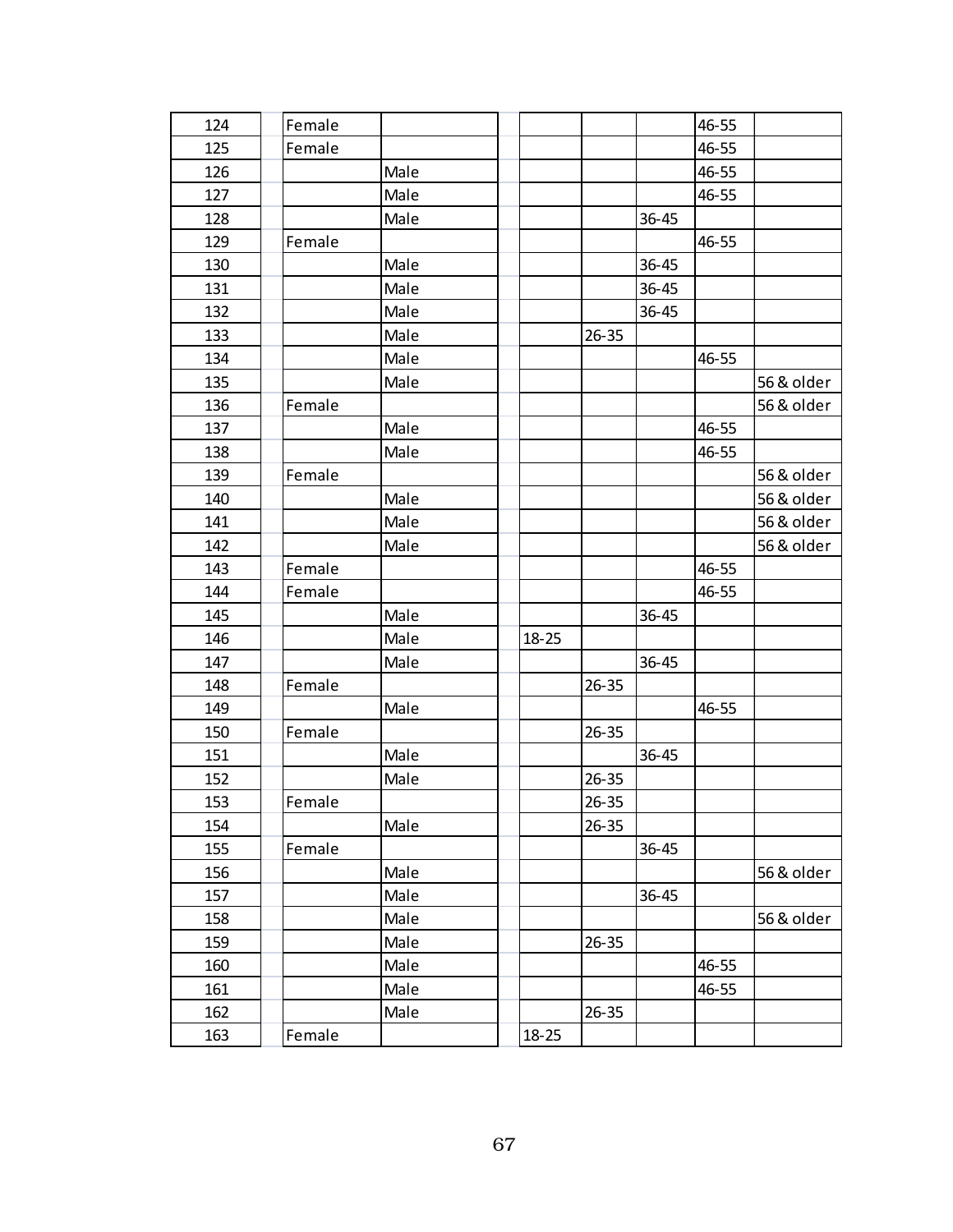| 164 | Female |      |           |           | 36-45     |       |            |
|-----|--------|------|-----------|-----------|-----------|-------|------------|
| 165 | Female |      |           |           | 36-45     |       |            |
| 166 |        | Male | $18 - 25$ |           |           |       |            |
| 167 | Female |      |           | $26 - 35$ |           |       |            |
| 168 |        | Male |           |           |           |       | 56 & older |
| 169 | Female |      |           |           |           | 46-55 |            |
| 170 | Female |      |           |           |           |       | 56 & older |
| 171 |        | Male |           |           |           |       | 56 & older |
| 172 |        | Male |           |           | $36 - 45$ |       |            |
| 173 | Female |      |           |           |           |       | 56 & older |
| 174 |        | Male |           |           |           |       | 56 & older |
| 175 |        | Male |           |           |           | 46-55 |            |
| 176 |        | Male |           |           |           | 46-55 |            |
| 177 |        | Male |           |           | 36-45     |       |            |
| 178 |        | Male |           |           |           |       | 56 & older |
| 179 | Female |      |           | $26 - 35$ |           |       |            |
| 180 |        | Male |           |           |           | 46-55 |            |
| 181 |        | Male |           |           | $36 - 45$ |       |            |
| 182 |        | Male |           |           | $36 - 45$ |       |            |
| 183 | Female |      |           |           | 36-45     |       |            |
| 184 |        | Male |           |           |           |       | 56 & older |
| 185 | Female |      |           | $26 - 35$ |           |       |            |
| 186 |        | Male |           |           |           | 46-55 |            |
| 187 |        | Male |           | $26 - 35$ |           |       |            |
| 188 | Female |      |           |           | 36-45     |       |            |
| 189 | Female |      |           |           | 36-45     |       |            |
| 190 |        | Male |           | $26 - 35$ |           |       |            |
| 191 |        | Male |           |           | 36-45     |       |            |
| 192 | Female |      |           |           | $36 - 45$ |       |            |
| 193 | Female |      |           |           | 36-45     |       |            |
| 194 |        | Male |           |           |           |       | 56 & older |
| 195 | Female |      |           | $26 - 35$ |           |       |            |
| 196 |        | Male |           |           |           | 46-55 |            |
| 197 |        | Male |           |           |           | 46-55 |            |
| 198 |        | Male |           | $26 - 35$ |           |       |            |
| 199 |        | Male |           |           |           | 46-55 |            |
| 200 |        | Male |           | $26 - 35$ |           |       |            |
| 201 |        | Male |           |           |           |       | 56 & older |
| 202 | Female |      |           |           | 36-45     |       |            |
| 203 |        | Male |           |           |           |       | 56 & older |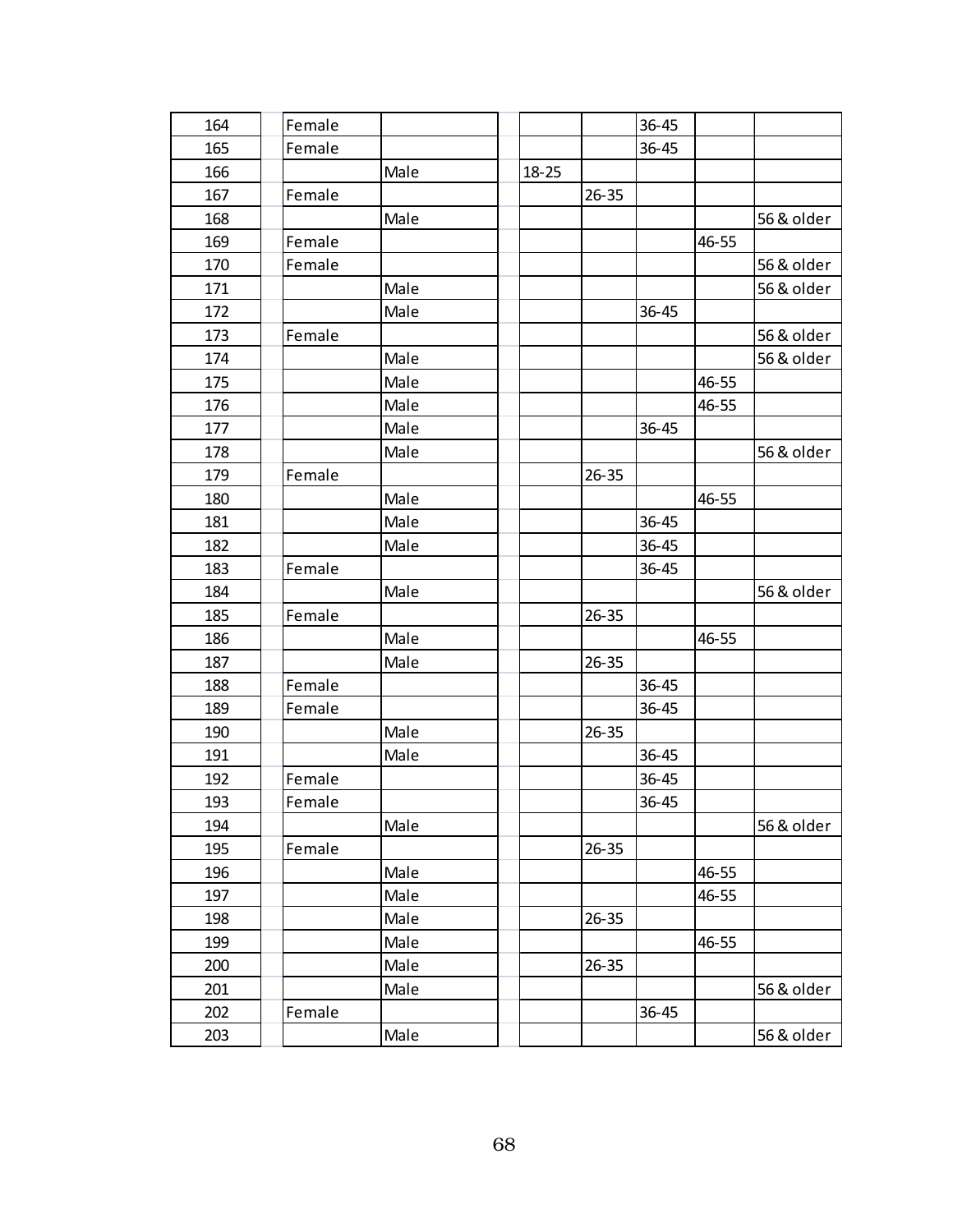| 204 | Female |      |           |           | 36-45     |       |            |
|-----|--------|------|-----------|-----------|-----------|-------|------------|
| 205 |        | Male |           |           | 36-45     |       |            |
| 206 |        | Male |           |           |           | 46-55 |            |
| 207 |        | Male |           |           | 36-45     |       |            |
| 208 | Female |      |           |           |           | 46-55 |            |
| 209 |        | Male |           | $26 - 35$ |           |       |            |
| 210 |        | Male |           | $26 - 35$ |           |       |            |
| 211 |        | Male |           |           |           |       | 56 & older |
| 212 |        | Male |           | $26 - 35$ |           |       |            |
| 213 |        | Male |           |           |           | 46-55 |            |
| 214 |        | Male |           |           |           |       | 56 & older |
| 215 |        | Male |           |           |           | 46-55 |            |
| 216 |        | Male |           |           | $36 - 45$ |       |            |
| 217 |        | Male |           | $26 - 35$ |           |       |            |
| 218 |        | Male |           |           | $36 - 45$ |       |            |
| 219 |        | Male |           | $26 - 35$ |           |       |            |
| 220 |        | Male |           |           |           |       | 56 & older |
| 221 |        | Male |           |           |           | 46-55 |            |
| 222 | Female |      |           |           | 36-45     |       |            |
| 223 | Female |      |           | $26 - 35$ |           |       |            |
| 224 |        | Male |           |           |           | 46-55 |            |
| 225 |        | Male | $18 - 25$ |           |           |       |            |
| 226 |        | Male |           |           |           | 46-55 |            |
| 227 |        | Male |           |           | $36 - 45$ |       |            |
| 228 |        | Male |           |           |           | 46-55 |            |
| 229 |        | Male |           |           |           | 46-55 |            |
| 230 |        | Male |           |           |           | 46-55 |            |
| 231 |        | Male |           |           | $36 - 45$ |       |            |
| 232 | Female |      |           |           |           | 46-55 |            |
| 233 | Female |      |           |           | 36-45     |       |            |
| 234 | Female |      |           |           |           | 46-55 |            |
| 235 | Female |      |           |           |           | 46-55 |            |
| 236 |        | Male |           |           |           | 46-55 |            |
| 237 |        | Male |           |           |           | 46-55 |            |
| 238 |        | Male |           |           | $36 - 45$ |       |            |
| 239 |        | Male |           |           |           | 46-55 |            |
| 240 |        | Male |           |           | 36-45     |       |            |
| 241 |        | Male | $18 - 25$ |           |           |       |            |
| 242 | Female |      |           |           | 36-45     |       |            |
| 243 |        | Male |           | $26 - 35$ |           |       |            |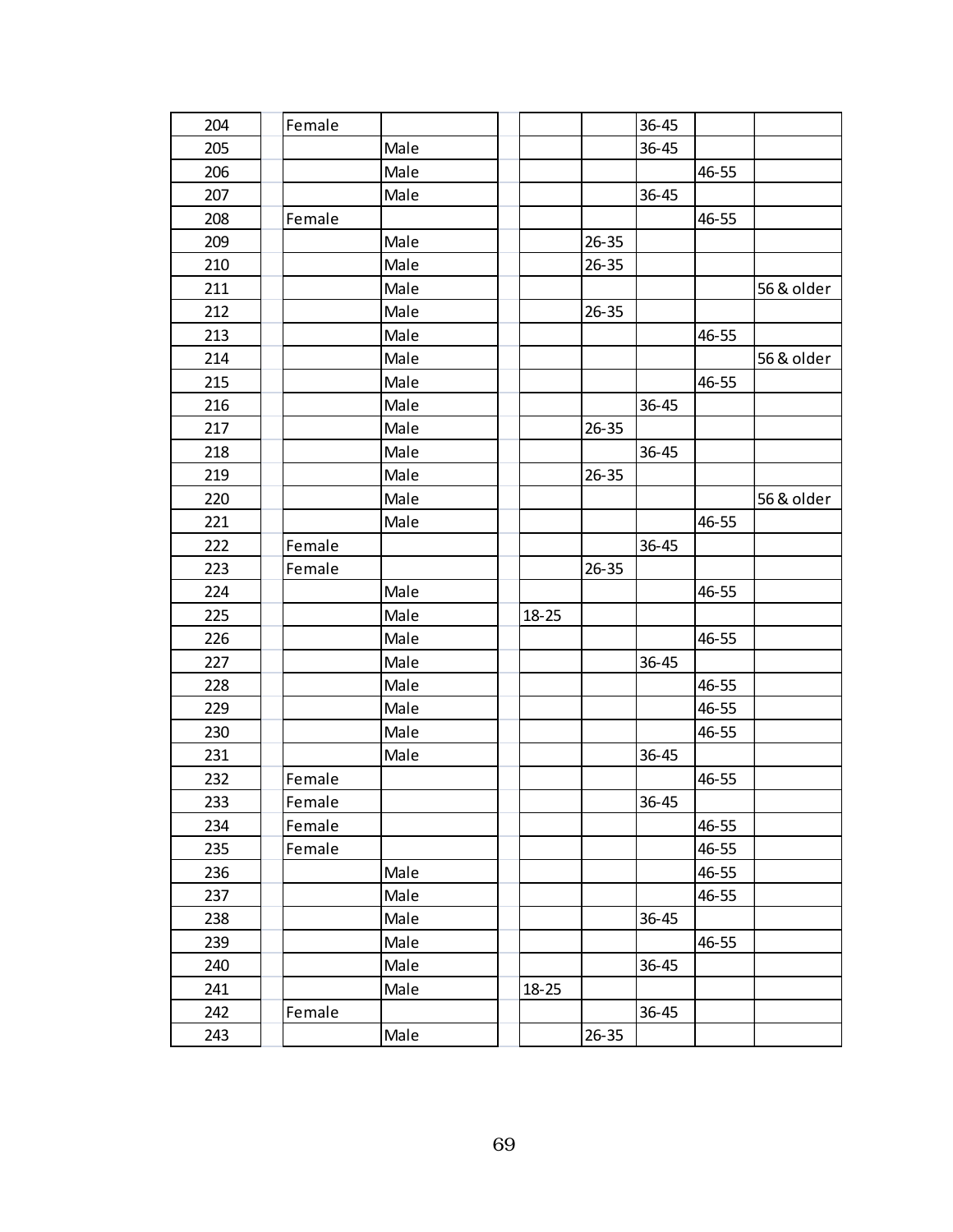|                | <b>Question #1</b> |                                                 |           |           |  |  |  |
|----------------|--------------------|-------------------------------------------------|-----------|-----------|--|--|--|
|                |                    | What year is the snowmobile you typically ride? |           |           |  |  |  |
| Participant    | 1991-1995          | 1996-2000                                       | 2001-2005 | 2006-2010 |  |  |  |
| 1              | 1991-1995          |                                                 |           |           |  |  |  |
| $\overline{2}$ |                    |                                                 |           | 2006-2010 |  |  |  |
| 3              |                    |                                                 | 2001-2005 |           |  |  |  |
| $\overline{4}$ |                    | 1996-2000                                       |           |           |  |  |  |
| 5              |                    | 1996-2000                                       |           |           |  |  |  |
| 6              |                    | 1996-2000                                       |           |           |  |  |  |
| 7              |                    |                                                 | 2001-2005 |           |  |  |  |
| 8              |                    |                                                 |           | 2006-2010 |  |  |  |
| 9              |                    |                                                 |           | 2006-2010 |  |  |  |
| 10             |                    |                                                 |           | 2006-2010 |  |  |  |
| 11             |                    |                                                 |           | 2006-2010 |  |  |  |
| 12             |                    |                                                 | 2001-2005 |           |  |  |  |
| 13             |                    |                                                 |           | 2006-2010 |  |  |  |
| 14             |                    | 1996-2000                                       |           |           |  |  |  |
| 15             |                    |                                                 |           | 2006-2010 |  |  |  |
| 16             |                    |                                                 | 2001-2005 |           |  |  |  |
| 17             |                    |                                                 |           | 2006-2010 |  |  |  |
| 18             |                    |                                                 |           | 2006-2010 |  |  |  |
| 19             |                    | 1996-2000                                       |           |           |  |  |  |
| 20             |                    |                                                 |           | 2006-2010 |  |  |  |
| 21             |                    |                                                 |           | 2006-2010 |  |  |  |
| 22             |                    |                                                 |           | 2006-2010 |  |  |  |
| 23             |                    |                                                 | 2001-2005 |           |  |  |  |
| 24             |                    |                                                 |           | 2006-2010 |  |  |  |
| 25             |                    |                                                 |           | 2006-2010 |  |  |  |
| 26             |                    |                                                 | 2001-2005 |           |  |  |  |
| 27             |                    |                                                 | 2001-2005 |           |  |  |  |
| 28             |                    |                                                 | 2001-2005 |           |  |  |  |
| 29             |                    |                                                 |           | 2006-2010 |  |  |  |
| 30             |                    |                                                 |           | 2006-2010 |  |  |  |
| 31             |                    |                                                 | 2001-2005 |           |  |  |  |
| 32             |                    |                                                 |           | 2006-2010 |  |  |  |
| 33             |                    |                                                 |           | 2006-2010 |  |  |  |
| 34             |                    | 1996-2000                                       |           |           |  |  |  |
| 35             |                    |                                                 | 2001-2005 |           |  |  |  |
| 36             |                    |                                                 |           | 2006-2010 |  |  |  |
| 37             |                    |                                                 | 2001-2005 |           |  |  |  |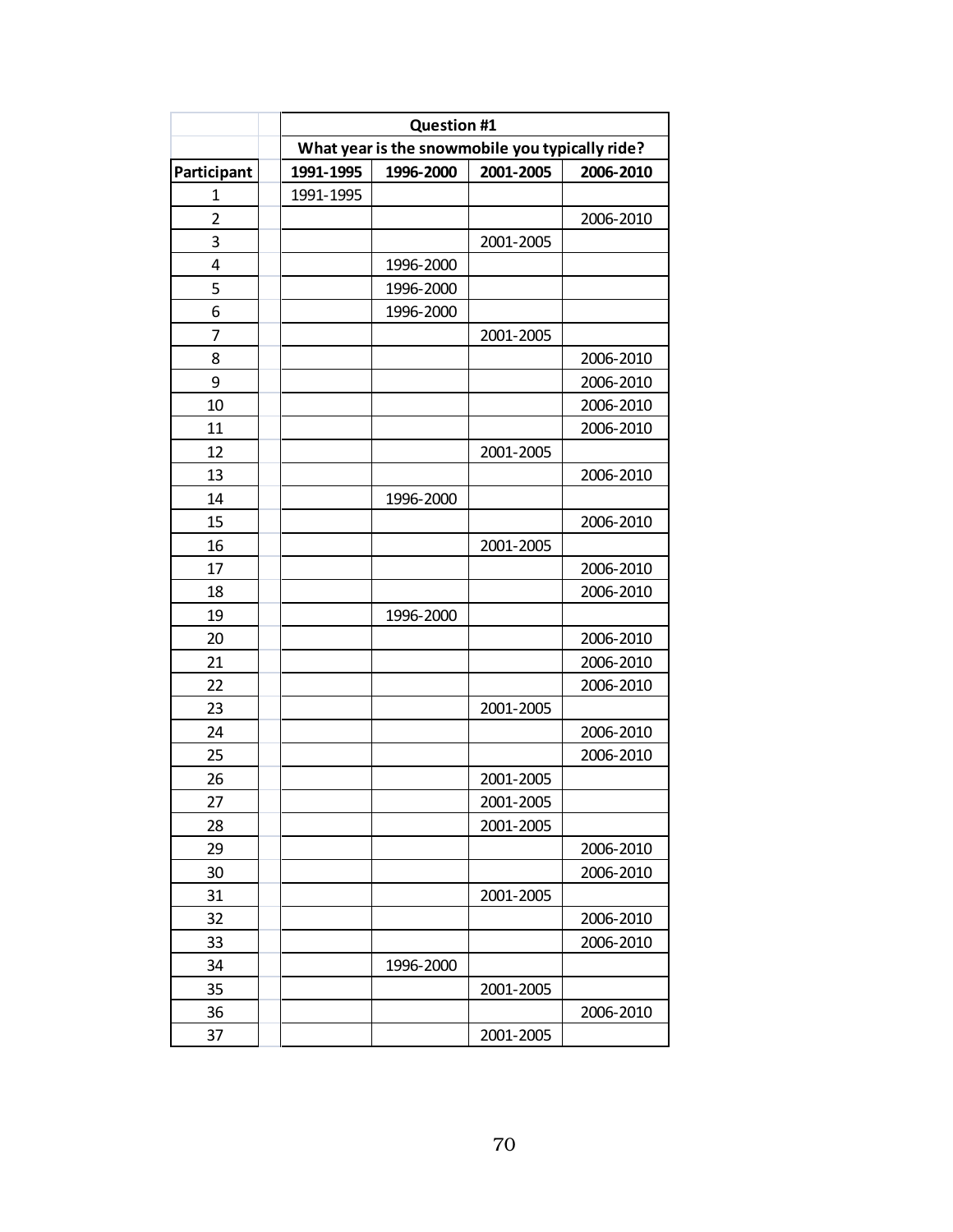| 38 |           |           |           | 2006-2010 |
|----|-----------|-----------|-----------|-----------|
| 39 |           |           |           | 2006-2010 |
| 40 |           | 1996-2000 |           |           |
| 41 |           |           |           | 2006-2010 |
| 42 |           |           |           | 2006-2010 |
| 43 |           |           | 2001-2005 |           |
| 44 |           | 1996-2000 |           |           |
| 45 |           | 1996-2000 |           |           |
| 46 |           |           |           | 2006-2010 |
| 47 |           | 1996-2000 |           |           |
| 48 |           |           | 2001-2005 |           |
| 49 |           | 1996-2000 |           |           |
| 50 |           | 1996-2000 |           |           |
| 51 |           | 1996-2000 |           |           |
| 52 |           |           |           | 2006-2010 |
| 53 |           |           |           | 2006-2010 |
| 54 |           | 1996-2000 |           |           |
| 55 |           |           | 2001-2005 |           |
| 56 |           |           |           | 2006-2010 |
| 57 |           |           |           | 2006-2010 |
| 58 |           |           | 2001-2005 |           |
| 59 |           |           | 2001-2005 |           |
| 60 |           |           | 2001-2005 |           |
| 61 |           |           | 2001-2005 |           |
| 62 |           | 1996-2000 |           |           |
| 63 |           |           |           | 2006-2010 |
| 64 |           | 1996-2000 |           |           |
| 65 |           |           | 2001-2005 |           |
| 66 |           |           |           | 2006-2010 |
| 67 |           |           |           | 2006-2010 |
| 68 |           |           |           | 2006-2010 |
| 69 |           |           |           | 2006-2010 |
| 70 |           |           |           | 2006-2010 |
| 71 |           |           | 2001-2005 |           |
| 72 |           |           |           | 2006-2010 |
| 73 |           |           |           | 2006-2010 |
| 74 |           |           | 2001-2005 |           |
| 75 | 1991-1995 |           |           |           |
| 76 |           |           | 2001-2005 |           |
| 77 |           |           |           | 2006-2010 |
| 78 |           |           |           | 2006-2010 |
| 79 |           | 1996-2000 |           |           |
| 80 |           |           |           | 2006-2010 |
|    |           |           |           |           |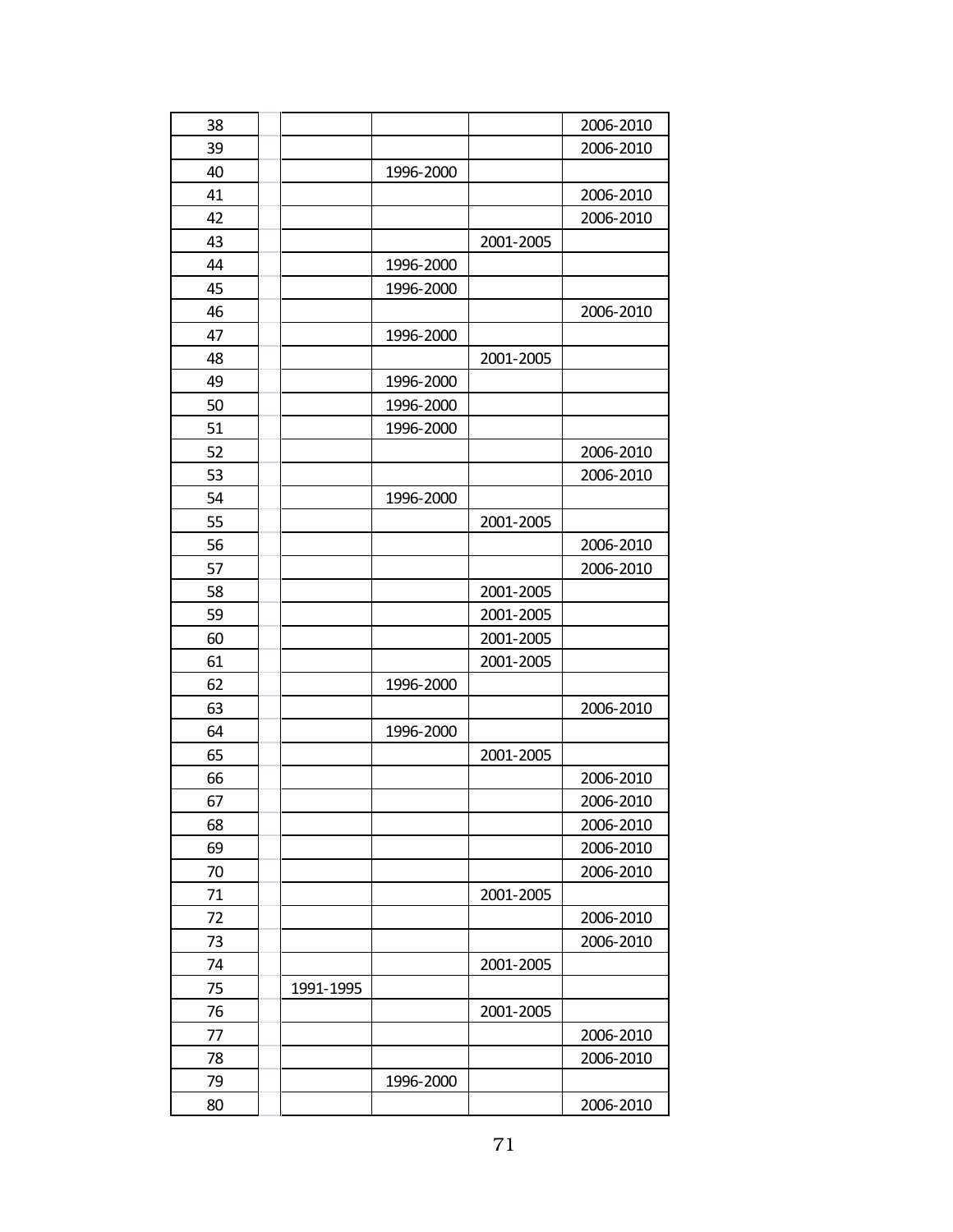| 81<br>2001-2005<br>82<br>2006-2010<br>83<br>2006-2010<br>84<br>2006-2010<br>85<br>2006-2010<br>86<br>2006-2010<br>87<br>2006-2010<br>88<br>2001-2005<br>89<br>2006-2010<br>90<br>2006-2010<br>91<br>2001-2005<br>92<br>2001-2005<br>93<br>2001-2005<br>94<br>2006-2010<br>95<br>2006-2010<br>96<br>1996-2000<br>97<br>2006-2010<br>98<br>2006-2010<br>99<br>1996-2000<br>100<br>2006-2010<br>101<br>2006-2010<br>102<br>2006-2010<br>103<br>2006-2010<br>104<br>2006-2010<br>105<br>2006-2010<br>106<br>1991-1995<br>107<br>1996-2000<br>108<br>2006-2010<br>109<br>1996-2000<br>110<br>2006-2010<br>111<br>2006-2010<br>112<br>2006-2010<br>113<br>2001-2005<br>114<br>2006-2010<br>115<br>2006-2010<br>116<br>2006-2010<br>117<br>2006-2010<br>118<br>2006-2010<br>119<br>2001-2005<br>120<br>2001-2005 |  |  |  |
|-----------------------------------------------------------------------------------------------------------------------------------------------------------------------------------------------------------------------------------------------------------------------------------------------------------------------------------------------------------------------------------------------------------------------------------------------------------------------------------------------------------------------------------------------------------------------------------------------------------------------------------------------------------------------------------------------------------------------------------------------------------------------------------------------------------|--|--|--|
|                                                                                                                                                                                                                                                                                                                                                                                                                                                                                                                                                                                                                                                                                                                                                                                                           |  |  |  |
|                                                                                                                                                                                                                                                                                                                                                                                                                                                                                                                                                                                                                                                                                                                                                                                                           |  |  |  |
|                                                                                                                                                                                                                                                                                                                                                                                                                                                                                                                                                                                                                                                                                                                                                                                                           |  |  |  |
|                                                                                                                                                                                                                                                                                                                                                                                                                                                                                                                                                                                                                                                                                                                                                                                                           |  |  |  |
|                                                                                                                                                                                                                                                                                                                                                                                                                                                                                                                                                                                                                                                                                                                                                                                                           |  |  |  |
|                                                                                                                                                                                                                                                                                                                                                                                                                                                                                                                                                                                                                                                                                                                                                                                                           |  |  |  |
|                                                                                                                                                                                                                                                                                                                                                                                                                                                                                                                                                                                                                                                                                                                                                                                                           |  |  |  |
|                                                                                                                                                                                                                                                                                                                                                                                                                                                                                                                                                                                                                                                                                                                                                                                                           |  |  |  |
|                                                                                                                                                                                                                                                                                                                                                                                                                                                                                                                                                                                                                                                                                                                                                                                                           |  |  |  |
|                                                                                                                                                                                                                                                                                                                                                                                                                                                                                                                                                                                                                                                                                                                                                                                                           |  |  |  |
|                                                                                                                                                                                                                                                                                                                                                                                                                                                                                                                                                                                                                                                                                                                                                                                                           |  |  |  |
|                                                                                                                                                                                                                                                                                                                                                                                                                                                                                                                                                                                                                                                                                                                                                                                                           |  |  |  |
|                                                                                                                                                                                                                                                                                                                                                                                                                                                                                                                                                                                                                                                                                                                                                                                                           |  |  |  |
|                                                                                                                                                                                                                                                                                                                                                                                                                                                                                                                                                                                                                                                                                                                                                                                                           |  |  |  |
|                                                                                                                                                                                                                                                                                                                                                                                                                                                                                                                                                                                                                                                                                                                                                                                                           |  |  |  |
|                                                                                                                                                                                                                                                                                                                                                                                                                                                                                                                                                                                                                                                                                                                                                                                                           |  |  |  |
|                                                                                                                                                                                                                                                                                                                                                                                                                                                                                                                                                                                                                                                                                                                                                                                                           |  |  |  |
|                                                                                                                                                                                                                                                                                                                                                                                                                                                                                                                                                                                                                                                                                                                                                                                                           |  |  |  |
|                                                                                                                                                                                                                                                                                                                                                                                                                                                                                                                                                                                                                                                                                                                                                                                                           |  |  |  |
|                                                                                                                                                                                                                                                                                                                                                                                                                                                                                                                                                                                                                                                                                                                                                                                                           |  |  |  |
|                                                                                                                                                                                                                                                                                                                                                                                                                                                                                                                                                                                                                                                                                                                                                                                                           |  |  |  |
|                                                                                                                                                                                                                                                                                                                                                                                                                                                                                                                                                                                                                                                                                                                                                                                                           |  |  |  |
|                                                                                                                                                                                                                                                                                                                                                                                                                                                                                                                                                                                                                                                                                                                                                                                                           |  |  |  |
|                                                                                                                                                                                                                                                                                                                                                                                                                                                                                                                                                                                                                                                                                                                                                                                                           |  |  |  |
|                                                                                                                                                                                                                                                                                                                                                                                                                                                                                                                                                                                                                                                                                                                                                                                                           |  |  |  |
|                                                                                                                                                                                                                                                                                                                                                                                                                                                                                                                                                                                                                                                                                                                                                                                                           |  |  |  |
|                                                                                                                                                                                                                                                                                                                                                                                                                                                                                                                                                                                                                                                                                                                                                                                                           |  |  |  |
|                                                                                                                                                                                                                                                                                                                                                                                                                                                                                                                                                                                                                                                                                                                                                                                                           |  |  |  |
|                                                                                                                                                                                                                                                                                                                                                                                                                                                                                                                                                                                                                                                                                                                                                                                                           |  |  |  |
|                                                                                                                                                                                                                                                                                                                                                                                                                                                                                                                                                                                                                                                                                                                                                                                                           |  |  |  |
|                                                                                                                                                                                                                                                                                                                                                                                                                                                                                                                                                                                                                                                                                                                                                                                                           |  |  |  |
|                                                                                                                                                                                                                                                                                                                                                                                                                                                                                                                                                                                                                                                                                                                                                                                                           |  |  |  |
|                                                                                                                                                                                                                                                                                                                                                                                                                                                                                                                                                                                                                                                                                                                                                                                                           |  |  |  |
|                                                                                                                                                                                                                                                                                                                                                                                                                                                                                                                                                                                                                                                                                                                                                                                                           |  |  |  |
|                                                                                                                                                                                                                                                                                                                                                                                                                                                                                                                                                                                                                                                                                                                                                                                                           |  |  |  |
|                                                                                                                                                                                                                                                                                                                                                                                                                                                                                                                                                                                                                                                                                                                                                                                                           |  |  |  |
|                                                                                                                                                                                                                                                                                                                                                                                                                                                                                                                                                                                                                                                                                                                                                                                                           |  |  |  |
|                                                                                                                                                                                                                                                                                                                                                                                                                                                                                                                                                                                                                                                                                                                                                                                                           |  |  |  |
|                                                                                                                                                                                                                                                                                                                                                                                                                                                                                                                                                                                                                                                                                                                                                                                                           |  |  |  |
|                                                                                                                                                                                                                                                                                                                                                                                                                                                                                                                                                                                                                                                                                                                                                                                                           |  |  |  |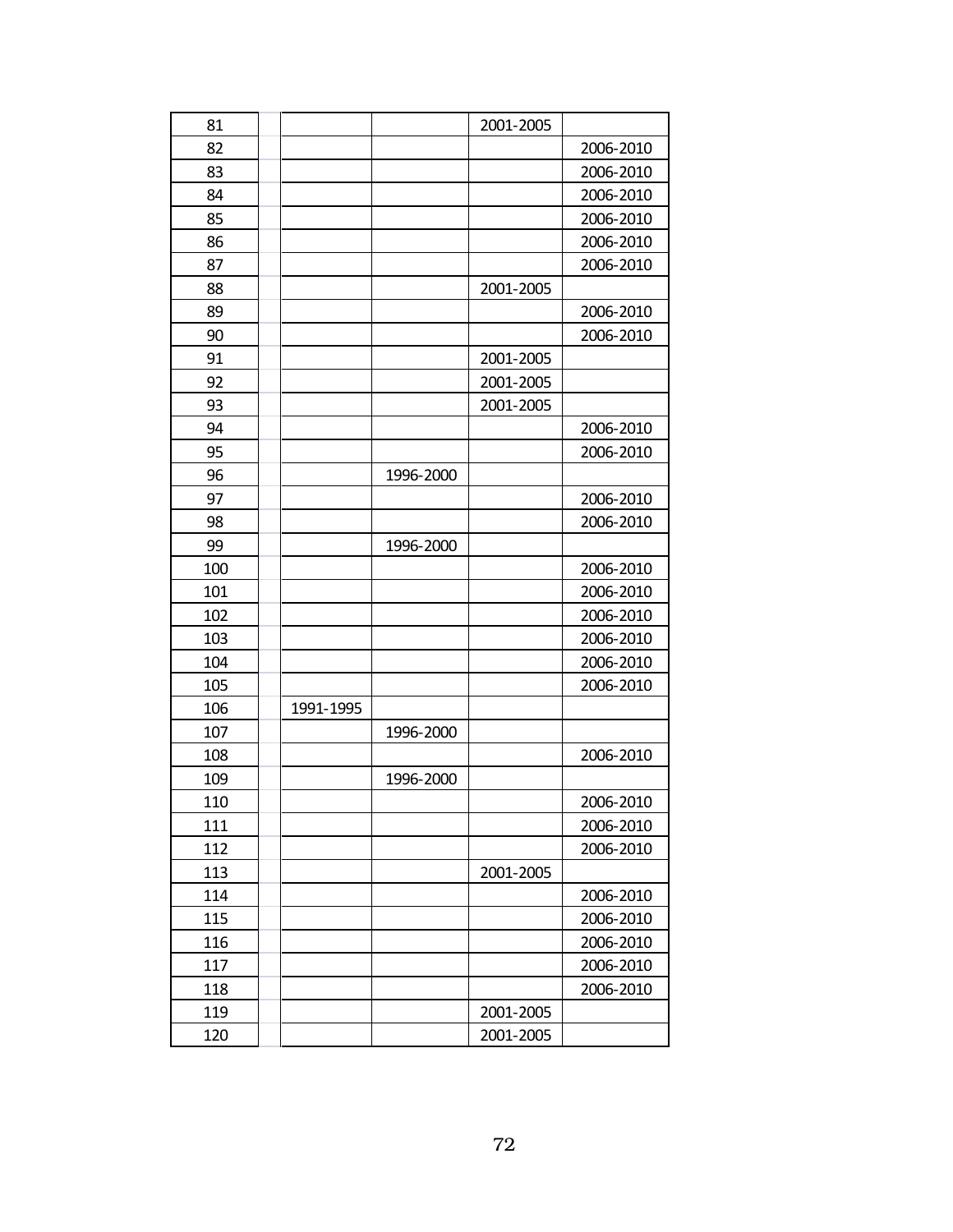| 121 |           |           | 2001-2005 |           |
|-----|-----------|-----------|-----------|-----------|
| 122 | 1991-1995 |           |           |           |
| 123 |           |           | 2001-2005 |           |
| 124 |           |           |           | 2006-2010 |
| 125 |           |           |           | 2006-2010 |
| 126 |           |           |           | 2006-2010 |
| 127 |           |           |           | 2006-2010 |
| 128 |           |           | 2001-2005 |           |
| 129 |           |           |           | 2006-2010 |
| 130 |           |           |           | 2006-2010 |
| 131 |           |           |           | 2006-2010 |
| 132 |           |           | 2001-2005 |           |
| 133 |           |           |           | 2006-2010 |
| 134 |           |           |           | 2006-2010 |
| 135 |           | 1996-2000 |           |           |
| 136 |           |           | 2001-2005 |           |
| 137 |           |           |           | 2006-2010 |
| 138 |           |           | 2001-2005 |           |
| 139 | 1991-1995 |           |           |           |
| 140 |           |           |           | 2006-2010 |
| 141 |           |           |           | 2006-2010 |
| 142 |           |           |           | 2006-2010 |
| 143 |           |           |           | 2006-2010 |
| 144 |           |           |           | 2006-2010 |
| 145 |           | 1996-2000 |           |           |
| 146 |           |           |           | 2006-2010 |
| 147 |           |           |           | 2006-2010 |
| 148 |           |           |           | 2006-2010 |
| 149 |           |           |           | 2006-2010 |
| 150 |           |           |           | 2006-2010 |
| 151 |           |           |           | 2006-2010 |
| 152 |           |           |           | 2006-2010 |
| 153 |           |           |           | 2006-2010 |
| 154 |           |           | 2001-2005 |           |
| 155 |           |           | 2001-2005 |           |
| 156 |           |           |           | 2006-2010 |
| 157 |           |           |           | 2006-2010 |
| 158 |           |           |           | 2006-2010 |
| 159 |           |           | 2001-2005 |           |
| 160 |           |           |           | 2006-2010 |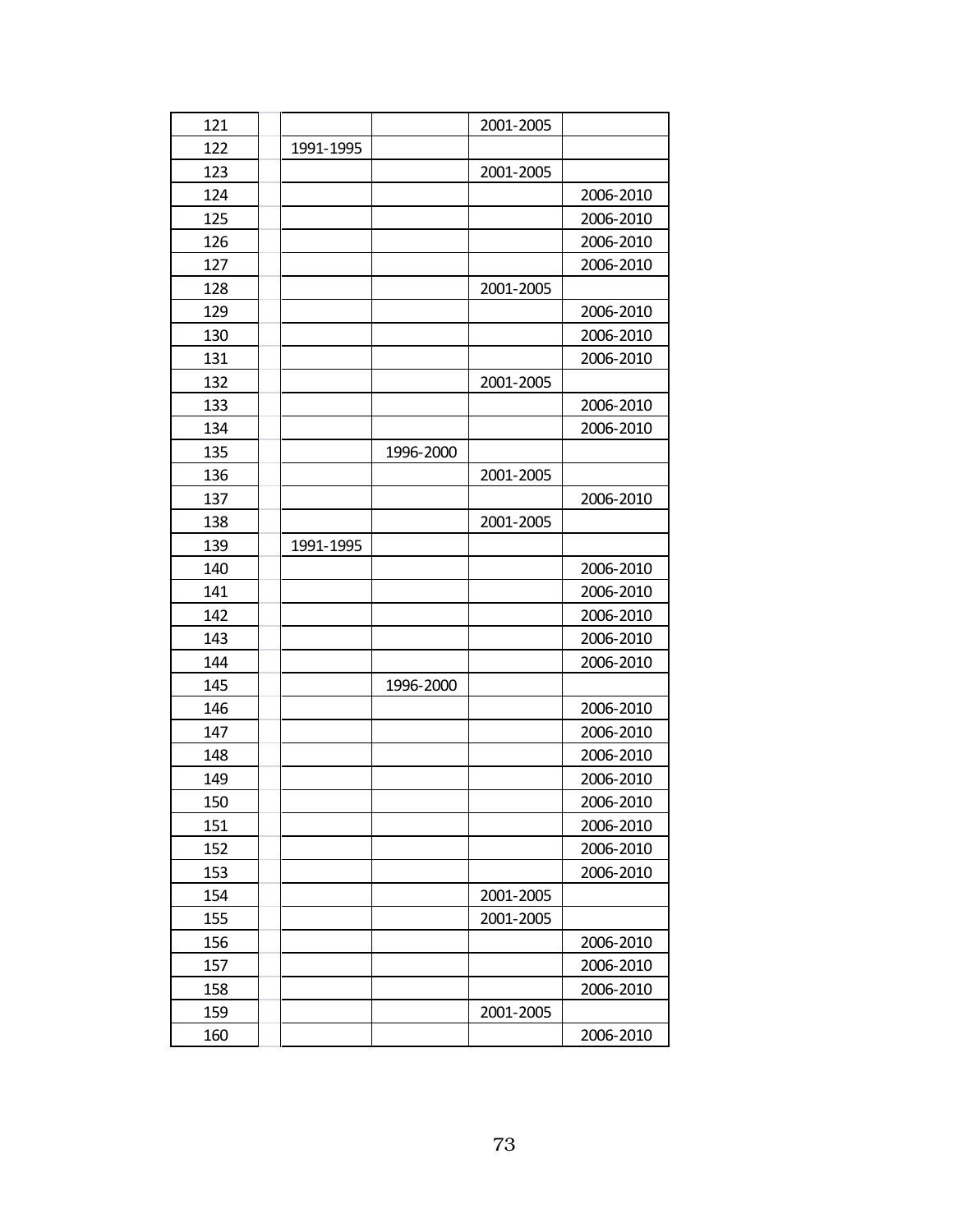| 161 |           |           |           | 2006-2010 |
|-----|-----------|-----------|-----------|-----------|
| 162 |           |           |           | 2006-2010 |
| 163 |           |           |           | 2006-2010 |
| 164 |           |           | 2001-2005 |           |
| 165 |           |           |           | 2006-2010 |
| 166 |           |           | 2001-2005 |           |
| 167 |           |           |           | 2006-2010 |
| 168 |           |           | 2001-2005 |           |
| 169 |           |           |           | 2006-2010 |
| 170 |           |           | 2001-2005 |           |
| 171 |           |           |           | 2006-2010 |
| 172 |           |           | 2001-2005 |           |
| 173 |           |           | 2001-2005 |           |
| 174 |           | 1996-2000 |           |           |
| 175 |           |           |           | 2006-2010 |
| 176 |           |           | 2001-2005 |           |
| 177 | 1991-1995 |           |           |           |
| 178 |           |           |           | 2006-2010 |
| 179 |           | 1996-2000 |           |           |
| 180 |           |           |           | 2006-2010 |
| 181 |           |           | 2001-2005 |           |
| 182 |           |           |           | 2006-2010 |
| 183 |           |           |           | 2006-2010 |
| 184 |           | 1996-2000 |           |           |
| 185 |           |           |           | 2006-2010 |
| 186 |           |           | 2001-2005 |           |
| 187 |           | 1996-2000 |           |           |
| 188 |           |           | 2001-2005 |           |
| 189 |           | 1996-2000 |           |           |
| 190 |           |           |           | 2006-2010 |
| 191 |           |           | 2001-2005 |           |
| 192 |           |           | 2001-2005 |           |
| 193 |           |           |           | 2006-2010 |
| 194 |           |           | 2001-2005 |           |
| 195 |           |           |           | 2006-2010 |
| 196 |           |           |           | 2006-2010 |
| 197 |           |           | 2001-2005 |           |
| 198 |           |           |           | 2006-2010 |
| 199 |           |           |           | 2006-2010 |
| 200 |           |           |           | 2006-2010 |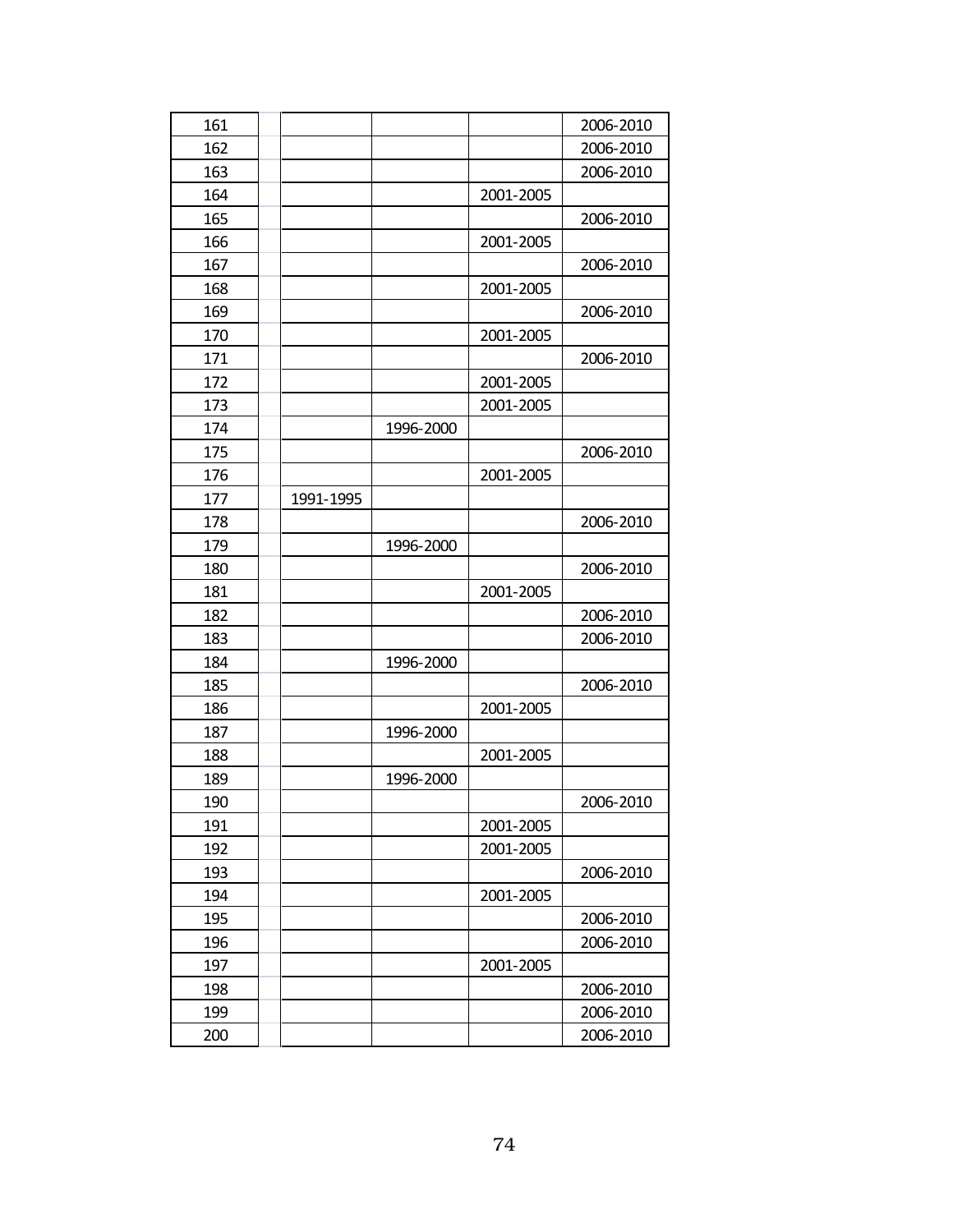| 201 |           | 1996-2000 |           |           |
|-----|-----------|-----------|-----------|-----------|
| 202 |           |           |           | 2006-2010 |
| 203 | 1991-1995 |           |           |           |
| 204 |           |           |           | 2006-2010 |
| 205 |           |           |           | 2006-2010 |
| 206 |           |           |           | 2006-2010 |
| 207 |           |           |           | 2006-2010 |
| 208 | 1991-1995 |           |           |           |
| 209 | 1991-1995 |           |           |           |
| 210 |           |           | 2001-2005 |           |
| 211 |           |           | 2001-2005 |           |
| 212 |           |           | 2001-2005 |           |
| 213 |           |           |           | 2006-2010 |
| 214 |           |           |           | 2006-2010 |
| 215 |           |           | 2001-2005 |           |
| 216 |           |           |           | 2006-2010 |
| 217 |           |           |           | 2006-2010 |
| 218 |           |           |           | 2006-2010 |
| 219 |           |           |           | 2006-2010 |
| 220 |           | 1996-2000 |           |           |
| 221 |           |           |           | 2006-2010 |
| 222 |           |           |           | 2006-2010 |
| 223 |           |           |           | 2006-2010 |
| 224 |           |           |           | 2006-2010 |
| 225 |           |           | 2001-2005 |           |
| 226 |           |           | 2001-2005 |           |
| 227 |           |           | 2001-2005 |           |
| 228 |           |           | 2001-2005 |           |
| 229 |           |           |           | 2006-2010 |
| 230 |           | 1996-2000 |           |           |
| 231 |           |           |           | 2006-2010 |
| 232 |           |           | 2001-2005 |           |
| 233 |           |           | 2001-2005 |           |
| 234 |           |           | 2001-2005 |           |
| 235 |           | 1996-2000 |           |           |
| 236 |           |           | 2001-2005 |           |
| 237 |           | 1996-2000 |           |           |
| 238 |           |           | 2001-2005 |           |
| 239 |           |           | 2001-2005 |           |
| 240 |           |           |           | 2006-2010 |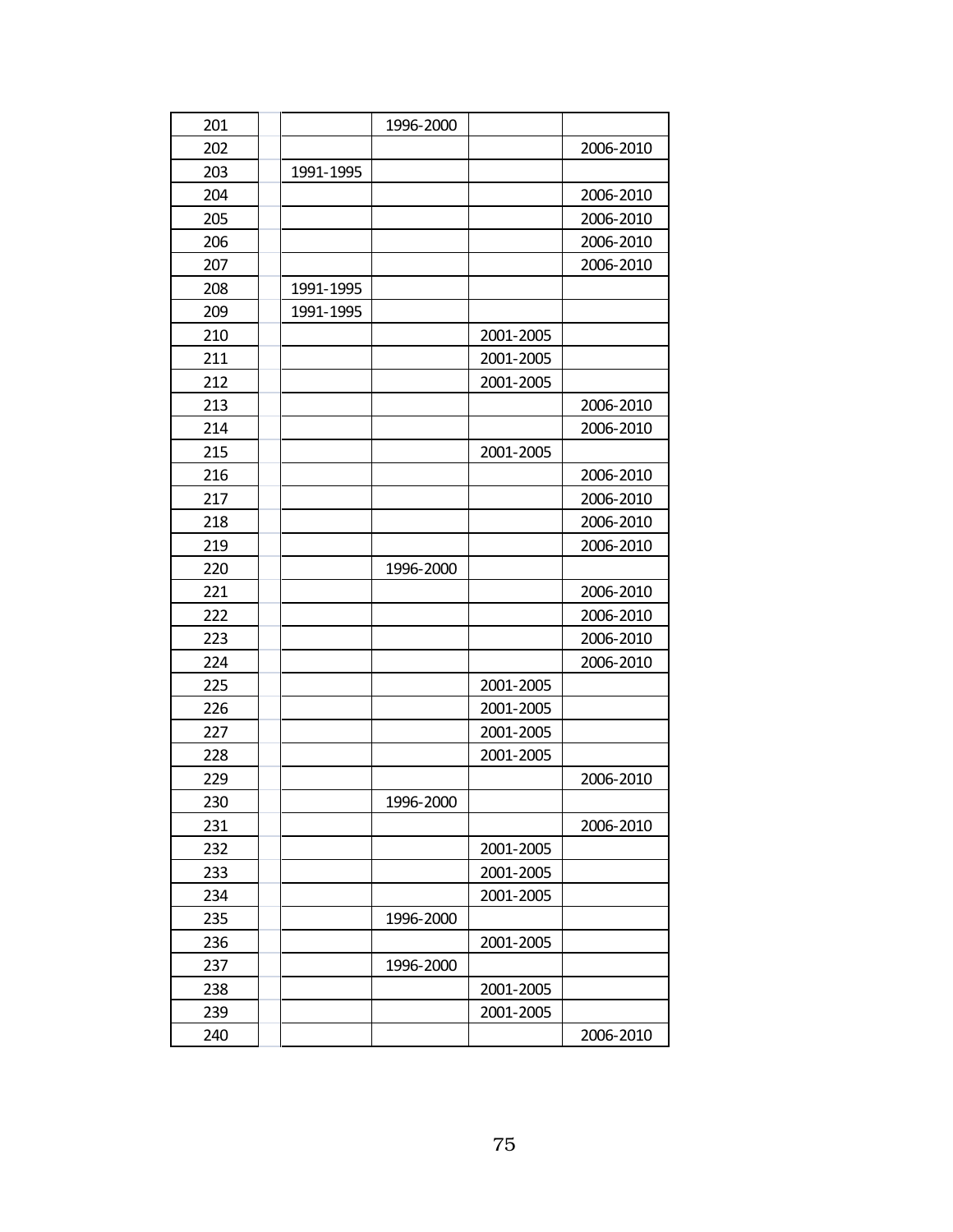| 241 |  |           | 2006-2010 |
|-----|--|-----------|-----------|
| 242 |  | 1996-2000 |           |
| 243 |  |           | 2006-2010 |

|                |       | <b>Question #2</b>                                                     |      |
|----------------|-------|------------------------------------------------------------------------|------|
|                |       | How long is the track length on the<br>snowmobile you most often ride? |      |
| Participant    | short | medium                                                                 | long |
| 1              | short |                                                                        |      |
| $\overline{2}$ |       |                                                                        | long |
| 3              |       | medium                                                                 |      |
| $\overline{4}$ |       | medium                                                                 |      |
| 5              |       | medium                                                                 |      |
| 6              | short |                                                                        |      |
| 7              | short |                                                                        |      |
| 8              | short |                                                                        |      |
| 9              | short |                                                                        |      |
| 10             |       |                                                                        | long |
| 11             | short |                                                                        |      |
| 12             | short |                                                                        |      |
| 13             |       | medium                                                                 |      |
| 14             | short |                                                                        |      |
| 15             |       | medium                                                                 |      |
| 16             |       | medium                                                                 |      |
| 17             |       | medium                                                                 |      |
| 18             |       | medium                                                                 |      |
| 19             | short |                                                                        |      |
| 20             |       |                                                                        | long |
| 21             |       |                                                                        | long |
| 22             |       |                                                                        | long |
| 23             |       |                                                                        | long |
| 24             |       |                                                                        | long |
| 25             |       |                                                                        | long |
| 26             | short |                                                                        |      |
| 27             | short |                                                                        |      |
| 28             | short |                                                                        |      |
| 29             |       |                                                                        | long |
| 30             |       |                                                                        | long |
| 31             | short |                                                                        |      |
| 32             | short |                                                                        |      |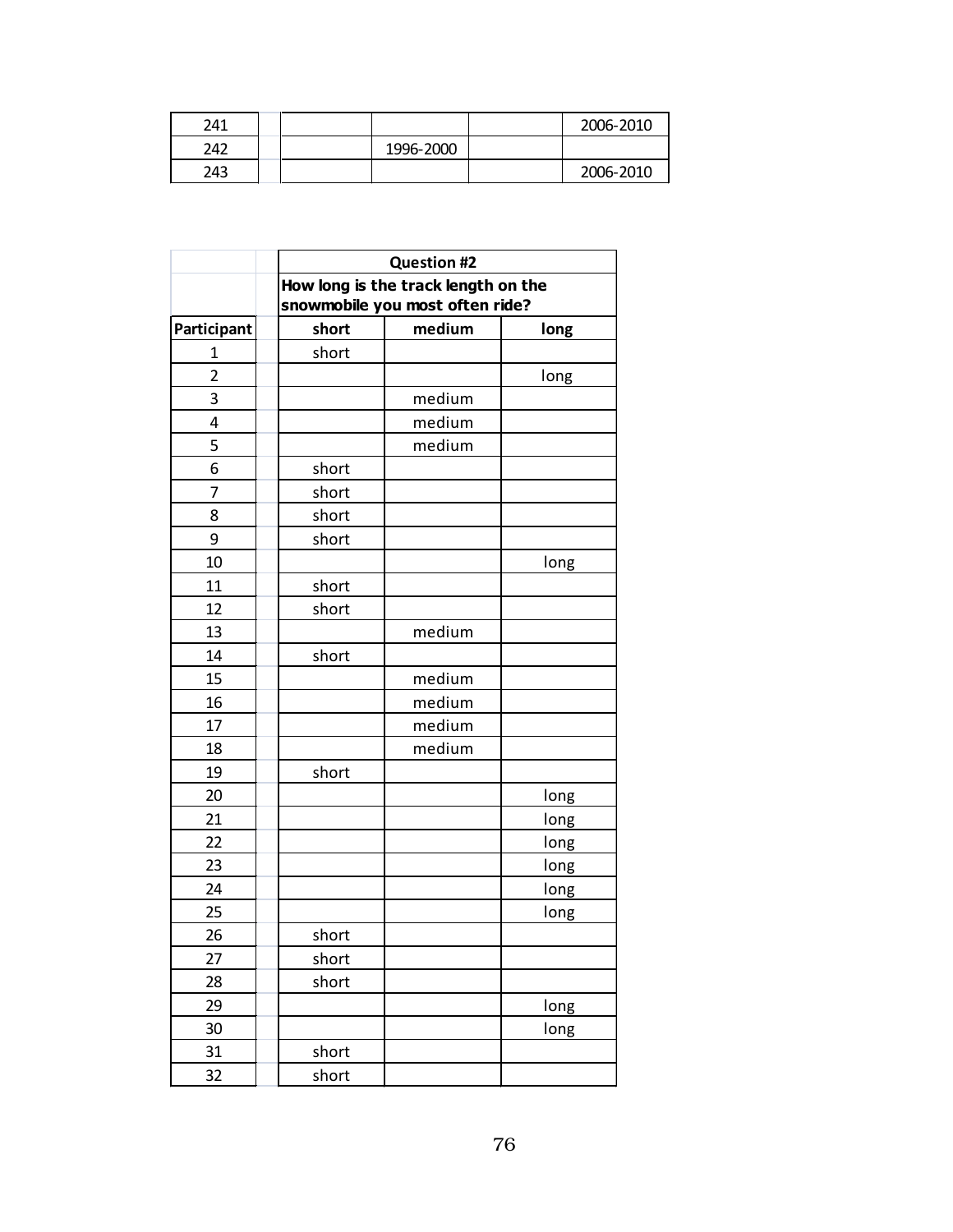| 33 | short |        |      |
|----|-------|--------|------|
| 34 | short |        |      |
| 35 |       | medium |      |
| 36 |       |        | long |
| 37 | short |        |      |
| 38 | short |        |      |
| 39 | short |        |      |
| 40 | short |        |      |
| 41 |       | medium |      |
| 42 | short |        |      |
| 43 | short |        |      |
| 44 |       | medium |      |
| 45 | short |        |      |
| 46 | short |        |      |
| 47 | short |        |      |
| 48 | short |        |      |
| 49 | short |        |      |
| 50 | short |        |      |
| 51 | short |        |      |
| 52 |       |        | long |
| 53 |       |        | long |
| 54 |       | medium |      |
| 55 | short |        |      |
| 56 |       | medium |      |
| 57 |       | medium |      |
| 58 | short |        |      |
| 59 |       |        | long |
| 60 | short |        |      |
| 61 | short |        |      |
| 62 | short |        |      |
| 63 |       | medium |      |
| 64 | short |        |      |
| 65 |       |        | long |
| 66 |       |        | long |
| 67 |       | medium |      |
| 68 |       | medium |      |
| 69 | short |        |      |
| 70 | short |        |      |
| 71 |       | medium |      |
| 72 |       |        | long |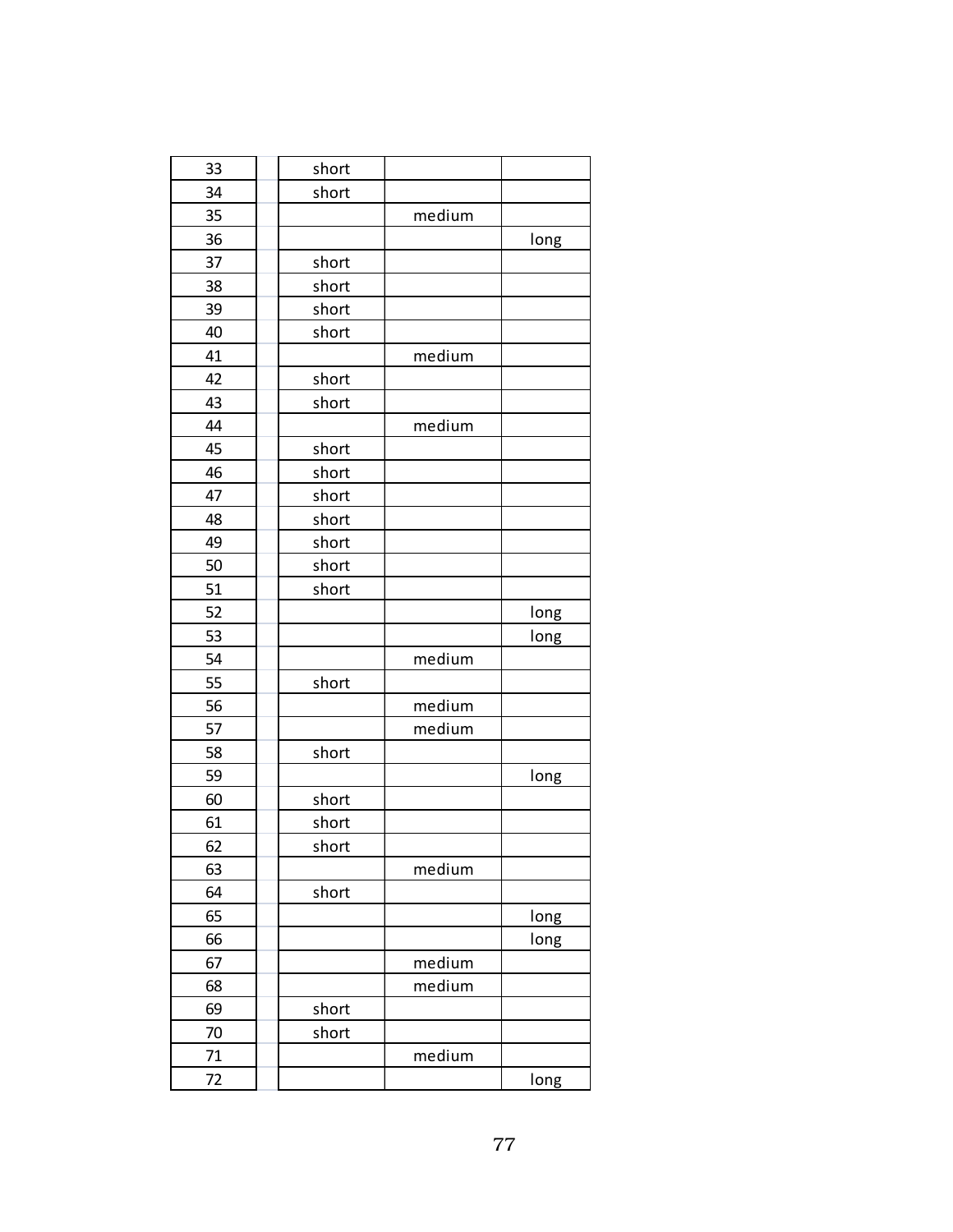| 73  |       |        | long |
|-----|-------|--------|------|
| 74  | short |        |      |
| 75  | short |        |      |
| 76  | short |        |      |
| 77  |       |        | long |
| 78  |       | medium |      |
| 79  | short |        |      |
| 80  | short |        |      |
| 81  | short |        |      |
| 82  |       | medium |      |
| 83  |       | medium |      |
| 84  |       |        | long |
| 85  |       | medium |      |
| 86  | short |        |      |
| 87  |       |        | long |
| 88  |       | medium |      |
| 89  |       |        | long |
| 90  |       | medium |      |
| 91  | short |        |      |
| 92  |       |        | long |
| 93  |       |        | long |
| 94  |       |        | long |
| 95  | short |        |      |
| 96  | short |        |      |
| 97  |       | medium |      |
| 98  | short |        |      |
| 99  | short |        |      |
| 100 |       |        | long |
| 101 | short |        |      |
| 102 |       |        | long |
| 103 |       | medium |      |
| 104 | short |        |      |
| 105 | short |        |      |
| 106 | short |        |      |
| 107 | short |        |      |
| 108 |       |        | long |
| 109 | short |        |      |
| 110 | short |        |      |
| 111 | short |        |      |
| 112 | short |        |      |
|     |       |        |      |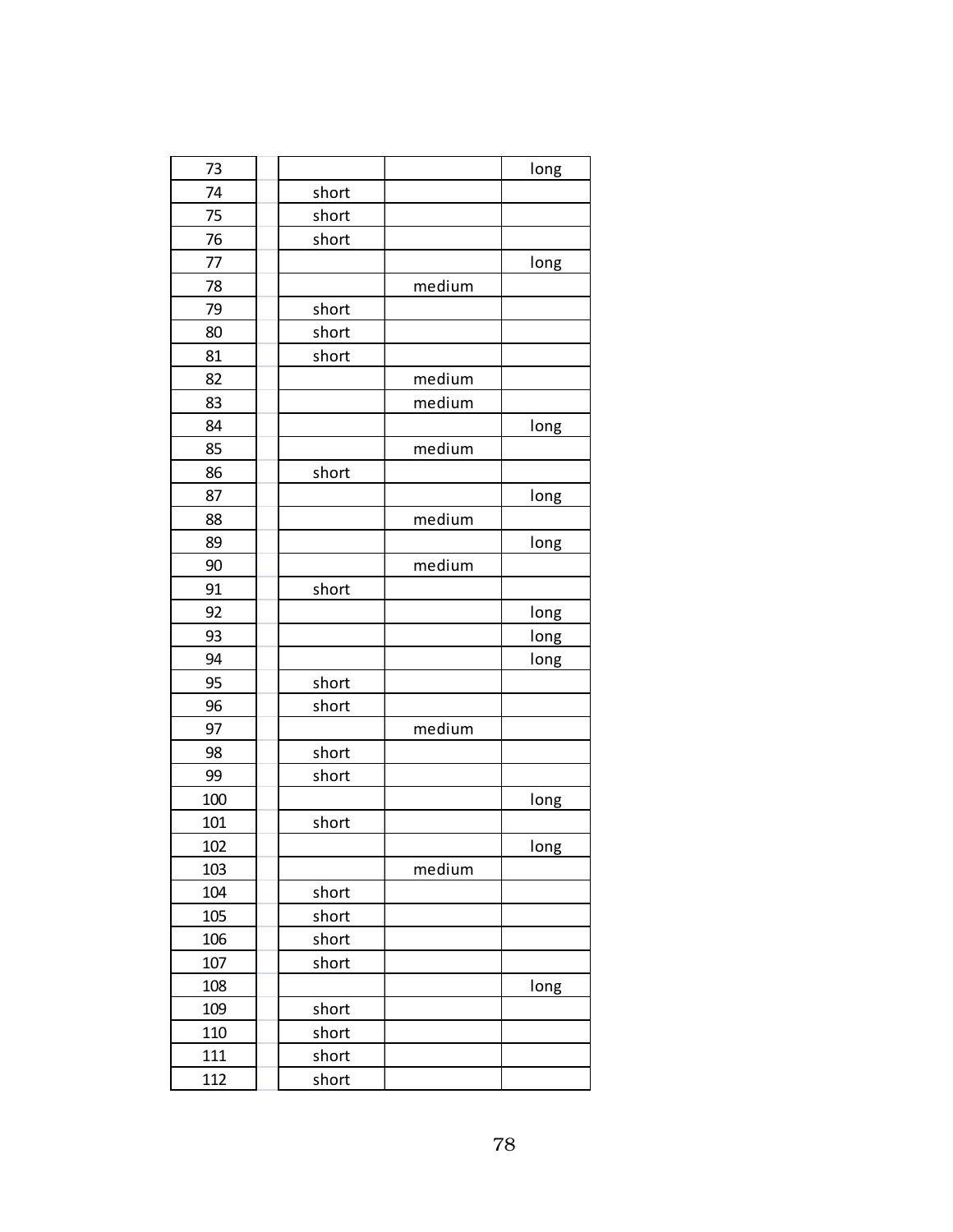| 113 |       | medium |      |
|-----|-------|--------|------|
| 114 |       | medium |      |
| 115 | short |        |      |
| 116 | short |        |      |
| 117 |       |        | long |
| 118 | short |        |      |
| 119 |       | medium |      |
| 120 | short |        |      |
| 121 |       |        | long |
| 122 |       | medium |      |
| 123 | short |        |      |
| 124 |       | medium |      |
| 125 | short |        |      |
| 126 |       |        | long |
| 127 |       | medium |      |
| 128 |       | medium |      |
| 129 | short |        |      |
| 130 |       |        | long |
| 131 |       |        | long |
| 132 |       | medium |      |
| 133 |       |        | long |
| 134 |       |        | long |
| 135 | short |        |      |
| 136 |       | medium |      |
| 137 | short |        |      |
| 138 |       |        | long |
| 139 | short |        |      |
| 140 | short |        |      |
| 141 |       |        | long |
| 142 |       | medium |      |
| 143 |       | medium |      |
| 144 |       | medium |      |
| 145 | short |        |      |
| 146 |       | medium |      |
| 147 |       | medium |      |
| 148 |       | medium |      |
| 149 |       |        | long |
| 150 | short |        |      |
| 151 |       |        | long |
| 152 | short |        |      |
|     |       |        |      |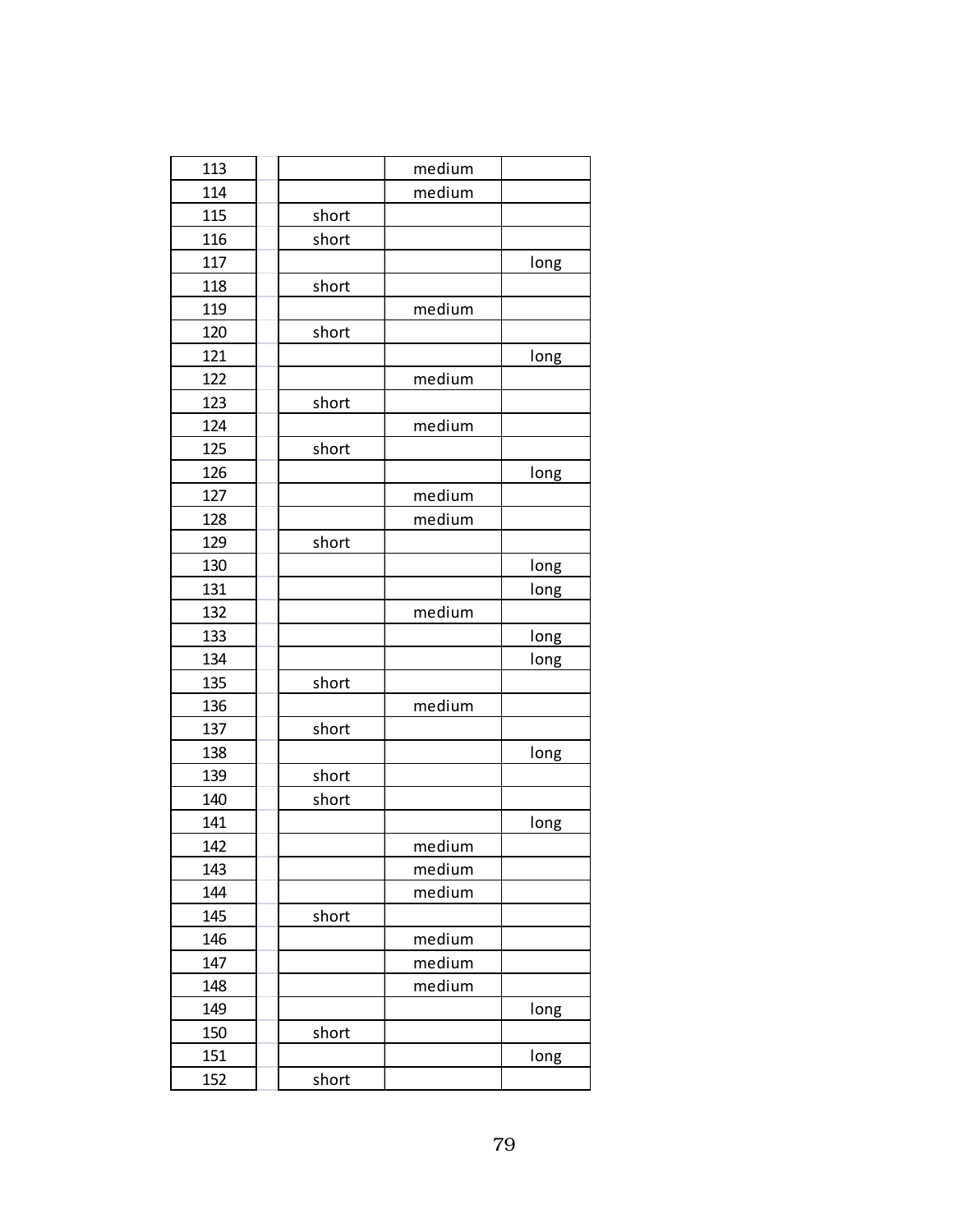| 153 | short |        |      |
|-----|-------|--------|------|
| 154 | short |        |      |
| 155 |       | medium |      |
| 156 | short |        |      |
| 157 | short |        |      |
| 158 |       | medium |      |
| 159 | short |        |      |
| 160 |       | medium |      |
| 161 | short |        |      |
| 162 |       | medium |      |
| 163 | short |        |      |
| 164 | short |        |      |
| 165 | short |        |      |
| 166 |       | medium |      |
| 167 |       | medium |      |
| 168 | short |        |      |
| 169 |       | medium |      |
| 170 |       | medium |      |
| 171 | short |        |      |
| 172 |       | medium |      |
| 173 | short |        |      |
| 174 | short |        |      |
| 175 |       |        | long |
| 176 | short |        |      |
| 177 | short |        |      |
| 178 |       | medium |      |
| 179 |       | medium |      |
| 180 | short |        |      |
| 181 |       | medium |      |
| 182 |       |        | long |
| 183 | short |        |      |
| 184 |       | medium |      |
| 185 |       |        | long |
| 186 | short |        |      |
| 187 | short |        |      |
| 188 | short |        |      |
| 189 | short |        |      |
| 190 |       | medium |      |
| 191 |       | medium |      |
| 192 | short |        |      |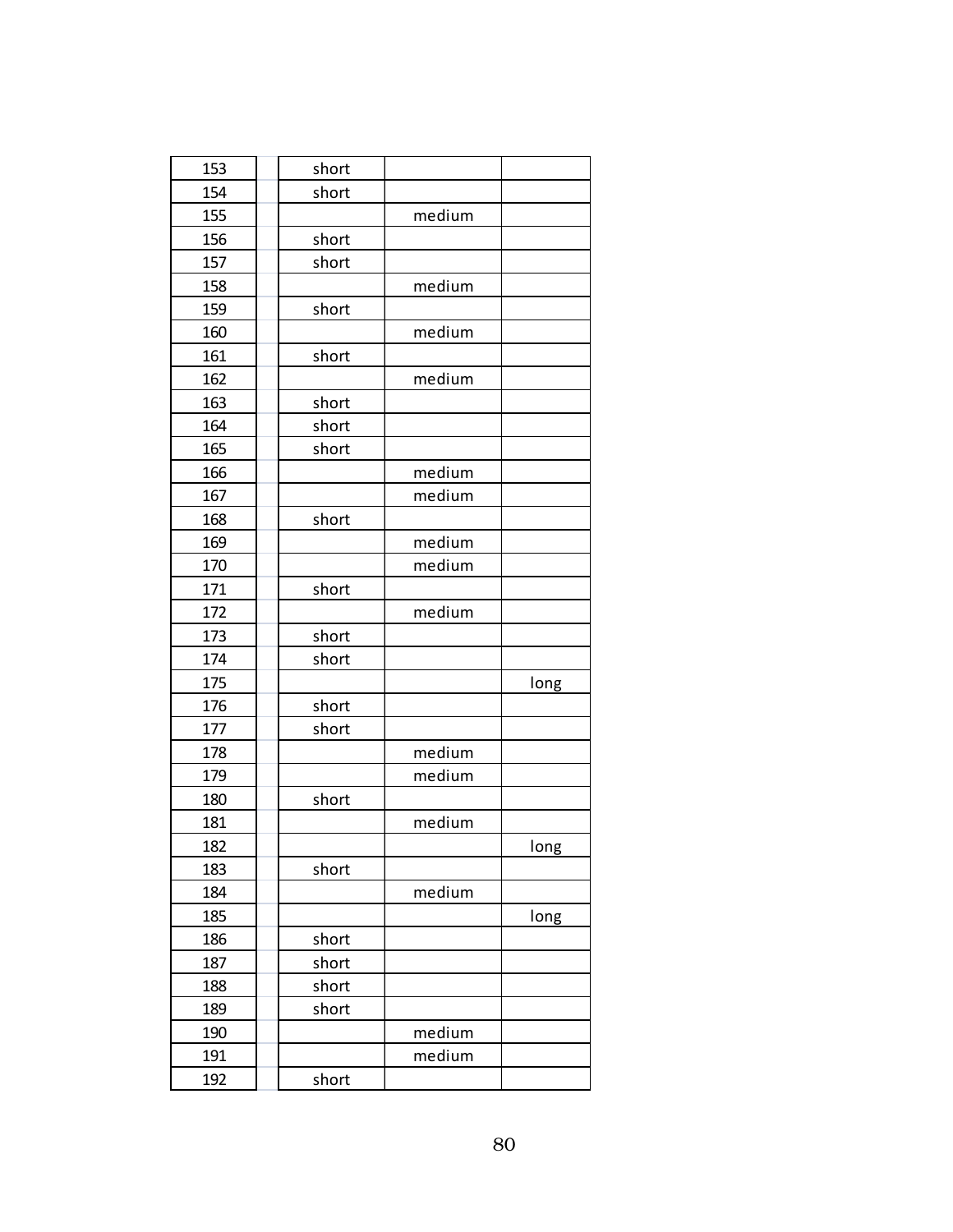| 193 | short |        |      |
|-----|-------|--------|------|
| 194 | short |        |      |
| 195 | short |        |      |
| 196 | short |        |      |
| 197 | short |        |      |
| 198 | short |        |      |
| 199 | short |        |      |
| 200 |       |        | long |
| 201 |       | medium |      |
| 202 |       | medium |      |
| 203 |       | medium |      |
| 204 |       | medium |      |
| 205 |       | medium |      |
| 206 | short |        |      |
| 207 |       |        | long |
| 208 | short |        |      |
| 209 |       | medium |      |
| 210 |       | medium |      |
| 211 | short |        |      |
| 212 |       | medium |      |
| 213 | short |        |      |
| 214 |       | medium |      |
| 215 | short |        |      |
| 216 | short |        |      |
| 217 |       |        | long |
| 218 | short |        |      |
| 219 |       |        | long |
| 220 | short |        |      |
| 221 |       |        | long |
| 222 |       | medium |      |
| 223 |       | medium |      |
| 224 |       |        | long |
| 225 | short |        |      |
| 226 |       |        | long |
| 227 | short |        |      |
| 228 |       | medium |      |
| 229 |       | medium |      |
| 230 | short |        |      |
| 231 | short |        |      |
| 232 | short |        |      |
|     |       |        |      |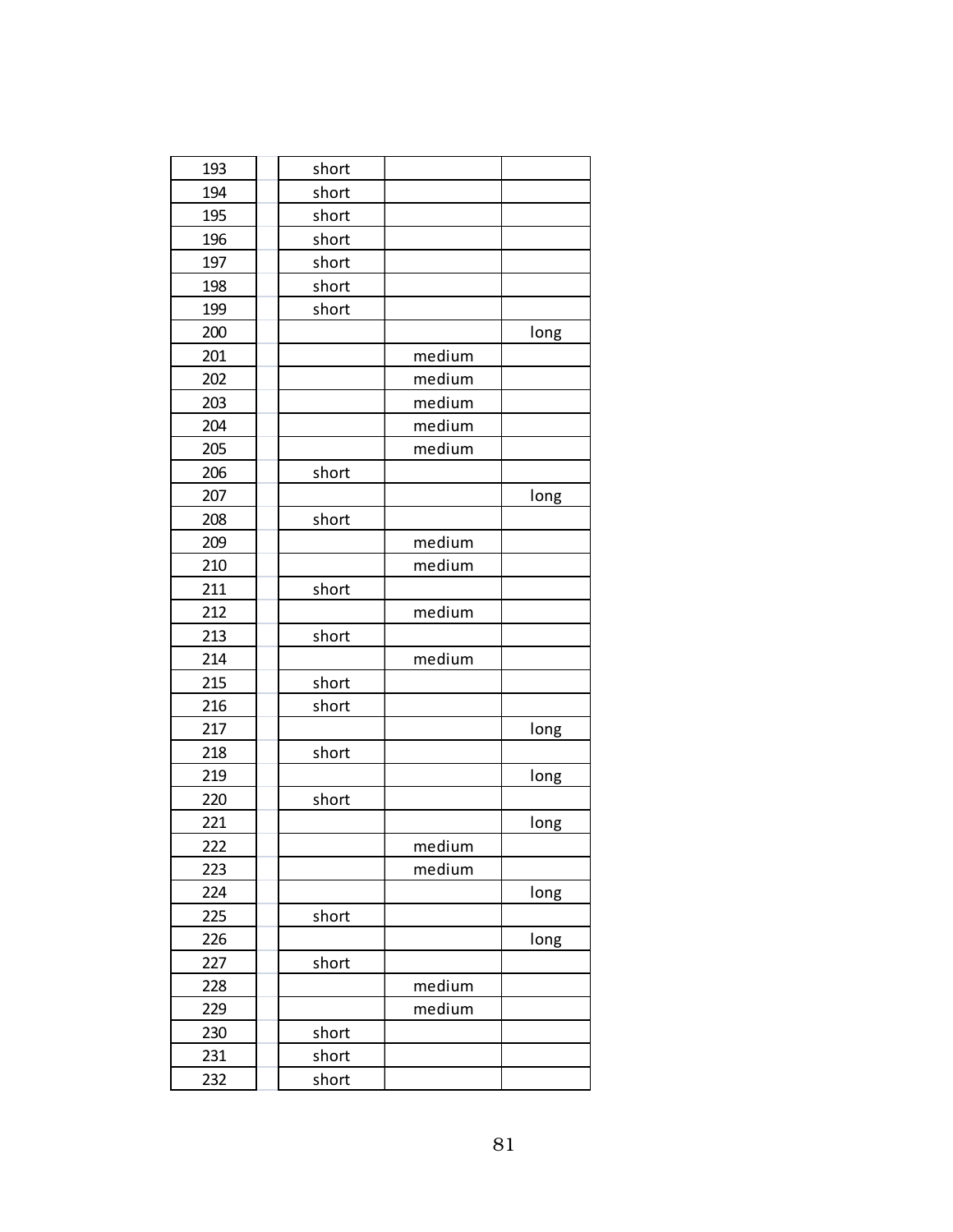| 233 | short |        |      |
|-----|-------|--------|------|
| 234 | short |        |      |
| 235 | short |        |      |
| 236 |       | medium |      |
| 237 | short |        |      |
| 238 |       |        | long |
| 239 | short |        |      |
| 240 | short |        |      |
| 241 |       |        | long |
| 242 |       | medium |      |
| 243 |       |        | long |

|                |                 | <b>Question #3</b>                                          |                      |  |  |  |  |
|----------------|-----------------|-------------------------------------------------------------|----------------------|--|--|--|--|
|                |                 | What type of trail do you typically ride snowmobile on?     |                      |  |  |  |  |
| Participant    | A groomed trail | Equal riding on both<br>An un-groomed trail<br><b>Other</b> |                      |  |  |  |  |
|                |                 | An un-groomed trail                                         |                      |  |  |  |  |
| $\overline{2}$ |                 |                                                             | Equal riding on both |  |  |  |  |
| 3              | A groomed trail |                                                             |                      |  |  |  |  |
| $\overline{4}$ |                 |                                                             | Equal riding on both |  |  |  |  |
| 5              | A groomed trail |                                                             |                      |  |  |  |  |
| 6              |                 |                                                             | Equal riding on both |  |  |  |  |
| $\overline{7}$ | A groomed trail |                                                             |                      |  |  |  |  |
| 8              | A groomed trail |                                                             |                      |  |  |  |  |
| 9              | A groomed trail |                                                             |                      |  |  |  |  |
| 10             | A groomed trail |                                                             |                      |  |  |  |  |
| 11             | A groomed trail |                                                             |                      |  |  |  |  |
| 12             | A groomed trail |                                                             |                      |  |  |  |  |
| 13             |                 |                                                             | Equal riding on both |  |  |  |  |
| 14             |                 |                                                             | Equal riding on both |  |  |  |  |
| 15             |                 |                                                             | Equal riding on both |  |  |  |  |
| 16             |                 |                                                             | Equal riding on both |  |  |  |  |
| 17             | A groomed trail |                                                             |                      |  |  |  |  |
| 18             |                 | An un-groomed trail                                         |                      |  |  |  |  |
| 19             |                 |                                                             | Equal riding on both |  |  |  |  |
| 20             |                 |                                                             | Equal riding on both |  |  |  |  |
| 21             |                 |                                                             | Equal riding on both |  |  |  |  |
| 22             |                 | An un-groomed trail                                         |                      |  |  |  |  |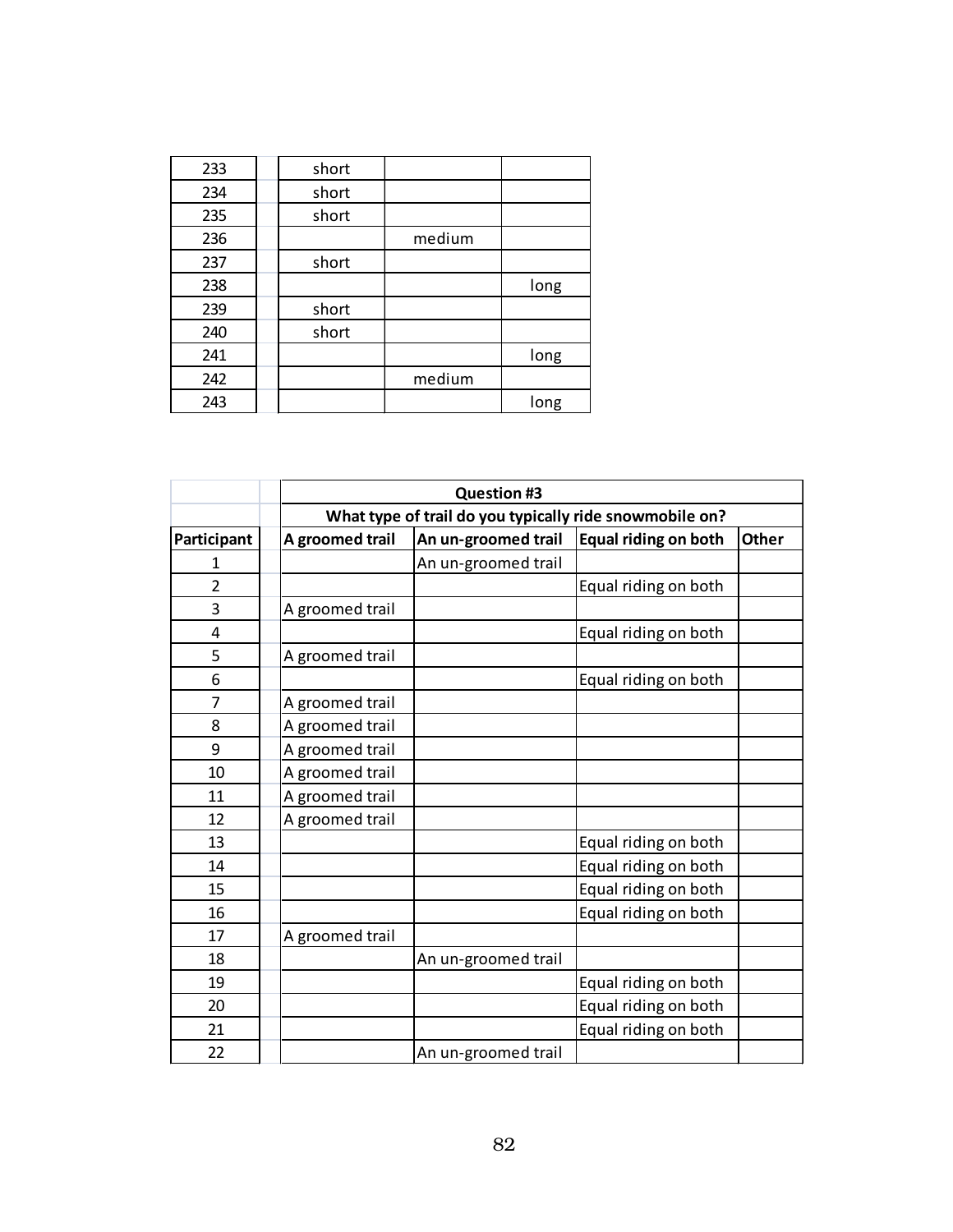| 23 |                 | An un-groomed trail |                      |       |
|----|-----------------|---------------------|----------------------|-------|
| 24 |                 | An un-groomed trail |                      |       |
| 25 |                 |                     | Equal riding on both |       |
| 26 |                 | An un-groomed trail |                      |       |
| 27 |                 |                     | Equal riding on both |       |
| 28 |                 |                     | Equal riding on both |       |
| 29 |                 |                     | Equal riding on both |       |
| 30 |                 |                     | Equal riding on both |       |
| 31 | A groomed trail |                     |                      |       |
| 32 | A groomed trail |                     |                      |       |
| 33 | A groomed trail |                     |                      |       |
| 34 | A groomed trail |                     |                      |       |
| 35 | A groomed trail |                     |                      |       |
| 36 |                 | An un-groomed trail |                      |       |
| 37 | A groomed trail |                     |                      |       |
| 38 | A groomed trail |                     |                      |       |
| 39 | A groomed trail |                     |                      |       |
| 40 |                 |                     | Equal riding on both |       |
| 41 |                 |                     | Equal riding on both |       |
| 42 |                 |                     | Equal riding on both |       |
| 43 |                 |                     | Equal riding on both |       |
| 44 |                 |                     | Equal riding on both |       |
| 45 |                 |                     | Equal riding on both |       |
| 46 |                 |                     | Equal riding on both |       |
| 47 |                 |                     | Equal riding on both |       |
| 48 |                 |                     | Equal riding on both |       |
| 49 | A groomed trail |                     |                      |       |
| 50 |                 |                     | Equal riding on both |       |
| 51 |                 |                     | Equal riding on both |       |
| 52 |                 | An un-groomed trail |                      |       |
| 53 |                 | An un-groomed trail |                      |       |
| 54 |                 | An un-groomed trail |                      |       |
| 55 | A groomed trail |                     |                      |       |
| 56 |                 | An un-groomed trail |                      |       |
| 57 |                 |                     | Equal riding on both |       |
| 58 |                 |                     | Equal riding on both |       |
| 59 |                 | An un-groomed trail |                      |       |
| 60 |                 |                     | Equal riding on both |       |
| 61 | A groomed trail |                     |                      |       |
| 62 |                 |                     | Equal riding on both |       |
| 63 |                 |                     |                      | Other |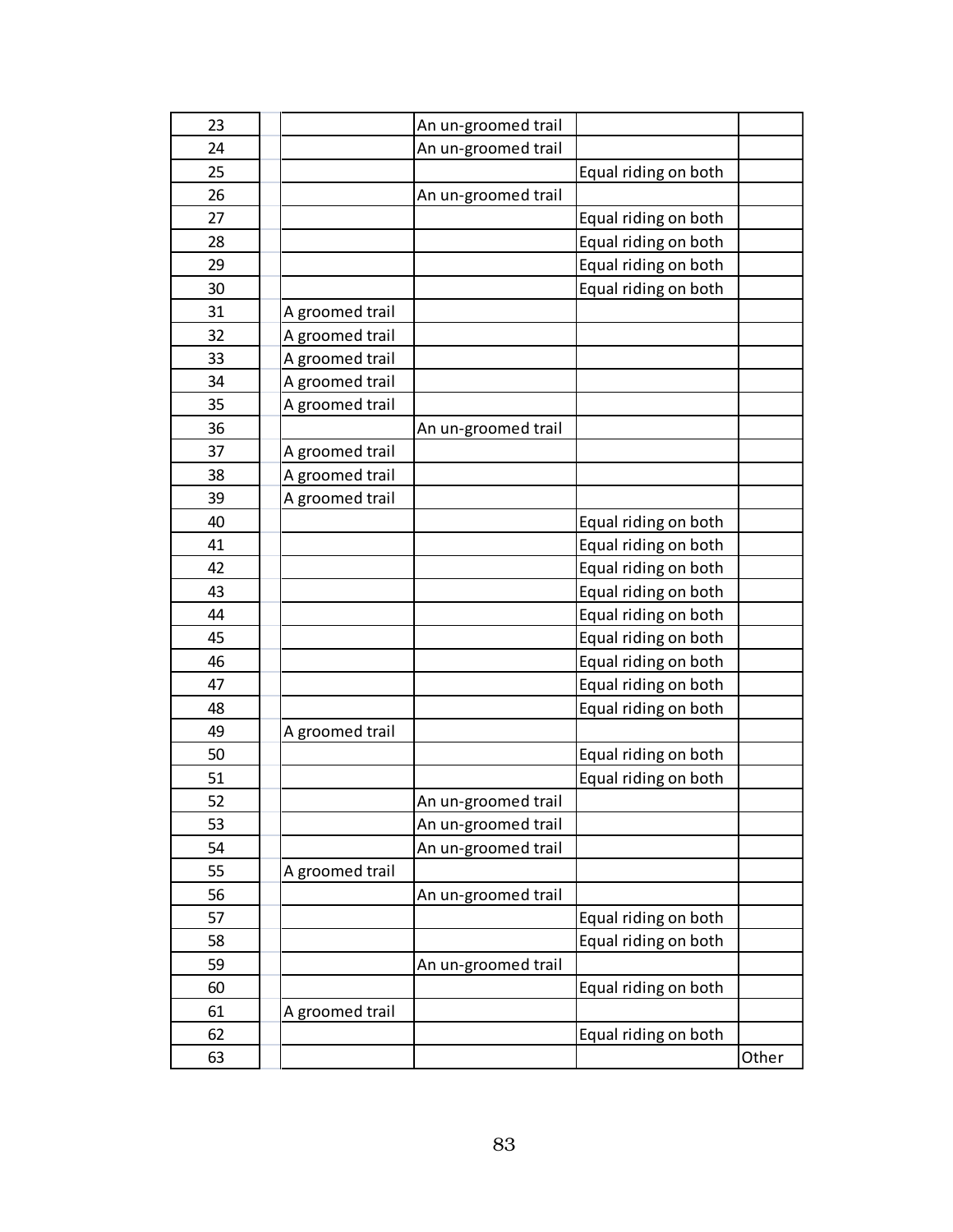| 64  |                 |                     | Equal riding on both |       |
|-----|-----------------|---------------------|----------------------|-------|
| 65  |                 | An un-groomed trail |                      |       |
| 66  |                 |                     |                      | Other |
| 67  |                 | An un-groomed trail |                      |       |
| 68  |                 | An un-groomed trail |                      |       |
| 69  |                 |                     | Equal riding on both |       |
| 70  |                 |                     | Equal riding on both |       |
| 71  |                 |                     |                      | Other |
| 72  |                 | An un-groomed trail |                      |       |
| 73  |                 | An un-groomed trail |                      |       |
| 74  | A groomed trail |                     |                      |       |
| 75  |                 | An un-groomed trail |                      |       |
| 76  |                 | An un-groomed trail |                      |       |
| 77  |                 |                     | Equal riding on both |       |
| 78  | A groomed trail |                     |                      |       |
| 79  |                 | An un-groomed trail |                      |       |
| 80  |                 | An un-groomed trail |                      |       |
| 81  | A groomed trail |                     |                      |       |
| 82  |                 |                     | Equal riding on both |       |
| 83  |                 |                     | Equal riding on both |       |
| 84  |                 |                     |                      | Other |
| 85  | A groomed trail |                     |                      |       |
| 86  | A groomed trail |                     |                      |       |
| 87  |                 |                     | Equal riding on both |       |
| 88  |                 | An un-groomed trail |                      |       |
| 89  |                 | An un-groomed trail |                      |       |
| 90  |                 |                     |                      | Other |
| 91  | A groomed trail |                     |                      |       |
| 92  |                 |                     |                      | Other |
| 93  |                 |                     | Equal riding on both |       |
| 94  | A groomed trail |                     |                      |       |
| 95  |                 |                     |                      | Other |
| 96  | A groomed trail |                     |                      |       |
| 97  |                 |                     | Equal riding on both |       |
| 98  |                 |                     | Equal riding on both |       |
| 99  | A groomed trail |                     |                      |       |
| 100 |                 | An un-groomed trail |                      |       |
| 101 |                 | An un-groomed trail |                      |       |
| 102 |                 |                     |                      |       |
|     |                 | An un-groomed trail |                      |       |
| 103 |                 |                     | Equal riding on both |       |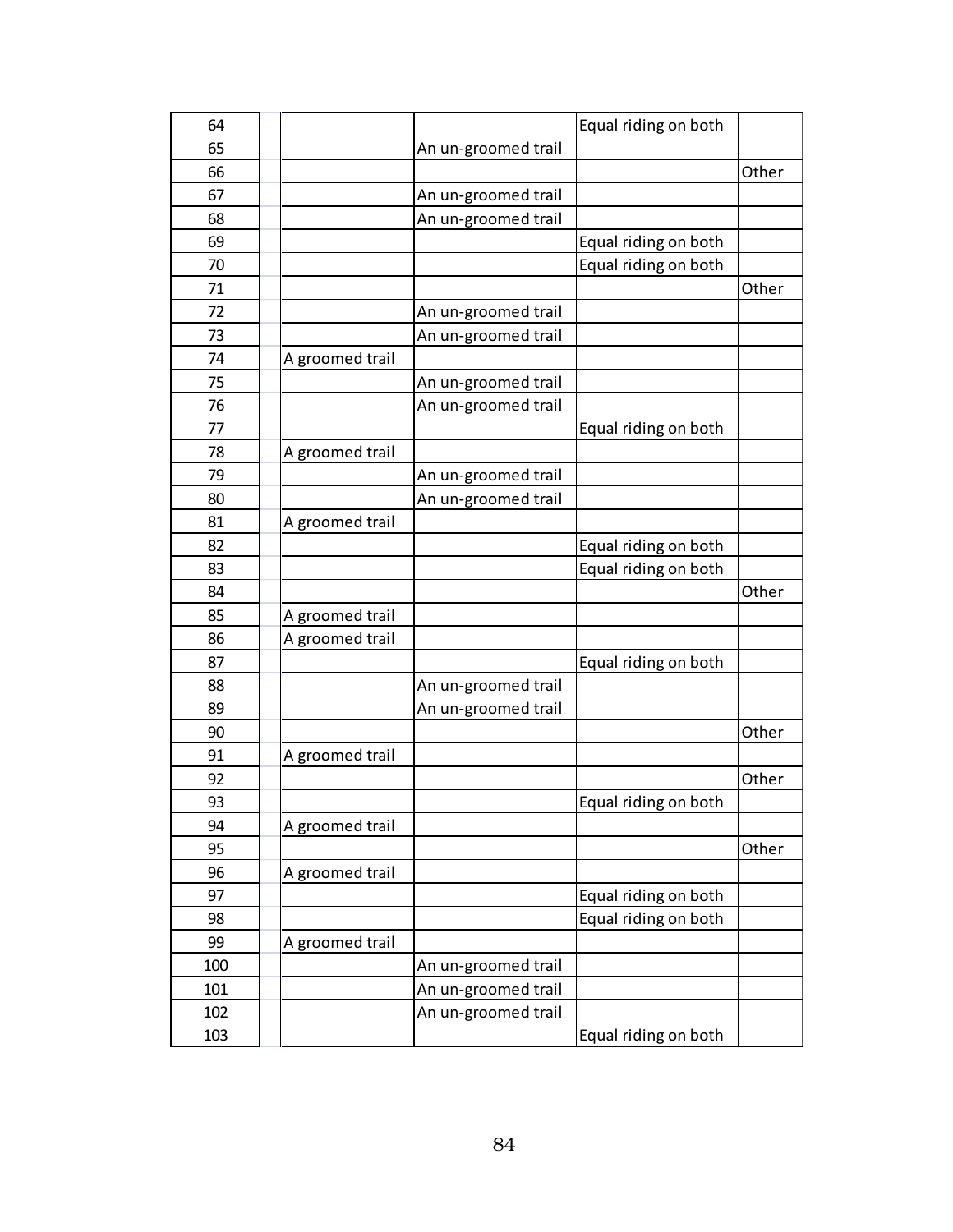| 104 |                 | An un-groomed trail |                      |       |
|-----|-----------------|---------------------|----------------------|-------|
| 105 |                 | An un-groomed trail |                      |       |
| 106 |                 |                     | Equal riding on both |       |
| 107 |                 |                     | Equal riding on both |       |
| 108 | A groomed trail |                     |                      |       |
| 109 |                 | An un-groomed trail |                      |       |
| 110 |                 | An un-groomed trail |                      |       |
| 111 |                 |                     | Equal riding on both |       |
| 112 |                 |                     | Equal riding on both |       |
| 113 | A groomed trail |                     |                      |       |
| 114 |                 | An un-groomed trail |                      |       |
| 115 |                 |                     | Equal riding on both |       |
| 116 |                 |                     | Equal riding on both |       |
| 117 |                 |                     | Equal riding on both |       |
| 118 |                 | An un-groomed trail |                      |       |
| 119 |                 | An un-groomed trail |                      |       |
| 120 | A groomed trail |                     |                      |       |
| 121 |                 |                     | Equal riding on both |       |
| 122 | A groomed trail |                     |                      |       |
| 123 |                 |                     | Equal riding on both |       |
| 124 | A groomed trail |                     |                      |       |
| 125 | A groomed trail |                     |                      |       |
| 126 |                 |                     |                      | Other |
| 127 |                 |                     | Equal riding on both |       |
| 128 | A groomed trail |                     |                      |       |
| 129 | A groomed trail |                     |                      |       |
| 130 |                 |                     | Equal riding on both |       |
| 131 |                 | An un-groomed trail |                      |       |
| 132 |                 |                     |                      | Other |
| 133 |                 | An un-groomed trail |                      |       |
| 134 |                 | An un-groomed trail |                      |       |
| 135 |                 |                     | Equal riding on both |       |
| 136 | A groomed trail |                     |                      |       |
| 137 |                 |                     | Equal riding on both |       |
| 138 |                 |                     |                      | Other |
| 139 |                 |                     | Equal riding on both |       |
| 140 |                 |                     | Equal riding on both |       |
| 141 |                 | An un-groomed trail |                      |       |
| 142 |                 |                     | Equal riding on both |       |
| 143 |                 | An un-groomed trail |                      |       |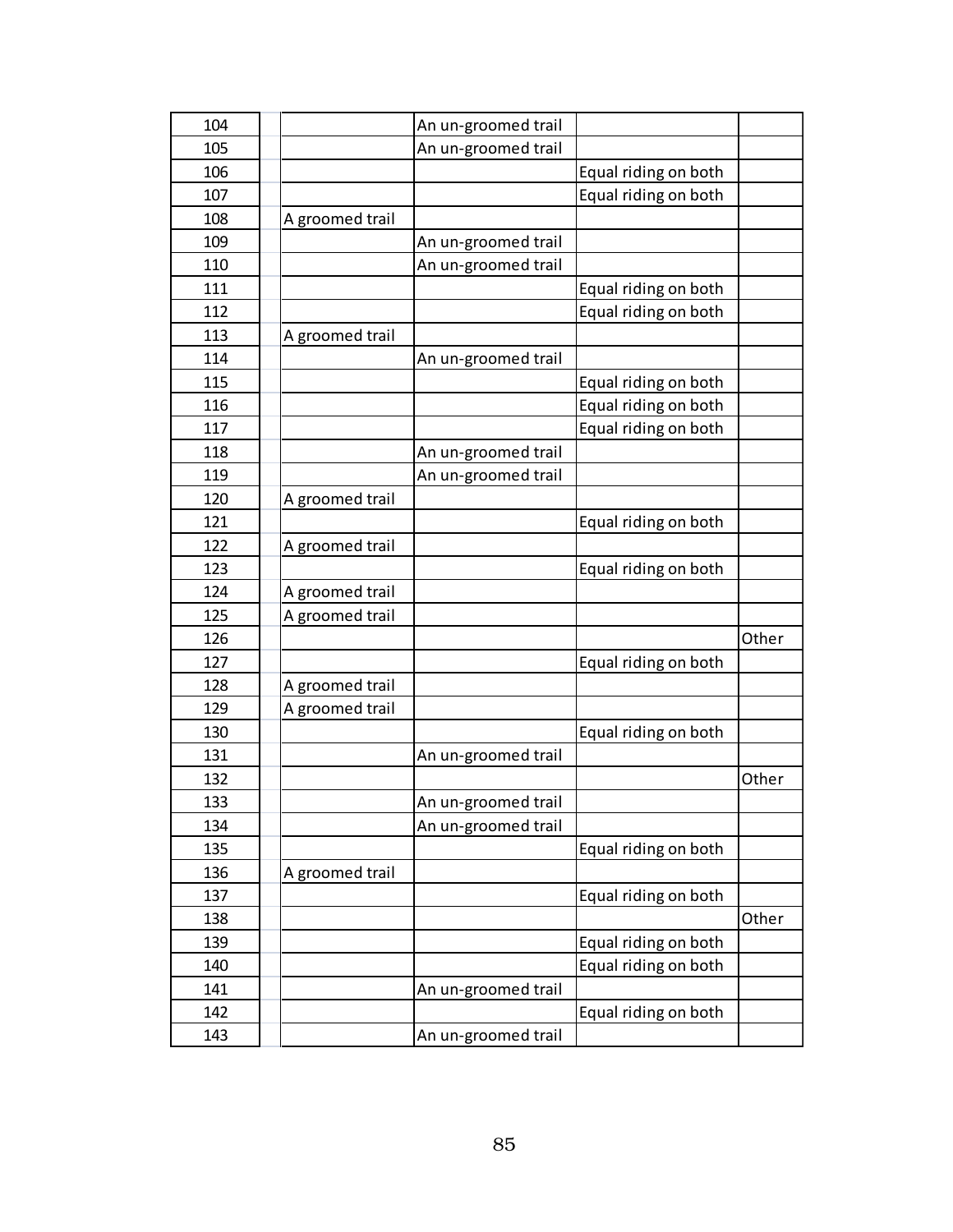| 144 |                 |                     |                      | Other |
|-----|-----------------|---------------------|----------------------|-------|
| 145 | A groomed trail |                     |                      |       |
| 146 | A groomed trail |                     |                      |       |
| 147 |                 | An un-groomed trail |                      |       |
| 148 |                 | An un-groomed trail |                      |       |
| 149 | A groomed trail |                     |                      |       |
| 150 | A groomed trail |                     |                      |       |
| 151 |                 | An un-groomed trail |                      |       |
| 152 |                 |                     |                      | Other |
| 153 | A groomed trail |                     |                      |       |
| 154 |                 |                     |                      | Other |
| 155 |                 | An un-groomed trail |                      |       |
| 156 | A groomed trail |                     |                      |       |
| 157 |                 |                     | Equal riding on both |       |
| 158 | A groomed trail |                     |                      |       |
| 159 |                 |                     | Equal riding on both |       |
| 160 |                 |                     | Equal riding on both |       |
| 161 | A groomed trail |                     |                      |       |
| 162 | A groomed trail |                     |                      |       |
| 163 | A groomed trail |                     |                      |       |
| 164 | A groomed trail |                     |                      |       |
| 165 |                 |                     | Equal riding on both |       |
| 166 |                 |                     |                      | Other |
| 167 |                 |                     | Equal riding on both |       |
| 168 | A groomed trail |                     |                      |       |
| 169 | A groomed trail |                     |                      |       |
| 170 |                 |                     | Equal riding on both |       |
| 171 |                 |                     | Equal riding on both |       |
| 172 |                 |                     | Equal riding on both |       |
| 173 | A groomed trail |                     |                      |       |
| 174 |                 |                     | Equal riding on both |       |
| 175 |                 | An un-groomed trail |                      |       |
| 176 | A groomed trail |                     |                      |       |
| 177 |                 |                     | Equal riding on both |       |
| 178 |                 |                     | Equal riding on both |       |
| 179 | A groomed trail |                     |                      |       |
| 180 |                 |                     | Equal riding on both |       |
| 181 |                 | An un-groomed trail |                      |       |
| 182 |                 | An un-groomed trail |                      |       |
| 183 |                 |                     | Equal riding on both |       |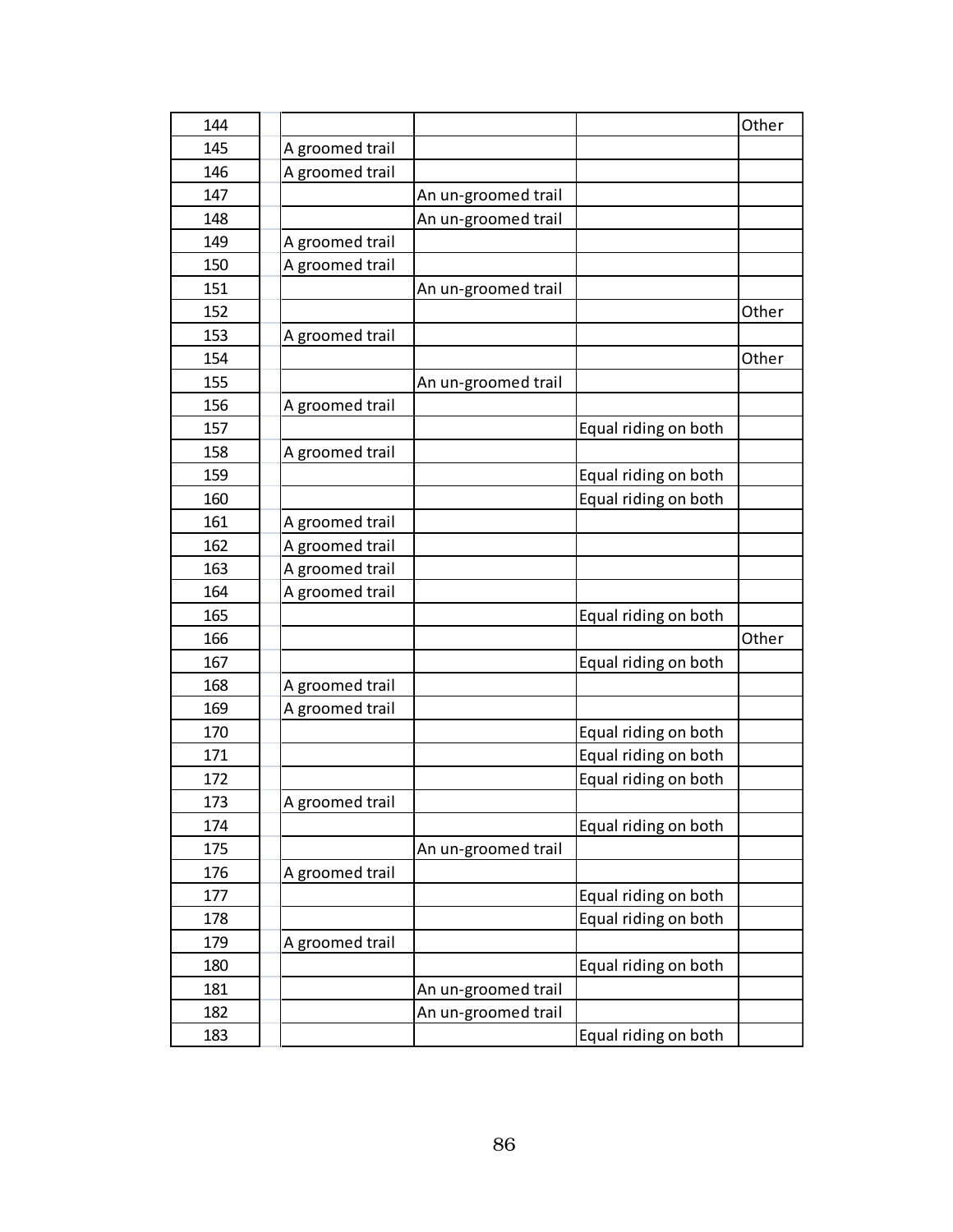| 184 |                 | An un-groomed trail |                      |       |
|-----|-----------------|---------------------|----------------------|-------|
| 185 |                 |                     | Equal riding on both |       |
| 186 | A groomed trail |                     |                      |       |
| 187 |                 |                     | Equal riding on both |       |
| 188 |                 |                     | Equal riding on both |       |
| 189 | A groomed trail |                     |                      |       |
| 190 |                 | An un-groomed trail |                      |       |
| 191 |                 |                     | Equal riding on both |       |
| 192 | A groomed trail |                     |                      |       |
| 193 | A groomed trail |                     |                      |       |
| 194 | A groomed trail |                     |                      |       |
| 195 | A groomed trail |                     |                      |       |
| 196 |                 |                     | Equal riding on both |       |
| 197 | A groomed trail |                     |                      |       |
| 198 |                 |                     | Equal riding on both |       |
| 199 | A groomed trail |                     |                      |       |
| 200 |                 |                     | Equal riding on both |       |
| 201 | A groomed trail |                     |                      |       |
| 202 |                 |                     | Equal riding on both |       |
| 203 |                 |                     | Equal riding on both |       |
| 204 |                 |                     | Equal riding on both |       |
| 205 |                 |                     | Equal riding on both |       |
| 206 | A groomed trail |                     |                      |       |
| 207 | A groomed trail |                     |                      |       |
| 208 |                 |                     | Equal riding on both |       |
| 209 |                 | An un-groomed trail |                      |       |
| 210 |                 |                     | Equal riding on both |       |
| 211 | A groomed trail |                     |                      |       |
| 212 |                 |                     | Equal riding on both |       |
| 213 | A groomed trail |                     |                      |       |
| 214 | A groomed trail |                     |                      |       |
| 215 | A groomed trail |                     |                      |       |
| 216 |                 |                     | Equal riding on both |       |
| 217 |                 |                     |                      | Other |
| 218 | A groomed trail |                     |                      |       |
| 219 |                 |                     |                      | Other |
| 220 |                 |                     | Equal riding on both |       |
| 221 |                 | An un-groomed trail |                      |       |
| 222 | A groomed trail |                     |                      |       |
| 223 |                 |                     | Equal riding on both |       |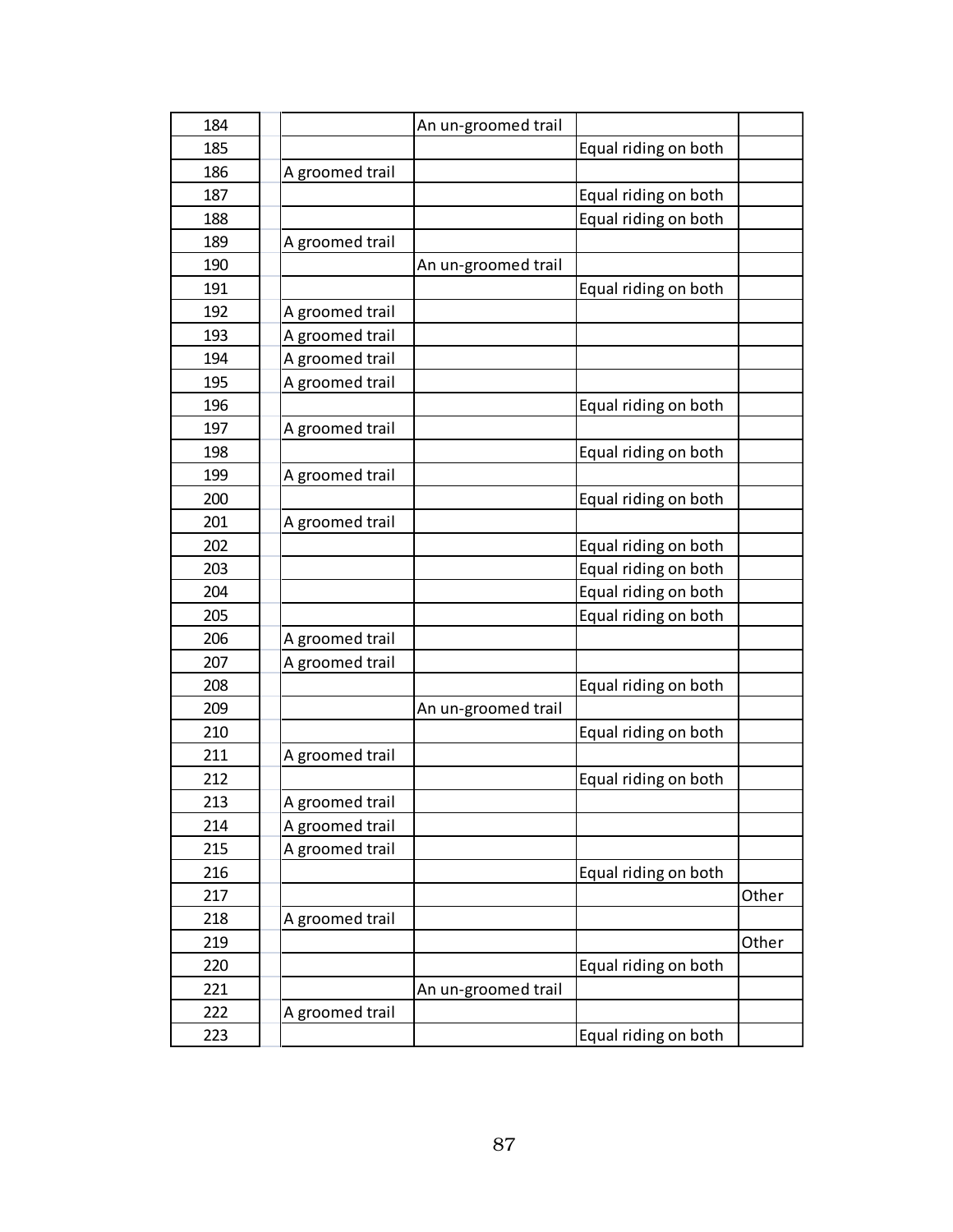| 224 |                 |                     |                      | Other |
|-----|-----------------|---------------------|----------------------|-------|
| 225 |                 | An un-groomed trail |                      |       |
| 226 |                 |                     |                      | Other |
| 227 | A groomed trail |                     |                      |       |
| 228 |                 | An un-groomed trail |                      |       |
| 229 |                 |                     | Equal riding on both |       |
| 230 |                 | An un-groomed trail |                      |       |
| 231 |                 |                     | Equal riding on both |       |
| 232 |                 |                     | Equal riding on both |       |
| 233 |                 | An un-groomed trail |                      |       |
| 234 |                 |                     | Equal riding on both |       |
| 235 | A groomed trail |                     |                      |       |
| 236 |                 |                     | Equal riding on both |       |
| 237 |                 |                     | Equal riding on both |       |
| 238 |                 |                     |                      | Other |
| 239 |                 | An un-groomed trail |                      |       |
| 240 |                 |                     | Equal riding on both |       |
| 241 |                 | An un-groomed trail |                      |       |
| 242 |                 | An un-groomed trail |                      |       |
| 243 |                 | An un-groomed trail |                      |       |

|                |                | <b>Question #4</b>                                                                |            |      |                   |  |  |  |  |
|----------------|----------------|-----------------------------------------------------------------------------------|------------|------|-------------------|--|--|--|--|
|                |                | If you get sore from riding, where do you usually get sore? (check all that appy) |            |      |                   |  |  |  |  |
| Participant    | Neck/shoulders | <b>Arms</b>                                                                       | Lower back | Legs | I do not get sore |  |  |  |  |
| 1              |                |                                                                                   |            | Legs |                   |  |  |  |  |
| $\overline{2}$ |                | Arms                                                                              |            | Legs |                   |  |  |  |  |
| 3              | Neck/shoulders | Arms                                                                              |            |      |                   |  |  |  |  |
| 4              |                | Arms                                                                              | Lower back |      |                   |  |  |  |  |
| 5              |                |                                                                                   | Lower back |      |                   |  |  |  |  |
| 6              |                |                                                                                   |            |      | do not get sore   |  |  |  |  |
| 7              |                |                                                                                   |            |      | I do not get sore |  |  |  |  |
| 8              |                |                                                                                   | Lower back |      |                   |  |  |  |  |
| 9              |                |                                                                                   | Lower back |      |                   |  |  |  |  |
| 10             | Neck/shoulders |                                                                                   | Lower back |      |                   |  |  |  |  |
| 11             | Neck/shoulders |                                                                                   |            |      |                   |  |  |  |  |
| 12             | Neck/shoulders |                                                                                   | Lower back |      |                   |  |  |  |  |
| 13             | Neck/shoulders |                                                                                   | Lower back |      |                   |  |  |  |  |
| 14             | Neck/shoulders |                                                                                   |            |      |                   |  |  |  |  |
| 15             | Neck/shoulders |                                                                                   |            |      |                   |  |  |  |  |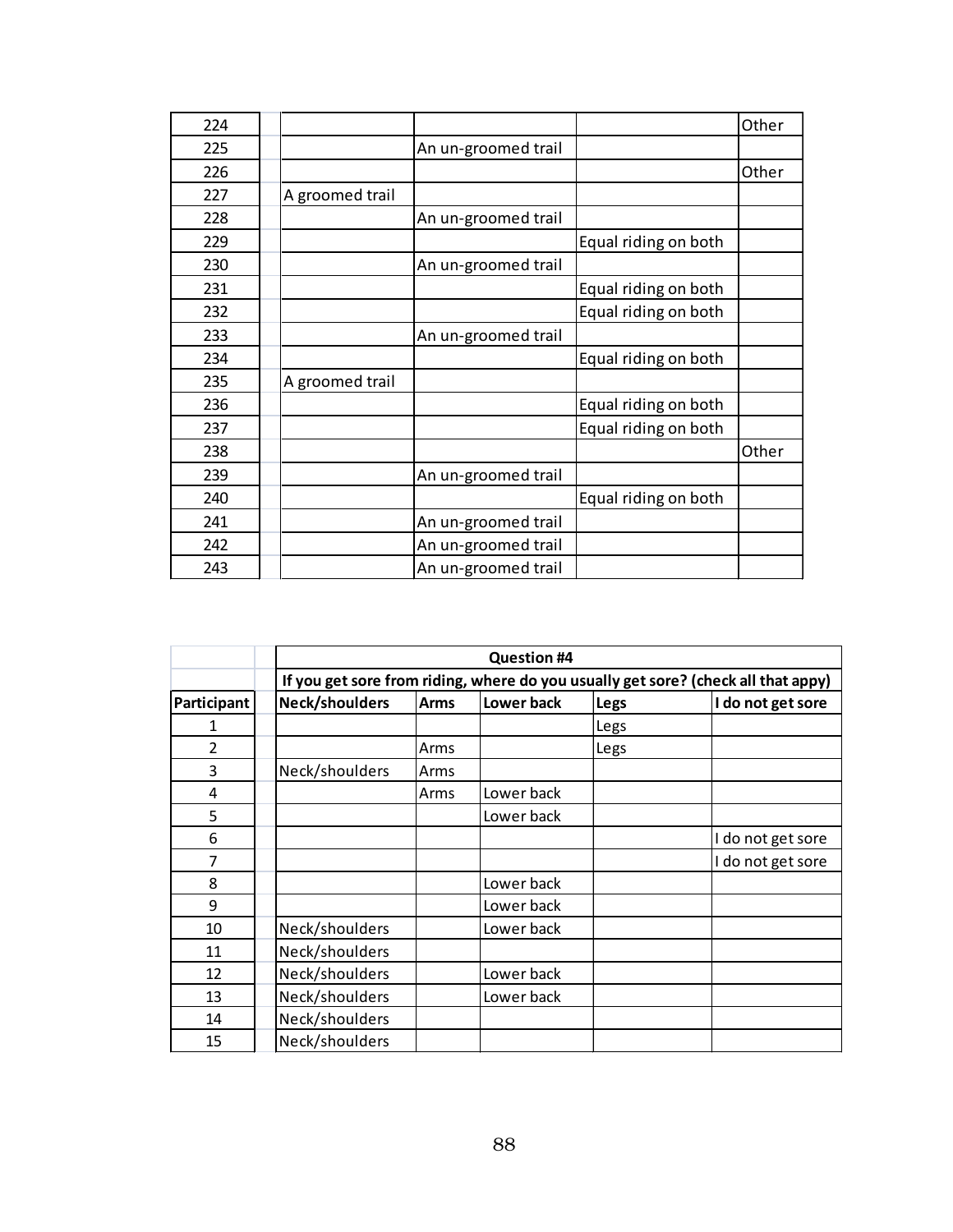| 16 |                | Arms |            |      |                   |
|----|----------------|------|------------|------|-------------------|
| 17 | Neck/shoulders | Arms |            |      |                   |
| 18 |                |      | Lower back |      |                   |
| 19 |                |      |            | Legs |                   |
| 20 |                |      | Lower back |      |                   |
| 21 | Neck/shoulders | Arms |            |      |                   |
| 22 |                |      | Lower back |      |                   |
| 23 |                | Arms | Lower back |      |                   |
| 24 | Neck/shoulders |      |            |      |                   |
| 25 | Neck/shoulders |      | Lower back |      |                   |
| 26 |                |      |            |      | I do not get sore |
| 27 | Neck/shoulders |      | Lower back | Legs |                   |
| 28 |                |      |            |      | I do not get sore |
| 29 | Neck/shoulders | Arms |            |      |                   |
| 30 |                | Arms |            |      |                   |
| 31 |                |      |            | Legs |                   |
| 32 |                | Arms |            |      |                   |
| 33 |                |      |            |      | I do not get sore |
| 34 |                |      | Lower back |      |                   |
| 35 |                |      | Lower back |      |                   |
| 36 |                | Arms |            | Legs |                   |
| 37 | Neck/shoulders |      |            |      |                   |
| 38 |                |      |            |      | I do not get sore |
| 39 | Neck/shoulders |      |            |      |                   |
| 40 |                | Arms |            |      |                   |
| 41 | Neck/shoulders |      |            |      |                   |
| 42 |                |      |            |      | I do not get sore |
| 43 | Neck/shoulders |      |            |      |                   |
| 44 |                |      |            | Legs |                   |
| 45 | Neck/shoulders |      | Lower back |      |                   |
| 46 | Neck/shoulders |      |            |      |                   |
| 47 |                |      |            |      | I do not get sore |
| 48 | Neck/shoulders |      |            |      |                   |
| 49 |                |      | Lower back |      |                   |
| 50 | Neck/shoulders |      | Lower back |      |                   |
| 51 |                |      | Lower back |      |                   |
| 52 | Neck/shoulders |      | Lower back |      |                   |
| 53 | Neck/shoulders |      | Lower back |      |                   |
| 54 |                |      |            | Legs |                   |
| 55 | Neck/shoulders |      |            | Legs |                   |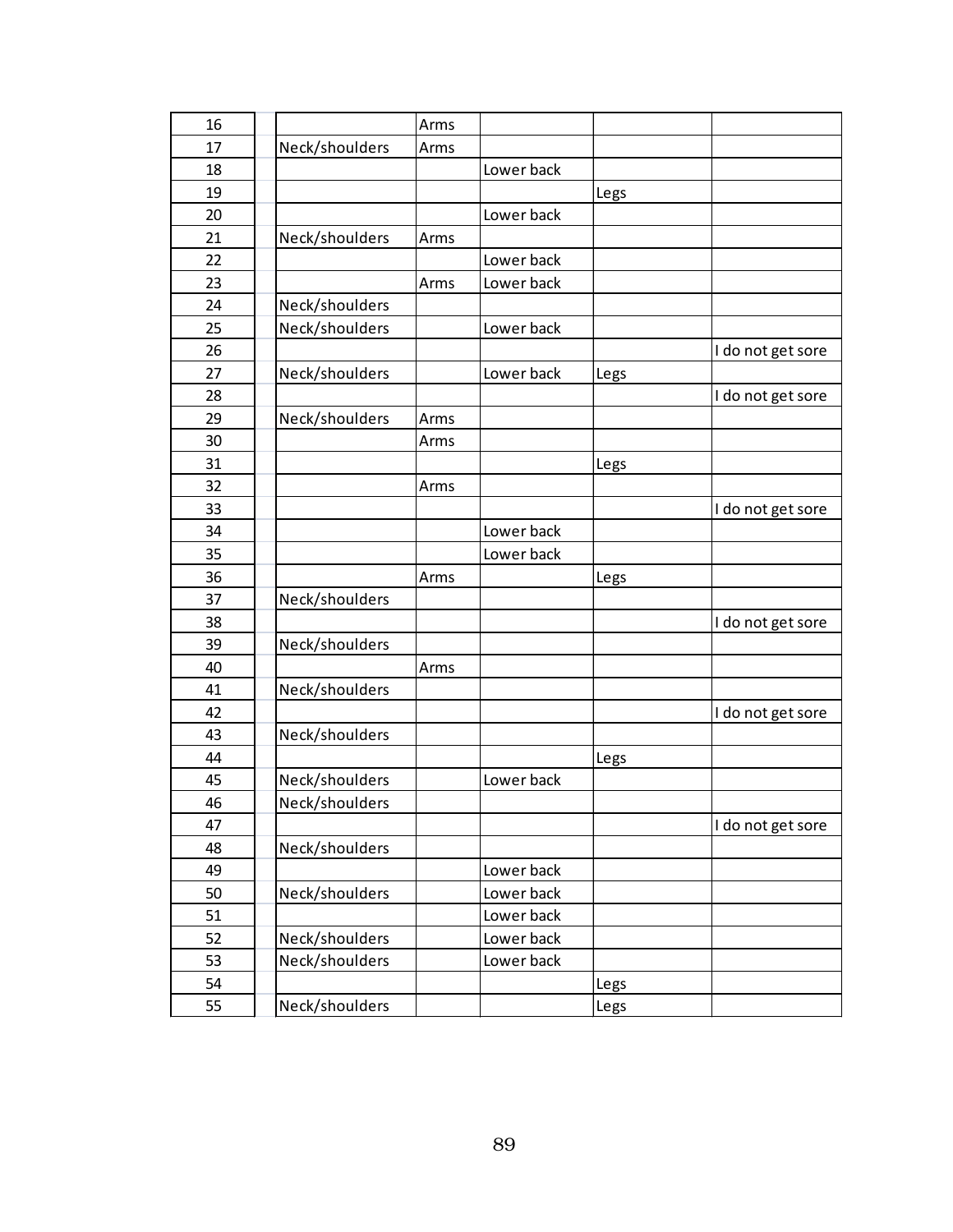| 56 | Neck/shoulders |      |            |      |                   |
|----|----------------|------|------------|------|-------------------|
| 57 |                | Arms |            | Legs |                   |
| 58 | Neck/shoulders |      | Lower back |      |                   |
| 59 |                | Arms |            | Legs |                   |
| 60 |                |      | Lower back |      |                   |
| 61 |                |      |            | Legs |                   |
| 62 | Neck/shoulders | Arms | Lower back |      |                   |
| 63 |                | Arms | Lower back |      |                   |
| 64 |                | Arms |            |      |                   |
| 65 |                |      | Lower back |      |                   |
| 66 | Neck/shoulders |      |            | Legs |                   |
| 67 | Neck/shoulders |      | Lower back |      |                   |
| 68 | Neck/shoulders |      | Lower back |      |                   |
| 69 | Neck/shoulders |      |            |      |                   |
| 70 | Neck/shoulders |      | Lower back |      |                   |
| 71 | Neck/shoulders |      |            |      |                   |
| 72 | Neck/shoulders |      |            |      |                   |
| 73 | Neck/shoulders |      |            |      |                   |
| 74 |                |      | Lower back |      |                   |
| 75 |                | Arms | Lower back | Legs |                   |
| 76 |                |      | Lower back |      |                   |
| 77 |                |      |            |      | I do not get sore |
| 78 |                | Arms |            |      |                   |
| 79 |                |      | Lower back |      |                   |
| 80 |                |      | Lower back |      |                   |
| 81 | Neck/shoulders |      |            |      |                   |
| 82 | Neck/shoulders |      |            |      |                   |
| 83 |                | Arms |            | Legs |                   |
| 84 | Neck/shoulders | Arms | Lower back | Legs |                   |
| 85 |                |      | Lower back |      |                   |
| 86 |                |      | Lower back |      |                   |
| 87 | Neck/shoulders |      |            | Legs |                   |
| 88 | Neck/shoulders | Arms | Lower back | Legs |                   |
| 89 |                | Arms |            |      |                   |
| 90 |                |      |            | Legs |                   |
| 91 |                |      | Lower back |      |                   |
| 92 |                |      |            |      |                   |
|    | Neck/shoulders |      |            | Legs |                   |
| 93 |                |      | Lower back |      |                   |
| 94 | Neck/shoulders |      | Lower back |      |                   |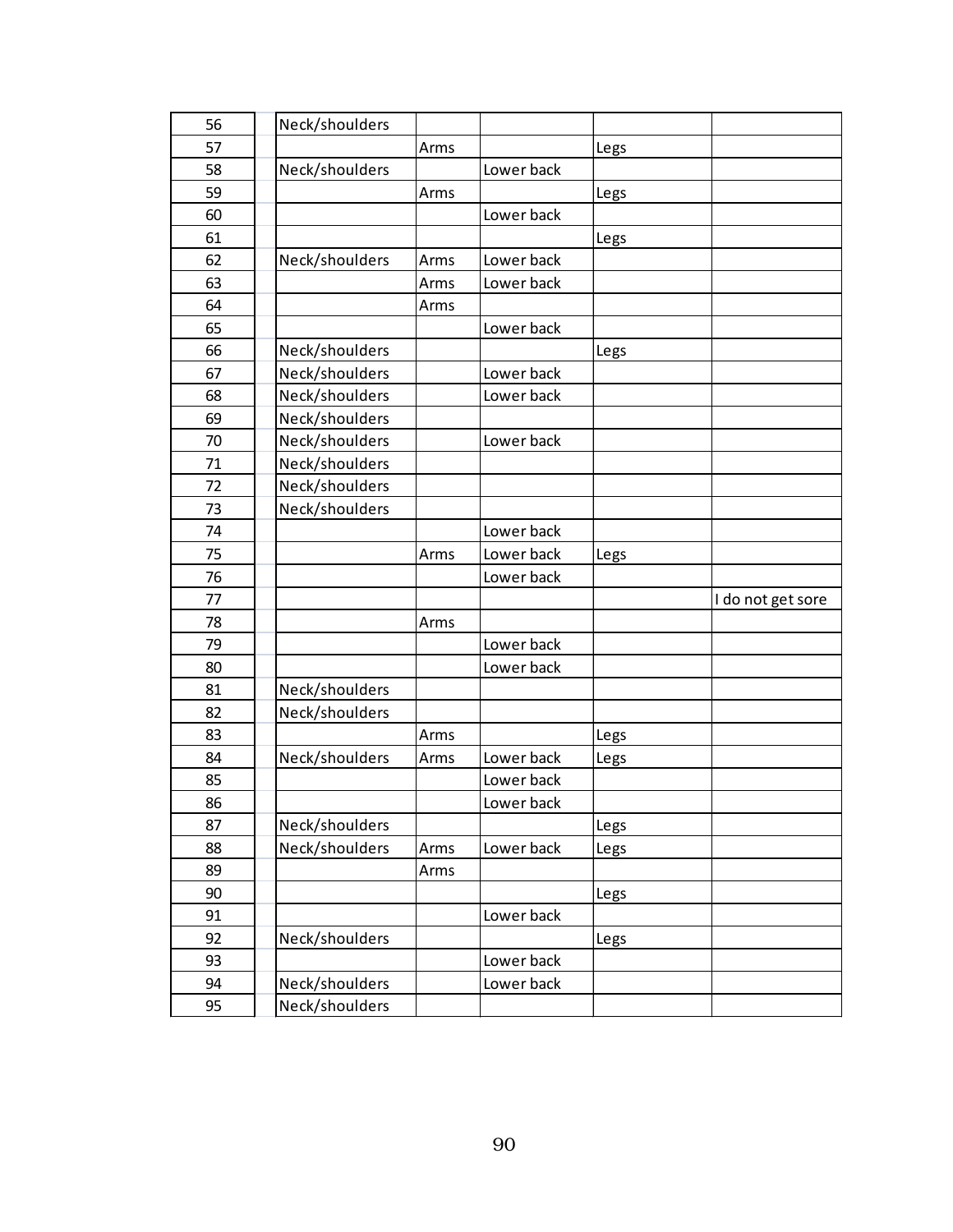| 96  |                |      | Lower back |      |                   |
|-----|----------------|------|------------|------|-------------------|
| 97  | Neck/shoulders |      |            |      |                   |
| 98  |                |      |            |      | I do not get sore |
| 99  |                |      |            |      | I do not get sore |
| 100 |                |      |            |      | I do not get sore |
| 101 | Neck/shoulders |      | Lower back |      |                   |
| 102 |                | Arms |            |      |                   |
| 103 | Neck/shoulders | Arms |            |      |                   |
| 104 |                |      |            |      | I do not get sore |
| 105 | Neck/shoulders |      |            |      |                   |
| 106 | Neck/shoulders | Arms |            | Legs |                   |
| 107 |                | Arms |            |      |                   |
| 108 |                |      |            | Legs |                   |
| 109 |                | Arms | Lower back |      |                   |
| 110 | Neck/shoulders |      | Lower back |      |                   |
| 111 |                | Arms |            |      |                   |
| 112 | Neck/shoulders | Arms | Lower back | Legs |                   |
| 113 |                |      |            |      | I do not get sore |
| 114 | Neck/shoulders | Arms |            |      |                   |
| 115 | Neck/shoulders |      |            |      |                   |
| 116 |                | Arms |            |      |                   |
| 117 |                |      |            | Legs |                   |
| 118 | Neck/shoulders |      | Lower back |      |                   |
| 119 | Neck/shoulders |      |            | Legs |                   |
| 120 | Neck/shoulders |      |            |      |                   |
| 121 | Neck/shoulders |      |            |      |                   |
| 122 |                |      |            | Legs |                   |
| 123 |                | Arms |            | Legs |                   |
| 124 | Neck/shoulders | Arms | Lower back | Legs |                   |
| 125 |                |      |            |      | I do not get sore |
| 126 |                |      | Lower back | Legs |                   |
| 127 |                |      |            | Legs |                   |
| 128 | Neck/shoulders |      | Lower back |      |                   |
| 129 | Neck/shoulders |      |            |      |                   |
| 130 | Neck/shoulders |      |            |      |                   |
| 131 |                |      |            | Legs |                   |
| 132 | Neck/shoulders |      |            |      |                   |
| 133 |                |      |            |      | I do not get sore |
| 134 | Neck/shoulders |      |            |      |                   |
| 135 |                |      |            |      | I do not get sore |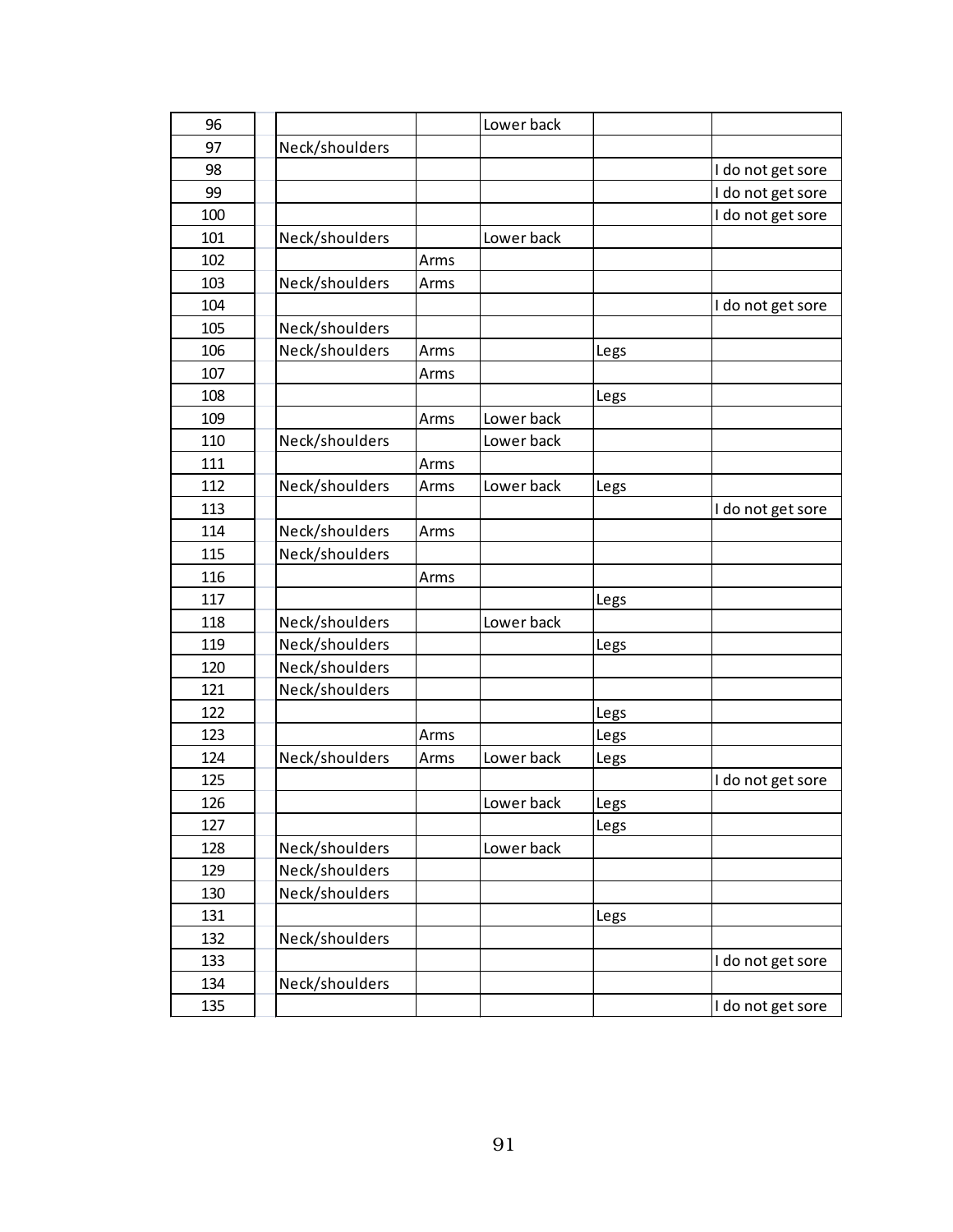| 136 | Neck/shoulders |      | Lower back |      |                   |
|-----|----------------|------|------------|------|-------------------|
| 137 | Neck/shoulders |      |            |      |                   |
| 138 | Neck/shoulders |      | Lower back |      |                   |
| 139 | Neck/shoulders |      |            |      |                   |
| 140 | Neck/shoulders |      |            |      |                   |
| 141 |                | Arms |            |      |                   |
| 142 |                |      |            |      | I do not get sore |
| 143 |                | Arms |            |      |                   |
| 144 | Neck/shoulders |      |            |      |                   |
| 145 |                |      | Lower back |      |                   |
| 146 | Neck/shoulders |      |            |      |                   |
| 147 |                |      |            |      | I do not get sore |
| 148 |                |      | Lower back |      |                   |
| 149 |                | Arms |            | Legs |                   |
| 150 | Neck/shoulders | Arms |            |      |                   |
| 151 | Neck/shoulders |      |            |      |                   |
| 152 |                |      |            |      | I do not get sore |
| 153 | Neck/shoulders | Arms | Lower back |      |                   |
| 154 | Neck/shoulders |      | Lower back |      |                   |
| 155 |                |      | Lower back |      |                   |
| 156 | Neck/shoulders |      |            | Legs |                   |
| 157 |                | Arms |            |      |                   |
| 158 |                |      |            |      | I do not get sore |
| 159 | Neck/shoulders |      | Lower back |      |                   |
| 160 |                |      |            |      | I do not get sore |
| 161 |                |      |            |      | I do not get sore |
| 162 |                |      |            |      | I do not get sore |
| 163 | Neck/shoulders |      |            |      |                   |
| 164 |                | Arms |            |      |                   |
| 165 |                |      |            |      | I do not get sore |
| 166 | Neck/shoulders |      | Lower back | Legs |                   |
| 167 | Neck/shoulders | Arms | Lower back | Legs |                   |
| 168 |                |      |            |      | I do not get sore |
| 169 | Neck/shoulders |      |            |      |                   |
| 170 |                |      |            | Legs |                   |
| 171 |                |      | Lower back |      |                   |
| 172 | Neck/shoulders | Arms |            | Legs |                   |
| 173 | Neck/shoulders |      | Lower back |      |                   |
| 174 |                | Arms |            |      |                   |
| 175 |                |      |            |      | I do not get sore |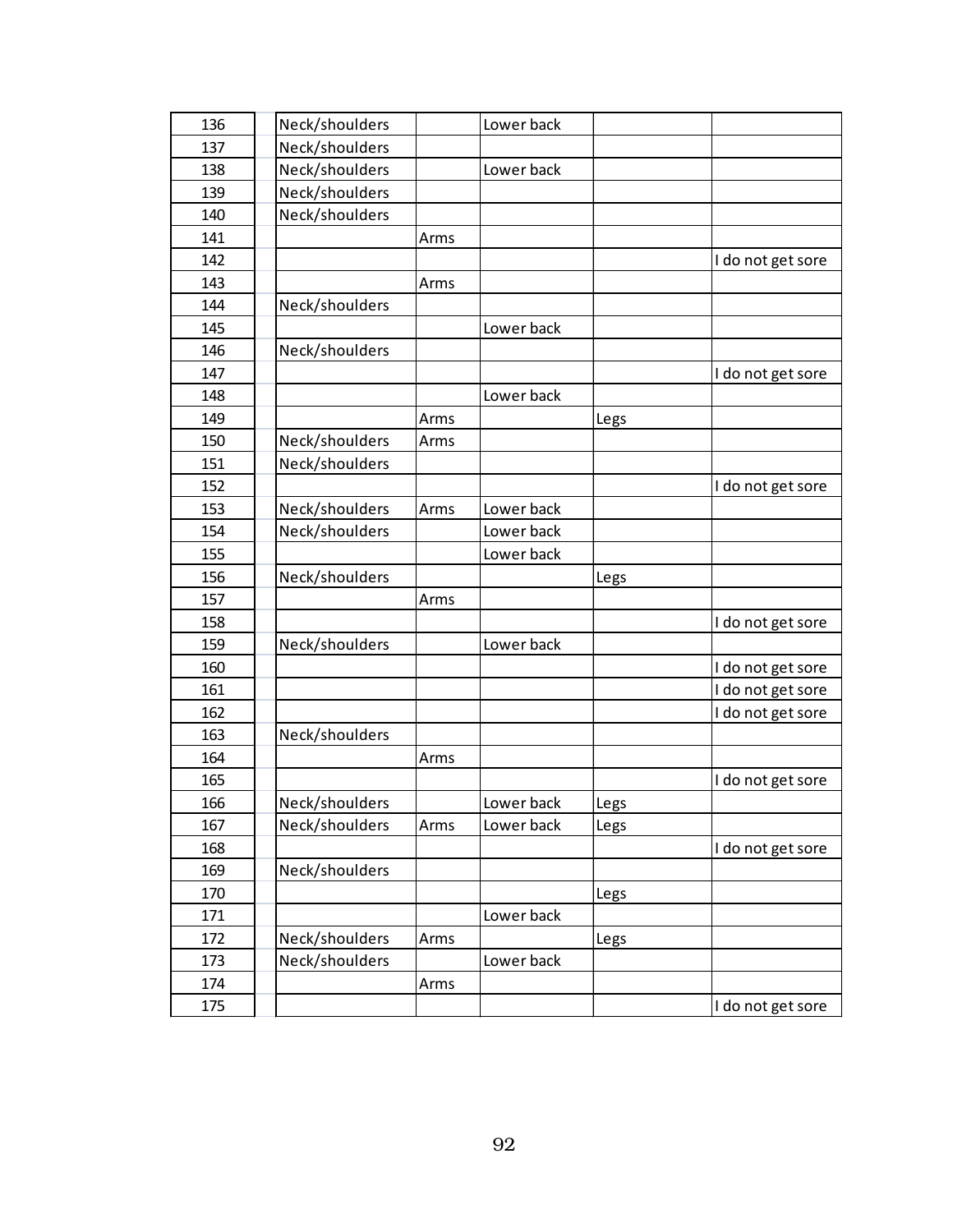| 176 | Neck/shoulders |      |            |      |                   |
|-----|----------------|------|------------|------|-------------------|
| 177 | Neck/shoulders |      |            |      |                   |
| 178 |                | Arms |            |      |                   |
| 179 | Neck/shoulders |      |            |      |                   |
| 180 |                |      |            |      | I do not get sore |
| 181 | Neck/shoulders |      |            | Legs |                   |
| 182 | Neck/shoulders |      | Lower back |      |                   |
| 183 |                | Arms |            |      |                   |
| 184 |                |      | Lower back |      |                   |
| 185 |                |      |            |      | I do not get sore |
| 186 |                |      | Lower back |      |                   |
| 187 |                | Arms | Lower back | Legs |                   |
| 188 |                |      |            | Legs |                   |
| 189 |                | Arms |            |      |                   |
| 190 |                | Arms |            | Legs |                   |
| 191 | Neck/shoulders | Arms |            |      |                   |
| 192 |                |      |            |      | I do not get sore |
| 193 |                |      |            |      | I do not get sore |
| 194 |                |      |            |      | I do not get sore |
| 195 | Neck/shoulders |      |            |      |                   |
| 196 |                |      |            |      | I do not get sore |
| 197 |                |      |            | Legs |                   |
| 198 |                |      | Lower back |      | I do not get sore |
| 199 |                |      |            |      | I do not get sore |
| 200 | Neck/shoulders |      | Lower back |      |                   |
| 201 | Neck/shoulders |      |            | Legs |                   |
| 202 | Neck/shoulders | Arms |            |      |                   |
| 203 | Neck/shoulders |      | Lower back |      |                   |
| 204 | Neck/shoulders |      |            |      |                   |
| 205 |                |      |            | Legs |                   |
| 206 |                |      |            |      | I do not get sore |
| 207 | Neck/shoulders | Arms |            |      |                   |
| 208 | Neck/shoulders |      |            |      |                   |
| 209 |                |      |            |      | I do not get sore |
| 210 |                | Arms | Lower back |      |                   |
| 211 |                |      |            |      | I do not get sore |
| 212 | Neck/shoulders |      |            |      |                   |
| 213 |                |      |            | Legs |                   |
| 214 | Neck/shoulders |      | Lower back |      |                   |
| 215 |                |      |            |      | I do not get sore |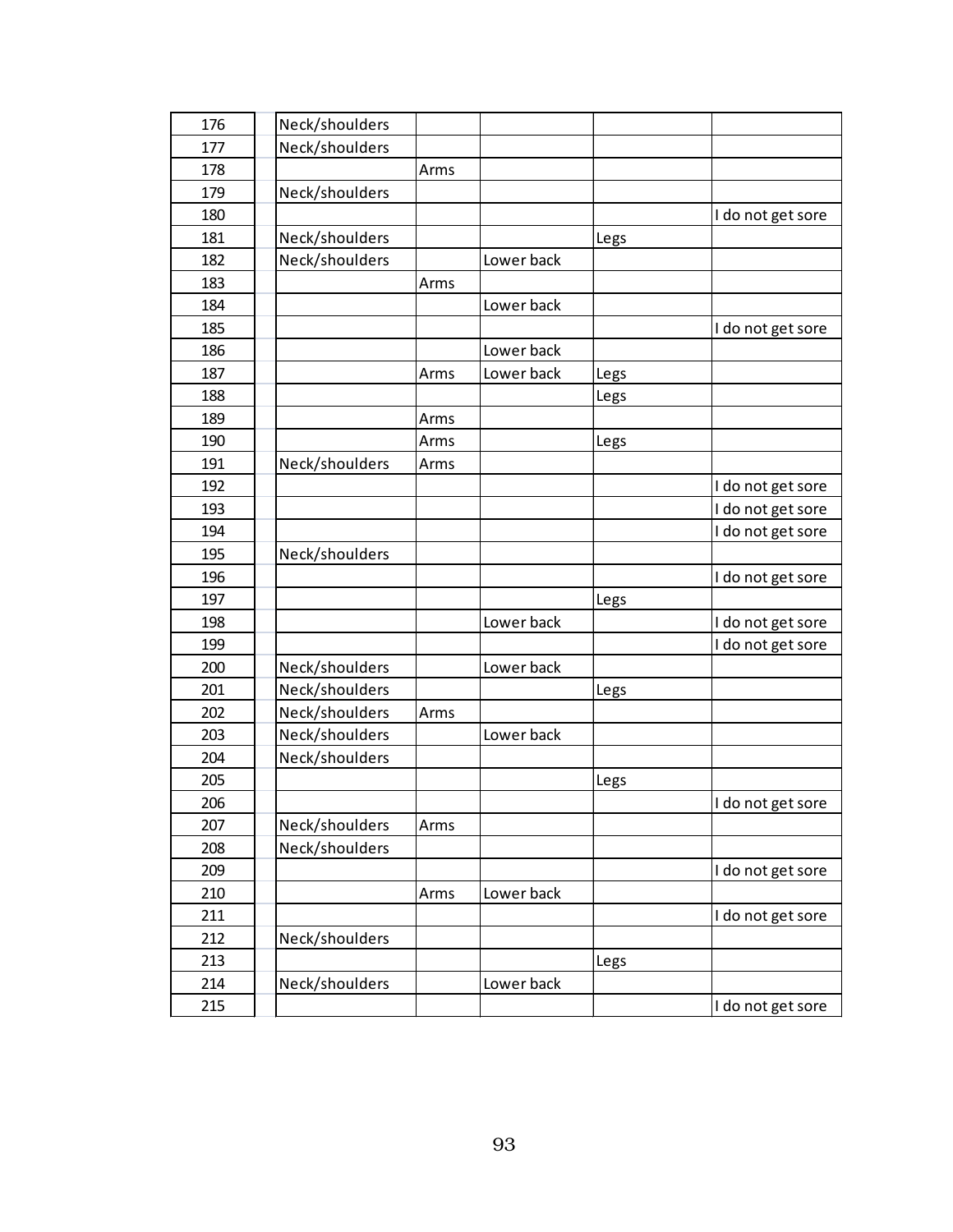| 216 |                |      |            | Legs |                   |
|-----|----------------|------|------------|------|-------------------|
| 217 |                |      |            | Legs |                   |
| 218 | Neck/shoulders |      |            |      |                   |
| 219 |                |      | Lower back |      |                   |
| 220 | Neck/shoulders |      |            |      |                   |
| 221 |                |      |            | Legs |                   |
| 222 |                |      |            | Legs |                   |
| 223 | Neck/shoulders |      |            |      |                   |
| 224 | Neck/shoulders |      |            |      |                   |
| 225 |                |      | Lower back |      |                   |
| 226 | Neck/shoulders |      |            |      |                   |
| 227 | Neck/shoulders |      |            | Legs |                   |
| 228 | Neck/shoulders |      | Lower back |      |                   |
| 229 |                |      |            |      | I do not get sore |
| 230 |                |      | Lower back |      |                   |
| 231 |                |      | Lower back | Legs |                   |
| 232 |                | Arms |            | Legs |                   |
| 233 |                |      |            |      | I do not get sore |
| 234 | Neck/shoulders | Arms |            |      |                   |
| 235 | Neck/shoulders | Arms |            |      |                   |
| 236 | Neck/shoulders |      |            |      |                   |
| 237 | Neck/shoulders |      |            | Legs |                   |
| 238 |                | Arms | Lower back | Legs |                   |
| 239 | Neck/shoulders |      | Lower back |      |                   |
| 240 |                | Arms |            |      |                   |
| 241 | Neck/shoulders |      | Lower back |      |                   |
| 242 |                |      | Lower back |      |                   |
| 243 |                |      | Lower back |      |                   |
|     |                |      |            |      |                   |

|                |            | <b>Question #5</b>               |          |                 |       |  |  |  |  |  |
|----------------|------------|----------------------------------|----------|-----------------|-------|--|--|--|--|--|
|                |            | How long does the soreness last? |          |                 |       |  |  |  |  |  |
|                | 1-3 days   | $3-5$ days                       | 5-7 days | 7-10 days Other |       |  |  |  |  |  |
| 1              | 1-3 days   |                                  |          |                 |       |  |  |  |  |  |
| $\overline{2}$ | 1-3 days   |                                  |          |                 |       |  |  |  |  |  |
| 3              | 1-3 days   |                                  |          |                 |       |  |  |  |  |  |
| 4              | 1-3 days   |                                  |          |                 |       |  |  |  |  |  |
| 5              | $1-3$ days |                                  |          |                 |       |  |  |  |  |  |
| 6              |            |                                  |          |                 | Other |  |  |  |  |  |
| 7              | 1-3 days   |                                  |          |                 |       |  |  |  |  |  |
| 8              | 1-3 days   |                                  |          |                 |       |  |  |  |  |  |
| 9              | 1-3 days   |                                  |          |                 |       |  |  |  |  |  |
| 10             | 1-3 days   |                                  |          |                 |       |  |  |  |  |  |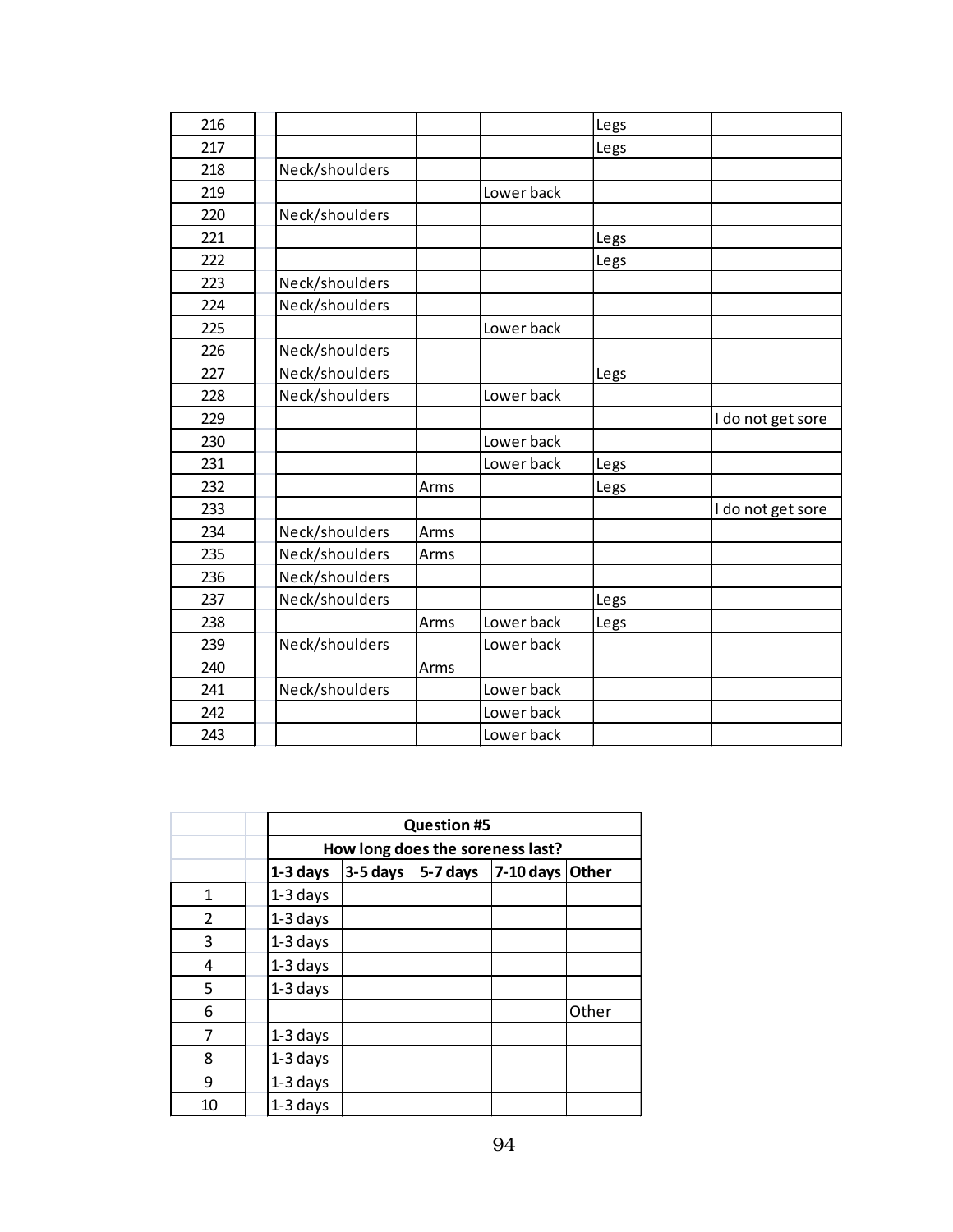| 11 | 1-3 days   |          |          |       |
|----|------------|----------|----------|-------|
| 12 | 1-3 days   |          |          |       |
| 13 | 1-3 days   |          |          |       |
| 14 |            |          | 5-7 days |       |
| 15 | 1-3 days   |          |          |       |
| 16 | 1-3 days   |          |          |       |
| 17 | 1-3 days   |          |          |       |
| 18 | 1-3 days   |          |          |       |
| 19 |            | 3-5 days |          |       |
| 20 | 1-3 days   |          |          |       |
| 21 |            | 3-5 days |          |       |
| 22 | 1-3 days   |          |          |       |
| 23 | 1-3 days   |          |          |       |
| 24 | 1-3 days   |          |          |       |
| 25 | 1-3 days   |          |          |       |
| 26 |            |          |          | Other |
| 27 | 1-3 days   |          |          |       |
| 28 |            |          |          | Other |
| 29 | 1-3 days   |          |          |       |
| 30 | 1-3 days   |          |          |       |
| 31 | $1-3$ days |          |          |       |
| 32 | 1-3 days   |          |          |       |
| 33 |            |          |          | Other |
| 34 | 1-3 days   |          |          |       |
| 35 | 1-3 days   |          |          |       |
| 36 |            |          | 5-7 days |       |
| 37 | 1-3 days   |          |          |       |
| 38 |            |          |          | Other |
| 39 | $1-3$ days |          |          |       |
| 40 | $1-3$ days |          |          |       |
| 41 | 1-3 days   |          |          |       |
| 42 |            |          |          | Other |
| 43 | 1-3 days   |          |          |       |
| 44 | 1-3 days   |          |          |       |
| 45 | 1-3 days   |          |          |       |
| 46 | 1-3 days   |          |          |       |
| 47 |            |          |          | Other |
| 48 | 1-3 days   |          |          |       |
| 49 | 1-3 days   |          |          |       |
| 50 | 1-3 days   |          |          |       |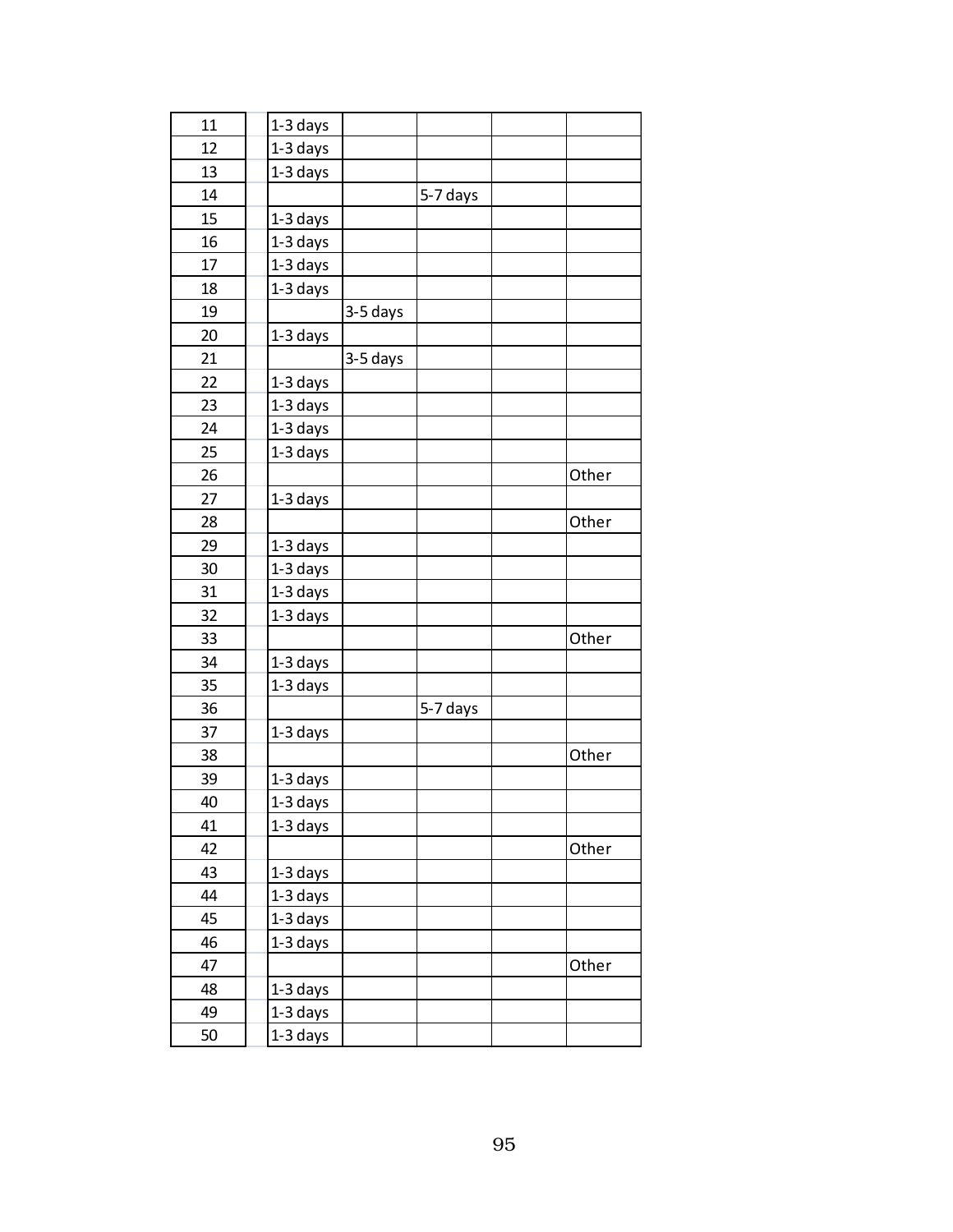| 51<br>1-3 days<br>52<br>1-3 days<br>1-3 days<br>53<br>54<br>1-3 days<br>1-3 days<br>55<br>56<br>1-3 days<br>57<br>1-3 days<br>1-3 days<br>58<br>59<br>1-3 days<br>60<br>1-3 days<br>1-3 days<br>61<br>1-3 days<br>62<br>63<br>1-3 days<br>64<br>1-3 days<br>1-3 days<br>65<br>$1-3$ days<br>66<br>67<br>3-5 days<br>68<br>1-3 days<br>1-3 days<br>69<br>1-3 days<br>70<br>1-3 days<br>71<br>1-3 days<br>72<br>73<br>1-3 days<br>74<br>Other<br>75<br>1-3 days<br>76<br>1-3 days<br>1-3 days<br>77<br>1-3 days<br>78<br>1-3 days<br>79<br>$1-3$ days<br>80<br>81<br>1-3 days<br>82<br>1-3 days<br>83<br>1-3 days<br>84<br>1-3 days<br>1-3 days<br>85<br>86<br>1-3 days<br>87<br>1-3 days<br>1-3 days<br>88<br>1-3 days<br>89<br>1-3 days<br>90 |  |  |  |
|-----------------------------------------------------------------------------------------------------------------------------------------------------------------------------------------------------------------------------------------------------------------------------------------------------------------------------------------------------------------------------------------------------------------------------------------------------------------------------------------------------------------------------------------------------------------------------------------------------------------------------------------------------------------------------------------------------------------------------------------------|--|--|--|
|                                                                                                                                                                                                                                                                                                                                                                                                                                                                                                                                                                                                                                                                                                                                               |  |  |  |
|                                                                                                                                                                                                                                                                                                                                                                                                                                                                                                                                                                                                                                                                                                                                               |  |  |  |
|                                                                                                                                                                                                                                                                                                                                                                                                                                                                                                                                                                                                                                                                                                                                               |  |  |  |
|                                                                                                                                                                                                                                                                                                                                                                                                                                                                                                                                                                                                                                                                                                                                               |  |  |  |
|                                                                                                                                                                                                                                                                                                                                                                                                                                                                                                                                                                                                                                                                                                                                               |  |  |  |
|                                                                                                                                                                                                                                                                                                                                                                                                                                                                                                                                                                                                                                                                                                                                               |  |  |  |
|                                                                                                                                                                                                                                                                                                                                                                                                                                                                                                                                                                                                                                                                                                                                               |  |  |  |
|                                                                                                                                                                                                                                                                                                                                                                                                                                                                                                                                                                                                                                                                                                                                               |  |  |  |
|                                                                                                                                                                                                                                                                                                                                                                                                                                                                                                                                                                                                                                                                                                                                               |  |  |  |
|                                                                                                                                                                                                                                                                                                                                                                                                                                                                                                                                                                                                                                                                                                                                               |  |  |  |
|                                                                                                                                                                                                                                                                                                                                                                                                                                                                                                                                                                                                                                                                                                                                               |  |  |  |
|                                                                                                                                                                                                                                                                                                                                                                                                                                                                                                                                                                                                                                                                                                                                               |  |  |  |
|                                                                                                                                                                                                                                                                                                                                                                                                                                                                                                                                                                                                                                                                                                                                               |  |  |  |
|                                                                                                                                                                                                                                                                                                                                                                                                                                                                                                                                                                                                                                                                                                                                               |  |  |  |
|                                                                                                                                                                                                                                                                                                                                                                                                                                                                                                                                                                                                                                                                                                                                               |  |  |  |
|                                                                                                                                                                                                                                                                                                                                                                                                                                                                                                                                                                                                                                                                                                                                               |  |  |  |
|                                                                                                                                                                                                                                                                                                                                                                                                                                                                                                                                                                                                                                                                                                                                               |  |  |  |
|                                                                                                                                                                                                                                                                                                                                                                                                                                                                                                                                                                                                                                                                                                                                               |  |  |  |
|                                                                                                                                                                                                                                                                                                                                                                                                                                                                                                                                                                                                                                                                                                                                               |  |  |  |
|                                                                                                                                                                                                                                                                                                                                                                                                                                                                                                                                                                                                                                                                                                                                               |  |  |  |
|                                                                                                                                                                                                                                                                                                                                                                                                                                                                                                                                                                                                                                                                                                                                               |  |  |  |
|                                                                                                                                                                                                                                                                                                                                                                                                                                                                                                                                                                                                                                                                                                                                               |  |  |  |
|                                                                                                                                                                                                                                                                                                                                                                                                                                                                                                                                                                                                                                                                                                                                               |  |  |  |
|                                                                                                                                                                                                                                                                                                                                                                                                                                                                                                                                                                                                                                                                                                                                               |  |  |  |
|                                                                                                                                                                                                                                                                                                                                                                                                                                                                                                                                                                                                                                                                                                                                               |  |  |  |
|                                                                                                                                                                                                                                                                                                                                                                                                                                                                                                                                                                                                                                                                                                                                               |  |  |  |
|                                                                                                                                                                                                                                                                                                                                                                                                                                                                                                                                                                                                                                                                                                                                               |  |  |  |
|                                                                                                                                                                                                                                                                                                                                                                                                                                                                                                                                                                                                                                                                                                                                               |  |  |  |
|                                                                                                                                                                                                                                                                                                                                                                                                                                                                                                                                                                                                                                                                                                                                               |  |  |  |
|                                                                                                                                                                                                                                                                                                                                                                                                                                                                                                                                                                                                                                                                                                                                               |  |  |  |
|                                                                                                                                                                                                                                                                                                                                                                                                                                                                                                                                                                                                                                                                                                                                               |  |  |  |
|                                                                                                                                                                                                                                                                                                                                                                                                                                                                                                                                                                                                                                                                                                                                               |  |  |  |
|                                                                                                                                                                                                                                                                                                                                                                                                                                                                                                                                                                                                                                                                                                                                               |  |  |  |
|                                                                                                                                                                                                                                                                                                                                                                                                                                                                                                                                                                                                                                                                                                                                               |  |  |  |
|                                                                                                                                                                                                                                                                                                                                                                                                                                                                                                                                                                                                                                                                                                                                               |  |  |  |
|                                                                                                                                                                                                                                                                                                                                                                                                                                                                                                                                                                                                                                                                                                                                               |  |  |  |
|                                                                                                                                                                                                                                                                                                                                                                                                                                                                                                                                                                                                                                                                                                                                               |  |  |  |
|                                                                                                                                                                                                                                                                                                                                                                                                                                                                                                                                                                                                                                                                                                                                               |  |  |  |
|                                                                                                                                                                                                                                                                                                                                                                                                                                                                                                                                                                                                                                                                                                                                               |  |  |  |
|                                                                                                                                                                                                                                                                                                                                                                                                                                                                                                                                                                                                                                                                                                                                               |  |  |  |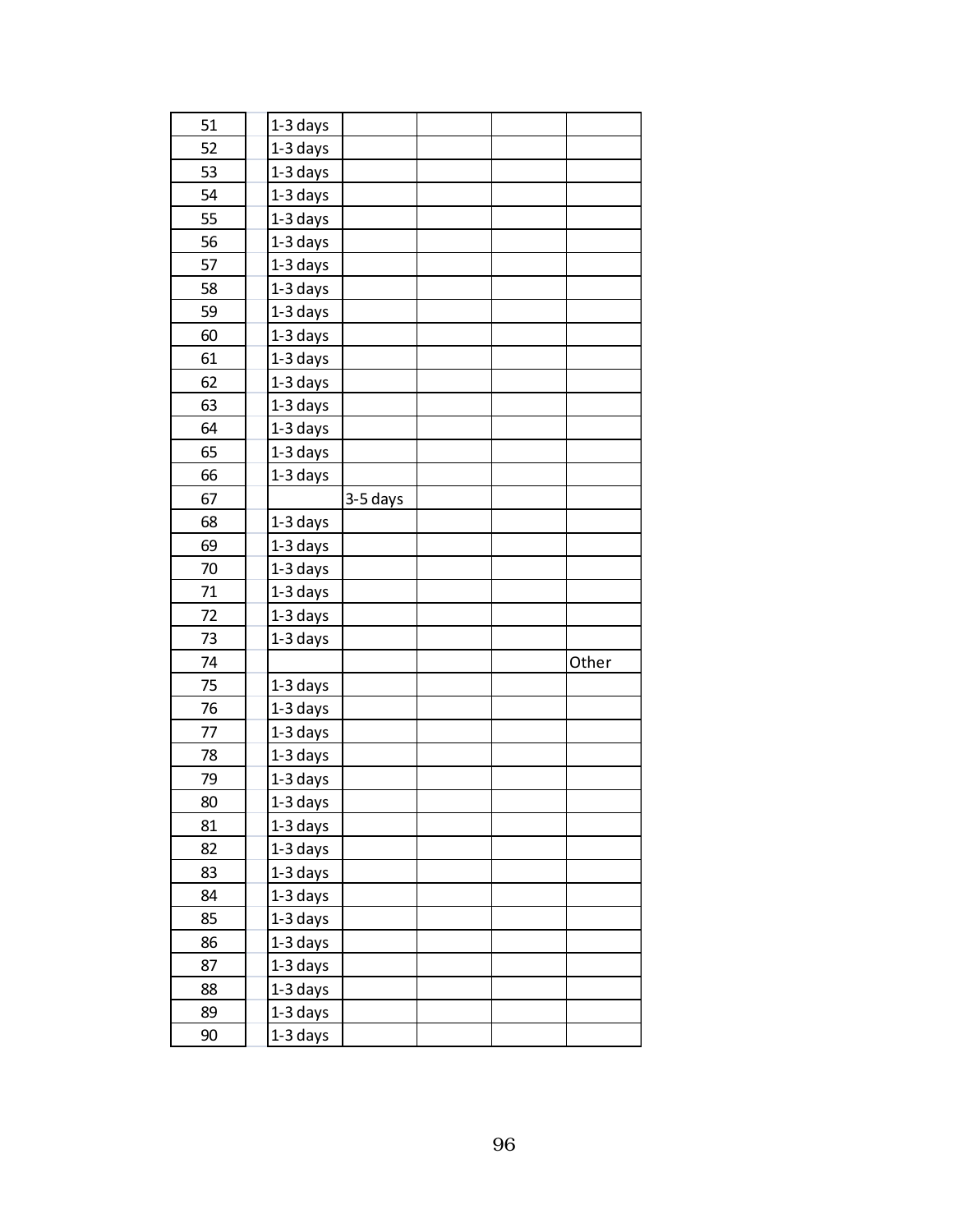| 91  |            |            | Other |
|-----|------------|------------|-------|
| 92  | 1-3 days   |            |       |
| 93  | 1-3 days   |            |       |
| 94  | 1-3 days   |            |       |
| 95  | 1-3 days   |            |       |
| 96  | 1-3 days   |            |       |
| 97  | 1-3 days   |            |       |
| 98  |            |            | Other |
| 99  |            |            | Other |
| 100 |            |            | Other |
| 101 | $1-3$ days |            |       |
| 102 | $1-3$ days |            |       |
| 103 | 1-3 days   |            |       |
| 104 |            |            | Other |
| 105 | $1-3$ days |            |       |
| 106 | 1-3 days   |            |       |
| 107 | 1-3 days   |            |       |
| 108 |            |            | Other |
| 109 | 1-3 days   |            |       |
| 110 | 1-3 days   |            |       |
| 111 | 1-3 days   |            |       |
| 112 | 1-3 days   |            |       |
| 113 |            |            | Other |
| 114 | 1-3 days   |            |       |
| 115 | 1-3 days   |            |       |
| 116 | 1-3 days   |            |       |
| 117 |            |            | Other |
| 118 | 1-3 days   |            |       |
| 119 |            | $3-5$ days |       |
| 120 | $1-3$ days |            |       |
| 121 |            |            | Other |
| 122 | 1-3 days   |            |       |
| 123 | 1-3 days   |            |       |
| 124 |            | 3-5 days   |       |
| 125 |            |            | Other |
| 126 | 1-3 days   |            |       |
| 127 | 1-3 days   |            |       |
| 128 | 1-3 days   |            |       |
| 129 | 1-3 days   |            |       |
| 130 | 1-3 days   |            |       |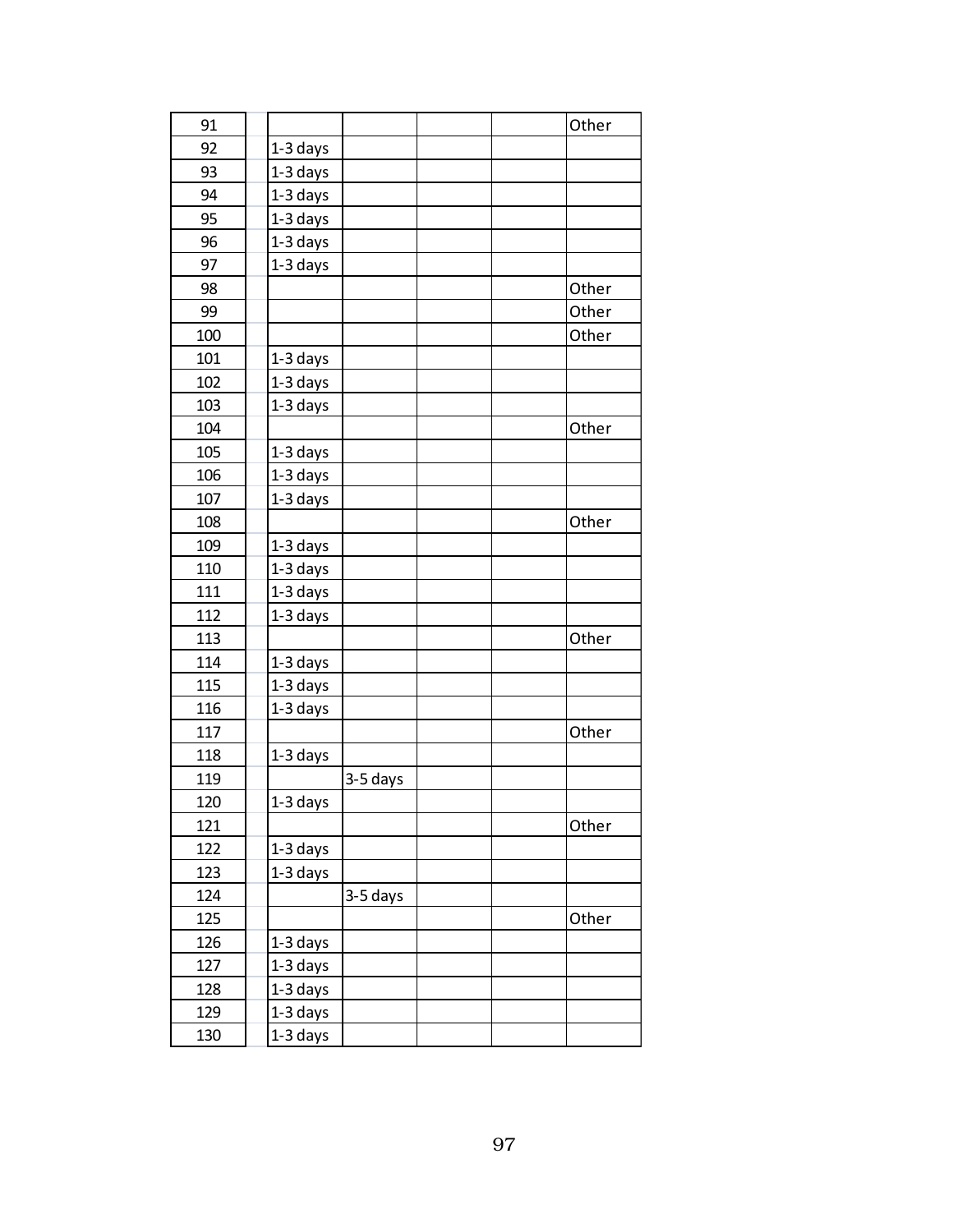| 131 | 1-3 days   |          |       |
|-----|------------|----------|-------|
| 132 | 1-3 days   |          |       |
| 133 |            |          | Other |
| 134 | 1-3 days   |          |       |
| 135 |            |          | Other |
| 136 | 1-3 days   |          |       |
| 137 | $1-3$ days |          |       |
| 138 | 1-3 days   |          |       |
| 139 | 1-3 days   |          |       |
| 140 | 1-3 days   |          |       |
| 141 | 1-3 days   |          |       |
| 142 |            |          | Other |
| 143 | $1-3$ days |          |       |
| 144 | 1-3 days   |          |       |
| 145 | $1-3$ days |          |       |
| 146 | 1-3 days   |          |       |
| 147 |            |          | Other |
| 148 | 1-3 days   |          |       |
| 149 | 1-3 days   |          |       |
| 150 | 1-3 days   |          |       |
| 151 | 1-3 days   |          |       |
| 152 | 1-3 days   |          |       |
| 153 | 1-3 days   |          |       |
| 154 | 1-3 days   |          |       |
| 155 | 1-3 days   |          |       |
| 156 | $1-3$ days |          |       |
| 157 | $1-3$ days |          |       |
| 158 |            |          | Other |
| 159 | $1-3$ days |          |       |
| 160 |            |          | Other |
| 161 |            |          | Other |
| 162 |            |          | Other |
| 163 | 1-3 days   |          |       |
| 164 | 1-3 days   |          |       |
| 165 |            |          | Other |
| 166 | 1-3 days   |          |       |
| 167 | 1-3 days   |          |       |
| 168 | 1-3 days   |          |       |
| 169 | 1-3 days   |          |       |
| 170 |            | 5-7 days |       |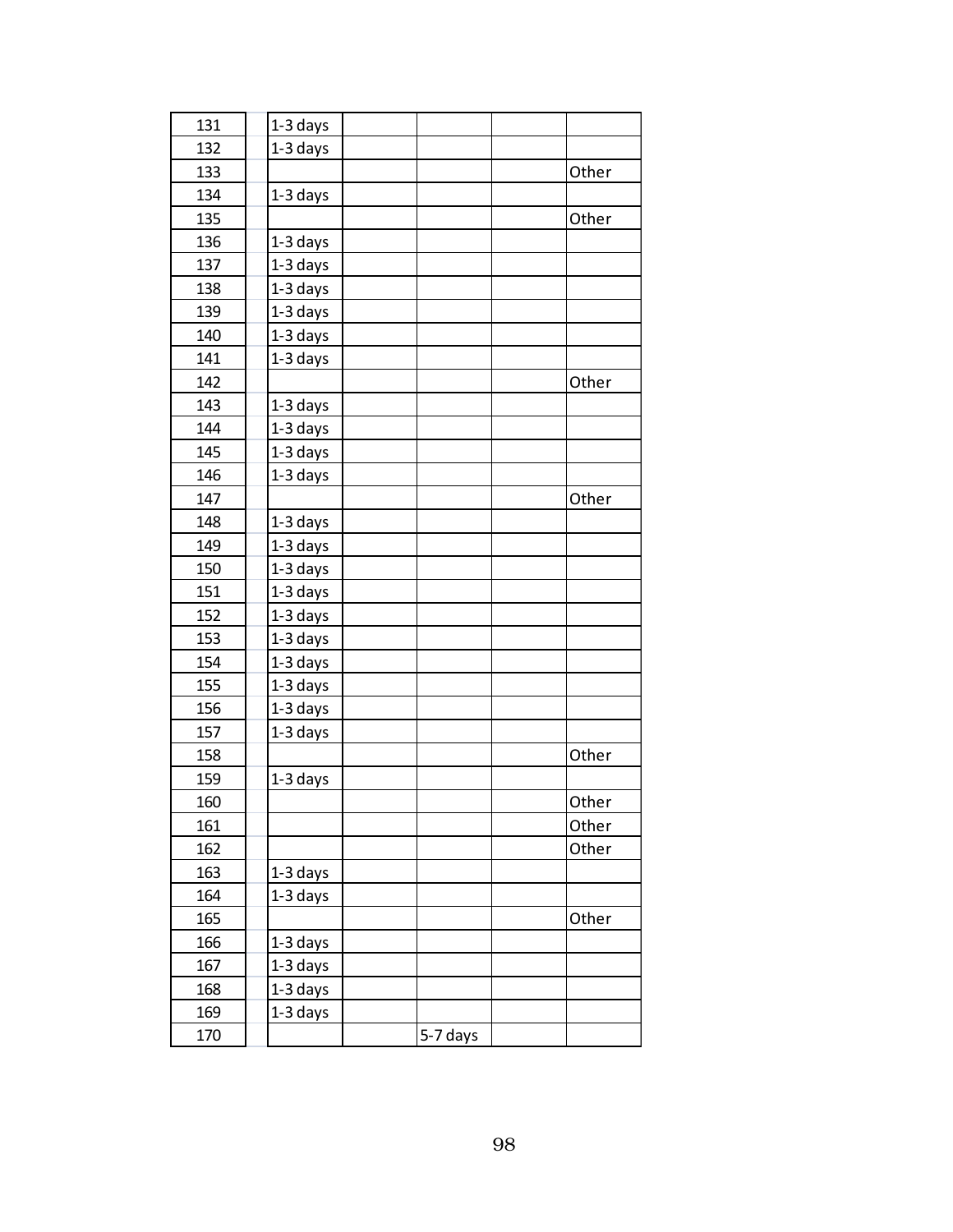| 171 | $1-3$ days |          |  |       |
|-----|------------|----------|--|-------|
| 172 | 1-3 days   |          |  |       |
| 173 | $1-3$ days |          |  |       |
| 174 | 1-3 days   |          |  |       |
| 175 |            |          |  | Other |
| 176 | 1-3 days   |          |  |       |
| 177 |            | 3-5 days |  |       |
| 178 | 1-3 days   |          |  |       |
| 179 | 1-3 days   |          |  |       |
| 180 |            |          |  | Other |
| 181 | 1-3 days   |          |  |       |
| 182 | 1-3 days   |          |  |       |
| 183 | 1-3 days   |          |  |       |
| 184 | $1-3$ days |          |  |       |
| 185 |            |          |  | Other |
| 186 | 1-3 days   |          |  |       |
| 187 | 1-3 days   |          |  |       |
| 188 | 1-3 days   |          |  |       |
| 189 | 1-3 days   |          |  |       |
| 190 | 1-3 days   |          |  |       |
| 191 | 1-3 days   |          |  |       |
| 192 |            |          |  | Other |
| 193 |            |          |  | Other |
| 194 | 1-3 days   |          |  |       |
| 195 | 1-3 days   |          |  |       |
| 196 | 1-3 days   |          |  |       |
| 197 | $1-3$ days |          |  |       |
| 198 | 1-3 days   |          |  |       |
| 199 | 1-3 days   |          |  |       |
| 200 | $1-3$ days |          |  |       |
| 201 | 1-3 days   |          |  |       |
| 202 | 1-3 days   |          |  |       |
| 203 | 1-3 days   |          |  |       |
| 204 | 1-3 days   |          |  |       |
| 205 | 1-3 days   |          |  |       |
| 206 |            |          |  | Other |
| 207 | 1-3 days   |          |  |       |
| 208 | 1-3 days   |          |  |       |
| 209 |            |          |  | Other |
| 210 | 1-3 days   |          |  |       |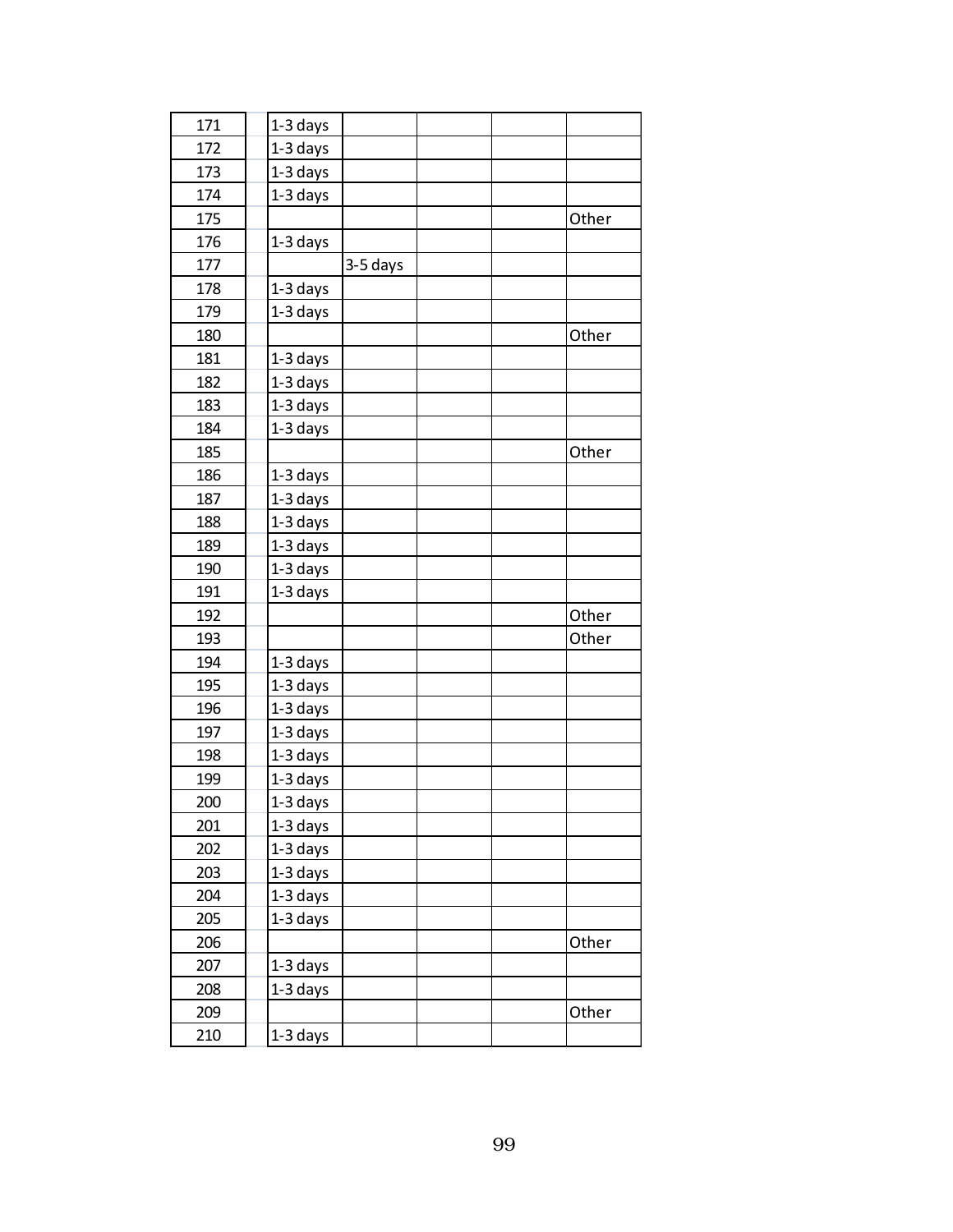| 211 |            |          | Other |
|-----|------------|----------|-------|
| 212 | $1-3$ days |          |       |
| 213 | 1-3 days   |          |       |
| 214 | 1-3 days   |          |       |
| 215 |            |          | Other |
| 216 | 1-3 days   |          |       |
| 217 | 1-3 days   |          |       |
| 218 | 1-3 days   |          |       |
| 219 | 1-3 days   |          |       |
| 220 | 1-3 days   |          |       |
| 221 | 1-3 days   |          |       |
| 222 | 1-3 days   |          |       |
| 223 | 1-3 days   |          |       |
| 224 |            |          | Other |
| 225 | 1-3 days   |          |       |
| 226 | 1-3 days   |          |       |
| 227 | 1-3 days   |          |       |
| 228 | 1-3 days   |          |       |
| 229 |            |          | Other |
| 230 | 1-3 days   |          |       |
| 231 | 1-3 days   |          |       |
| 232 | 1-3 days   |          |       |
| 233 |            |          | Other |
| 234 |            | 3-5 days |       |
| 235 | 1-3 days   |          |       |
| 236 | 1-3 days   |          |       |
| 237 | 1-3 days   |          |       |
| 238 | 1-3 days   |          |       |
| 239 | 1-3 days   |          |       |
| 240 |            |          | Other |
| 241 | $1-3$ days |          |       |
| 242 | 1-3 days   |          |       |
| 243 | 1-3 days   |          |       |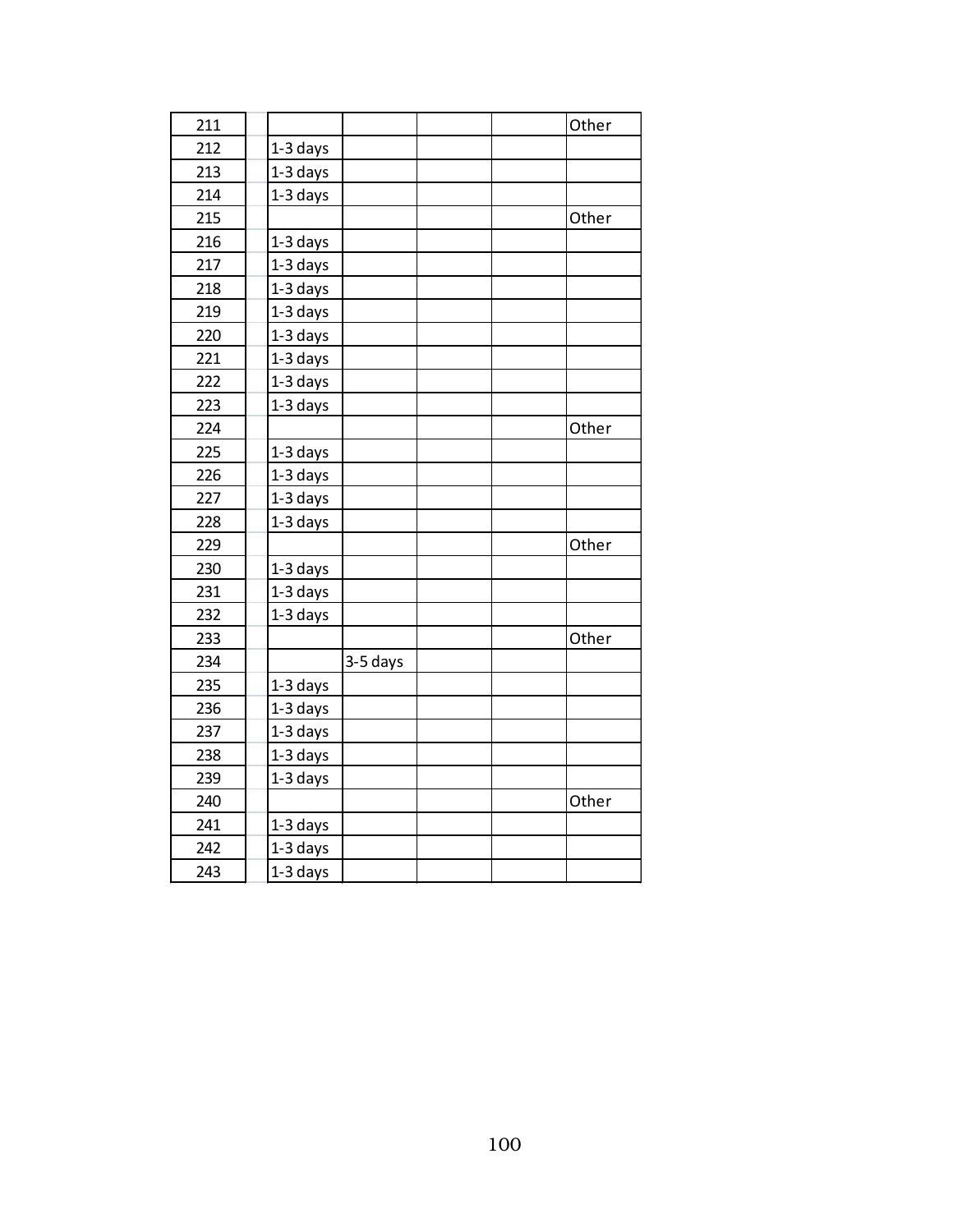|                |                       | <b>Question #6</b>                          |  |  |  |  |
|----------------|-----------------------|---------------------------------------------|--|--|--|--|
|                |                       | Do you have any ongoing physical            |  |  |  |  |
|                |                       | ailments originating from snowmobile        |  |  |  |  |
|                |                       | riding or a snowmobile injury accident last |  |  |  |  |
|                | longer than 6 months? |                                             |  |  |  |  |
|                | Yes                   | <b>No</b>                                   |  |  |  |  |
| $\mathbf{1}$   |                       | No                                          |  |  |  |  |
| $\overline{2}$ |                       | No                                          |  |  |  |  |
| 3              |                       | No                                          |  |  |  |  |
| 4              |                       | No                                          |  |  |  |  |
| 5              |                       | No                                          |  |  |  |  |
| 6              |                       | No                                          |  |  |  |  |
| 7              |                       | No                                          |  |  |  |  |
| 8              |                       | No                                          |  |  |  |  |
| 9              | Yes                   |                                             |  |  |  |  |
| 10             |                       | No                                          |  |  |  |  |
| 11             |                       | No                                          |  |  |  |  |
| 12             | Yes                   |                                             |  |  |  |  |
| 13             |                       | No                                          |  |  |  |  |
| 14             |                       | No                                          |  |  |  |  |
| 15             |                       | No                                          |  |  |  |  |
| 16             |                       | No                                          |  |  |  |  |
| 17             |                       | No                                          |  |  |  |  |
| 18             |                       | No                                          |  |  |  |  |
| 19             |                       | No                                          |  |  |  |  |
| 20             |                       | No                                          |  |  |  |  |
| 21             |                       | No                                          |  |  |  |  |
| 22             |                       | No                                          |  |  |  |  |
| 23             |                       | No                                          |  |  |  |  |
| 24             |                       | No                                          |  |  |  |  |
| 25             |                       | No                                          |  |  |  |  |
| 26             |                       | No                                          |  |  |  |  |
| 27             |                       | No                                          |  |  |  |  |
| 28             |                       | No                                          |  |  |  |  |
| 29             |                       | No                                          |  |  |  |  |
| 30             |                       | No                                          |  |  |  |  |
| 31             | Yes                   |                                             |  |  |  |  |
| 32             |                       | No                                          |  |  |  |  |
| 33             |                       | No                                          |  |  |  |  |
| 34             |                       | No                                          |  |  |  |  |
| 35             |                       | No                                          |  |  |  |  |
| 36             |                       | No                                          |  |  |  |  |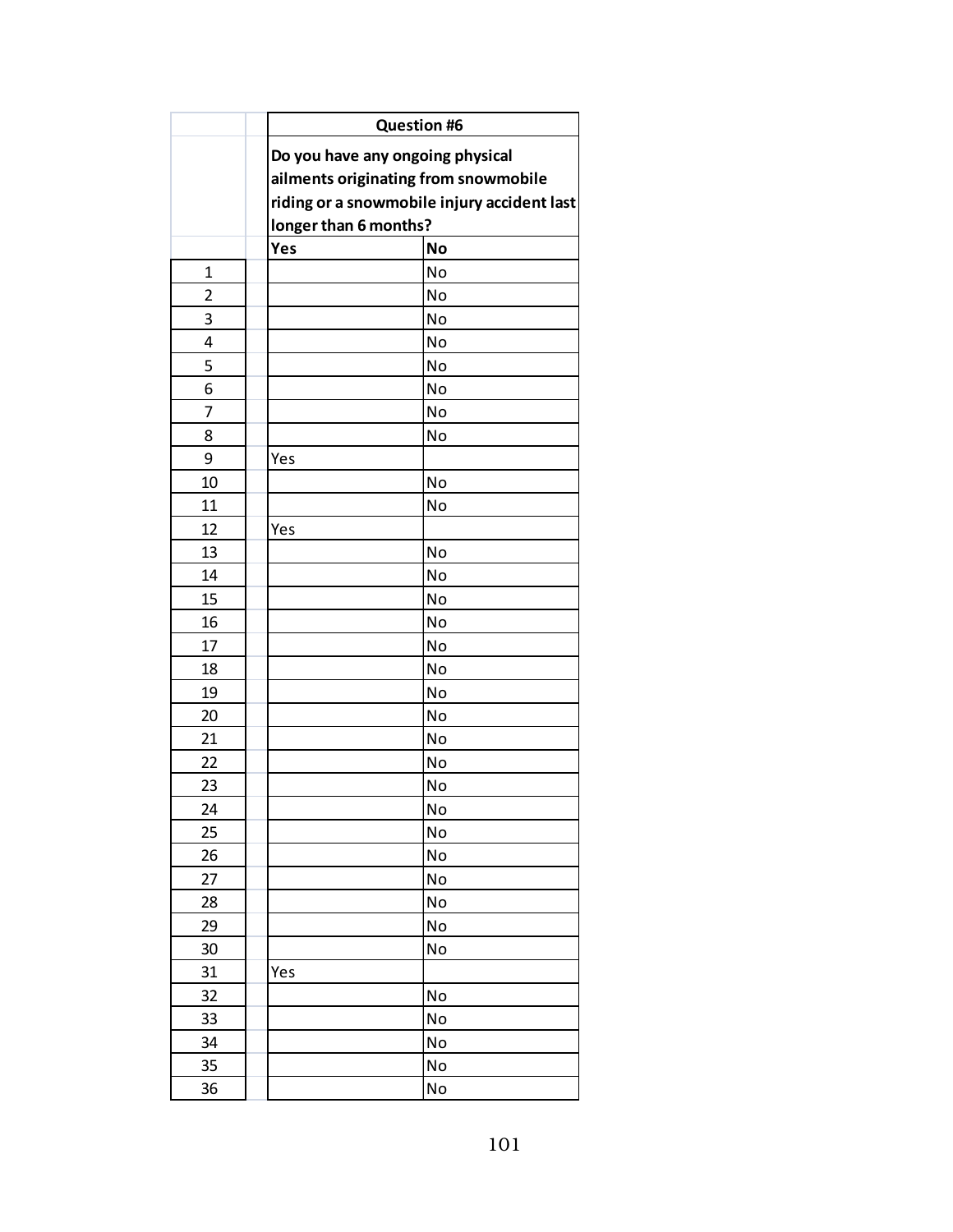| 37 |     | No                           |
|----|-----|------------------------------|
| 38 |     | No                           |
| 39 |     | No                           |
| 40 | Yes |                              |
| 41 |     | No                           |
| 42 |     | No                           |
| 43 |     | No                           |
| 44 |     | No                           |
| 45 |     | No                           |
| 46 |     | No                           |
| 47 |     | No                           |
| 48 |     | No                           |
| 49 | Yes |                              |
| 50 |     | No                           |
| 51 |     | No                           |
| 52 |     | No                           |
| 53 |     | No                           |
| 54 |     | No                           |
| 55 |     | No                           |
| 56 |     | No                           |
| 57 |     | No                           |
| 58 |     | No                           |
| 59 |     | No                           |
| 60 |     | No                           |
| 61 |     | No                           |
| 62 |     | No                           |
| 63 |     | No                           |
| 64 |     | No                           |
| 65 |     | No                           |
| 66 |     | No                           |
| 67 |     | No                           |
| 68 |     | $\operatorname{\mathsf{No}}$ |
| 69 |     | No                           |
| 70 |     | No                           |
| 71 | Yes |                              |
| 72 |     | No                           |
| 73 |     | No                           |
| 74 |     | No                           |
| 75 | Yes |                              |
| 76 |     | No                           |
|    |     |                              |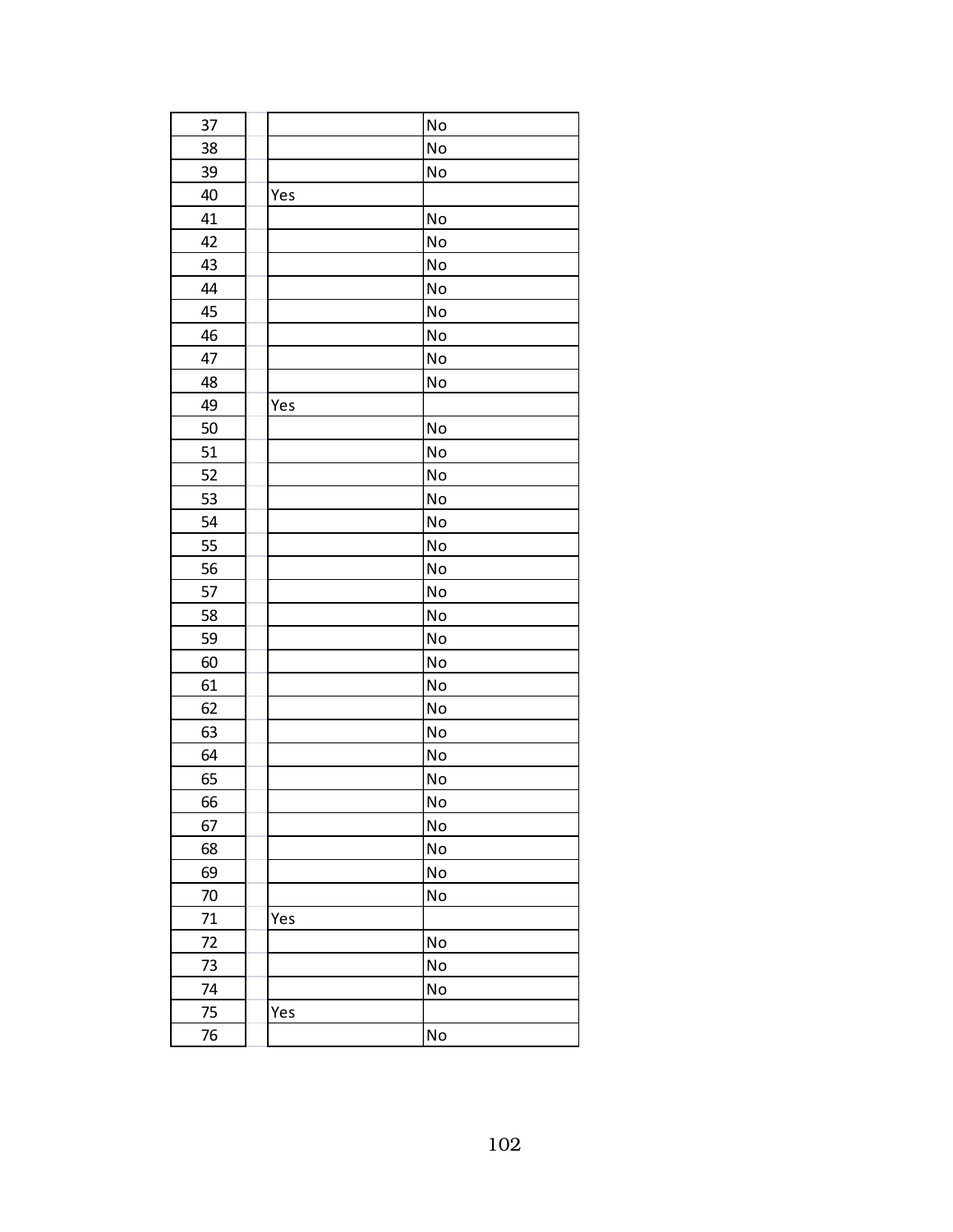| 77  |     | <b>No</b> |
|-----|-----|-----------|
| 78  |     | No        |
| 79  |     | No        |
| 80  |     | No        |
| 81  | Yes |           |
| 82  |     | No        |
| 83  |     | No        |
| 84  |     | No        |
| 85  |     | No        |
| 86  |     | No        |
| 87  |     | No        |
| 88  |     | No        |
| 89  |     | No        |
| 90  |     | No        |
| 91  |     | No        |
| 92  |     | No        |
| 93  |     | No        |
| 94  | Yes |           |
| 95  | Yes |           |
| 96  |     | No        |
| 97  |     | No        |
| 98  |     | No        |
| 99  |     | No        |
| 100 |     | No        |
| 101 | Yes |           |
| 102 |     | No        |
| 103 |     | No        |
| 104 |     | No        |
| 105 |     | No        |
| 106 |     | No        |
| 107 |     | No        |
| 108 | Yes |           |
| 109 |     | No        |
| 110 |     | No        |
| 111 |     | No        |
| 112 |     | No        |
| 113 | Yes |           |
| 114 |     | No        |
| 115 |     | No        |
| 116 |     | No        |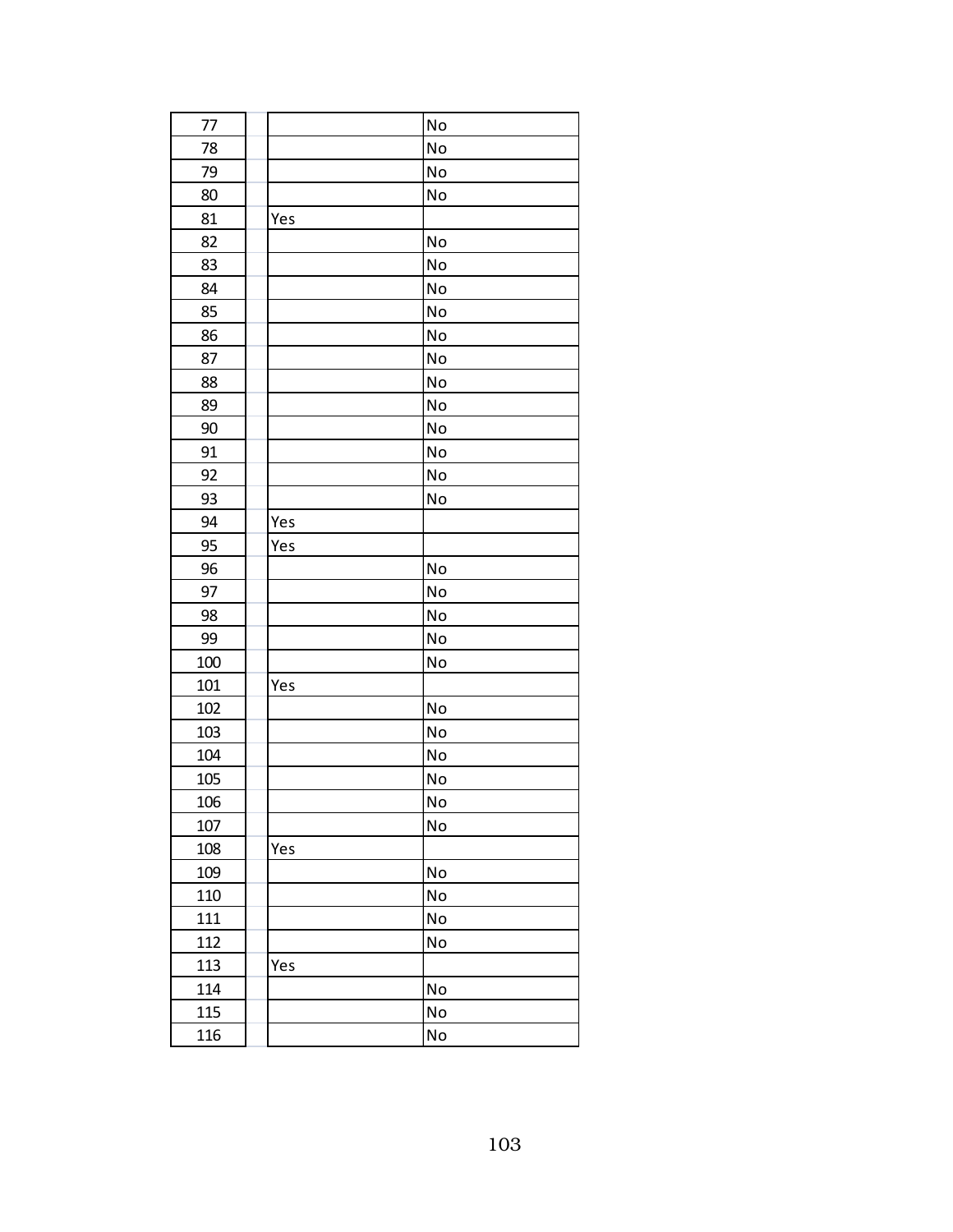| 117 | No  |
|-----|-----|
| 118 | No  |
| 119 | No  |
| 120 | No  |
| 121 | No  |
| 122 | No  |
| 123 | No  |
| 124 | No  |
| 125 | No  |
| 126 | No  |
| 127 | No  |
| 128 | No  |
| 129 | No  |
| 130 | No  |
| 131 | No  |
| 132 | No  |
| 133 | No  |
| 134 | No  |
| 135 | No  |
| 136 | No  |
| 137 | No  |
| 138 | No  |
| 139 | No  |
| 140 | No  |
| 141 | No  |
| 142 | No  |
| 143 | No  |
| 144 | No  |
| 145 | No  |
| 146 | No  |
| 147 | No  |
| 148 | No  |
| 149 | No  |
| 150 | No  |
| 151 | No  |
| 152 | No  |
| 153 | No  |
| 154 | Yes |
| 155 | No  |
| 156 | No  |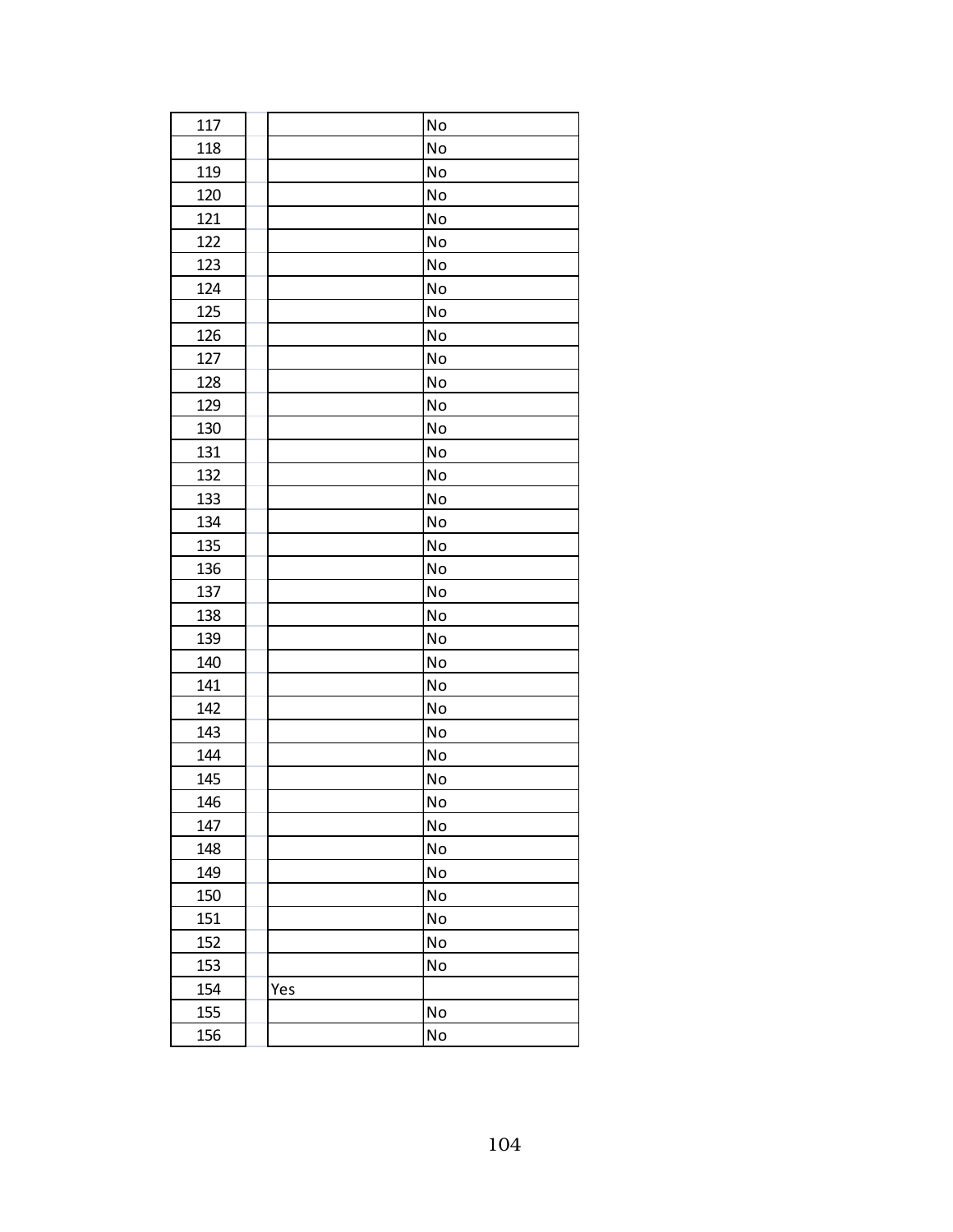| 157 |     | No |
|-----|-----|----|
| 158 |     | No |
| 159 |     | No |
| 160 |     | No |
| 161 |     | No |
| 162 |     | No |
| 163 |     | No |
| 164 |     | No |
| 165 |     | No |
| 166 |     | No |
| 167 |     | No |
| 168 |     | No |
| 169 |     | No |
| 170 |     | No |
| 171 |     | No |
| 172 |     | No |
| 173 |     | No |
| 174 |     | No |
| 175 |     | No |
| 176 |     | No |
| 177 | Yes |    |
| 178 |     | No |
| 179 |     | No |
| 180 |     | No |
| 181 |     | No |
| 182 |     | No |
| 183 |     | No |
| 184 |     | No |
| 185 |     | No |
| 186 |     | No |
| 187 |     | No |
| 188 |     | No |
| 189 |     | No |
| 190 |     | No |
| 191 |     | No |
| 192 |     | No |
| 193 |     | No |
|     |     |    |
| 194 |     | No |
| 195 |     | No |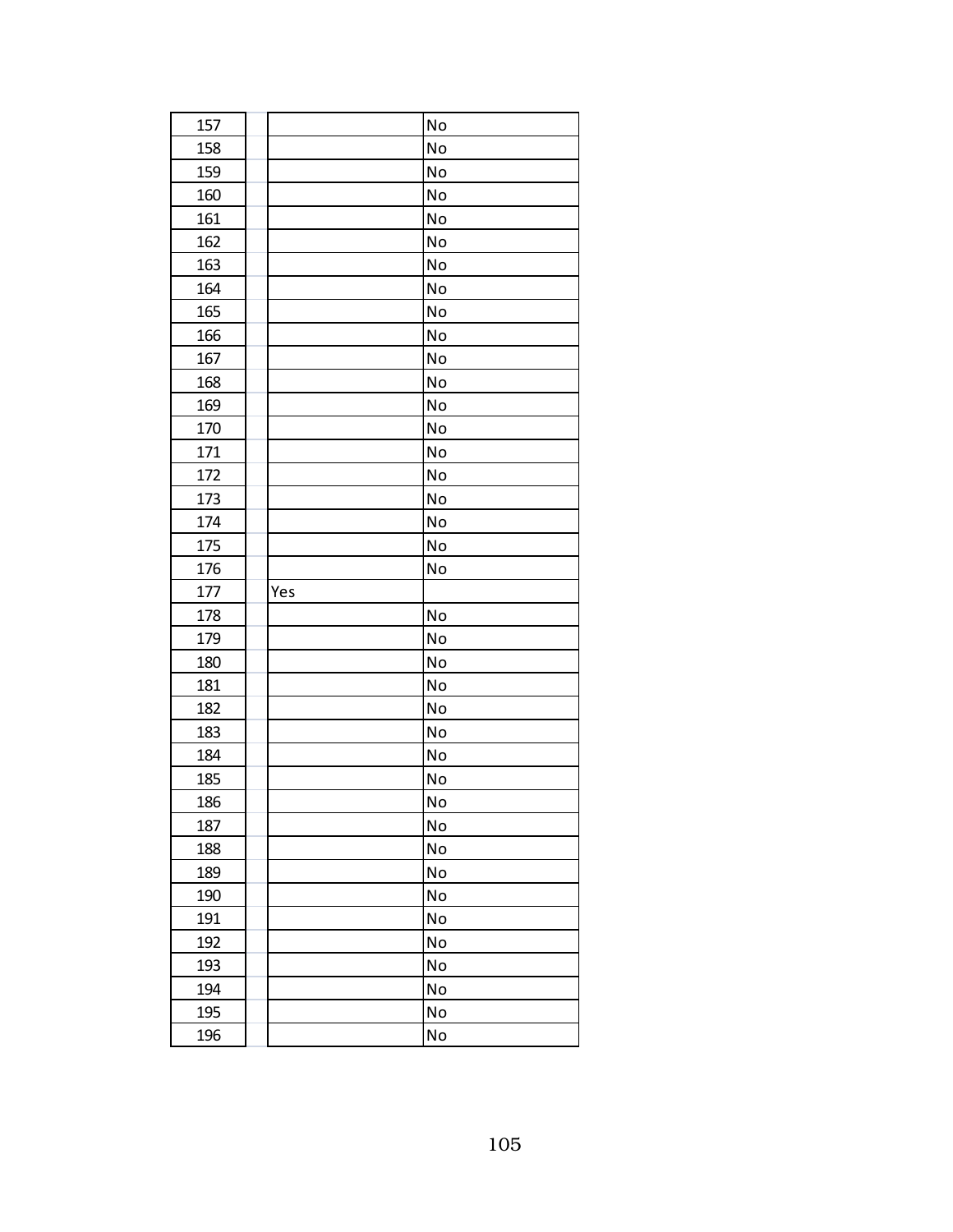| No<br>197<br>198<br>No<br>199<br>No<br>200<br>No<br>201<br>No<br>202<br>No<br>203<br>Yes<br>204<br>No<br>205<br>No<br>206<br>No<br>207<br>No<br>208<br>No<br>209<br>No<br>210<br><b>No</b><br>211<br>No<br>212<br>No<br>213<br>No<br>214<br>No<br>215<br>No<br>216<br>No<br>217<br>No<br>No<br>218<br>219<br>No<br>220<br>No<br>221<br>No<br>No<br>222<br>223<br>No<br>224<br>Yes<br>225<br>Yes<br>226<br>No<br>227<br>Yes<br>No<br>228<br>No<br>229<br>230<br>No<br>231<br>No<br>232<br>No<br>233<br>No<br>234<br>No<br>235<br>Yes<br>No<br>236 |  |  |
|--------------------------------------------------------------------------------------------------------------------------------------------------------------------------------------------------------------------------------------------------------------------------------------------------------------------------------------------------------------------------------------------------------------------------------------------------------------------------------------------------------------------------------------------------|--|--|
|                                                                                                                                                                                                                                                                                                                                                                                                                                                                                                                                                  |  |  |
|                                                                                                                                                                                                                                                                                                                                                                                                                                                                                                                                                  |  |  |
|                                                                                                                                                                                                                                                                                                                                                                                                                                                                                                                                                  |  |  |
|                                                                                                                                                                                                                                                                                                                                                                                                                                                                                                                                                  |  |  |
|                                                                                                                                                                                                                                                                                                                                                                                                                                                                                                                                                  |  |  |
|                                                                                                                                                                                                                                                                                                                                                                                                                                                                                                                                                  |  |  |
|                                                                                                                                                                                                                                                                                                                                                                                                                                                                                                                                                  |  |  |
|                                                                                                                                                                                                                                                                                                                                                                                                                                                                                                                                                  |  |  |
|                                                                                                                                                                                                                                                                                                                                                                                                                                                                                                                                                  |  |  |
|                                                                                                                                                                                                                                                                                                                                                                                                                                                                                                                                                  |  |  |
|                                                                                                                                                                                                                                                                                                                                                                                                                                                                                                                                                  |  |  |
|                                                                                                                                                                                                                                                                                                                                                                                                                                                                                                                                                  |  |  |
|                                                                                                                                                                                                                                                                                                                                                                                                                                                                                                                                                  |  |  |
|                                                                                                                                                                                                                                                                                                                                                                                                                                                                                                                                                  |  |  |
|                                                                                                                                                                                                                                                                                                                                                                                                                                                                                                                                                  |  |  |
|                                                                                                                                                                                                                                                                                                                                                                                                                                                                                                                                                  |  |  |
|                                                                                                                                                                                                                                                                                                                                                                                                                                                                                                                                                  |  |  |
|                                                                                                                                                                                                                                                                                                                                                                                                                                                                                                                                                  |  |  |
|                                                                                                                                                                                                                                                                                                                                                                                                                                                                                                                                                  |  |  |
|                                                                                                                                                                                                                                                                                                                                                                                                                                                                                                                                                  |  |  |
|                                                                                                                                                                                                                                                                                                                                                                                                                                                                                                                                                  |  |  |
|                                                                                                                                                                                                                                                                                                                                                                                                                                                                                                                                                  |  |  |
|                                                                                                                                                                                                                                                                                                                                                                                                                                                                                                                                                  |  |  |
|                                                                                                                                                                                                                                                                                                                                                                                                                                                                                                                                                  |  |  |
|                                                                                                                                                                                                                                                                                                                                                                                                                                                                                                                                                  |  |  |
|                                                                                                                                                                                                                                                                                                                                                                                                                                                                                                                                                  |  |  |
|                                                                                                                                                                                                                                                                                                                                                                                                                                                                                                                                                  |  |  |
|                                                                                                                                                                                                                                                                                                                                                                                                                                                                                                                                                  |  |  |
|                                                                                                                                                                                                                                                                                                                                                                                                                                                                                                                                                  |  |  |
|                                                                                                                                                                                                                                                                                                                                                                                                                                                                                                                                                  |  |  |
|                                                                                                                                                                                                                                                                                                                                                                                                                                                                                                                                                  |  |  |
|                                                                                                                                                                                                                                                                                                                                                                                                                                                                                                                                                  |  |  |
|                                                                                                                                                                                                                                                                                                                                                                                                                                                                                                                                                  |  |  |
|                                                                                                                                                                                                                                                                                                                                                                                                                                                                                                                                                  |  |  |
|                                                                                                                                                                                                                                                                                                                                                                                                                                                                                                                                                  |  |  |
|                                                                                                                                                                                                                                                                                                                                                                                                                                                                                                                                                  |  |  |
|                                                                                                                                                                                                                                                                                                                                                                                                                                                                                                                                                  |  |  |
|                                                                                                                                                                                                                                                                                                                                                                                                                                                                                                                                                  |  |  |
|                                                                                                                                                                                                                                                                                                                                                                                                                                                                                                                                                  |  |  |
|                                                                                                                                                                                                                                                                                                                                                                                                                                                                                                                                                  |  |  |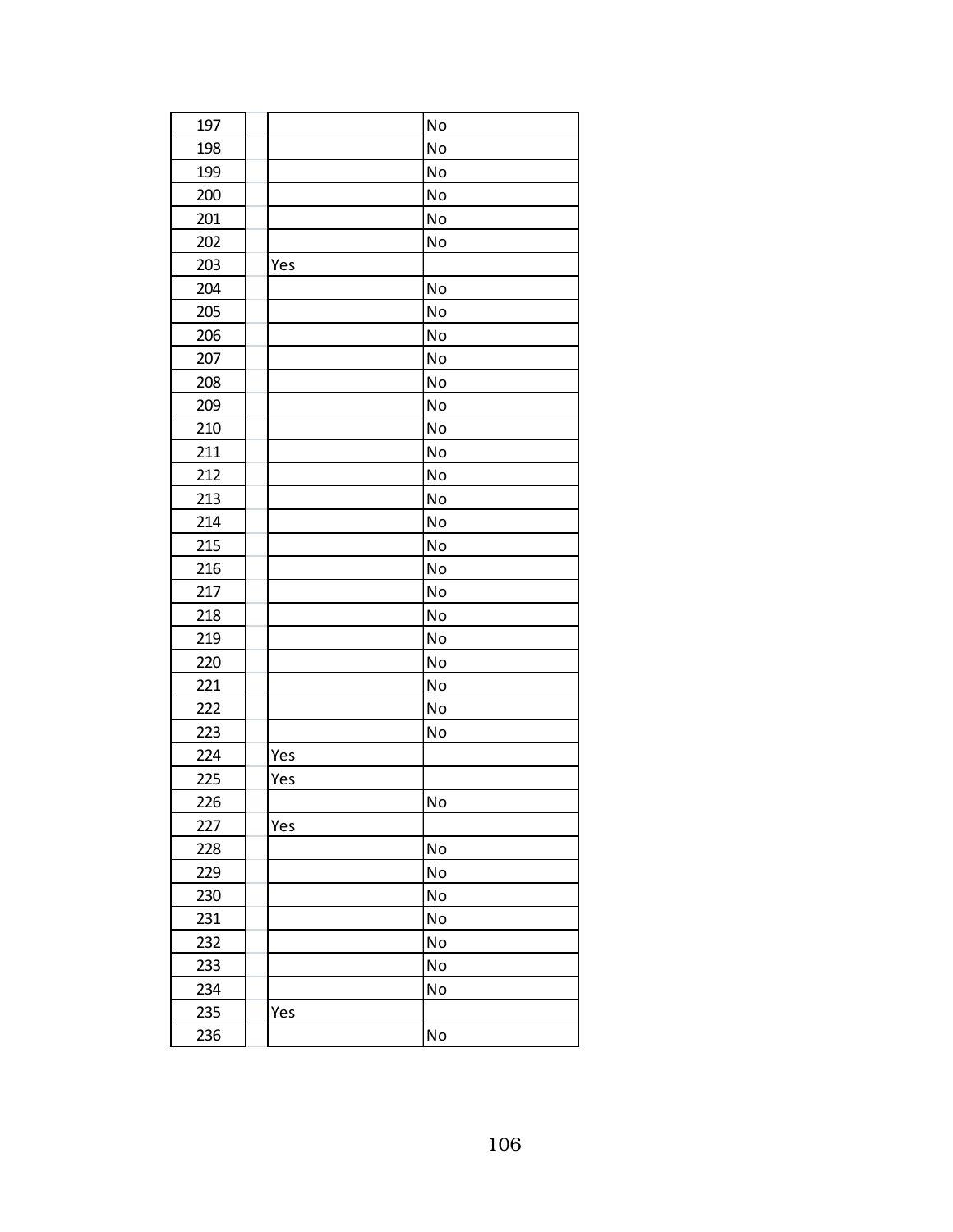| 237 |     | <b>No</b> |
|-----|-----|-----------|
| 238 |     | <b>No</b> |
| 239 | Yes |           |
| 240 |     | <b>No</b> |
| 241 |     | <b>No</b> |
| 242 |     | <b>No</b> |
| 243 |     | No        |

|                | <b>Question #7</b>                                                                   |                                                                            |                       |                       |       |  |
|----------------|--------------------------------------------------------------------------------------|----------------------------------------------------------------------------|-----------------------|-----------------------|-------|--|
|                |                                                                                      | What type of ongoing physical ailments do you have? (check all that apply) |                       |                       |       |  |
|                | <b>Ongoing low</b><br>Loss of grip<br>Ongoing joint pain in<br>Ongoing joint pain in |                                                                            |                       |                       |       |  |
|                | back pain                                                                            | strength                                                                   | the lower body        | the upper body        | Other |  |
| 1              |                                                                                      |                                                                            |                       |                       | Other |  |
| $\overline{2}$ |                                                                                      |                                                                            |                       |                       |       |  |
| 3              |                                                                                      |                                                                            |                       |                       |       |  |
| 4              |                                                                                      |                                                                            |                       |                       |       |  |
|                | Ongoing low                                                                          |                                                                            | Ongoing joint pain in | Ongoing joint pain in |       |  |
| 5              | back pain                                                                            |                                                                            | the lower body        | the upper body        |       |  |
| 6              |                                                                                      |                                                                            |                       |                       |       |  |
| 7              |                                                                                      |                                                                            |                       |                       | Other |  |
| 8              |                                                                                      |                                                                            |                       |                       |       |  |
|                | Ongoing low                                                                          |                                                                            |                       |                       |       |  |
| 9              | back pain                                                                            |                                                                            |                       |                       |       |  |
|                | Ongoing low                                                                          | Loss of grip                                                               | Ongoing joint pain in | Ongoing joint pain in |       |  |
| 10             | back pain                                                                            | strength                                                                   | the lower body        | the upper body        |       |  |
|                | Ongoing low                                                                          |                                                                            |                       |                       |       |  |
| 11             | back pain                                                                            |                                                                            |                       |                       |       |  |
|                |                                                                                      | Loss of grip                                                               |                       | Ongoing joint pain in |       |  |
| 12             |                                                                                      | strength                                                                   |                       | the upper body        |       |  |
|                | Ongoing low                                                                          |                                                                            |                       |                       |       |  |
| 13             | back pain                                                                            |                                                                            |                       |                       |       |  |
|                |                                                                                      | Loss of grip                                                               |                       |                       |       |  |
| 14             |                                                                                      | strength                                                                   |                       |                       |       |  |
| 15             |                                                                                      |                                                                            |                       |                       |       |  |
| 16             |                                                                                      |                                                                            |                       |                       |       |  |
| 17             |                                                                                      |                                                                            |                       |                       |       |  |
| 18             |                                                                                      |                                                                            |                       |                       |       |  |
| 19             |                                                                                      |                                                                            |                       |                       |       |  |
| 20             |                                                                                      |                                                                            |                       |                       |       |  |
| 21             |                                                                                      |                                                                            |                       |                       |       |  |
|                |                                                                                      |                                                                            | Ongoing joint pain in |                       |       |  |
| 22             |                                                                                      |                                                                            | the lower body        |                       |       |  |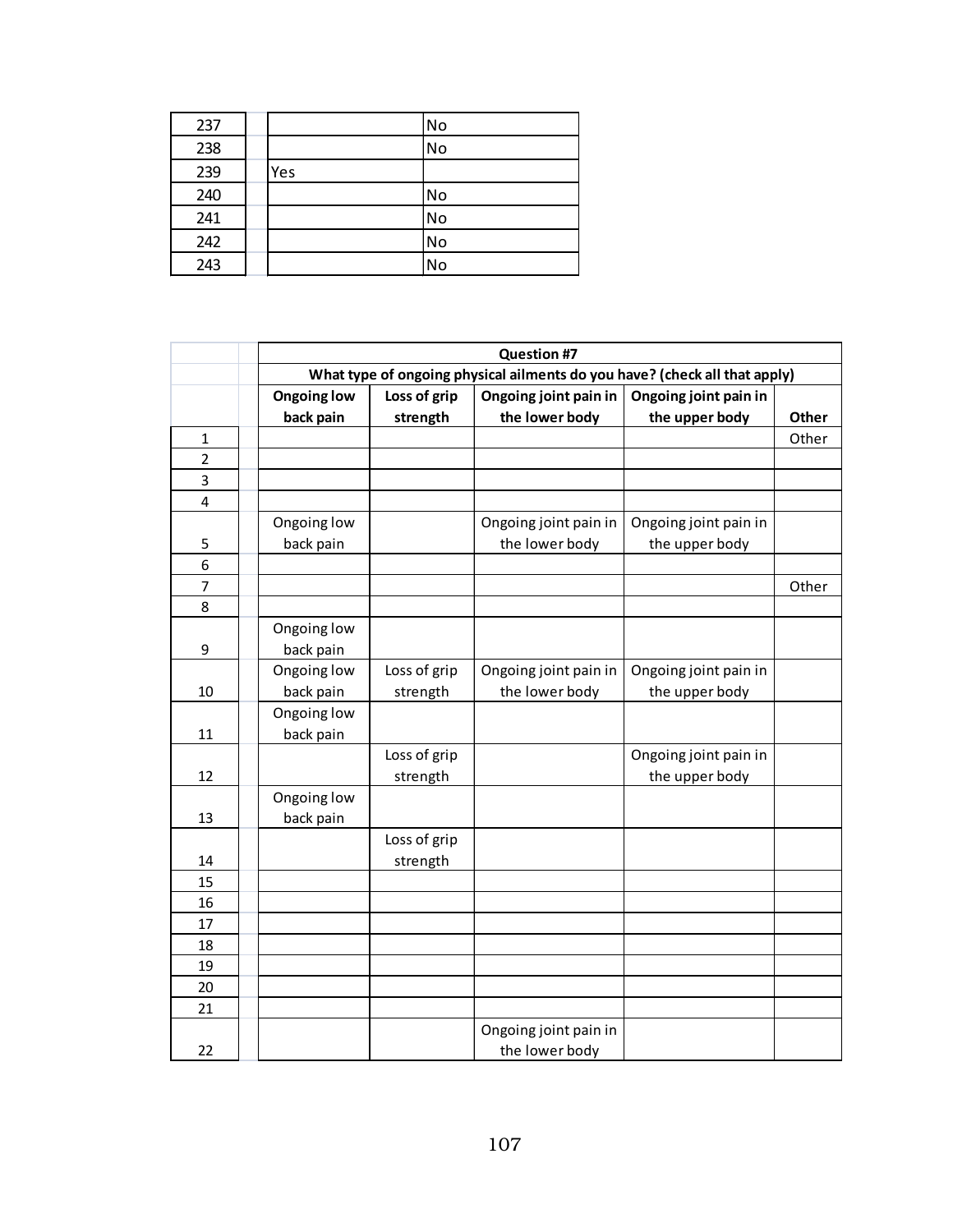| 23 |             |              |                       |                       |       |
|----|-------------|--------------|-----------------------|-----------------------|-------|
| 24 |             |              |                       |                       |       |
| 25 |             |              |                       |                       |       |
| 26 |             |              |                       |                       |       |
|    |             |              | Ongoing joint pain in |                       |       |
| 27 |             |              | the lower body        |                       |       |
| 28 |             |              |                       |                       |       |
| 29 |             |              |                       |                       |       |
| 30 |             |              |                       |                       | Other |
| 31 |             |              |                       |                       | Other |
| 32 |             |              |                       |                       |       |
| 33 |             |              |                       |                       |       |
| 34 |             |              |                       |                       |       |
|    | Ongoing low |              |                       |                       |       |
| 35 | back pain   |              |                       |                       |       |
|    |             |              |                       | Ongoing joint pain in |       |
| 36 |             |              |                       | the upper body        |       |
| 37 |             |              |                       |                       |       |
|    |             | Loss of grip |                       |                       |       |
| 38 |             | strength     |                       |                       |       |
| 39 |             |              |                       |                       |       |
|    |             | Loss of grip |                       |                       |       |
| 40 |             | strength     |                       |                       |       |
| 41 |             |              |                       |                       |       |
| 42 |             |              |                       |                       |       |
| 43 |             |              |                       |                       |       |
| 44 |             |              |                       |                       |       |
|    | Ongoing low |              |                       |                       |       |
| 45 | back pain   |              |                       |                       |       |
| 46 |             |              |                       |                       |       |
| 47 |             |              |                       |                       |       |
| 48 |             |              |                       |                       |       |
|    |             |              | Ongoing joint pain in |                       |       |
| 49 |             |              | the lower body        |                       |       |
| 50 |             |              |                       |                       |       |
| 51 |             |              |                       |                       |       |
| 52 |             |              |                       |                       |       |
| 53 |             |              |                       |                       |       |
| 54 |             |              |                       |                       |       |
| 55 |             |              |                       |                       |       |
| 56 |             |              |                       |                       |       |
|    |             |              | Ongoing joint pain in |                       |       |
| 57 |             |              | the lower body        |                       |       |
| 58 |             |              |                       |                       | Other |
|    | Ongoing low |              | Ongoing joint pain in |                       |       |
| 59 | back pain   |              | the lower body        |                       |       |
| 60 |             |              |                       |                       | Other |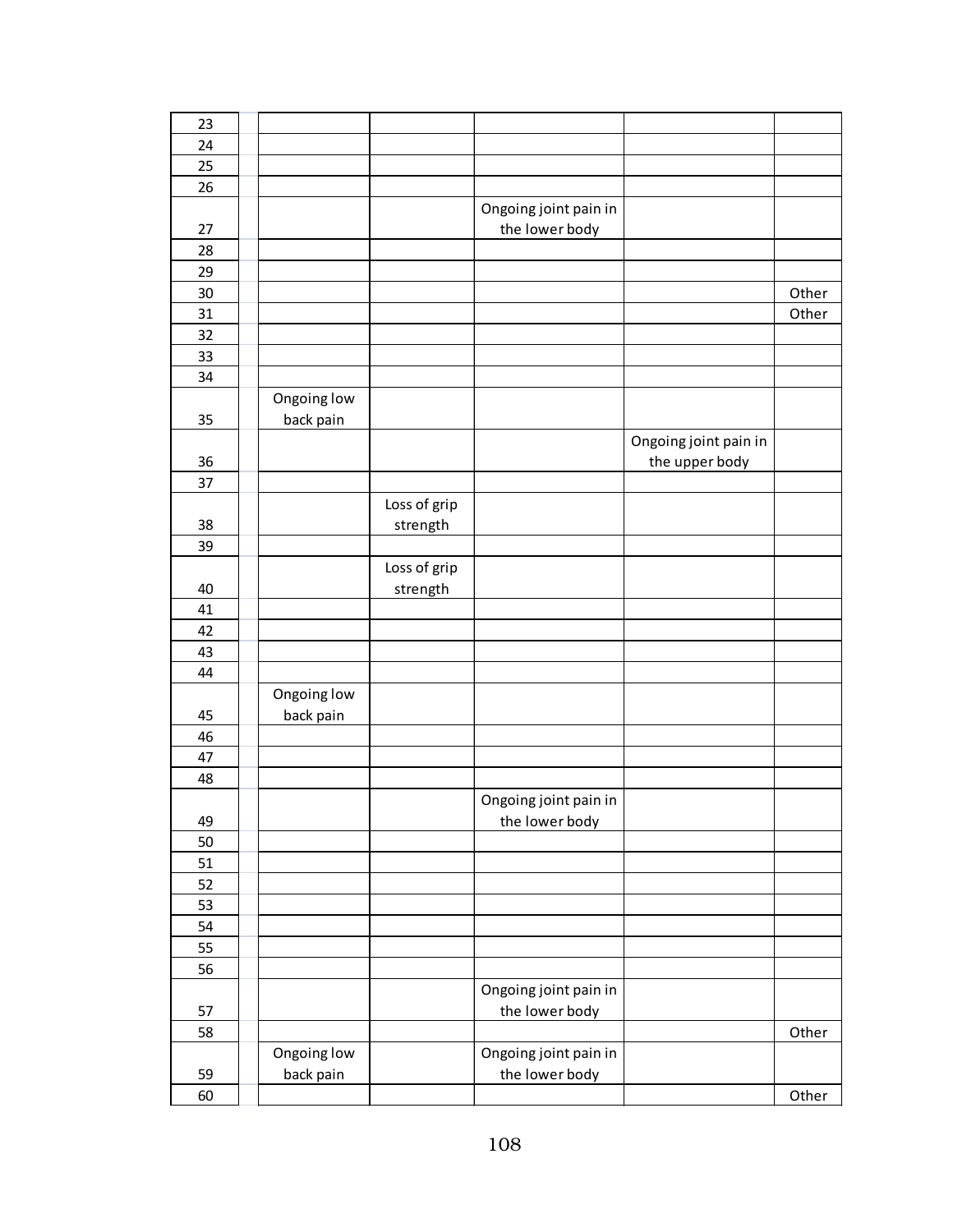| 61 |             |              |                       |       |
|----|-------------|--------------|-----------------------|-------|
|    | Ongoing low | Loss of grip | Ongoing joint pain in |       |
| 62 | back pain   | strength     | the lower body        |       |
| 63 |             |              |                       |       |
| 64 |             |              |                       |       |
|    | Ongoing low |              |                       |       |
| 65 | back pain   |              |                       |       |
| 66 |             |              |                       |       |
| 67 |             |              |                       | Other |
| 68 |             |              |                       |       |
|    | Ongoing low |              |                       |       |
| 69 |             |              |                       |       |
|    | back pain   |              |                       |       |
| 70 |             |              |                       |       |
| 71 |             |              |                       | Other |
| 72 |             |              |                       |       |
| 73 |             |              |                       |       |
| 74 |             |              |                       |       |
| 75 |             |              |                       | Other |
| 76 |             |              |                       |       |
|    | Ongoing low |              |                       |       |
| 77 | back pain   |              |                       |       |
| 78 |             |              |                       |       |
|    | Ongoing low |              |                       |       |
| 79 | back pain   |              |                       |       |
| 80 |             |              |                       |       |
|    | Ongoing low |              |                       |       |
| 81 | back pain   |              |                       |       |
| 82 |             |              |                       |       |
| 83 |             |              |                       |       |
| 84 |             |              |                       |       |
| 85 |             |              |                       |       |
|    | Ongoing low |              |                       |       |
| 86 | back pain   |              |                       |       |
| 87 |             |              |                       |       |
|    |             |              |                       |       |
|    |             |              | Ongoing joint pain in |       |
| 88 |             |              | the lower body        |       |
| 89 |             |              |                       |       |
| 90 |             |              |                       |       |
| 91 |             |              |                       |       |
| 92 |             |              |                       |       |
| 93 |             |              |                       |       |
|    | Ongoing low |              | Ongoing joint pain in |       |
| 94 | back pain   |              | the lower body        |       |
|    | Ongoing low |              |                       |       |
| 95 | back pain   |              |                       |       |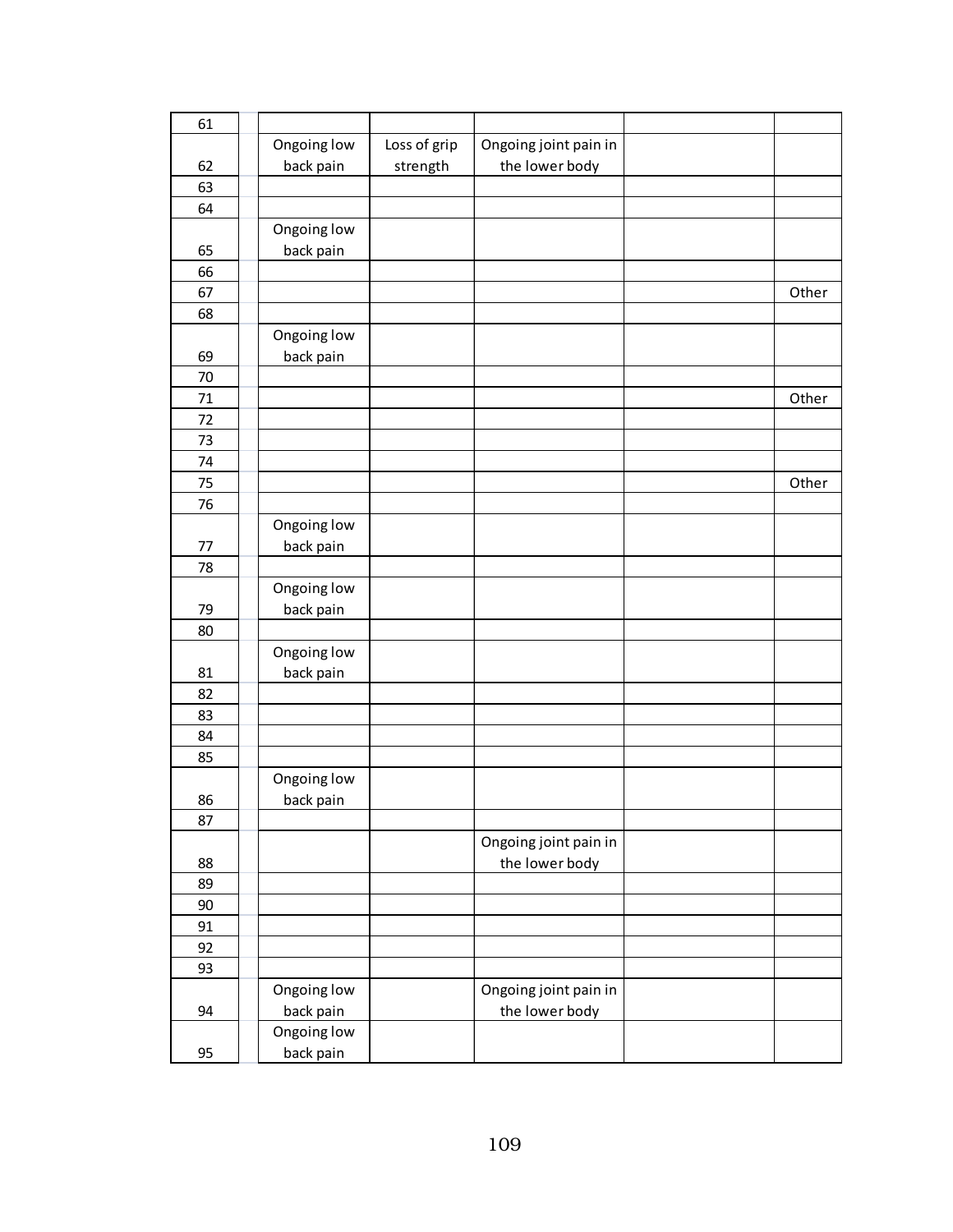| 96  |             |              |                       |                       | Other |
|-----|-------------|--------------|-----------------------|-----------------------|-------|
|     |             |              |                       | Ongoing joint pain in |       |
| 97  |             |              |                       | the upper body        |       |
| 98  |             |              |                       |                       |       |
| 99  |             |              |                       |                       |       |
| 100 |             |              |                       |                       |       |
|     | Ongoing low |              |                       |                       |       |
| 101 | back pain   |              |                       |                       |       |
| 102 |             |              |                       |                       |       |
|     |             | Loss of grip |                       |                       |       |
| 103 |             | strength     |                       |                       |       |
| 104 |             |              |                       |                       |       |
| 105 |             |              |                       |                       |       |
| 106 |             |              |                       |                       | Other |
| 107 |             |              |                       |                       | Other |
| 108 |             |              |                       |                       | Other |
| 109 |             |              |                       |                       | Other |
| 110 |             |              |                       |                       |       |
| 111 |             |              |                       |                       |       |
| 112 |             |              |                       |                       |       |
|     | Ongoing low |              |                       |                       |       |
| 113 | back pain   |              |                       |                       |       |
|     | Ongoing low |              |                       |                       |       |
| 114 | back pain   |              |                       |                       |       |
| 115 |             |              |                       |                       |       |
| 116 |             |              |                       |                       |       |
| 117 |             |              |                       |                       |       |
| 118 |             |              |                       |                       |       |
| 119 |             |              |                       |                       |       |
| 120 |             |              |                       |                       |       |
|     | Ongoing low |              |                       |                       |       |
| 121 | back pain   |              |                       |                       |       |
|     |             | Loss of grip |                       |                       |       |
| 122 |             | strength     |                       |                       |       |
| 123 |             |              |                       |                       |       |
|     | Ongoing low | Loss of grip | Ongoing joint pain in | Ongoing joint pain in |       |
| 124 | back pain   | strength     | the lower body        | the upper body        |       |
| 125 |             |              |                       |                       |       |
| 126 |             |              |                       |                       |       |
| 127 |             |              |                       |                       |       |
|     | Ongoing low |              |                       |                       |       |
| 128 | back pain   |              |                       |                       |       |
| 129 |             |              |                       |                       |       |
| 130 |             |              |                       |                       |       |
| 131 |             |              |                       |                       |       |
| 132 |             |              |                       |                       |       |
| 133 |             |              |                       |                       |       |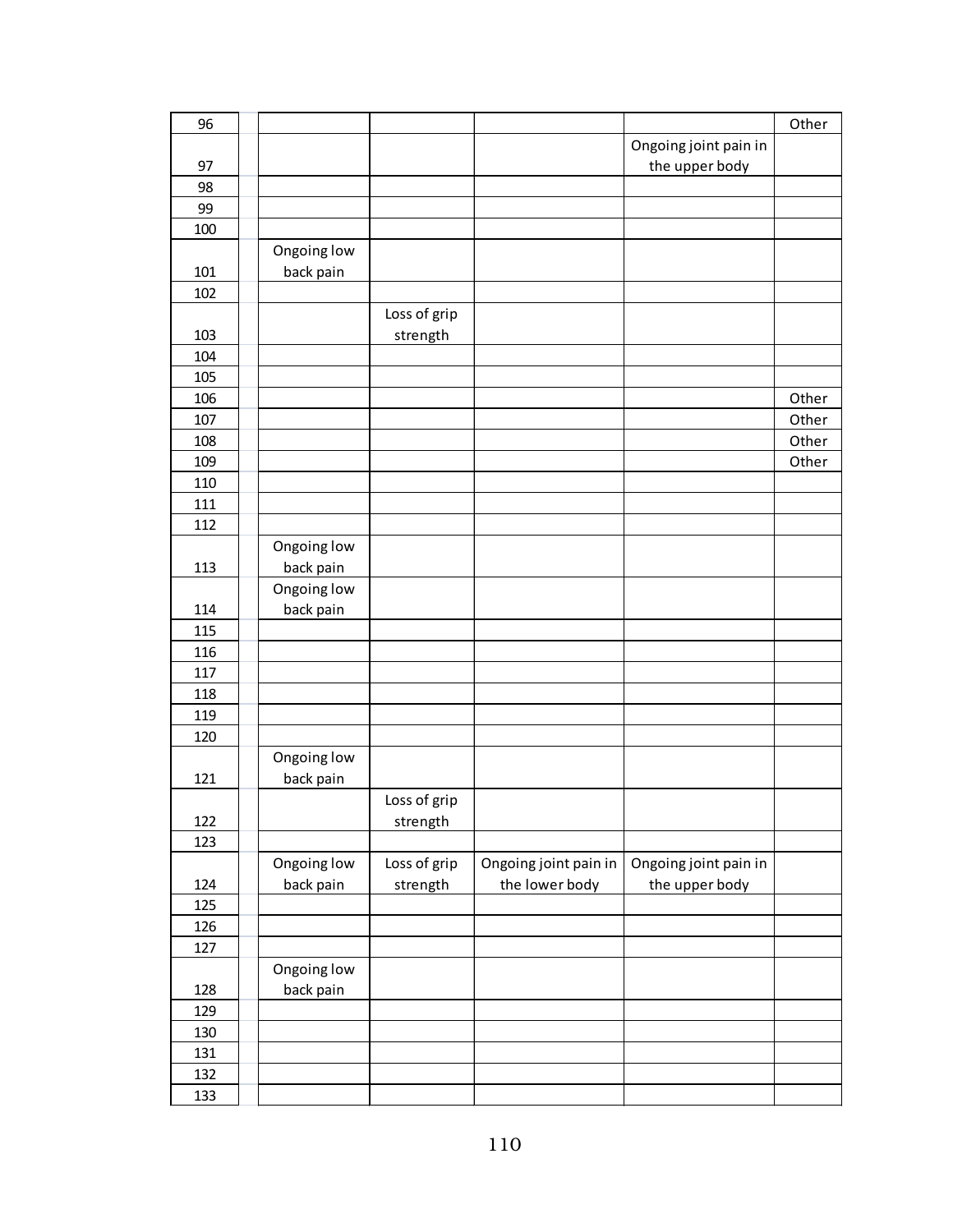| 134 |             |                       |                       | Other |
|-----|-------------|-----------------------|-----------------------|-------|
| 135 |             |                       |                       | Other |
| 136 |             |                       |                       |       |
| 137 |             |                       |                       |       |
| 138 |             |                       |                       |       |
| 139 |             |                       |                       | Other |
|     |             | Ongoing joint pain in | Ongoing joint pain in |       |
| 140 |             | the lower body        | the upper body        |       |
| 141 |             |                       |                       |       |
| 142 |             |                       |                       |       |
| 143 |             |                       |                       |       |
| 144 |             |                       |                       |       |
| 145 |             |                       |                       |       |
|     | Ongoing low |                       |                       |       |
| 146 | back pain   |                       |                       |       |
| 147 |             |                       |                       |       |
|     | Ongoing low |                       |                       |       |
| 148 | back pain   |                       |                       |       |
| 149 |             |                       |                       |       |
| 150 |             |                       |                       |       |
| 151 |             |                       |                       | Other |
| 152 |             |                       |                       |       |
| 153 |             |                       |                       |       |
|     | Ongoing low |                       |                       |       |
| 154 | back pain   |                       |                       |       |
|     |             | Ongoing joint pain in |                       |       |
| 155 |             | the lower body        |                       |       |
| 156 |             |                       |                       |       |
| 157 |             |                       |                       |       |
| 158 |             |                       |                       |       |
|     | Ongoing low |                       |                       |       |
| 159 | back pain   |                       |                       |       |
| 160 |             |                       |                       |       |
|     | Ongoing low |                       |                       |       |
| 161 | back pain   |                       |                       |       |
| 162 |             |                       |                       |       |
| 163 |             |                       |                       |       |
| 164 |             |                       |                       |       |
| 165 |             |                       |                       |       |
| 166 |             |                       |                       |       |
| 167 |             |                       |                       |       |
| 168 |             |                       |                       |       |
| 169 |             |                       |                       |       |
| 170 |             |                       |                       | Other |
| 171 |             |                       |                       |       |
|     |             |                       |                       |       |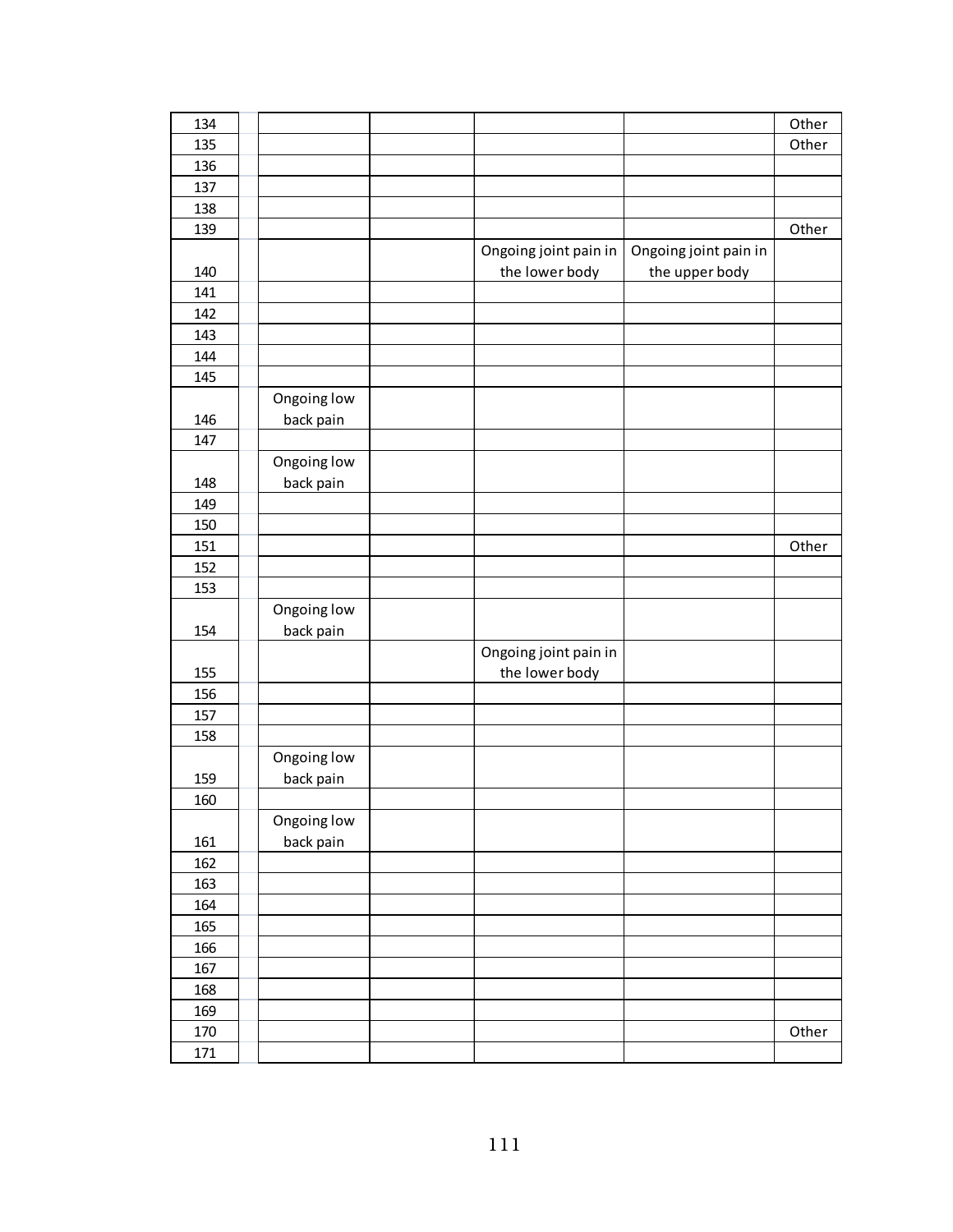|     | Ongoing low |              | Ongoing joint pain in |                       |       |
|-----|-------------|--------------|-----------------------|-----------------------|-------|
| 172 | back pain   |              | the lower body        |                       |       |
|     |             | Loss of grip |                       |                       |       |
| 173 |             | strength     |                       |                       |       |
| 174 |             |              |                       |                       |       |
| 175 |             |              |                       |                       |       |
| 176 |             |              |                       |                       |       |
| 177 |             |              |                       |                       | Other |
| 178 |             |              |                       |                       |       |
| 179 |             |              |                       |                       |       |
| 180 |             |              |                       |                       | Other |
| 181 |             |              |                       |                       |       |
| 182 |             |              |                       |                       |       |
| 183 |             |              |                       |                       |       |
| 184 |             |              |                       |                       |       |
| 185 |             |              |                       |                       |       |
| 186 |             |              |                       |                       |       |
| 187 |             |              |                       |                       |       |
| 188 |             |              |                       |                       |       |
| 189 |             |              |                       |                       |       |
| 190 |             |              |                       |                       |       |
| 191 |             |              |                       |                       |       |
| 192 |             |              |                       |                       | Other |
| 193 |             |              |                       |                       |       |
|     |             |              | Ongoing joint pain in |                       |       |
| 194 |             |              | the lower body        |                       |       |
| 195 |             |              |                       |                       |       |
| 196 |             |              |                       |                       | Other |
| 197 |             |              |                       |                       |       |
| 198 |             |              |                       |                       |       |
| 199 |             |              |                       |                       |       |
| 200 |             |              |                       |                       |       |
| 201 |             |              |                       |                       |       |
| 202 |             |              |                       |                       |       |
|     |             |              | Ongoing joint pain in |                       |       |
| 203 |             |              | the lower body        |                       | Other |
| 204 |             |              |                       |                       |       |
|     |             |              | Ongoing joint pain in |                       |       |
| 205 |             |              | the lower body        |                       |       |
| 206 |             |              |                       |                       |       |
| 207 |             |              |                       |                       |       |
| 208 |             |              |                       |                       |       |
| 209 |             |              |                       |                       |       |
|     |             |              |                       | Ongoing joint pain in |       |
| 210 |             |              |                       | the upper body        |       |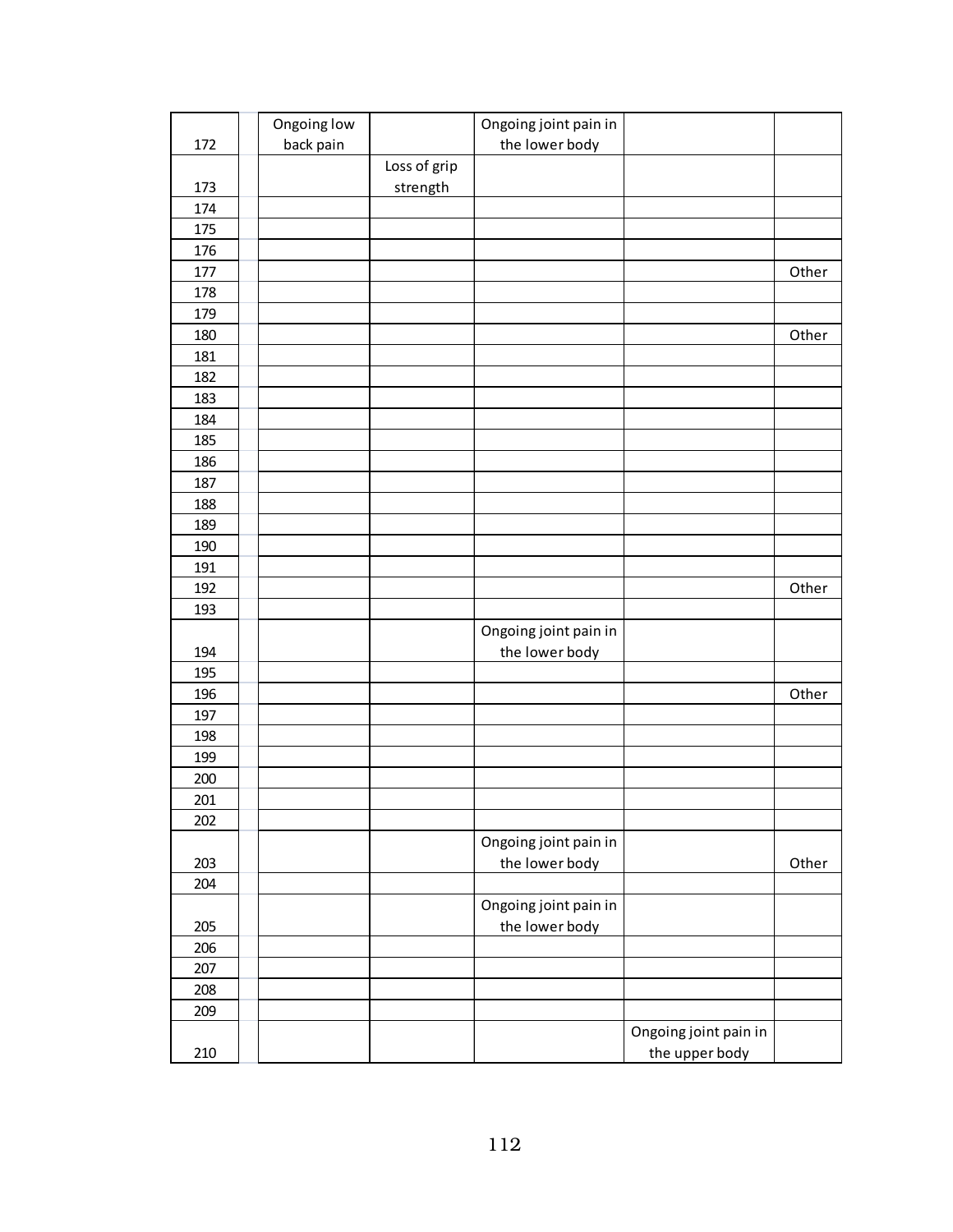| 211 |             |              |                       |                       |       |
|-----|-------------|--------------|-----------------------|-----------------------|-------|
| 212 |             |              |                       |                       |       |
| 213 |             |              |                       |                       |       |
|     |             |              | Ongoing joint pain in |                       |       |
| 214 |             |              | the lower body        |                       |       |
|     |             | Loss of grip |                       |                       |       |
| 215 |             | strength     |                       |                       |       |
| 216 |             |              |                       |                       |       |
| 217 |             |              |                       |                       |       |
| 218 |             |              |                       |                       |       |
| 219 |             |              |                       |                       |       |
|     |             | Loss of grip |                       |                       |       |
| 220 |             | strength     |                       |                       |       |
|     | Ongoing low |              |                       |                       |       |
| 221 | back pain   |              |                       |                       |       |
| 222 |             |              |                       |                       |       |
| 223 |             |              |                       |                       |       |
| 224 |             |              |                       |                       | Other |
|     |             |              |                       | Ongoing joint pain in |       |
| 225 |             |              |                       | the upper body        | Other |
| 226 |             |              |                       |                       |       |
|     |             |              |                       |                       |       |
|     |             |              | Ongoing joint pain in |                       |       |
| 227 |             |              | the lower body        |                       |       |
| 228 |             |              |                       |                       |       |
| 229 |             |              |                       |                       |       |
|     | Ongoing low |              |                       |                       |       |
| 230 | back pain   |              |                       |                       |       |
| 231 |             |              |                       |                       |       |
| 232 |             |              |                       |                       |       |
| 233 |             |              |                       |                       |       |
|     |             |              |                       | Ongoing joint pain in |       |
| 234 |             |              |                       | the upper body        |       |
|     |             |              | Ongoing joint pain in |                       |       |
| 235 |             |              | the lower body        |                       |       |
|     |             |              |                       | Ongoing joint pain in |       |
| 236 |             |              |                       | the upper body        |       |
|     |             |              | Ongoing joint pain in |                       |       |
| 237 |             |              | the lower body        |                       |       |
| 238 |             |              |                       |                       |       |
| 239 |             |              |                       |                       | Other |
| 240 |             |              |                       |                       |       |
| 241 |             |              |                       |                       |       |
| 242 |             |              |                       |                       |       |
| 243 |             |              |                       |                       | Other |